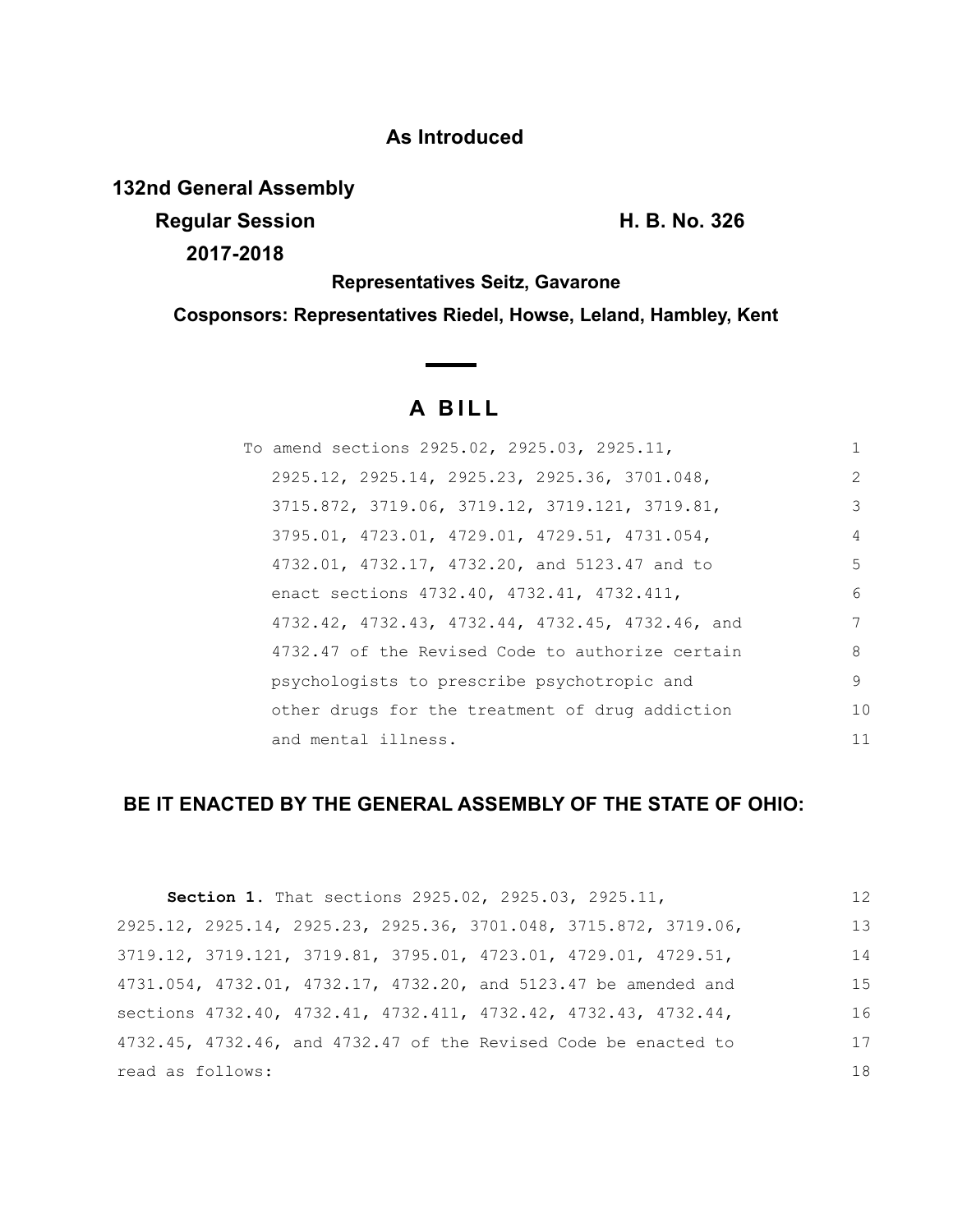**Sec. 2925.02.** (A) No person shall knowingly do any of the following: (1) By force, threat, or deception, administer to another or induce or cause another to use a controlled substance; (2) By any means, administer or furnish to another or induce or cause another to use a controlled substance with purpose to cause serious physical harm to the other person, or with purpose to cause the other person to become drug dependent; (3) By any means, administer or furnish to another or induce or cause another to use a controlled substance, and thereby cause serious physical harm to the other person, or cause the other person to become drug dependent; (4) By any means, do any of the following: (a) Furnish or administer a controlled substance to a juvenile who is at least two years the offender's junior, when the offender knows the age of the juvenile or is reckless in that regard; (b) Induce or cause a juvenile who is at least two years the offender's junior to use a controlled substance, when the offender knows the age of the juvenile or is reckless in that regard; (c) Induce or cause a juvenile who is at least two years the offender's junior to commit a felony drug abuse offense, when the offender knows the age of the juvenile or is reckless in that regard; (d) Use a juvenile, whether or not the offender knows the age of the juvenile, to perform any surveillance activity that is intended to prevent the detection of the offender or any 19 20 21 22 23 24 25 26 27 28 29 30 31 32 33 34 35 36 37 38 39 40 41 42 43 44 45 46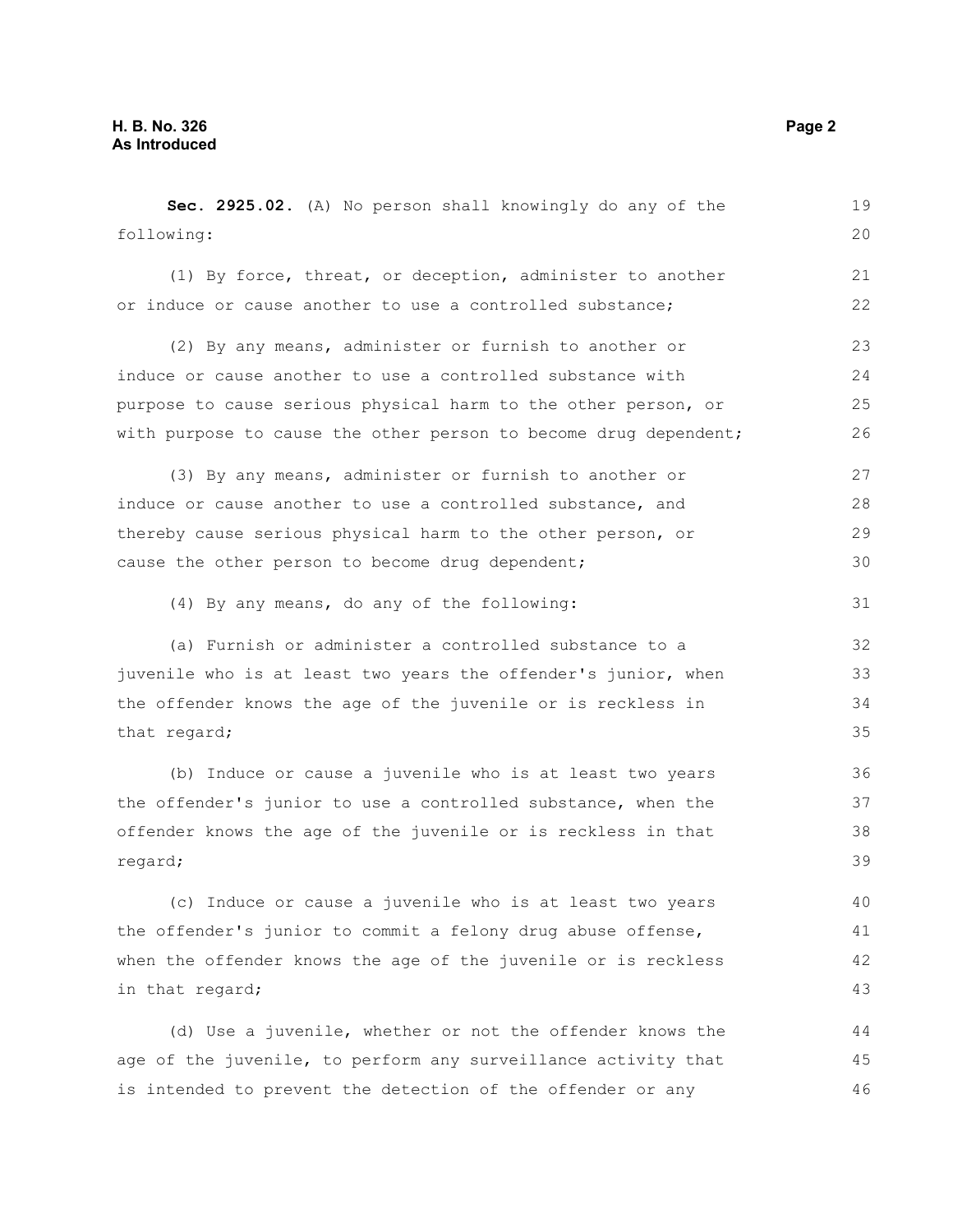other person in the commission of a felony drug abuse offense or to prevent the arrest of the offender or any other person for the commission of a felony drug abuse offense.

(5) By any means, furnish or administer a controlled substance to a pregnant woman or induce or cause a pregnant woman to use a controlled substance, when the offender knows that the woman is pregnant or is reckless in that regard. 50 51 52 53

(B) Division  $(A)$   $(1)$ ,  $(3)$ ,  $(4)$ , or  $(5)$  of this section does not apply to manufacturers, wholesalers, licensed health professionals authorized to prescribe drugs, pharmacists, owners of pharmacies, and other persons whose conduct is in accordance with Chapters 3719., 4715., 4723., 4729., 4730., 4731., 4732., and 4741. of the Revised Code. 54 57

(C) Whoever violates this section is guilty of corrupting another with drugs. The penalty for the offense shall be determined as follows:

(1) If the offense is a violation of division  $(A)$   $(1)$ ,  $(2)$ , (3), or (4) of this section and the drug involved is any compound, mixture, preparation, or substance included in schedule I or II, with the exception of marihuana, 1-Pentyl-3- (1-naphthoyl)indole, 1-Butyl-3-(1-naphthoyl)indole, 1-[2-(4 morpholinyl)ethyl]-3-(1-naphthoyl)indole, 5-(1,1 dimethylheptyl)-2-[(1R,3S)-3-hydroxycyclohexyl]-phenol, and 5- (1,1-dimethyloctyl)-2-[(1R,3S)-3-hydroxycyclohexyl]-phenol, the offender shall be punished as follows: 63 64 65 66 67 68 69 70 71

(a) Except as otherwise provided in division (C)(1)(b) of this section, corrupting another with drugs committed in those circumstances is a felony of the second degree and, subject to division (E) of this section, the court shall impose as a 72 73 74 75

47 48 49

55 56

58 59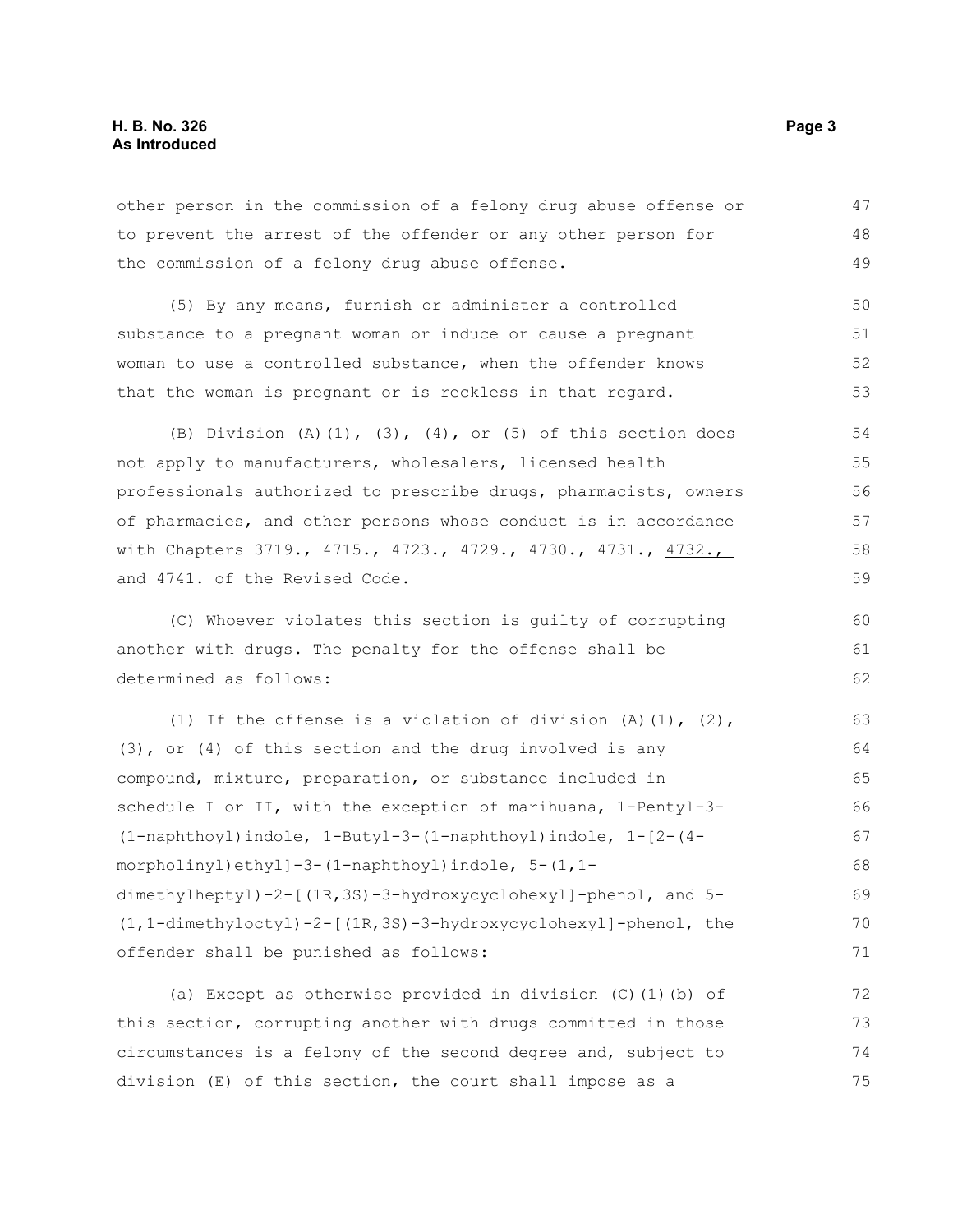felony of the second degree. (b) If the offense was committed in the vicinity of a school, corrupting another with drugs committed in those circumstances is a felony of the first degree, and, subject to division (E) of this section, the court shall impose as a mandatory prison term one of the prison terms prescribed for a felony of the first degree. (2) If the offense is a violation of division  $(A)$   $(1)$ ,  $(2)$ , (3), or (4) of this section and the drug involved is any compound, mixture, preparation, or substance included in schedule III, IV, or V, the offender shall be punished as follows: (a) Except as otherwise provided in division  $(C)$   $(2)$  (b) of this section, corrupting another with drugs committed in those circumstances is a felony of the second degree and there is a presumption for a prison term for the offense. (b) If the offense was committed in the vicinity of a school, corrupting another with drugs committed in those circumstances is a felony of the second degree and the court shall impose as a mandatory prison term one of the prison terms prescribed for a felony of the second degree. (3) If the offense is a violation of division  $(A)$   $(1)$ ,  $(2)$ , (3), or (4) of this section and the drug involved is marihuana, 1-Pentyl-3-(1-naphthoyl)indole, 1-Butyl-3-(1-naphthoyl)indole,  $1-[2-(4-morpholinyl)ethyl]-3-(1-naphthoyl)indole, 5-(1,1$ dimethylheptyl)-2-[(1R,3S)-3-hydroxycyclohexyl]-phenol, or 5- (1,1-dimethyloctyl)-2-[(1R,3S)-3-hydroxycyclohexyl]-phenol, the 77 78 79 80 81 82 83 84 85 86 87 88 89 90 91 92 93 94 95 96 97 98 99 100 101 102 103

offender shall be punished as follows:

mandatory prison term one of the prison terms prescribed for a

76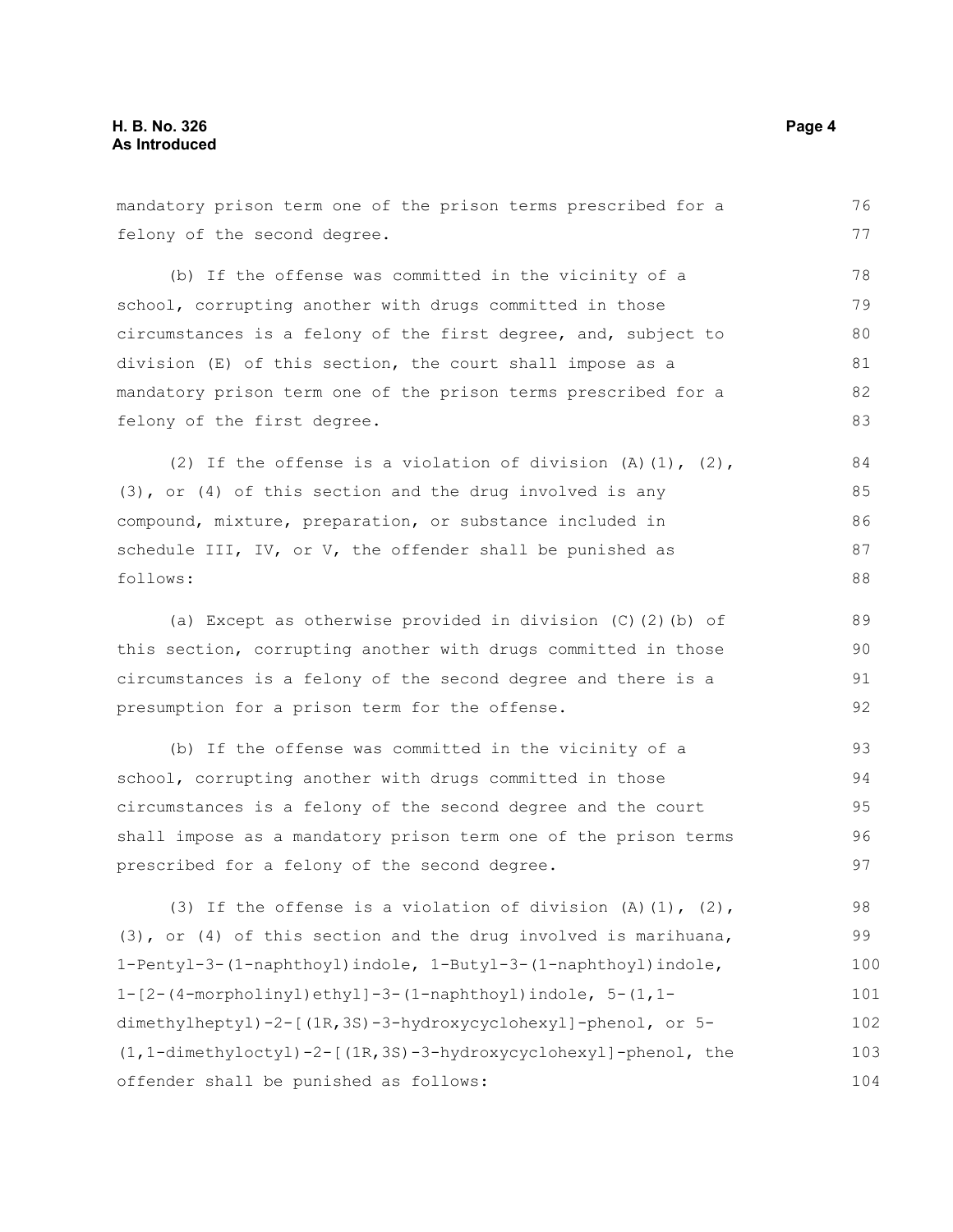#### **H. B. No. 326 Page 5 As Introduced**

(a) Except as otherwise provided in division (C)(3)(b) of this section, corrupting another with drugs committed in those circumstances is a felony of the fourth degree and division (C) of section 2929.13 of the Revised Code applies in determining whether to impose a prison term on the offender. 105 106 107 108 109

(b) If the offense was committed in the vicinity of a school, corrupting another with drugs committed in those circumstances is a felony of the third degree and division (C) of section 2929.13 of the Revised Code applies in determining whether to impose a prison term on the offender. 110 111 112 113 114

(4) If the offense is a violation of division (A)(5) of this section and the drug involved is any compound, mixture, preparation, or substance included in schedule I or II, with the exception of marihuana, 1-Pentyl-3-(1-naphthoyl)indole, 1-Butyl- $3-(1-naphthoyl)$ indole,  $1-[2-(4-morpholinyl)ethyl]-3-(1$ naphthoyl)indole, 5-(1,1-dimethylheptyl)-2-[(1R,3S)-3 hydroxycyclohexyl]-phenol, and 5-(1,1-dimethyloctyl)-2-[(1R,3S)- 3-hydroxycyclohexyl]-phenol, corrupting another with drugs is a felony of the first degree and, subject to division (E) of this section, the court shall impose as a mandatory prison term one of the prison terms prescribed for a felony of the first degree. 115 116 117 118 119 120 121 122 123 124 125

(5) If the offense is a violation of division (A)(5) of this section and the drug involved is any compound, mixture, preparation, or substance included in schedule III, IV, or V, corrupting another with drugs is a felony of the second degree and the court shall impose as a mandatory prison term one of the prison terms prescribed for a felony of the second degree. 126 127 128 129 130 131

(6) If the offense is a violation of division (A)(5) of this section and the drug involved is marihuana, 1-Pentyl-3-(1 naphthoyl)indole, 1-Butyl-3-(1-naphthoyl)indole, 1-[2-(4- 132 133 134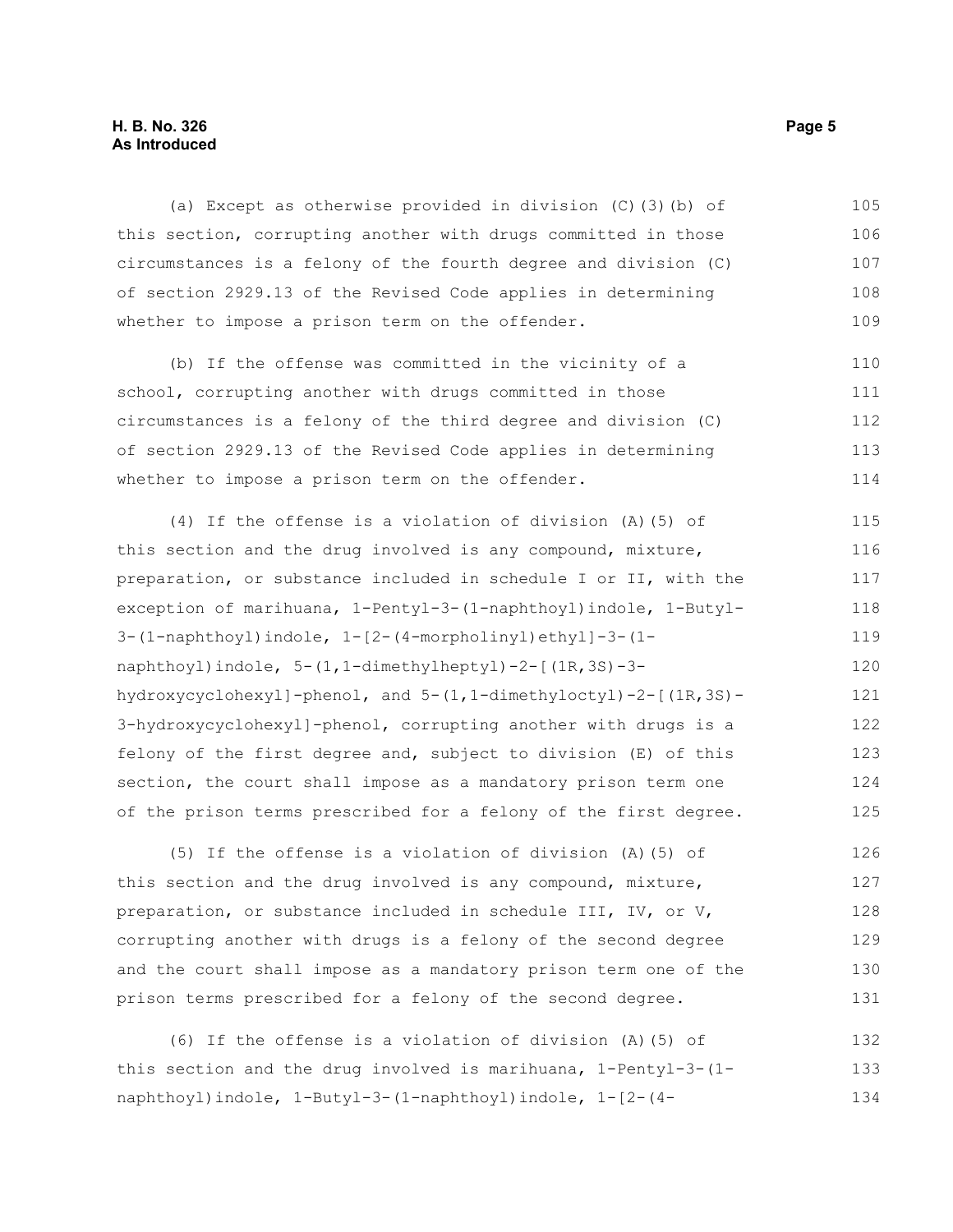morpholinyl)ethyl]-3-(1-naphthoyl)indole, 5-(1,1 dimethylheptyl)-2-[(1R,3S)-3-hydroxycyclohexyl]-phenol, or 5- (1,1-dimethyloctyl)-2-[(1R,3S)-3-hydroxycyclohexyl]-phenol, corrupting another with drugs is a felony of the third degree and division (C) of section 2929.13 of the Revised Code applies in determining whether to impose a prison term on the offender. 135 136 137 138 139 140

(D) In addition to any prison term authorized or required by division (C) or (E) of this section and sections 2929.13 and 2929.14 of the Revised Code and in addition to any other sanction imposed for the offense under this section or sections 2929.11 to 2929.18 of the Revised Code, the court that sentences an offender who is convicted of or pleads guilty to a violation of division (A) of this section may suspend for not more than five years the offender's driver's or commercial driver's license or permit. However, if the offender pleaded guilty to or was convicted of a violation of section 4511.19 of the Revised Code or a substantially similar municipal ordinance or the law of another state or the United States arising out of the same set of circumstances as the violation, the court shall suspend the offender's driver's or commercial driver's license or permit for not more than five years. The court also shall do all of the following that are applicable regarding the offender: 141 142 143 144 145 146 147 148 149 150 151 152 153 154 155 156

(1)(a) If the violation is a felony of the first, second, or third degree, the court shall impose upon the offender the mandatory fine specified for the offense under division (B)(1) of section 2929.18 of the Revised Code unless, as specified in that division, the court determines that the offender is indigent. 157 158 159 160 161 162

(b) Notwithstanding any contrary provision of section 3719.21 of the Revised Code, any mandatory fine imposed pursuant 163 164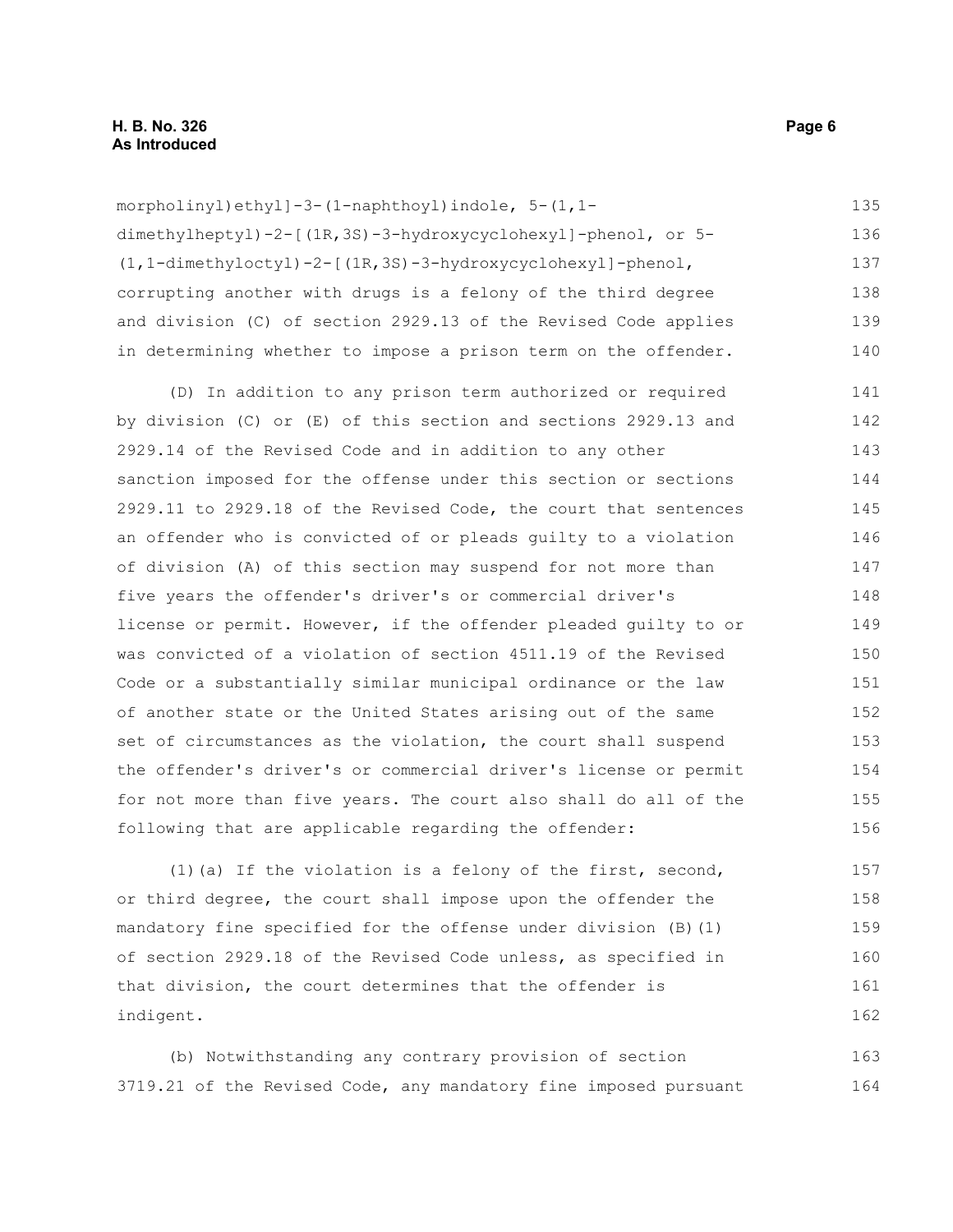to division (D)(1)(a) of this section and any fine imposed for a violation of this section pursuant to division (A) of section 2929.18 of the Revised Code shall be paid by the clerk of the court in accordance with and subject to the requirements of, and shall be used as specified in, division (F) of section 2925.03 of the Revised Code. 165 166 167 168 169 170

(c) If a person is charged with any violation of this section that is a felony of the first, second, or third degree, posts bail, and forfeits the bail, the forfeited bail shall be paid by the clerk of the court pursuant to division (D)(1)(b) of this section as if it were a fine imposed for a violation of this section. 171 172 173 174 175 176

(2) If the offender is a professionally licensed person, in addition to any other sanction imposed for a violation of this section, the court immediately shall comply with section 2925.38 of the Revised Code. 177 178 179 180

(E) Notwithstanding the prison term otherwise authorized or required for the offense under division (C) of this section and sections 2929.13 and 2929.14 of the Revised Code, if the violation of division (A) of this section involves the sale, offer to sell, or possession of a schedule I or II controlled substance, with the exception of marihuana, 1-Pentyl-3-(1 naphthoyl)indole, 1-Butyl-3-(1-naphthoyl)indole, 1-[2-(4 morpholinyl)ethyl]-3-(1-naphthoyl)indole, 5-(1,1 dimethylheptyl)-2-[(1R,3S)-3-hydroxycyclohexyl]-phenol, and 5- (1,1-dimethyloctyl)-2-[(1R,3S)-3-hydroxycyclohexyl]-phenol, and if the court imposing sentence upon the offender finds that the offender as a result of the violation is a major drug offender and is guilty of a specification of the type described in section 2941.1410 of the Revised Code, the court, in lieu of the 181 182 183 184 185 186 187 188 189 190 191 192 193 194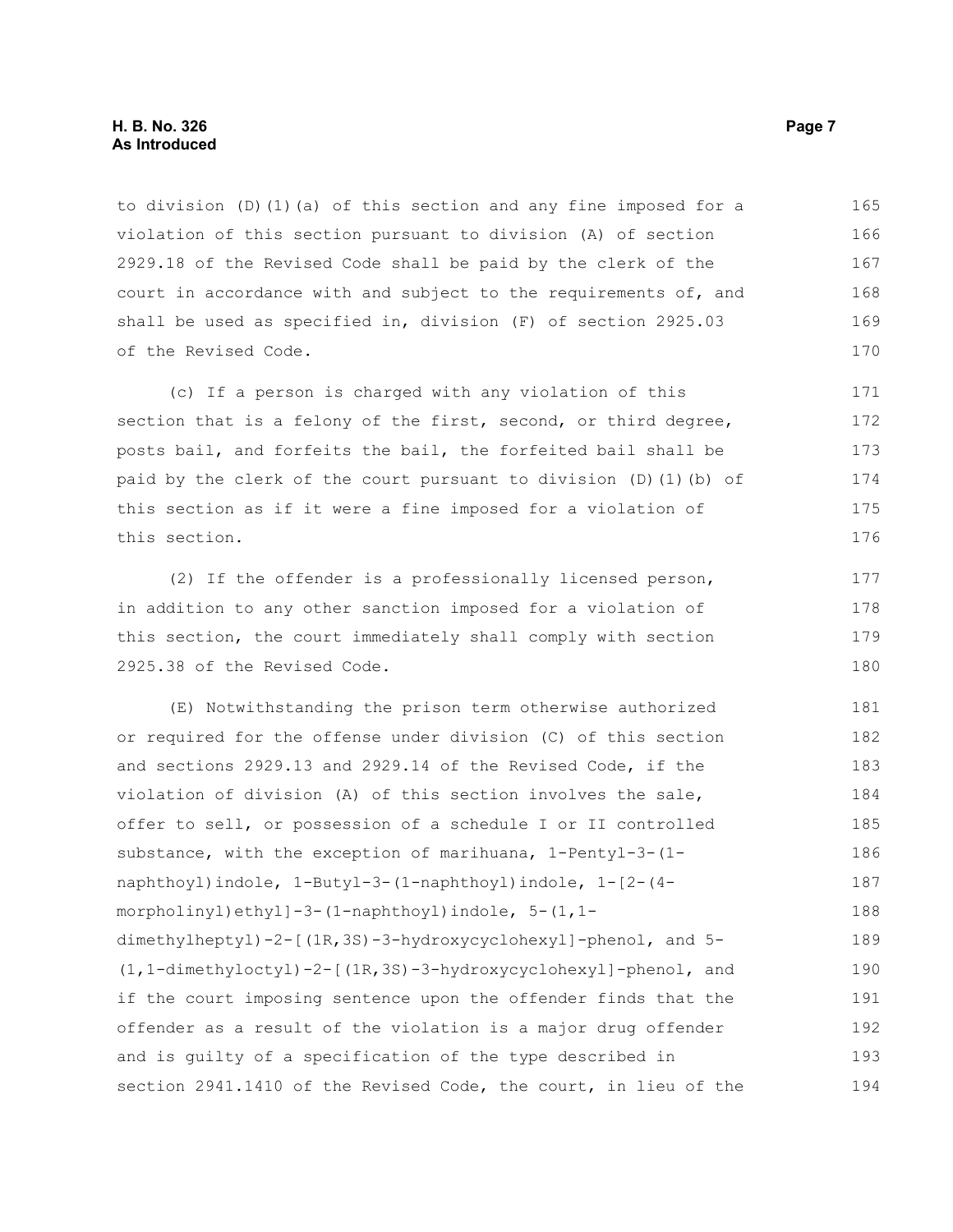prison term that otherwise is authorized or required, shall impose upon the offender the mandatory prison term specified in division (B)(3)(a) of section 2929.14 of the Revised Code. 195 196 197

(F)(1) If the sentencing court suspends the offender's driver's or commercial driver's license or permit under division (D) of this section, the offender, at any time after the expiration of two years from the day on which the offender's sentence was imposed or from the day on which the offender finally was released from a prison term under the sentence, whichever is later, may file a motion with the sentencing court requesting termination of the suspension. Upon the filing of the motion and the court's finding of good cause for the determination, the court may terminate the suspension. 198 199 200 201 202 203 204 205 206 207

(2) Any offender who received a mandatory suspension of the offender's driver's or commercial driver's license or permit under this section prior to the effective date of this amendment September 13, 2016, may file a motion with the sentencing court requesting the termination of the suspension. However, an offender who pleaded guilty to or was convicted of a violation of section 4511.19 of the Revised Code or a substantially similar municipal ordinance or law of another state or the United States that arose out of the same set of circumstances as the violation for which the offender's license or permit was suspended under this section shall not file such a motion. 208 209 210 211 212 213 214 215 216 217 218

Upon the filing of a motion under division (F)(2) of this section, the sentencing court, in its discretion, may terminate the suspension. 219 220 221

**Sec. 2925.03.** (A) No person shall knowingly do any of the following: 222 223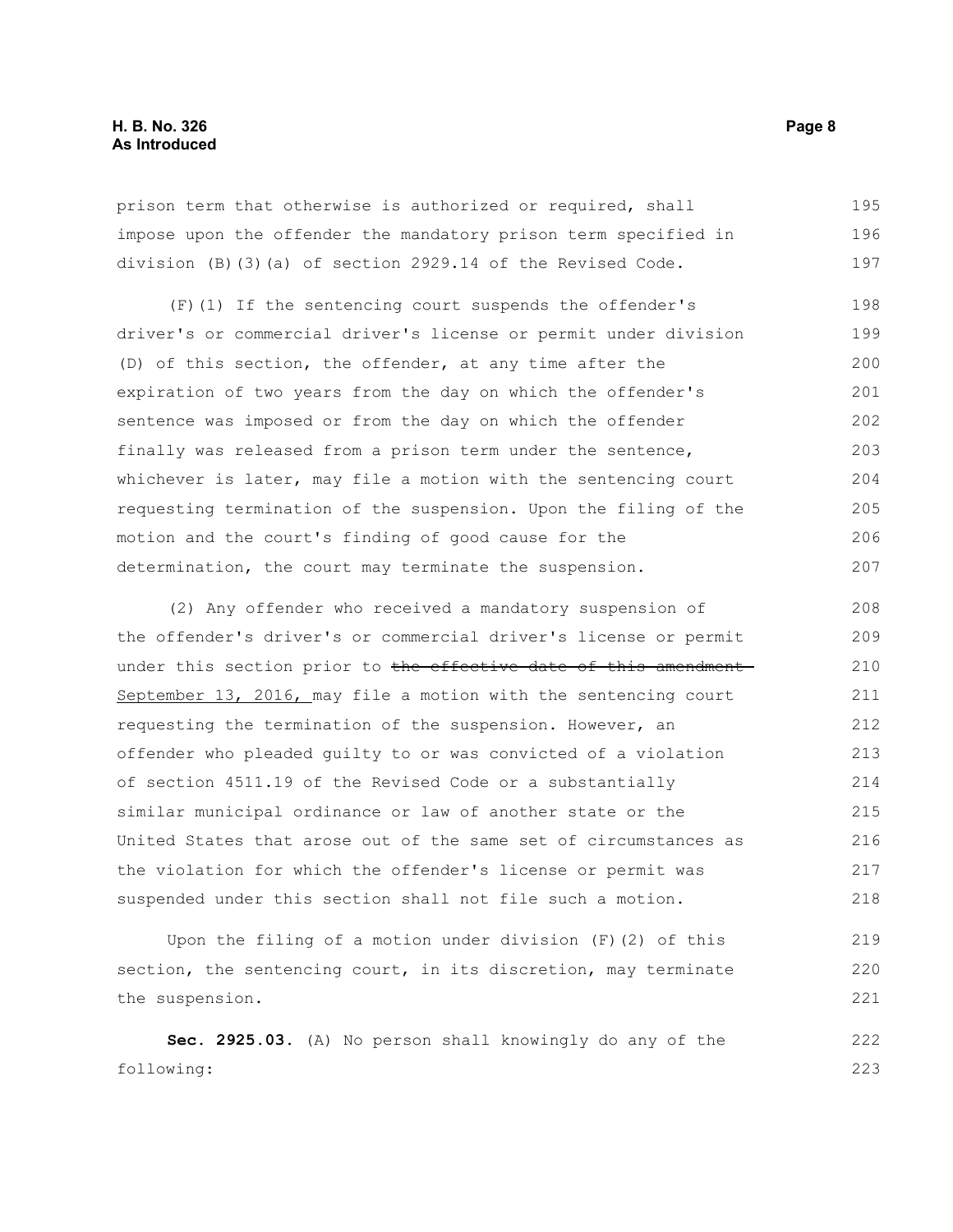controlled substance analog; (2) Prepare for shipment, ship, transport, deliver, prepare for distribution, or distribute a controlled substance or a controlled substance analog, when the offender knows or has reasonable cause to believe that the controlled substance or a controlled substance analog is intended for sale or resale by the offender or another person. (B) This section does not apply to any of the following: (1) Manufacturers, licensed health professionals authorized to prescribe drugs, pharmacists, owners of pharmacies, and other persons whose conduct is in accordance with Chapters 3719., 4715., 4723., 4729., 4730., 4731., 4732., and 4741. of the Revised Code; (2) If the offense involves an anabolic steroid, any person who is conducting or participating in a research project involving the use of an anabolic steroid if the project has been approved by the United States food and drug administration; (3) Any person who sells, offers for sale, prescribes, dispenses, or administers for livestock or other nonhuman species an anabolic steroid that is expressly intended for administration through implants to livestock or other nonhuman species and approved for that purpose under the "Federal Food, Drug, and Cosmetic Act," 52 Stat. 1040 (1938), 21 U.S.C.A. 301, as amended, and is sold, offered for sale, prescribed, dispensed, or administered for that purpose in accordance with that act. (C) Whoever violates division (A) of this section is guilty of one of the following: 225 226 227 228 229 230 231 232 233 234 235 236 237 238 239 240 241 242 243 244 245 246 247 248 249 250 251 252

(1) Sell or offer to sell a controlled substance or a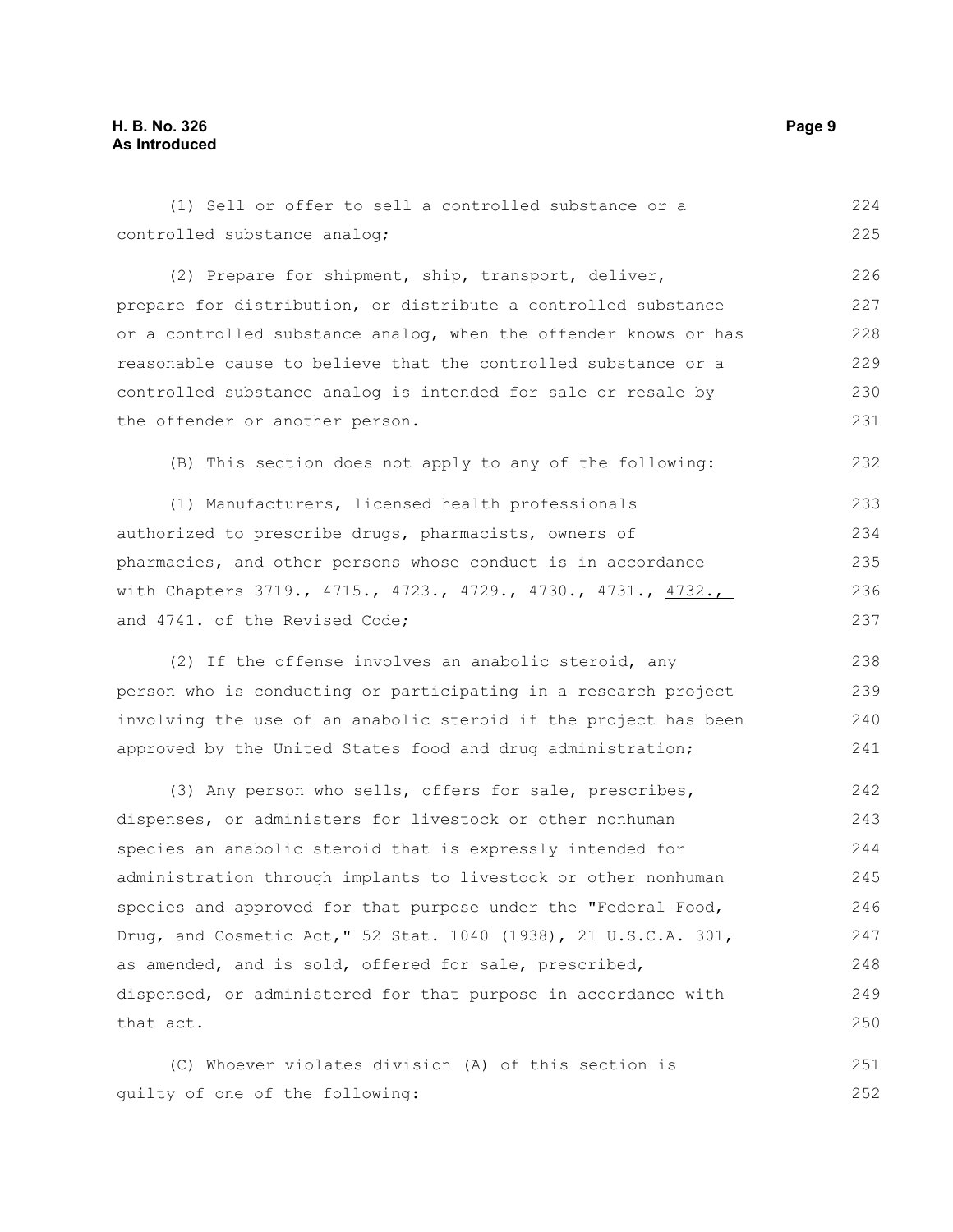#### **H. B. No. 326 Page 10 As Introduced**

(1) If the drug involved in the violation is any compound, mixture, preparation, or substance included in schedule I or schedule II, with the exception of marihuana, cocaine, L.S.D., heroin, hashish, and controlled substance analogs, whoever violates division (A) of this section is guilty of aggravated trafficking in drugs. The penalty for the offense shall be determined as follows: 253 254 255 256 257 258 259

(a) Except as otherwise provided in division  $(C)$  (1)(b), (c), (d), (e), or (f) of this section, aggravated trafficking in drugs is a felony of the fourth degree, and division (C) of section 2929.13 of the Revised Code applies in determining whether to impose a prison term on the offender.

(b) Except as otherwise provided in division (C)(1)(c), (d), (e), or (f) of this section, if the offense was committed in the vicinity of a school or in the vicinity of a juvenile, aggravated trafficking in drugs is a felony of the third degree, and division (C) of section 2929.13 of the Revised Code applies in determining whether to impose a prison term on the offender. 265 266 267 268 269 270

(c) Except as otherwise provided in this division, if the amount of the drug involved equals or exceeds the bulk amount but is less than five times the bulk amount, aggravated trafficking in drugs is a felony of the third degree, and, except as otherwise provided in this division, there is a presumption for a prison term for the offense. If aggravated trafficking in drugs is a felony of the third degree under this division and if the offender two or more times previously has been convicted of or pleaded guilty to a felony drug abuse offense, the court shall impose as a mandatory prison term one of the prison terms prescribed for a felony of the third degree. If the amount of the drug involved is within that range and if 271 272 273 274 275 276 277 278 279 280 281 282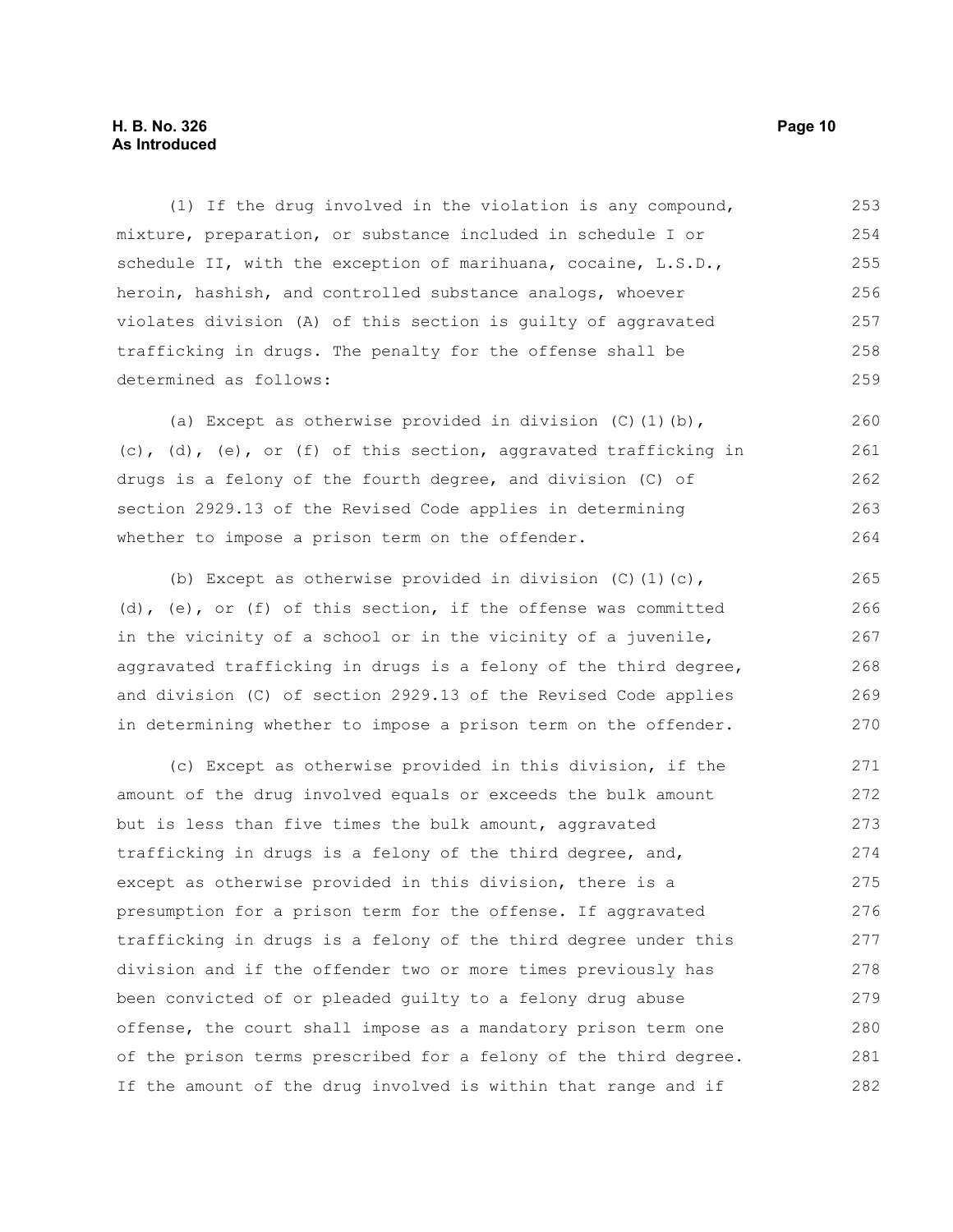#### **H. B. No. 326 Page 11 As Introduced**

the offense was committed in the vicinity of a school or in the vicinity of a juvenile, aggravated trafficking in drugs is a felony of the second degree, and the court shall impose as a mandatory prison term one of the prison terms prescribed for a felony of the second degree. 283 284 285 286 287

(d) Except as otherwise provided in this division, if the amount of the drug involved equals or exceeds five times the bulk amount but is less than fifty times the bulk amount, aggravated trafficking in drugs is a felony of the second degree, and the court shall impose as a mandatory prison term one of the prison terms prescribed for a felony of the second degree. If the amount of the drug involved is within that range and if the offense was committed in the vicinity of a school or in the vicinity of a juvenile, aggravated trafficking in drugs is a felony of the first degree, and the court shall impose as a mandatory prison term one of the prison terms prescribed for a felony of the first degree. 288 289 290 291 292 293 294 295 296 297 298 299

(e) If the amount of the drug involved equals or exceeds fifty times the bulk amount but is less than one hundred times the bulk amount and regardless of whether the offense was committed in the vicinity of a school or in the vicinity of a juvenile, aggravated trafficking in drugs is a felony of the first degree, and the court shall impose as a mandatory prison term one of the prison terms prescribed for a felony of the first degree. 300 301 302 303 304 305 306 307

(f) If the amount of the drug involved equals or exceeds one hundred times the bulk amount and regardless of whether the offense was committed in the vicinity of a school or in the vicinity of a juvenile, aggravated trafficking in drugs is a felony of the first degree, the offender is a major drug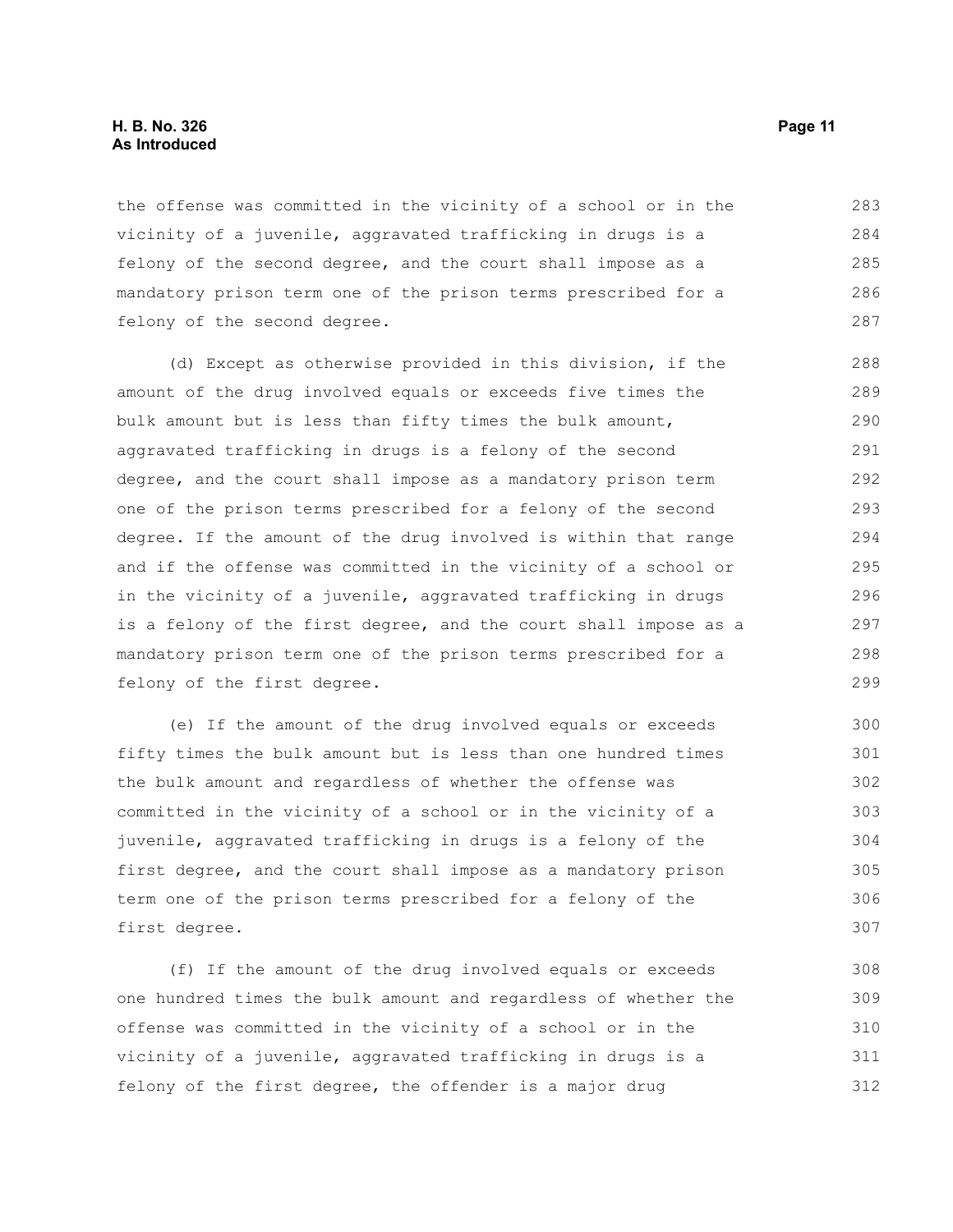offender, and the court shall impose as a mandatory prison term the maximum prison term prescribed for a felony of the first degree. 314

(2) If the drug involved in the violation is any compound, mixture, preparation, or substance included in schedule III, IV, or V, whoever violates division (A) of this section is guilty of trafficking in drugs. The penalty for the offense shall be determined as follows: 316 317 318 319 320

(a) Except as otherwise provided in division (C)(2)(b), (c), (d), or (e) of this section, trafficking in drugs is a felony of the fifth degree, and division (B) of section 2929.13 of the Revised Code applies in determining whether to impose a prison term on the offender. 321 322 323 324 325

(b) Except as otherwise provided in division (C)(2)(c), (d), or (e) of this section, if the offense was committed in the vicinity of a school or in the vicinity of a juvenile, trafficking in drugs is a felony of the fourth degree, and division (C) of section 2929.13 of the Revised Code applies in determining whether to impose a prison term on the offender. 326 327 328 329 330 331

(c) Except as otherwise provided in this division, if the amount of the drug involved equals or exceeds the bulk amount but is less than five times the bulk amount, trafficking in drugs is a felony of the fourth degree, and division (B) of section 2929.13 of the Revised Code applies in determining whether to impose a prison term for the offense. If the amount of the drug involved is within that range and if the offense was committed in the vicinity of a school or in the vicinity of a juvenile, trafficking in drugs is a felony of the third degree, and there is a presumption for a prison term for the offense. 332 333 334 335 336 337 338 339 340 341

313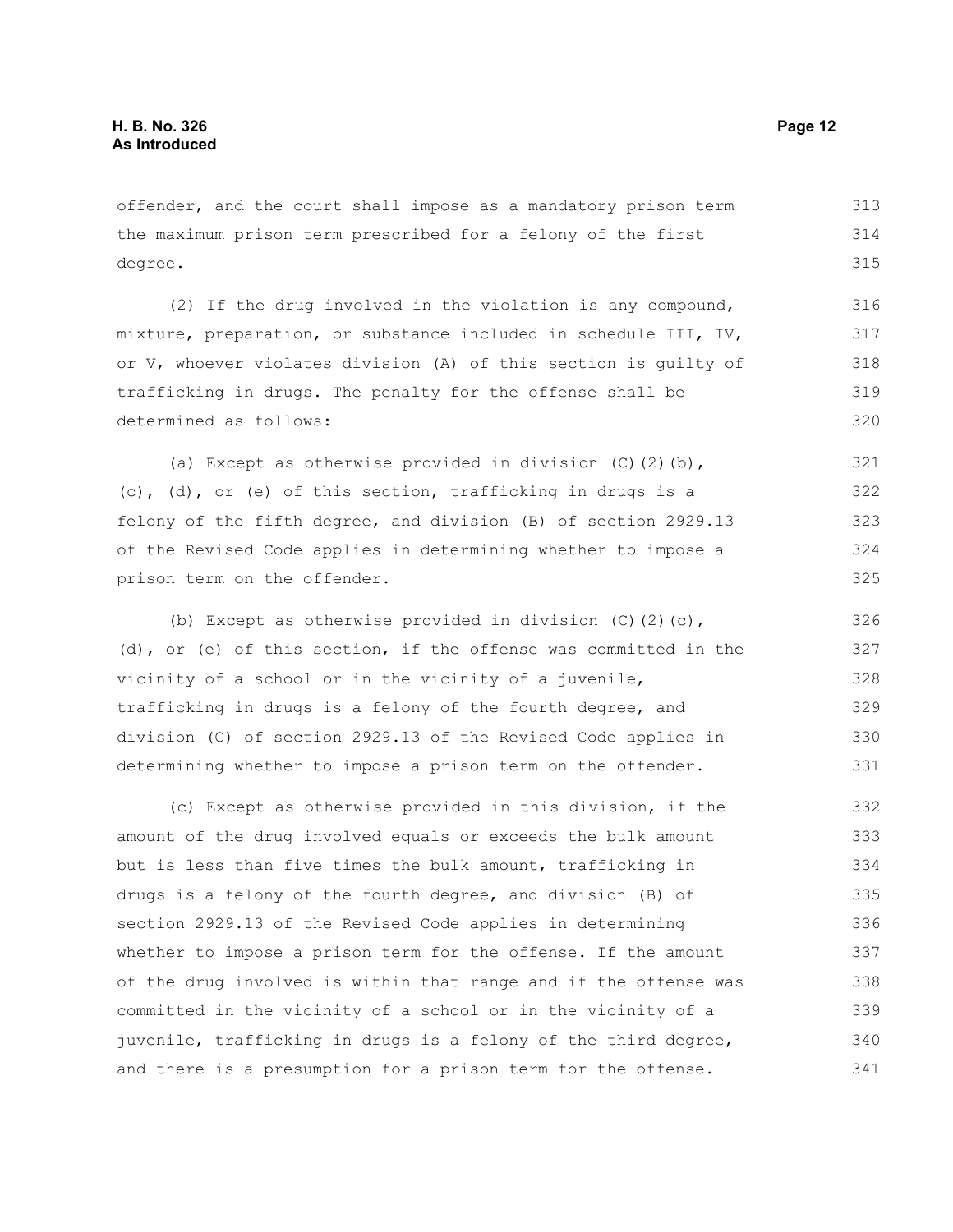#### **H. B. No. 326 Page 13 As Introduced**

(d) Except as otherwise provided in this division, if the amount of the drug involved equals or exceeds five times the bulk amount but is less than fifty times the bulk amount, trafficking in drugs is a felony of the third degree, and there is a presumption for a prison term for the offense. If the amount of the drug involved is within that range and if the offense was committed in the vicinity of a school or in the vicinity of a juvenile, trafficking in drugs is a felony of the second degree, and there is a presumption for a prison term for the offense. 342 343 344 345 346 347 348 349 350 351

(e) Except as otherwise provided in this division, if the amount of the drug involved equals or exceeds fifty times the bulk amount, trafficking in drugs is a felony of the second degree, and the court shall impose as a mandatory prison term one of the prison terms prescribed for a felony of the second degree. If the amount of the drug involved equals or exceeds fifty times the bulk amount and if the offense was committed in the vicinity of a school or in the vicinity of a juvenile, trafficking in drugs is a felony of the first degree, and the court shall impose as a mandatory prison term one of the prison terms prescribed for a felony of the first degree. 352 353 354 355 356 357 358 359 360 361 362

(3) If the drug involved in the violation is marihuana or a compound, mixture, preparation, or substance containing marihuana other than hashish, whoever violates division (A) of this section is guilty of trafficking in marihuana. The penalty for the offense shall be determined as follows: 363 364 365 366 367

(a) Except as otherwise provided in division (C)(3)(b), (c), (d), (e), (f), (g), or (h) of this section, trafficking in marihuana is a felony of the fifth degree, and division (B) of section 2929.13 of the Revised Code applies in determining 368 369 370 371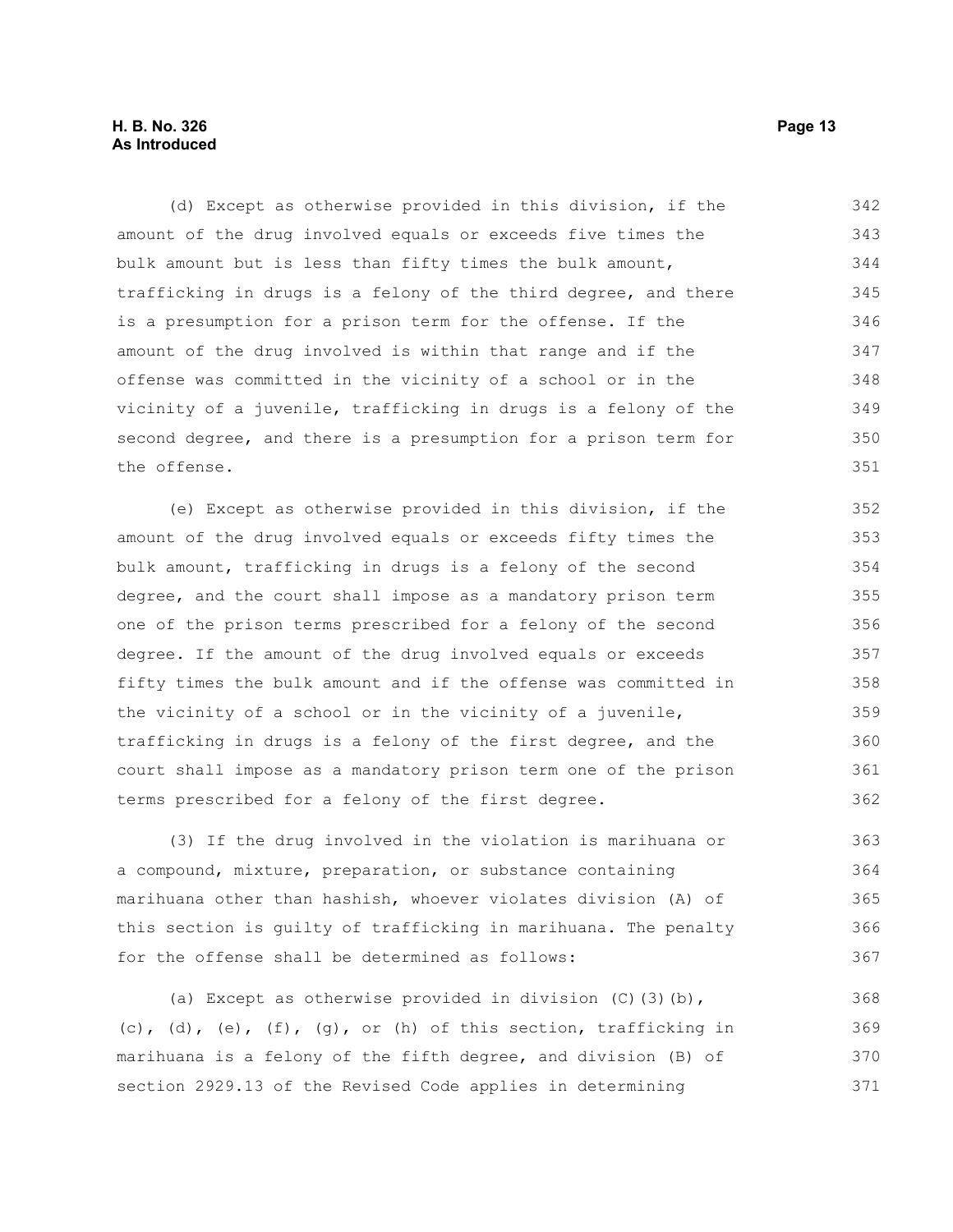whether to impose a prison term on the offender.

(b) Except as otherwise provided in division (C)(3)(c), (d), (e), (f), (g), or (h) of this section, if the offense was committed in the vicinity of a school or in the vicinity of a juvenile, trafficking in marihuana is a felony of the fourth degree, and division (B) of section 2929.13 of the Revised Code applies in determining whether to impose a prison term on the offender. 373 374 376 377 378 379

(c) Except as otherwise provided in this division, if the amount of the drug involved equals or exceeds two hundred grams but is less than one thousand grams, trafficking in marihuana is a felony of the fourth degree, and division (B) of section 2929.13 of the Revised Code applies in determining whether to impose a prison term on the offender. If the amount of the drug involved is within that range and if the offense was committed in the vicinity of a school or in the vicinity of a juvenile, trafficking in marihuana is a felony of the third degree, and division (C) of section 2929.13 of the Revised Code applies in determining whether to impose a prison term on the offender.

(d) Except as otherwise provided in this division, if the amount of the drug involved equals or exceeds one thousand grams but is less than five thousand grams, trafficking in marihuana is a felony of the third degree, and division (C) of section 2929.13 of the Revised Code applies in determining whether to impose a prison term on the offender. If the amount of the drug involved is within that range and if the offense was committed in the vicinity of a school or in the vicinity of a juvenile, trafficking in marihuana is a felony of the second degree, and there is a presumption that a prison term shall be imposed for the offense. 391 392 393 394 395 396 397 398 399 400 401

375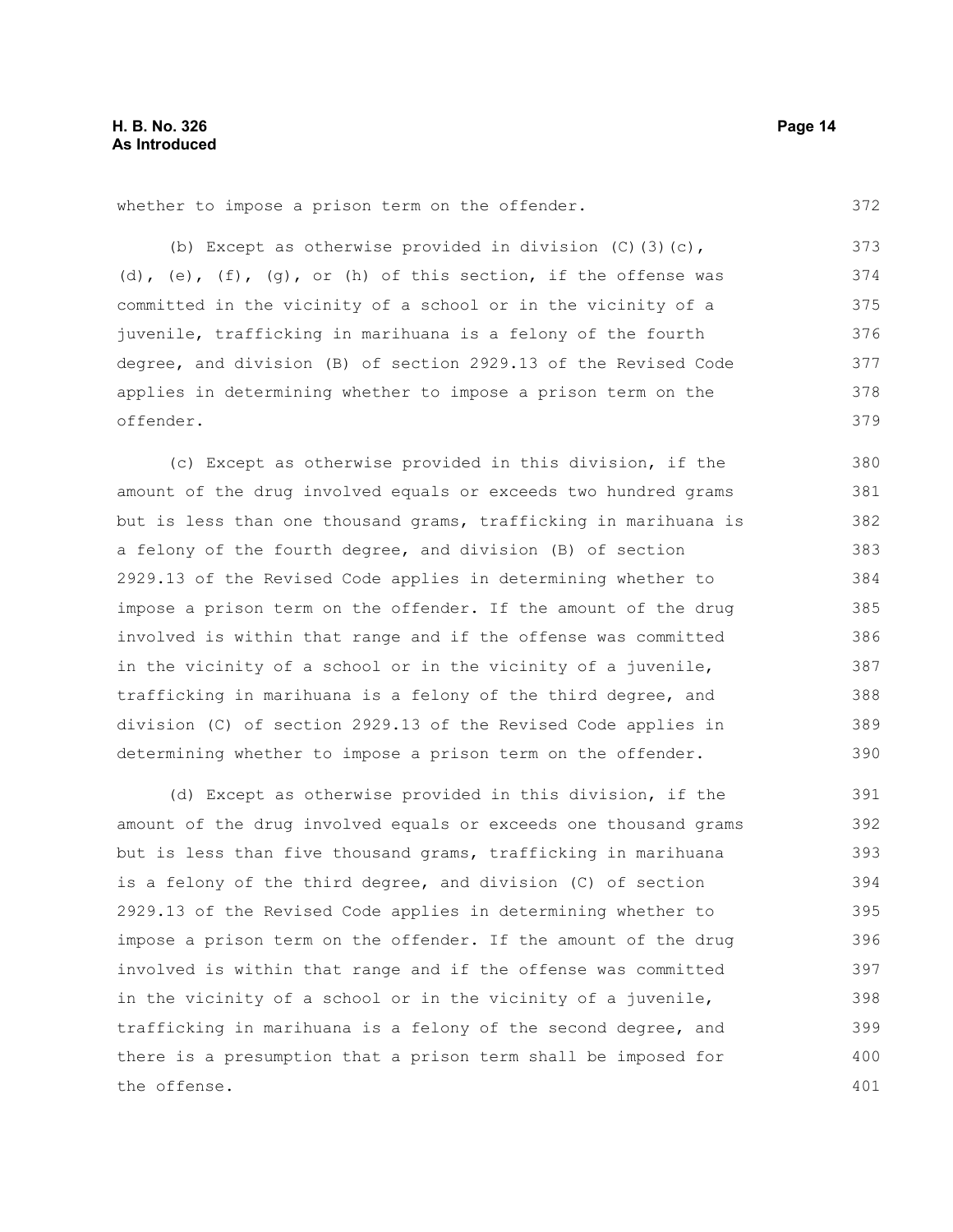#### **H. B. No. 326 Page 15 As Introduced**

(e) Except as otherwise provided in this division, if the amount of the drug involved equals or exceeds five thousand grams but is less than twenty thousand grams, trafficking in marihuana is a felony of the third degree, and there is a presumption that a prison term shall be imposed for the offense. If the amount of the drug involved is within that range and if the offense was committed in the vicinity of a school or in the vicinity of a juvenile, trafficking in marihuana is a felony of the second degree, and there is a presumption that a prison term shall be imposed for the offense. 402 403 404 405 406 407 408 409 410 411

(f) Except as otherwise provided in this division, if the amount of the drug involved equals or exceeds twenty thousand grams but is less than forty thousand grams, trafficking in marihuana is a felony of the second degree, and the court shall impose a mandatory prison term of five, six, seven, or eight years. If the amount of the drug involved is within that range and if the offense was committed in the vicinity of a school or in the vicinity of a juvenile, trafficking in marihuana is a felony of the first degree, and the court shall impose as a mandatory prison term the maximum prison term prescribed for a felony of the first degree.

(g) Except as otherwise provided in this division, if the amount of the drug involved equals or exceeds forty thousand grams, trafficking in marihuana is a felony of the second degree, and the court shall impose as a mandatory prison term the maximum prison term prescribed for a felony of the second degree. If the amount of the drug involved equals or exceeds forty thousand grams and if the offense was committed in the vicinity of a school or in the vicinity of a juvenile, trafficking in marihuana is a felony of the first degree, and the court shall impose as a mandatory prison term the maximum 423 424 425 426 427 428 429 430 431 432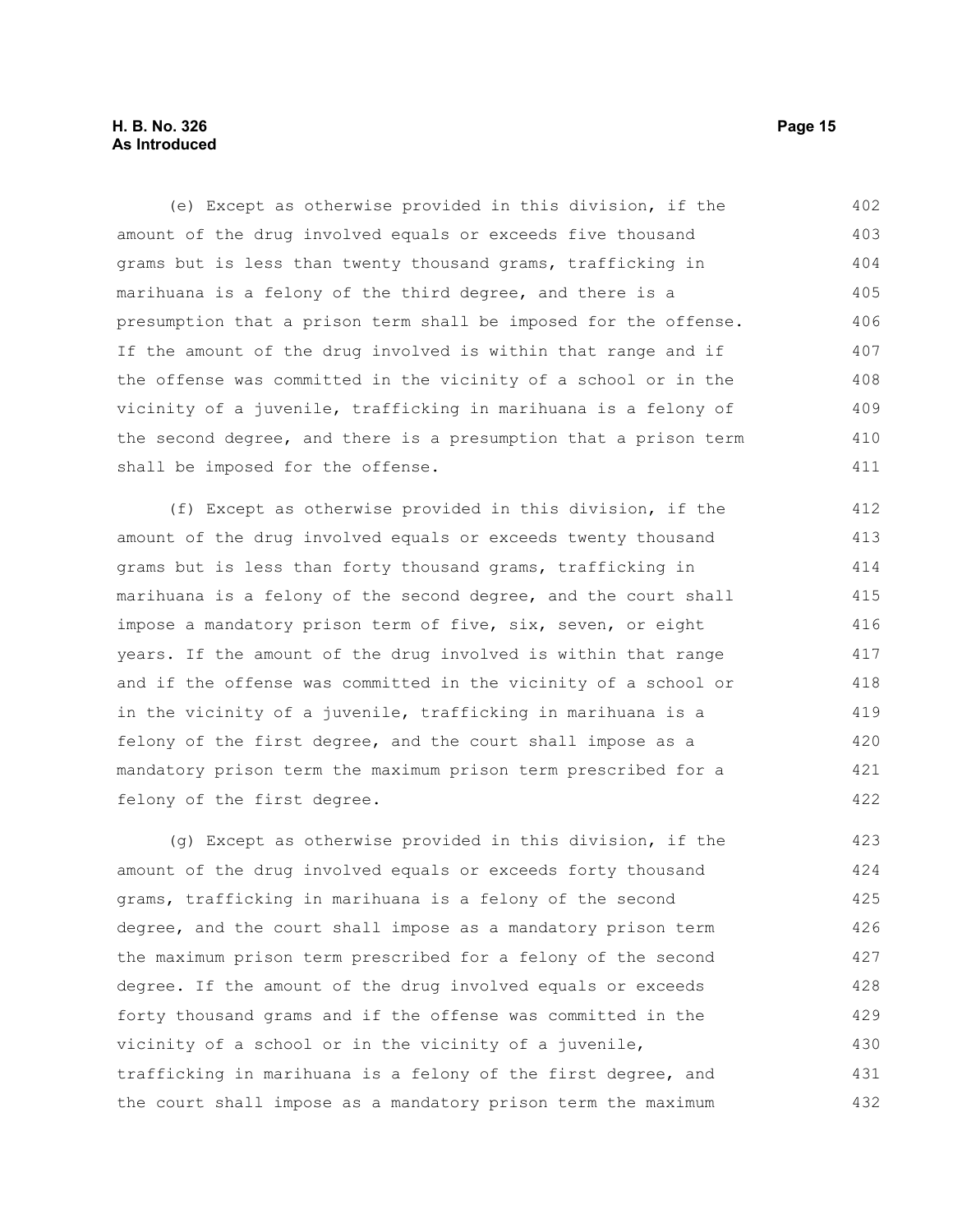433

prison term prescribed for a felony of the first degree.

(h) Except as otherwise provided in this division, if the offense involves a gift of twenty grams or less of marihuana, trafficking in marihuana is a minor misdemeanor upon a first offense and a misdemeanor of the third degree upon a subsequent offense. If the offense involves a gift of twenty grams or less of marihuana and if the offense was committed in the vicinity of a school or in the vicinity of a juvenile, trafficking in marihuana is a misdemeanor of the third degree. 434 435 436 437 438 439 440 441

(4) If the drug involved in the violation is cocaine or a compound, mixture, preparation, or substance containing cocaine, whoever violates division (A) of this section is guilty of trafficking in cocaine. The penalty for the offense shall be determined as follows: 442 443 444 445 446

(a) Except as otherwise provided in division (C)(4)(b), (c), (d), (e), (f), or (g) of this section, trafficking in cocaine is a felony of the fifth degree, and division (B) of section 2929.13 of the Revised Code applies in determining whether to impose a prison term on the offender. 447 448 449 450 451

(b) Except as otherwise provided in division (C)(4)(c), (d), (e), (f), or (g) of this section, if the offense was committed in the vicinity of a school or in the vicinity of a juvenile, trafficking in cocaine is a felony of the fourth degree, and division (C) of section 2929.13 of the Revised Code applies in determining whether to impose a prison term on the offender. 452 453 454 455 456 457 458

(c) Except as otherwise provided in this division, if the amount of the drug involved equals or exceeds five grams but is less than ten grams of cocaine, trafficking in cocaine is a 459 460 461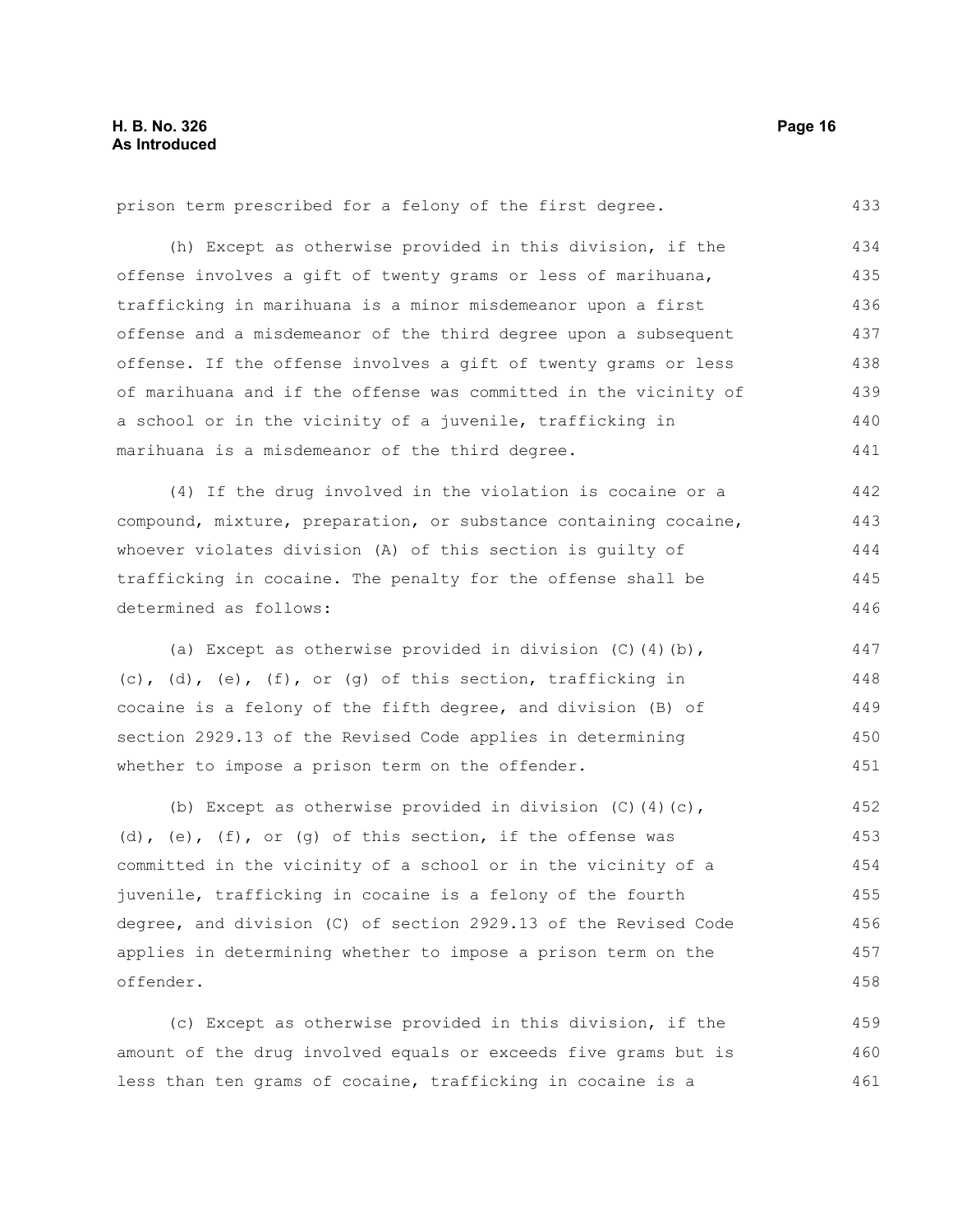#### **H. B. No. 326 Page 17 As Introduced**

felony of the fourth degree, and division (B) of section 2929.13 of the Revised Code applies in determining whether to impose a prison term for the offense. If the amount of the drug involved is within that range and if the offense was committed in the vicinity of a school or in the vicinity of a juvenile, trafficking in cocaine is a felony of the third degree, and there is a presumption for a prison term for the offense. 462 463 464 465 466 467 468

(d) Except as otherwise provided in this division, if the amount of the drug involved equals or exceeds ten grams but is less than twenty grams of cocaine, trafficking in cocaine is a felony of the third degree, and, except as otherwise provided in this division, there is a presumption for a prison term for the offense. If trafficking in cocaine is a felony of the third degree under this division and if the offender two or more times previously has been convicted of or pleaded guilty to a felony drug abuse offense, the court shall impose as a mandatory prison term one of the prison terms prescribed for a felony of the third degree. If the amount of the drug involved is within that range and if the offense was committed in the vicinity of a school or in the vicinity of a juvenile, trafficking in cocaine is a felony of the second degree, and the court shall impose as a mandatory prison term one of the prison terms prescribed for a felony of the second degree. 469 470 471 472 473 474 475 476 477 478 479 480 481 482 483 484

(e) Except as otherwise provided in this division, if the amount of the drug involved equals or exceeds twenty grams but is less than twenty-seven grams of cocaine, trafficking in cocaine is a felony of the second degree, and the court shall impose as a mandatory prison term one of the prison terms prescribed for a felony of the second degree. If the amount of the drug involved is within that range and if the offense was committed in the vicinity of a school or in the vicinity of a 485 486 487 488 489 490 491 492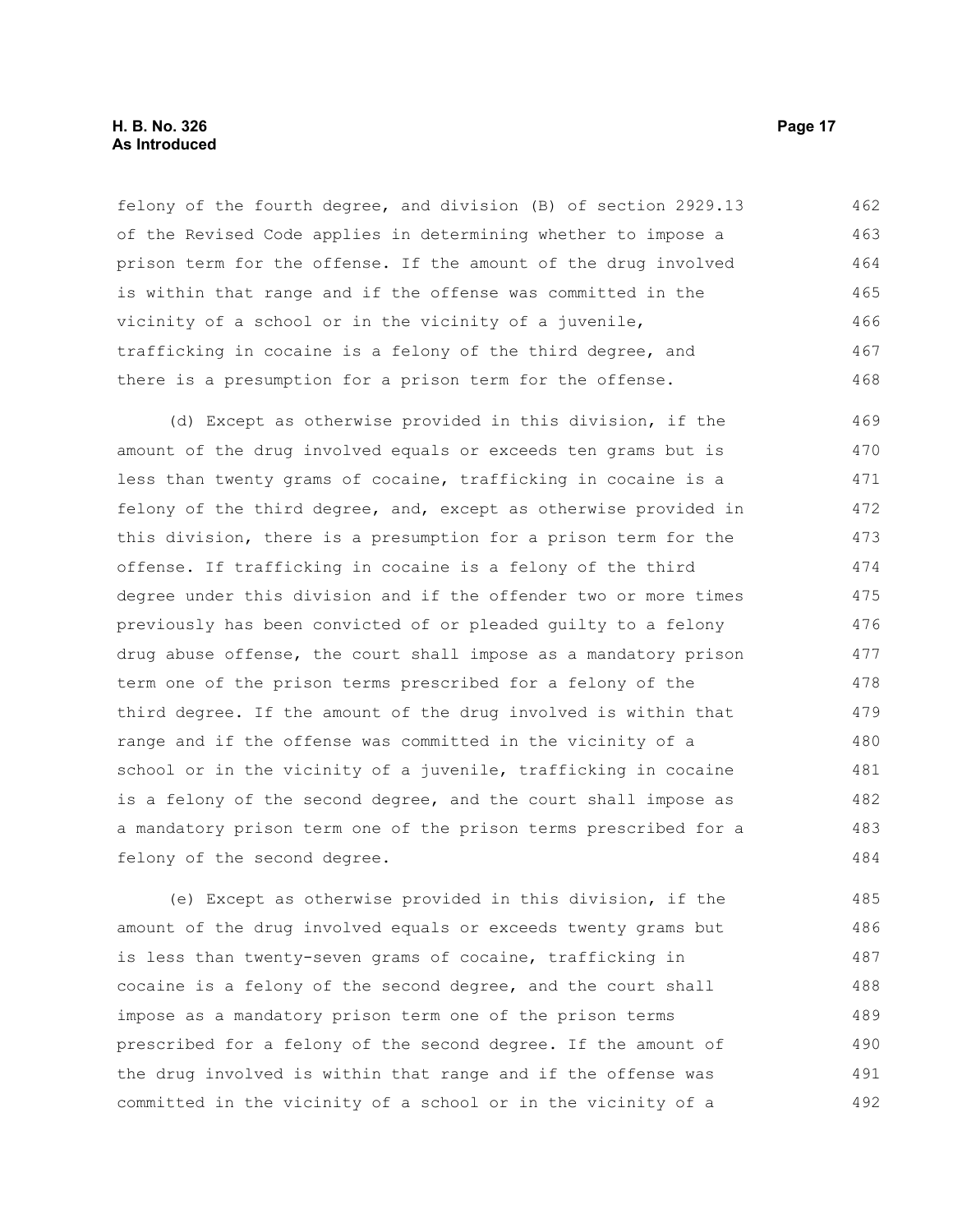juvenile, trafficking in cocaine is a felony of the first degree, and the court shall impose as a mandatory prison term one of the prison terms prescribed for a felony of the first degree. 493 494 495 496

(f) If the amount of the drug involved equals or exceeds twenty-seven grams but is less than one hundred grams of cocaine and regardless of whether the offense was committed in the vicinity of a school or in the vicinity of a juvenile, trafficking in cocaine is a felony of the first degree, and the court shall impose as a mandatory prison term one of the prison terms prescribed for a felony of the first degree. 497 498 499 500 501 502 503

(g) If the amount of the drug involved equals or exceeds one hundred grams of cocaine and regardless of whether the offense was committed in the vicinity of a school or in the vicinity of a juvenile, trafficking in cocaine is a felony of the first degree, the offender is a major drug offender, and the court shall impose as a mandatory prison term the maximum prison term prescribed for a felony of the first degree. 504 505 506 507 508 509 510

(5) If the drug involved in the violation is L.S.D. or a compound, mixture, preparation, or substance containing L.S.D., whoever violates division (A) of this section is guilty of trafficking in L.S.D. The penalty for the offense shall be determined as follows: 511 512 513 514 515

(a) Except as otherwise provided in division  $(C)$  (5)(b), (c), (d), (e), (f), or (g) of this section, trafficking in L.S.D. is a felony of the fifth degree, and division (B) of section 2929.13 of the Revised Code applies in determining whether to impose a prison term on the offender. 516 517 518 519 520

(b) Except as otherwise provided in division (C)(5)(c),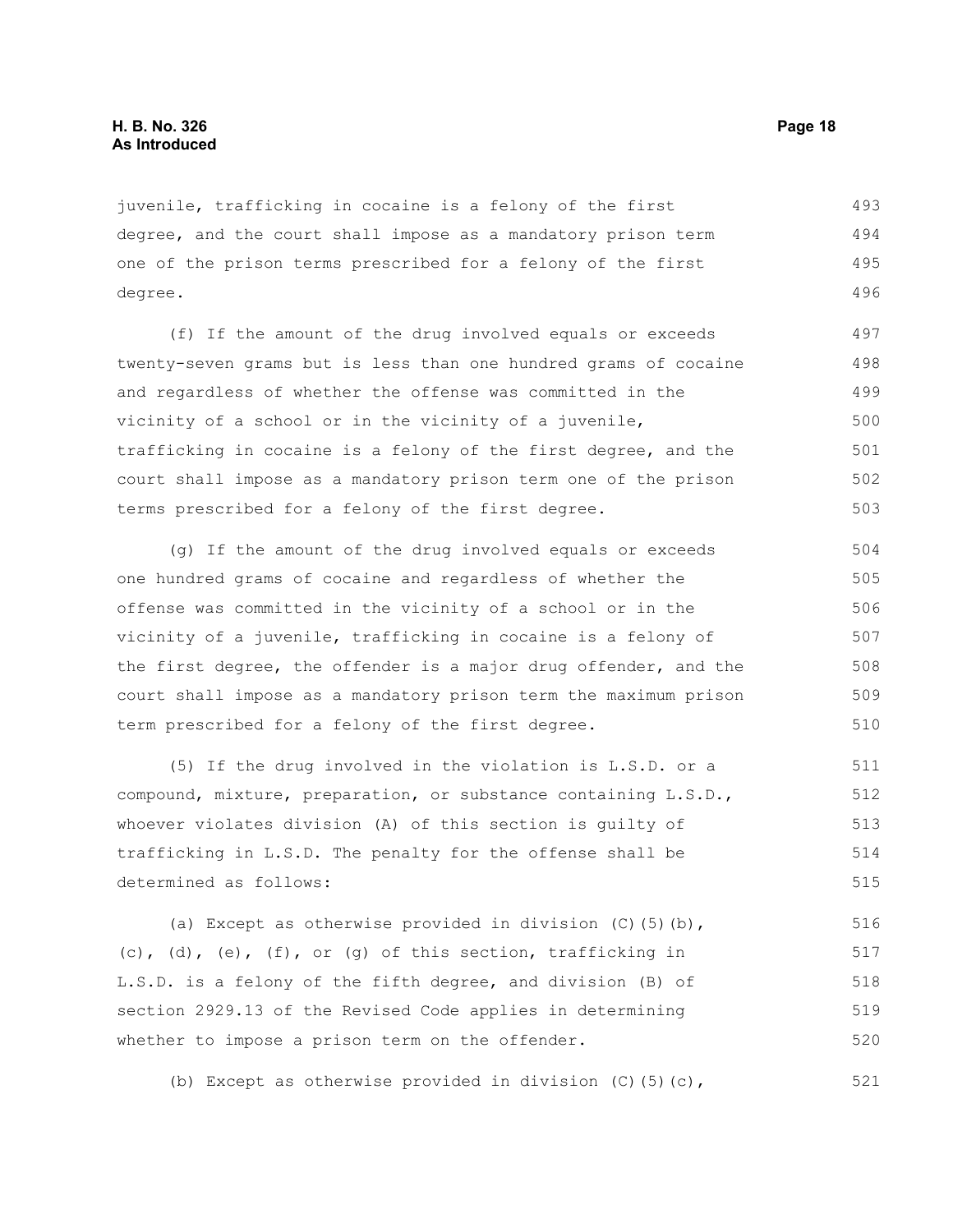(d), (e), (f), or (q) of this section, if the offense was committed in the vicinity of a school or in the vicinity of a juvenile, trafficking in L.S.D. is a felony of the fourth degree, and division (C) of section 2929.13 of the Revised Code applies in determining whether to impose a prison term on the offender. 522 523 524 525 526 527

(c) Except as otherwise provided in this division, if the amount of the drug involved equals or exceeds ten unit doses but is less than fifty unit doses of L.S.D. in a solid form or equals or exceeds one gram but is less than five grams of L.S.D. in a liquid concentrate, liquid extract, or liquid distillate form, trafficking in L.S.D. is a felony of the fourth degree, and division (B) of section 2929.13 of the Revised Code applies in determining whether to impose a prison term for the offense. If the amount of the drug involved is within that range and if the offense was committed in the vicinity of a school or in the vicinity of a juvenile, trafficking in L.S.D. is a felony of the third degree, and there is a presumption for a prison term for the offense.

(d) Except as otherwise provided in this division, if the amount of the drug involved equals or exceeds fifty unit doses but is less than two hundred fifty unit doses of L.S.D. in a solid form or equals or exceeds five grams but is less than twenty-five grams of L.S.D. in a liquid concentrate, liquid extract, or liquid distillate form, trafficking in L.S.D. is a felony of the third degree, and, except as otherwise provided in this division, there is a presumption for a prison term for the offense. If trafficking in L.S.D. is a felony of the third degree under this division and if the offender two or more times previously has been convicted of or pleaded guilty to a felony drug abuse offense, the court shall impose as a mandatory prison 541 542 543 544 545 546 547 548 549 550 551 552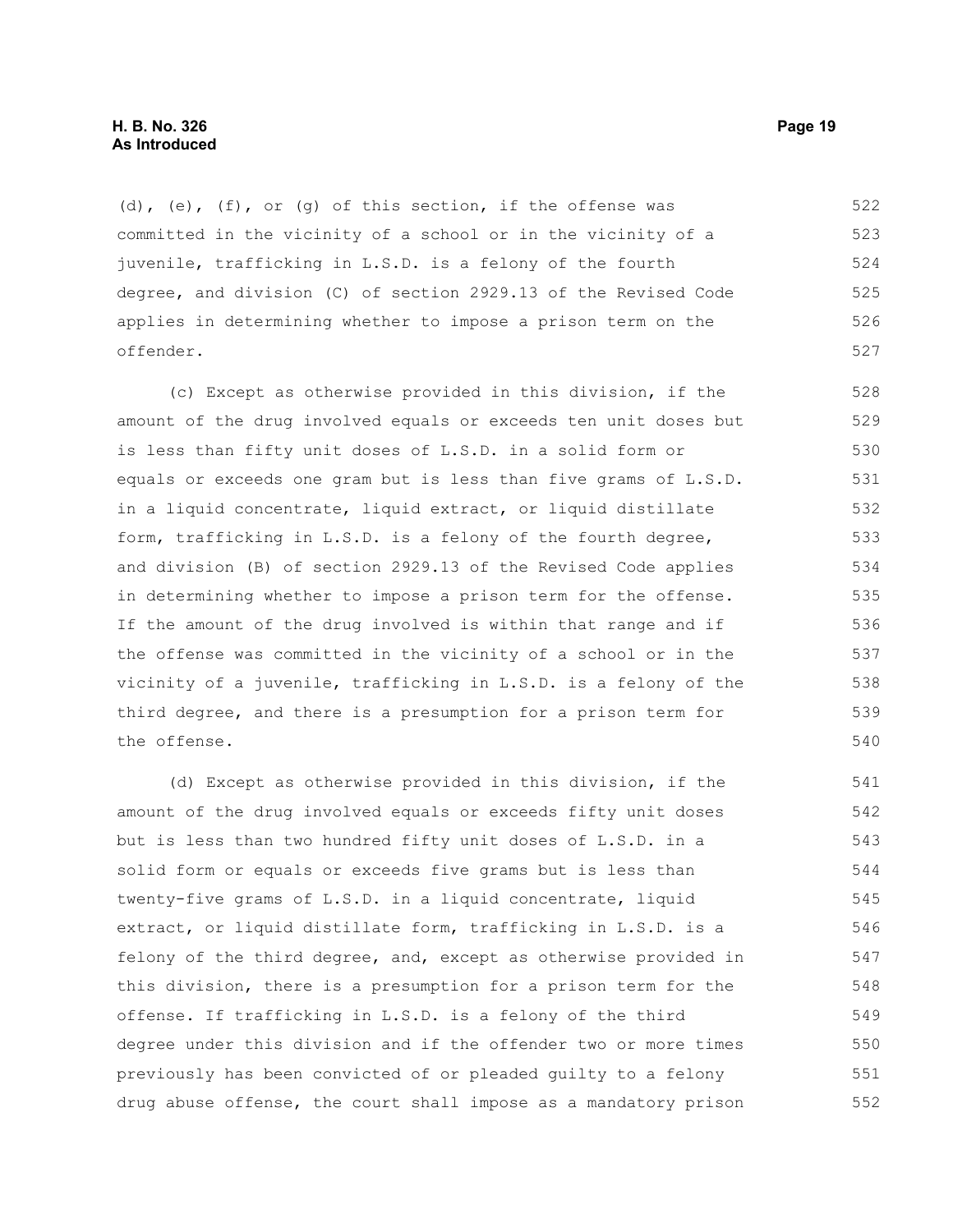#### **H. B. No. 326 Page 20 As Introduced**

term one of the prison terms prescribed for a felony of the third degree. If the amount of the drug involved is within that range and if the offense was committed in the vicinity of a school or in the vicinity of a juvenile, trafficking in L.S.D. is a felony of the second degree, and the court shall impose as a mandatory prison term one of the prison terms prescribed for a felony of the second degree. 553 554 555 556 557 558 559

(e) Except as otherwise provided in this division, if the amount of the drug involved equals or exceeds two hundred fifty unit doses but is less than one thousand unit doses of L.S.D. in a solid form or equals or exceeds twenty-five grams but is less than one hundred grams of L.S.D. in a liquid concentrate, liquid extract, or liquid distillate form, trafficking in L.S.D. is a felony of the second degree, and the court shall impose as a mandatory prison term one of the prison terms prescribed for a felony of the second degree. If the amount of the drug involved is within that range and if the offense was committed in the vicinity of a school or in the vicinity of a juvenile, trafficking in L.S.D. is a felony of the first degree, and the court shall impose as a mandatory prison term one of the prison terms prescribed for a felony of the first degree. 560 561 562 563 564 565 566 567 568 569 570 571 572 573

(f) If the amount of the drug involved equals or exceeds one thousand unit doses but is less than five thousand unit doses of L.S.D. in a solid form or equals or exceeds one hundred grams but is less than five hundred grams of L.S.D. in a liquid concentrate, liquid extract, or liquid distillate form and regardless of whether the offense was committed in the vicinity of a school or in the vicinity of a juvenile, trafficking in L.S.D. is a felony of the first degree, and the court shall impose as a mandatory prison term one of the prison terms prescribed for a felony of the first degree. 574 575 576 577 578 579 580 581 582 583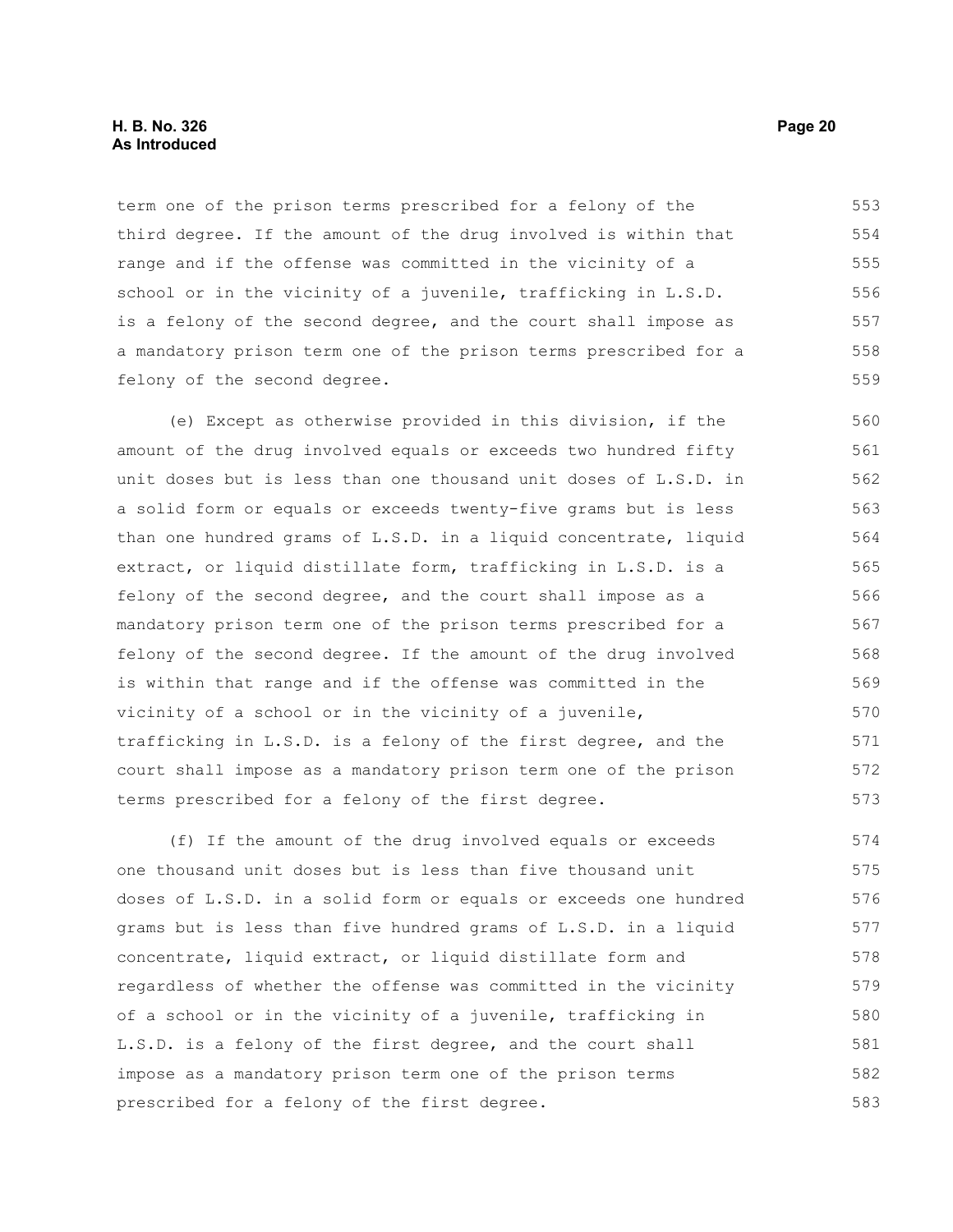#### **H. B. No. 326 Page 21 As Introduced**

(g) If the amount of the drug involved equals or exceeds five thousand unit doses of L.S.D. in a solid form or equals or exceeds five hundred grams of L.S.D. in a liquid concentrate, liquid extract, or liquid distillate form and regardless of whether the offense was committed in the vicinity of a school or in the vicinity of a juvenile, trafficking in L.S.D. is a felony of the first degree, the offender is a major drug offender, and the court shall impose as a mandatory prison term the maximum prison term prescribed for a felony of the first degree. 584 585 586 587 588 589 590 591 592

(6) If the drug involved in the violation is heroin or a compound, mixture, preparation, or substance containing heroin, whoever violates division (A) of this section is guilty of trafficking in heroin. The penalty for the offense shall be determined as follows:

(a) Except as otherwise provided in division  $(C)$  (6)(b), (c), (d), (e), (f), or (g) of this section, trafficking in heroin is a felony of the fifth degree, and division (B) of section 2929.13 of the Revised Code applies in determining whether to impose a prison term on the offender. 598 599 600 601 602

(b) Except as otherwise provided in division (C)(6)(c), (d), (e),  $(f)$ , or  $(g)$  of this section, if the offense was committed in the vicinity of a school or in the vicinity of a juvenile, trafficking in heroin is a felony of the fourth degree, and division (C) of section 2929.13 of the Revised Code applies in determining whether to impose a prison term on the offender. 603 604 605 606 607 608 609

(c) Except as otherwise provided in this division, if the amount of the drug involved equals or exceeds ten unit doses but is less than fifty unit doses or equals or exceeds one gram but is less than five grams, trafficking in heroin is a felony of 610 611 612 613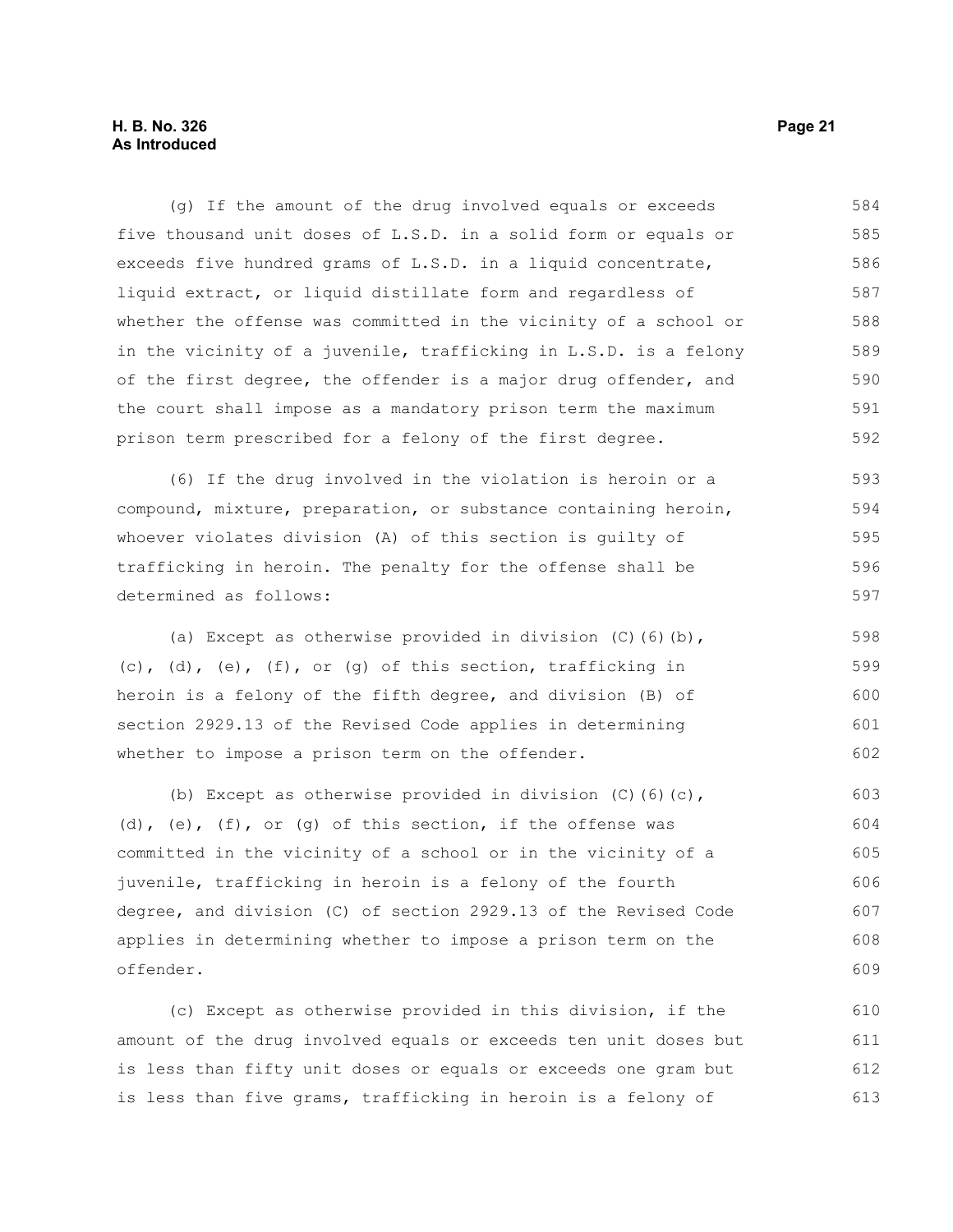#### **H. B. No. 326 Page 22 As Introduced**

the fourth degree, and division (B) of section 2929.13 of the Revised Code applies in determining whether to impose a prison term for the offense. If the amount of the drug involved is within that range and if the offense was committed in the vicinity of a school or in the vicinity of a juvenile, trafficking in heroin is a felony of the third degree, and there is a presumption for a prison term for the offense. 614 615 616 617 618 619 620

(d) Except as otherwise provided in this division, if the amount of the drug involved equals or exceeds fifty unit doses but is less than one hundred unit doses or equals or exceeds five grams but is less than ten grams, trafficking in heroin is a felony of the third degree, and there is a presumption for a prison term for the offense. If the amount of the drug involved is within that range and if the offense was committed in the vicinity of a school or in the vicinity of a juvenile, trafficking in heroin is a felony of the second degree, and there is a presumption for a prison term for the offense. 621 622 623 624 625 626 627 628 629 630

(e) Except as otherwise provided in this division, if the amount of the drug involved equals or exceeds one hundred unit doses but is less than five hundred unit doses or equals or exceeds ten grams but is less than fifty grams, trafficking in heroin is a felony of the second degree, and the court shall impose as a mandatory prison term one of the prison terms prescribed for a felony of the second degree. If the amount of the drug involved is within that range and if the offense was committed in the vicinity of a school or in the vicinity of a juvenile, trafficking in heroin is a felony of the first degree, and the court shall impose as a mandatory prison term one of the prison terms prescribed for a felony of the first degree. 631 632 633 634 635 636 637 638 639 640 641 642

(f) If the amount of the drug involved equals or exceeds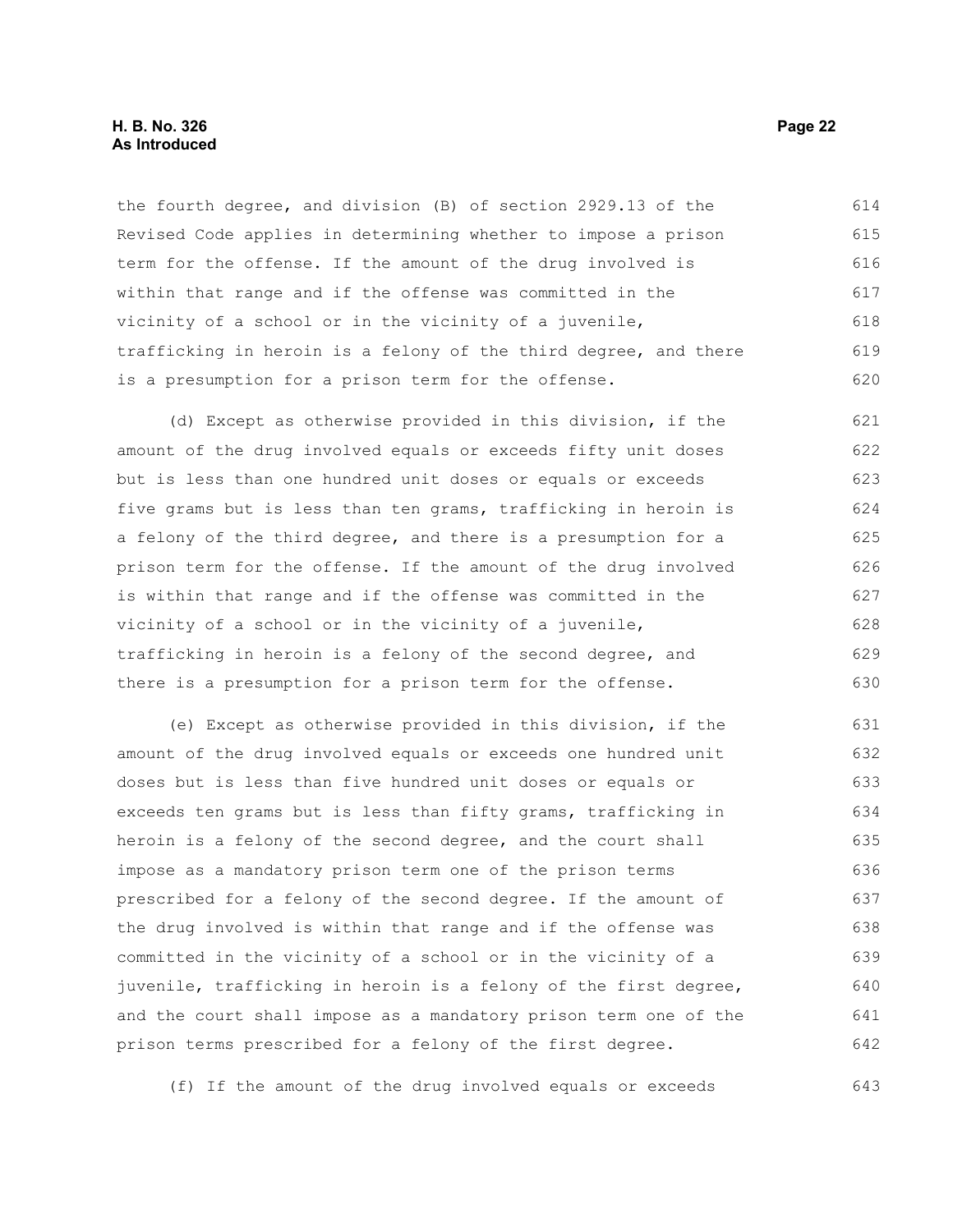#### **H. B. No. 326 Page 23 As Introduced**

five hundred unit doses but is less than one thousand unit doses or equals or exceeds fifty grams but is less than one hundred grams and regardless of whether the offense was committed in the vicinity of a school or in the vicinity of a juvenile, trafficking in heroin is a felony of the first degree, and the court shall impose as a mandatory prison term one of the prison terms prescribed for a felony of the first degree. 644 645 646 647 648 649 650

(g) If the amount of the drug involved equals or exceeds one thousand unit doses or equals or exceeds one hundred grams and regardless of whether the offense was committed in the vicinity of a school or in the vicinity of a juvenile, trafficking in heroin is a felony of the first degree, the offender is a major drug offender, and the court shall impose as a mandatory prison term the maximum prison term prescribed for a felony of the first degree. 651 652 653 654 655 656 657 658

(7) If the drug involved in the violation is hashish or a compound, mixture, preparation, or substance containing hashish, whoever violates division (A) of this section is guilty of trafficking in hashish. The penalty for the offense shall be determined as follows:

(a) Except as otherwise provided in division  $(C)$   $(7)$   $(b)$ , (c), (d), (e),  $(f)$ , or (q) of this section, trafficking in hashish is a felony of the fifth degree, and division (B) of section 2929.13 of the Revised Code applies in determining whether to impose a prison term on the offender. 664 665 666 667 668

(b) Except as otherwise provided in division (C)(7)(c), (d), (e), (f), or (g) of this section, if the offense was committed in the vicinity of a school or in the vicinity of a juvenile, trafficking in hashish is a felony of the fourth degree, and division (B) of section 2929.13 of the Revised Code 669 670 671 672 673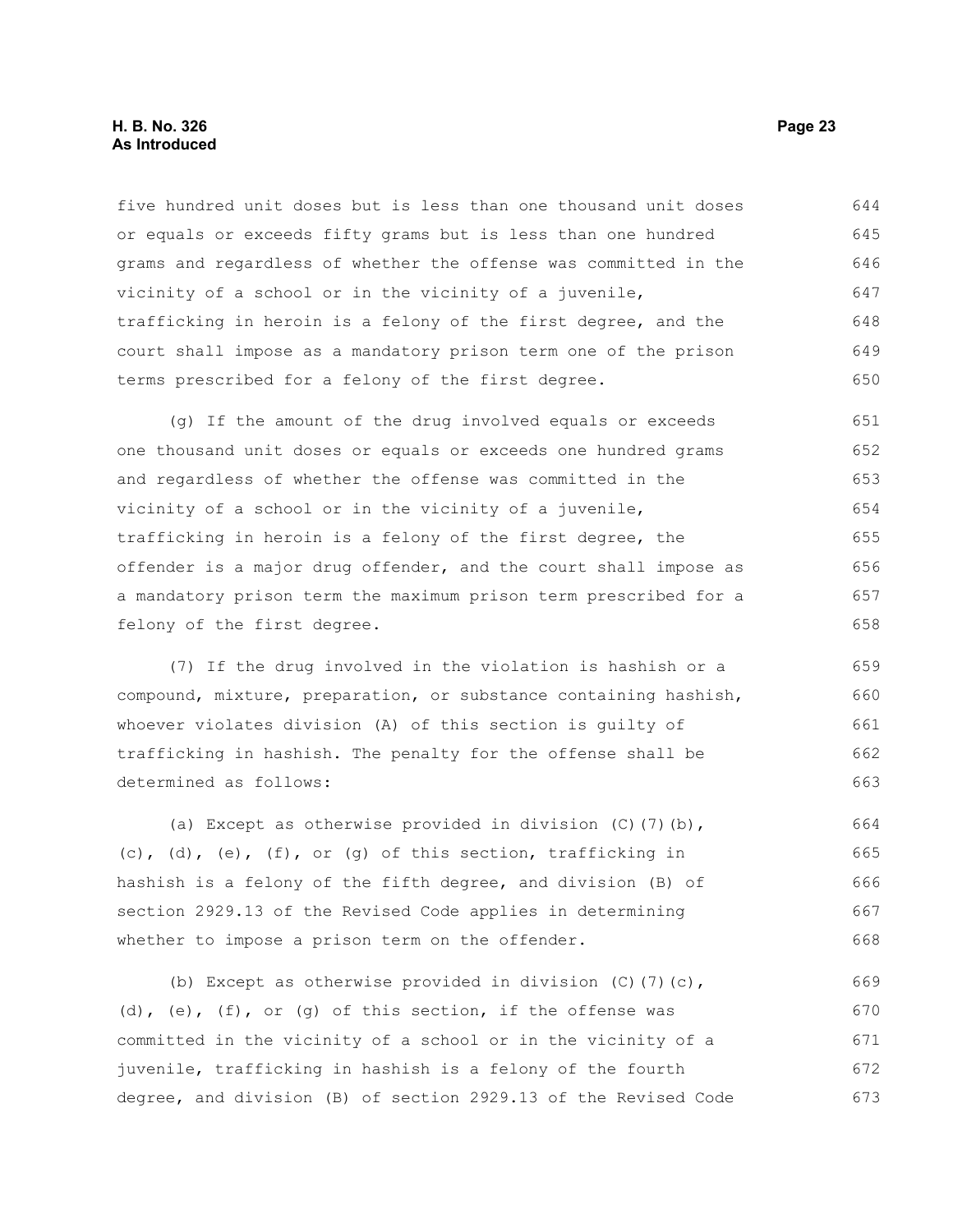applies in determining whether to impose a prison term on the offender.

(c) Except as otherwise provided in this division, if the amount of the drug involved equals or exceeds ten grams but is less than fifty grams of hashish in a solid form or equals or exceeds two grams but is less than ten grams of hashish in a liquid concentrate, liquid extract, or liquid distillate form, trafficking in hashish is a felony of the fourth degree, and division (B) of section 2929.13 of the Revised Code applies in determining whether to impose a prison term on the offender. If the amount of the drug involved is within that range and if the offense was committed in the vicinity of a school or in the vicinity of a juvenile, trafficking in hashish is a felony of the third degree, and division (C) of section 2929.13 of the Revised Code applies in determining whether to impose a prison term on the offender. 676 677 678 679 680 681 682 683 684 685 686 687 688 689

(d) Except as otherwise provided in this division, if the amount of the drug involved equals or exceeds fifty grams but is less than two hundred fifty grams of hashish in a solid form or equals or exceeds ten grams but is less than fifty grams of hashish in a liquid concentrate, liquid extract, or liquid distillate form, trafficking in hashish is a felony of the third degree, and division (C) of section 2929.13 of the Revised Code applies in determining whether to impose a prison term on the offender. If the amount of the drug involved is within that range and if the offense was committed in the vicinity of a school or in the vicinity of a juvenile, trafficking in hashish is a felony of the second degree, and there is a presumption that a prison term shall be imposed for the offense. 690 691 692 693 694 695 696 697 698 699 700 701 702

(e) Except as otherwise provided in this division, if the

674 675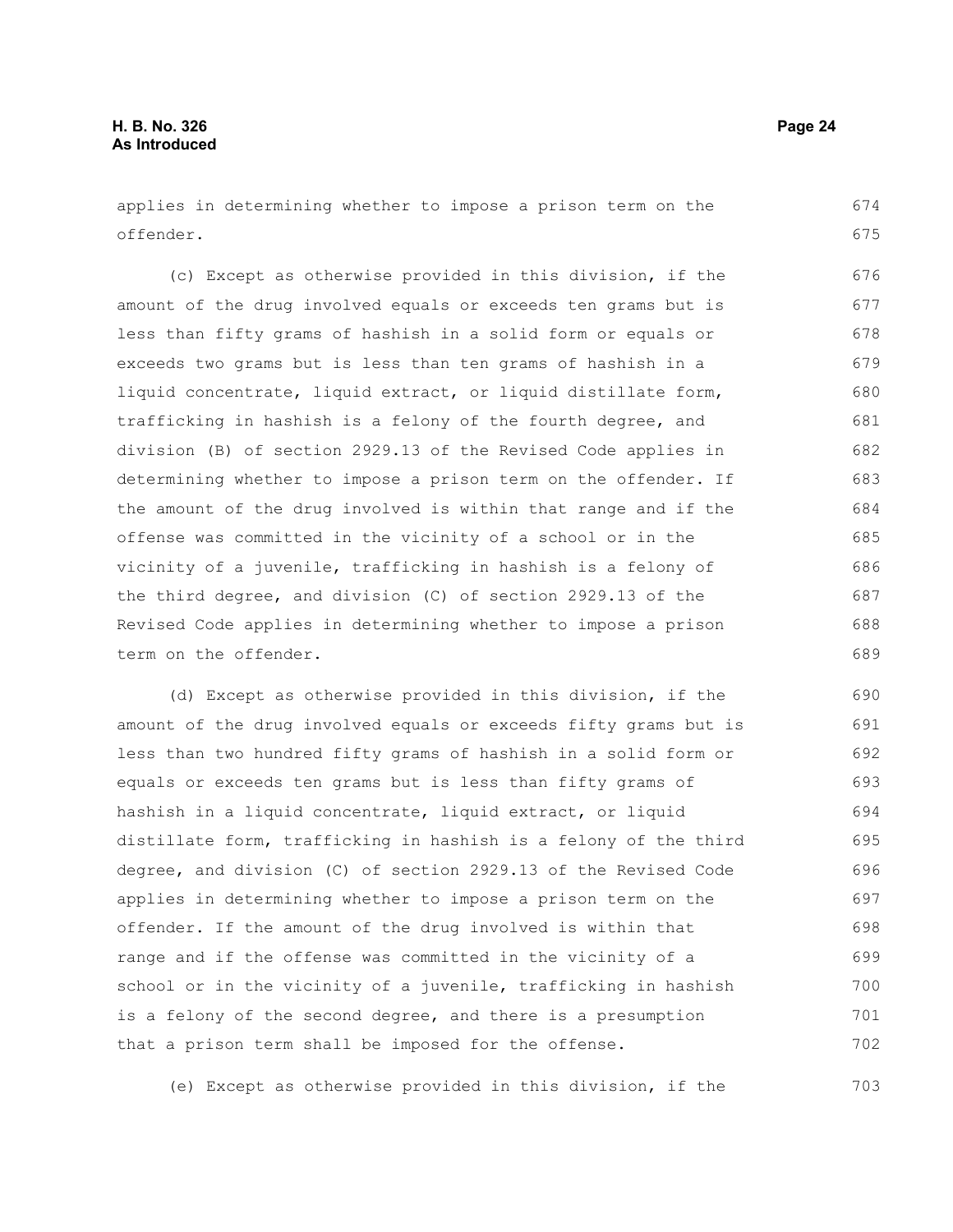#### **H. B. No. 326 Page 25 As Introduced**

amount of the drug involved equals or exceeds two hundred fifty grams but is less than one thousand grams of hashish in a solid form or equals or exceeds fifty grams but is less than two hundred grams of hashish in a liquid concentrate, liquid extract, or liquid distillate form, trafficking in hashish is a felony of the third degree, and there is a presumption that a prison term shall be imposed for the offense. If the amount of the drug involved is within that range and if the offense was committed in the vicinity of a school or in the vicinity of a juvenile, trafficking in hashish is a felony of the second degree, and there is a presumption that a prison term shall be imposed for the offense. 704 705 706 707 708 709 710 711 712 713 714 715

(f) Except as otherwise provided in this division, if the amount of the drug involved equals or exceeds one thousand grams but is less than two thousand grams of hashish in a solid form or equals or exceeds two hundred grams but is less than four hundred grams of hashish in a liquid concentrate, liquid extract, or liquid distillate form, trafficking in hashish is a felony of the second degree, and the court shall impose a mandatory prison term of five, six, seven, or eight years. If the amount of the drug involved is within that range and if the offense was committed in the vicinity of a school or in the vicinity of a juvenile, trafficking in hashish is a felony of the first degree, and the court shall impose as a mandatory prison term the maximum prison term prescribed for a felony of the first degree. 716 717 718 719 720 721 722 723 724 725 726 727 728 729

(g) Except as otherwise provided in this division, if the amount of the drug involved equals or exceeds two thousand grams of hashish in a solid form or equals or exceeds four hundred grams of hashish in a liquid concentrate, liquid extract, or liquid distillate form, trafficking in hashish is a felony of 730 731 732 733 734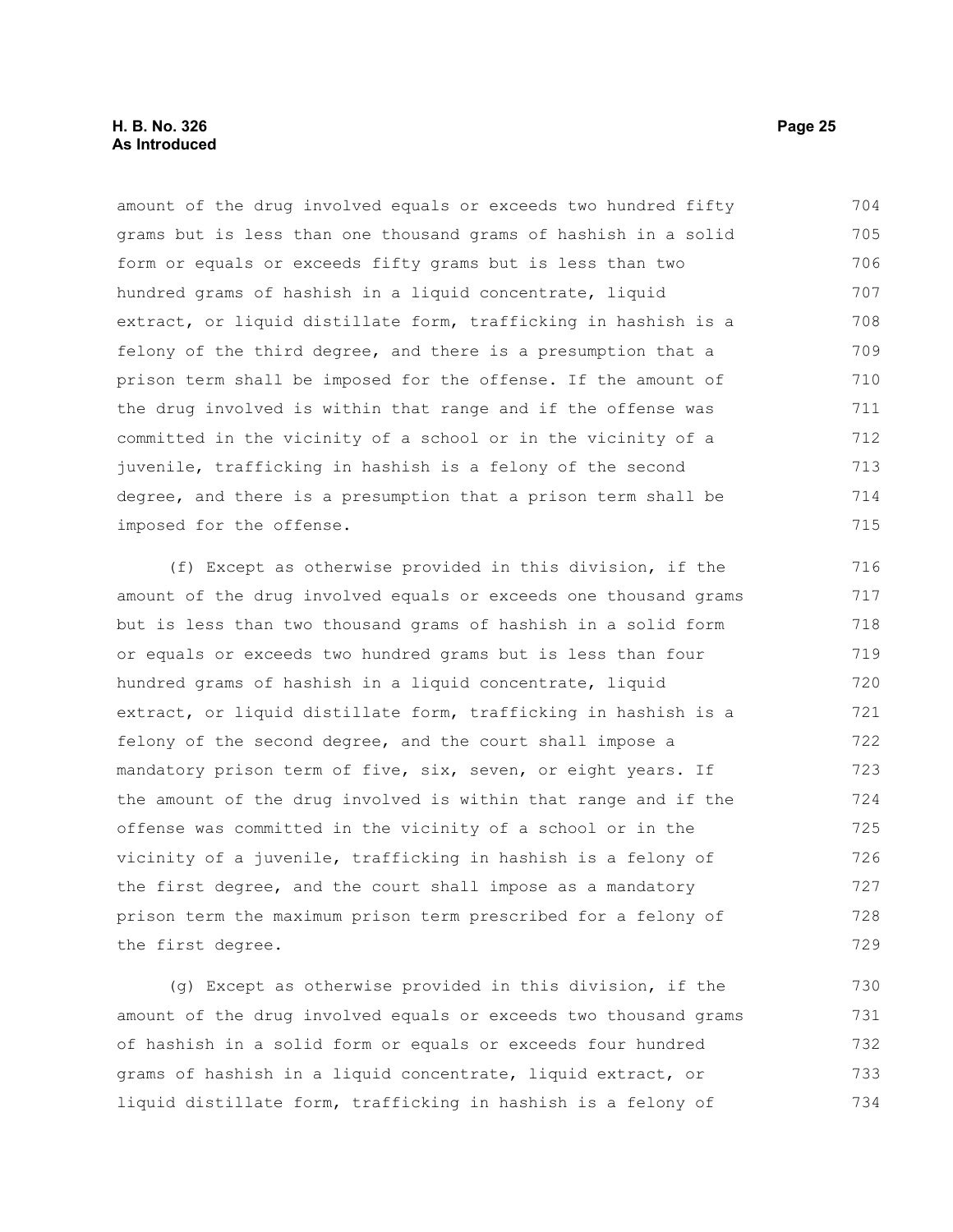#### **H. B. No. 326 Page 26 As Introduced**

the second degree, and the court shall impose as a mandatory prison term the maximum prison term prescribed for a felony of the second degree. If the amount of the drug involved equals or exceeds two thousand grams of hashish in a solid form or equals or exceeds four hundred grams of hashish in a liquid concentrate, liquid extract, or liquid distillate form and if the offense was committed in the vicinity of a school or in the vicinity of a juvenile, trafficking in hashish is a felony of the first degree, and the court shall impose as a mandatory prison term the maximum prison term prescribed for a felony of the first degree. 735 736 737 738 739 740 741 742 743 744 745

(8) If the drug involved in the violation is a controlled substance analog or compound, mixture, preparation, or substance that contains a controlled substance analog, whoever violates division (A) of this section is guilty of trafficking in a controlled substance analog. The penalty for the offense shall be determined as follows:

(a) Except as otherwise provided in division (C)(8)(b), (c),  $(d)$ , (e), (f), or (g) of this section, trafficking in a controlled substance analog is a felony of the fifth degree, and division (C) of section 2929.13 of the Revised Code applies in determining whether to impose a prison term on the offender. 752 753 754 755 756

(b) Except as otherwise provided in division  $(C)$  (8)(c), (d), (e),  $(f)$ , or (q) of this section, if the offense was committed in the vicinity of a school or in the vicinity of a juvenile, trafficking in a controlled substance analog is a felony of the fourth degree, and division (C) of section 2929.13 of the Revised Code applies in determining whether to impose a prison term on the offender. 757 758 759 760 761 762 763

(c) Except as otherwise provided in this division, if the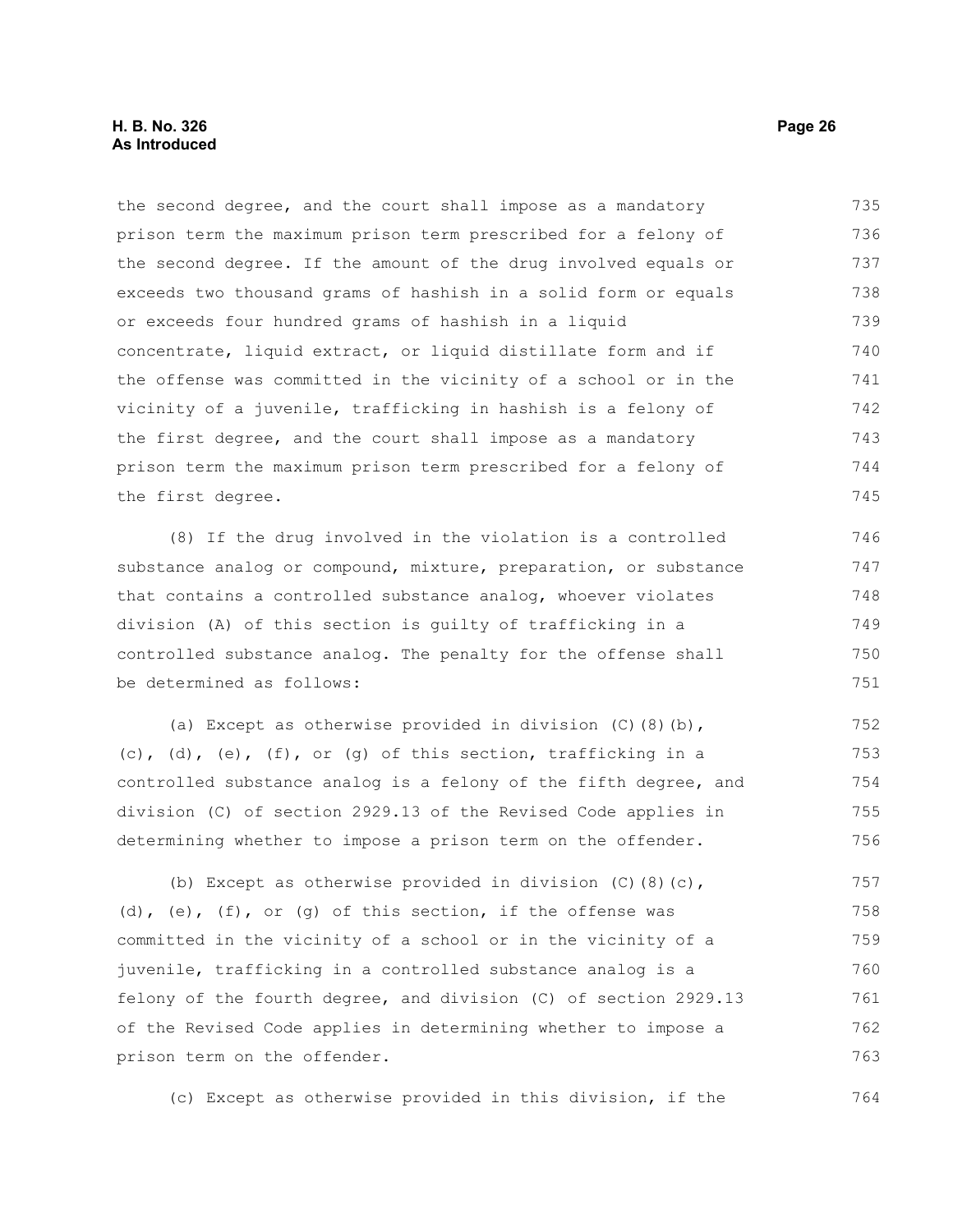#### **H. B. No. 326 Page 27 As Introduced**

amount of the drug involved equals or exceeds ten grams but is less than twenty grams, trafficking in a controlled substance analog is a felony of the fourth degree, and division (B) of section 2929.13 of the Revised Code applies in determining whether to impose a prison term for the offense. If the amount of the drug involved is within that range and if the offense was committed in the vicinity of a school or in the vicinity of a juvenile, trafficking in a controlled substance analog is a felony of the third degree, and there is a presumption for a prison term for the offense. 765 766 767 768 769 770 771 772 773 774

(d) Except as otherwise provided in this division, if the amount of the drug involved equals or exceeds twenty grams but is less than thirty grams, trafficking in a controlled substance analog is a felony of the third degree, and there is a presumption for a prison term for the offense. If the amount of the drug involved is within that range and if the offense was committed in the vicinity of a school or in the vicinity of a juvenile, trafficking in a controlled substance analog is a felony of the second degree, and there is a presumption for a prison term for the offense.

(e) Except as otherwise provided in this division, if the amount of the drug involved equals or exceeds thirty grams but is less than forty grams, trafficking in a controlled substance analog is a felony of the second degree, and the court shall impose as a mandatory prison term one of the prison terms prescribed for a felony of the second degree. If the amount of the drug involved is within that range and if the offense was committed in the vicinity of a school or in the vicinity of a juvenile, trafficking in a controlled substance analog is a felony of the first degree, and the court shall impose as a mandatory prison term one of the prison terms prescribed for a 785 786 787 788 789 790 791 792 793 794 795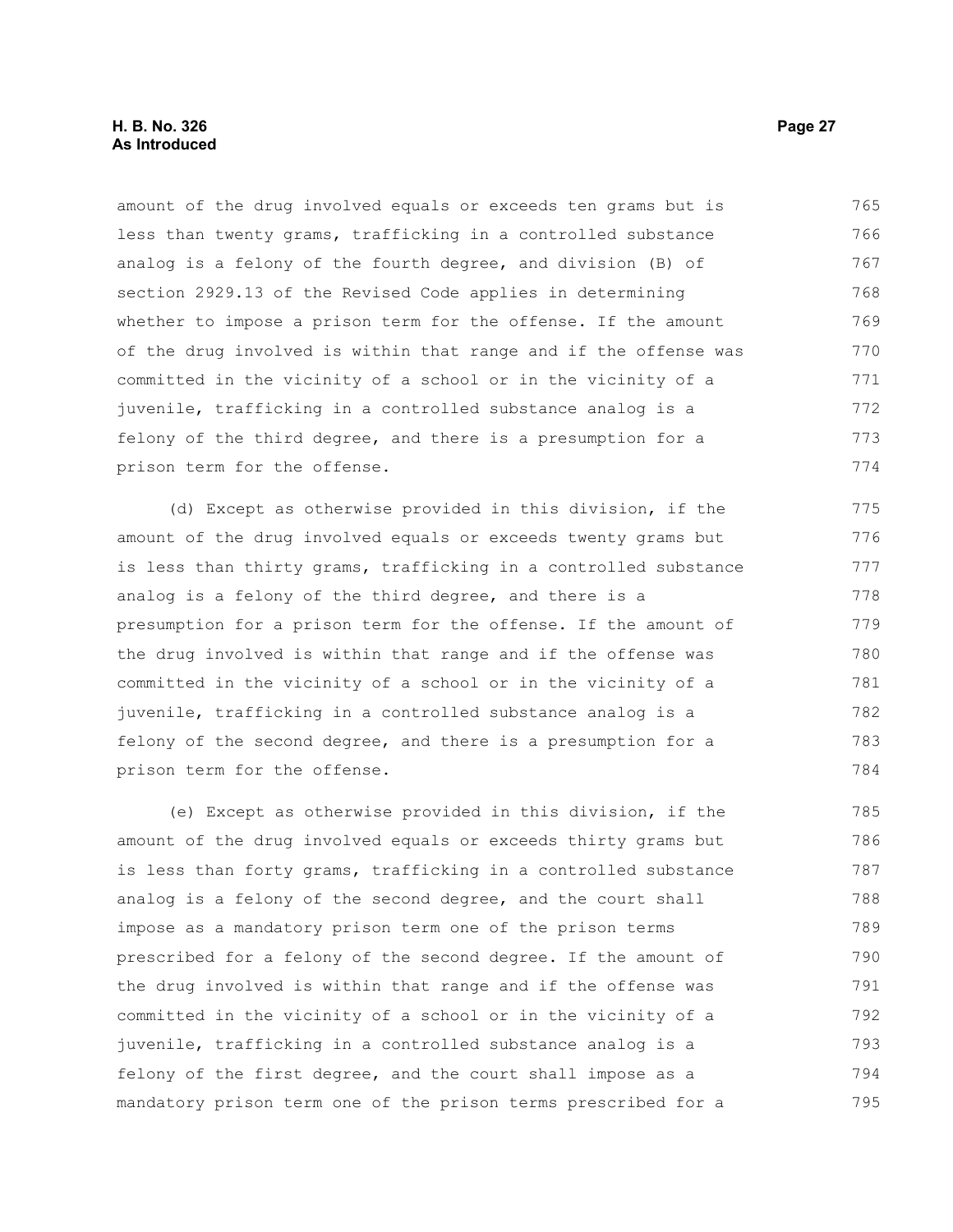felony of the first degree.

(f) If the amount of the drug involved equals or exceeds forty grams but is less than fifty grams and regardless of whether the offense was committed in the vicinity of a school or in the vicinity of a juvenile, trafficking in a controlled substance analog is a felony of the first degree, and the court shall impose as a mandatory prison term one of the prison terms prescribed for a felony of the first degree. 797 798 799 800 801 802 803

(g) If the amount of the drug involved equals or exceeds fifty grams and regardless of whether the offense was committed in the vicinity of a school or in the vicinity of a juvenile, trafficking in a controlled substance analog is a felony of the first degree, the offender is a major drug offender, and the court shall impose as a mandatory prison term the maximum prison term prescribed for a felony of the first degree. 804 805 806 807 808 809 810

(D) In addition to any prison term authorized or required by division (C) of this section and sections 2929.13 and 2929.14 of the Revised Code, and in addition to any other sanction imposed for the offense under this section or sections 2929.11 to 2929.18 of the Revised Code, the court that sentences an offender who is convicted of or pleads guilty to a violation of division (A) of this section may suspend the driver's or commercial driver's license or permit of the offender in accordance with division (G) of this section. However, if the offender pleaded guilty to or was convicted of a violation of section 4511.19 of the Revised Code or a substantially similar municipal ordinance or the law of another state or the United States arising out of the same set of circumstances as the violation, the court shall suspend the offender's driver's or commercial driver's license or permit in accordance with 811 812 813 814 815 816 817 818 819 820 821 822 823 824 825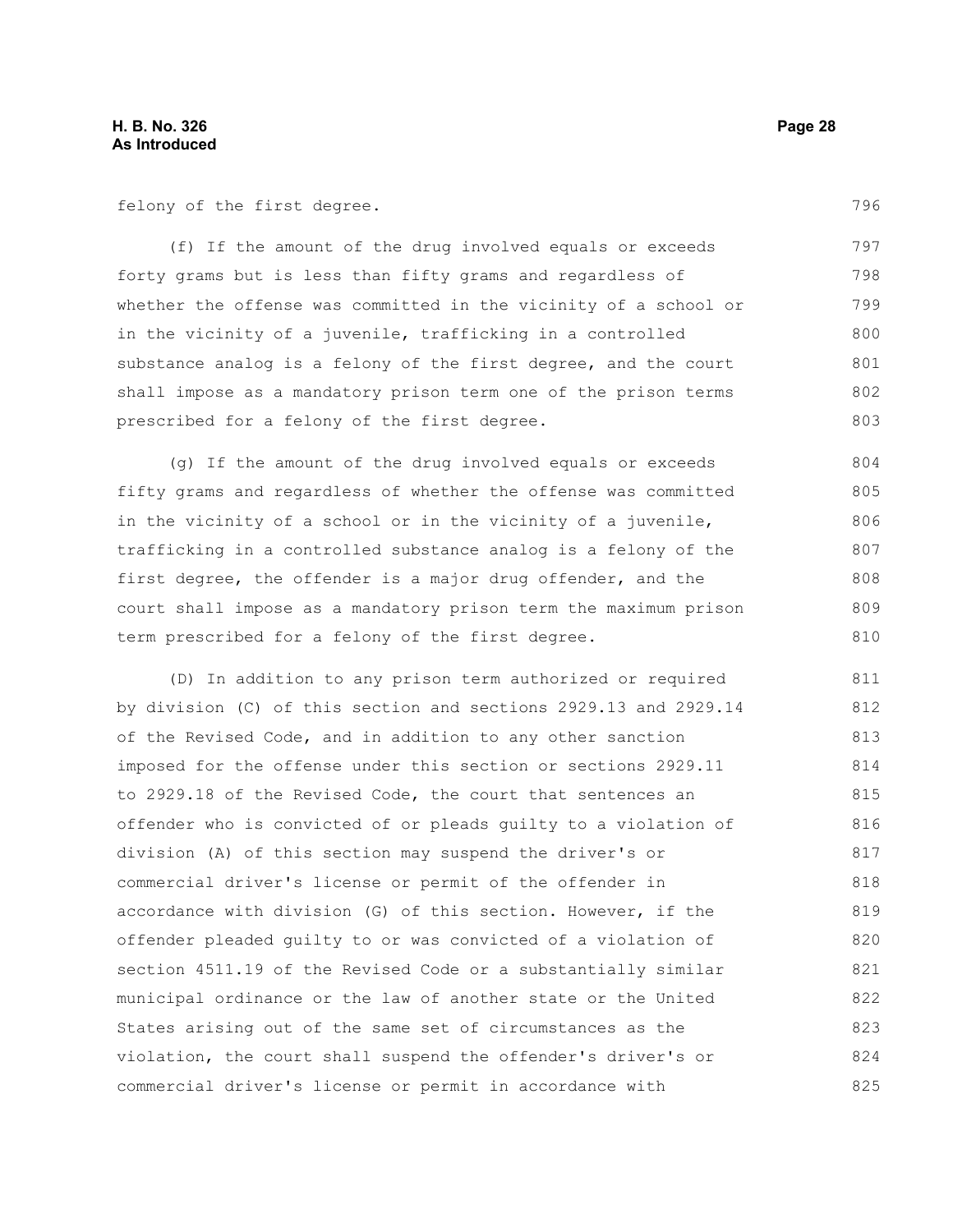848 849 850

| division (G) of this section. If applicable, the court also      | 826 |
|------------------------------------------------------------------|-----|
| shall do the following:                                          | 827 |
| (1) If the violation of division (A) of this section is a        | 828 |
| felony of the first, second, or third degree, the court shall    | 829 |
| impose upon the offender the mandatory fine specified for the    | 830 |
| offense under division (B)(1) of section 2929.18 of the Revised  | 831 |
| Code unless, as specified in that division, the court determines | 832 |
| that the offender is indigent. Except as otherwise provided in   | 833 |
| division (H) (1) of this section, a mandatory fine or any other  | 834 |
| fine imposed for a violation of this section is subject to       | 835 |
| division (F) of this section. If a person is charged with a      | 836 |
| violation of this section that is a felony of the first, second, | 837 |
| or third degree, posts bail, and forfeits the bail, the clerk of | 838 |
| the court shall pay the forfeited bail pursuant to divisions (D) | 839 |
| (1) and (F) of this section, as if the forfeited bail was a fine | 840 |
| imposed for a violation of this section. If any amount of the    | 841 |
| forfeited bail remains after that payment and if a fine is       | 842 |
| imposed under division (H) (1) of this section, the clerk of the | 843 |
| court shall pay the remaining amount of the forfeited bail       | 844 |
| pursuant to divisions (H)(2) and (3) of this section, as if that | 845 |
| remaining amount was a fine imposed under division (H) (1) of    |     |
| this section.                                                    |     |
|                                                                  |     |

(2) If the offender is a professionally licensed person, the court immediately shall comply with section 2925.38 of the Revised Code.

(E) When a person is charged with the sale of or offer to sell a bulk amount or a multiple of a bulk amount of a controlled substance, the jury, or the court trying the accused, shall determine the amount of the controlled substance involved at the time of the offense and, if a guilty verdict is returned, 851 852 853 854 855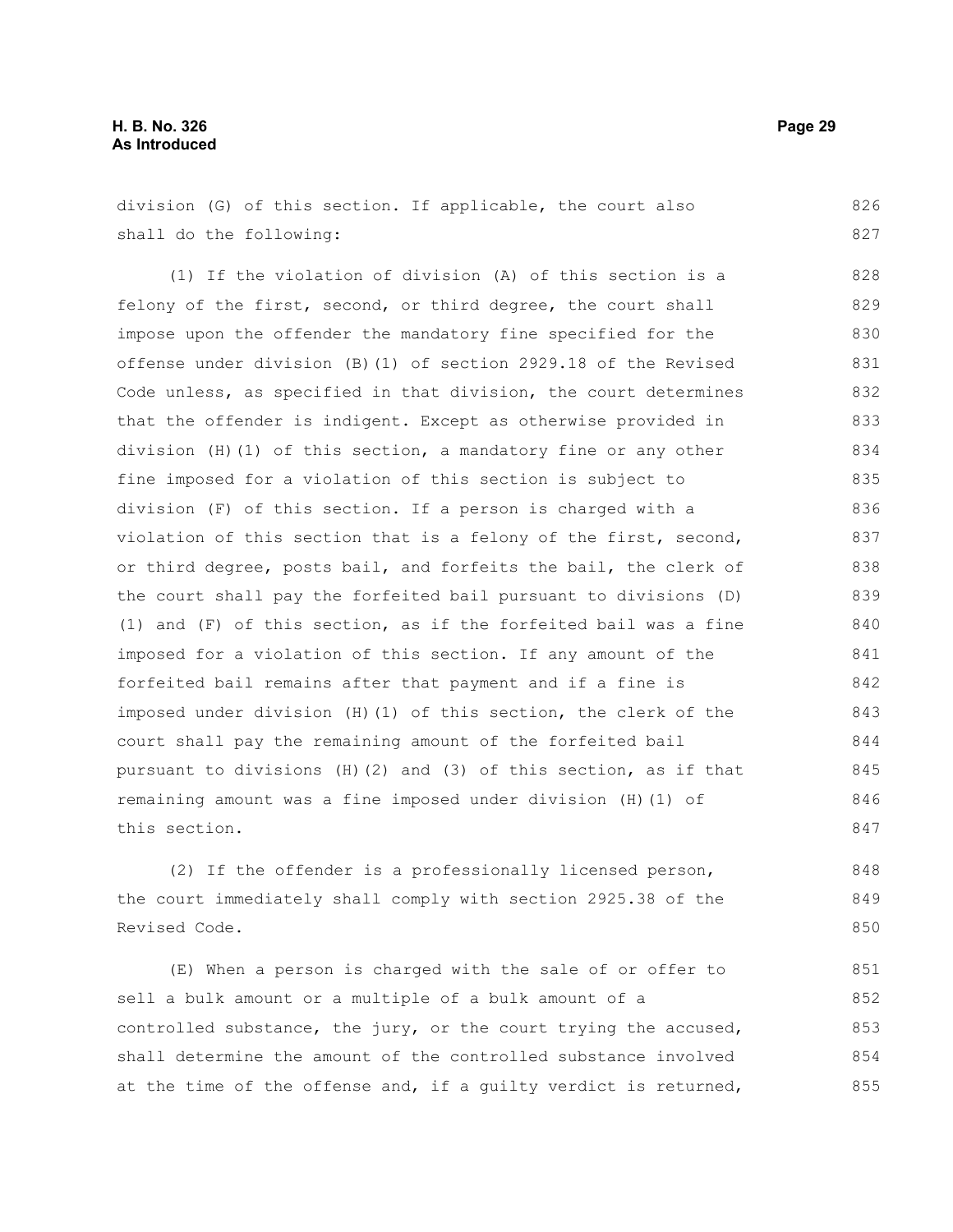shall return the findings as part of the verdict. In any such case, it is unnecessary to find and return the exact amount of the controlled substance involved, and it is sufficient if the finding and return is to the effect that the amount of the controlled substance involved is the requisite amount, or that the amount of the controlled substance involved is less than the requisite amount. 856 857 858 859 860 861 862

(F)(1) Notwithstanding any contrary provision of section 3719.21 of the Revised Code and except as provided in division (H) of this section, the clerk of the court shall pay any mandatory fine imposed pursuant to division (D)(1) of this section and any fine other than a mandatory fine that is imposed for a violation of this section pursuant to division (A) or (B) (5) of section 2929.18 of the Revised Code to the county, township, municipal corporation, park district, as created pursuant to section 511.18 or 1545.04 of the Revised Code, or state law enforcement agencies in this state that primarily were responsible for or involved in making the arrest of, and in prosecuting, the offender. However, the clerk shall not pay a mandatory fine so imposed to a law enforcement agency unless the agency has adopted a written internal control policy under division (F)(2) of this section that addresses the use of the fine moneys that it receives. Each agency shall use the mandatory fines so paid to subsidize the agency's law enforcement efforts that pertain to drug offenses, in accordance with the written internal control policy adopted by the recipient agency under division (F)(2) of this section. 863 864 865 866 867 868 869 870 871 872 873 874 875 876 877 878 879 880 881 882

(2) Prior to receiving any fine moneys under division (F) (1) of this section or division (B) of section 2925.42 of the Revised Code, a law enforcement agency shall adopt a written internal control policy that addresses the agency's use and 883 884 885 886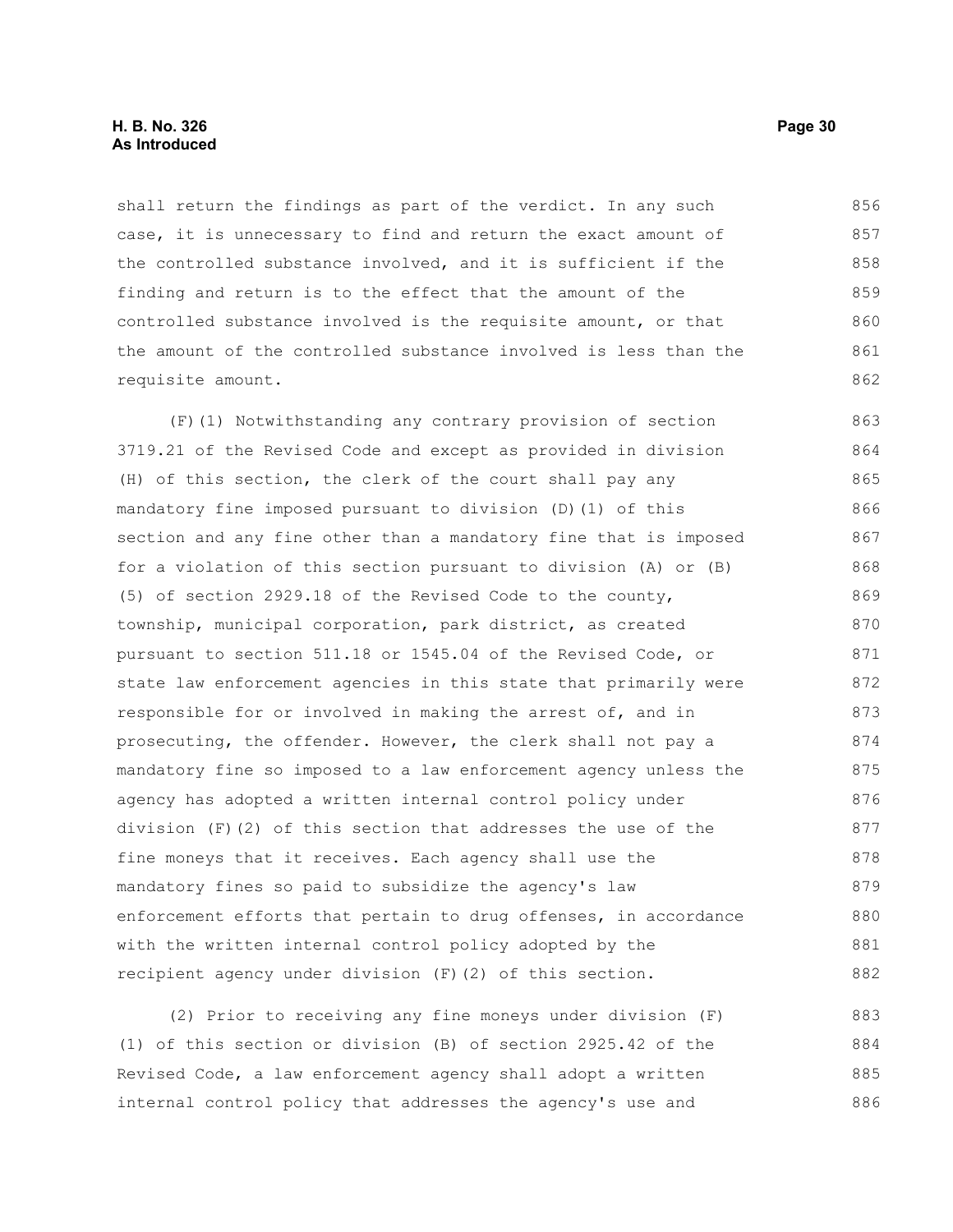#### **H. B. No. 326 Page 31 As Introduced**

disposition of all fine moneys so received and that provides for the keeping of detailed financial records of the receipts of those fine moneys, the general types of expenditures made out of those fine moneys, and the specific amount of each general type of expenditure. The policy shall not provide for or permit the identification of any specific expenditure that is made in an ongoing investigation. All financial records of the receipts of those fine moneys, the general types of expenditures made out of those fine moneys, and the specific amount of each general type of expenditure by an agency are public records open for inspection under section 149.43 of the Revised Code. Additionally, a written internal control policy adopted under this division is such a public record, and the agency that adopted it shall comply with it. (3) As used in division (F) of this section: (a) "Law enforcement agencies" includes, but is not limited to, the state board of pharmacy and the office of a prosecutor. (b) "Prosecutor" has the same meaning as in section 2935.01 of the Revised Code. (G)(1) If the sentencing court suspends the offender's driver's or commercial driver's license or permit under division (D) of this section or any other provision of this chapter, the court shall suspend the license, by order, for not more than five years. If an offender's driver's or commercial driver's license or permit is suspended pursuant to this division, the offender, at any time after the expiration of two years from the day on which the offender's sentence was imposed or from the day on which the offender finally was released from a prison term under the sentence, whichever is later, may file a motion with 887 888 889 890 891 892 893 894 895 896 897 898 899 900 901 902 903 904 905 906 907 908 909 910 911 912 913 914 915 916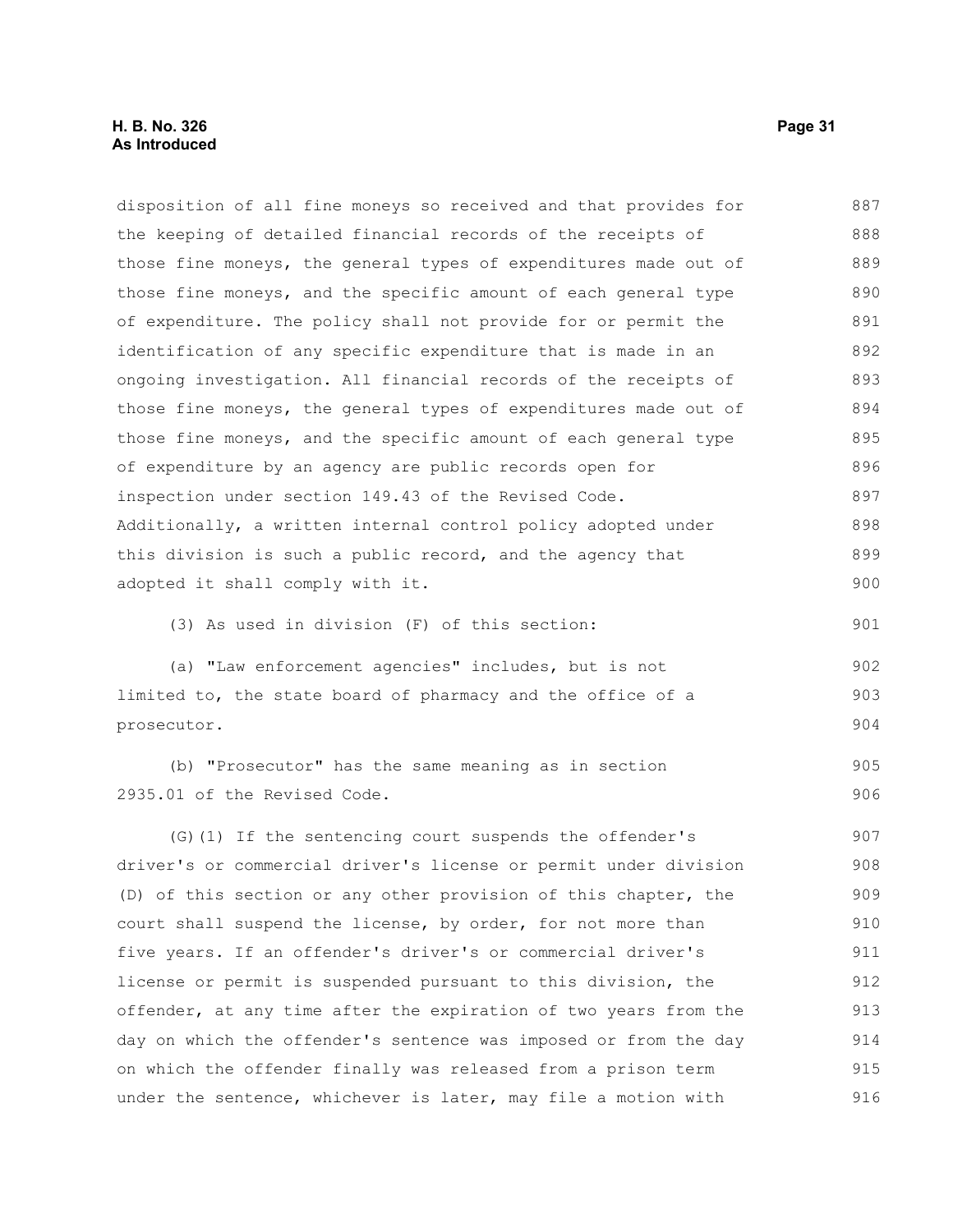the sentencing court requesting termination of the suspension; upon the filing of such a motion and the court's finding of good cause for the termination, the court may terminate the suspension. 917 918 919 920

(2) Any offender who received a mandatory suspension of the offender's driver's or commercial driver's license or permit under this section prior to the effective date of this amendment September 13, 2016, may file a motion with the sentencing court requesting the termination of the suspension. However, an offender who pleaded guilty to or was convicted of a violation of section 4511.19 of the Revised Code or a substantially similar municipal ordinance or law of another state or the United States that arose out of the same set of circumstances as the violation for which the offender's license or permit was suspended under this section shall not file such a motion. 921 922 923 924 925 926 927 928 929 930 931

Upon the filing of a motion under division (G)(2) of this section, the sentencing court, in its discretion, may terminate the suspension. 932 933 934

(H)(1) In addition to any prison term authorized or required by division (C) of this section and sections 2929.13 and 2929.14 of the Revised Code, in addition to any other penalty or sanction imposed for the offense under this section or sections 2929.11 to 2929.18 of the Revised Code, and in addition to the forfeiture of property in connection with the offense as prescribed in Chapter 2981. of the Revised Code, the court that sentences an offender who is convicted of or pleads guilty to a violation of division (A) of this section may impose upon the offender an additional fine specified for the offense in division (B)(4) of section 2929.18 of the Revised Code. A fine imposed under division (H)(1) of this section is not 935 936 937 938 939 940 941 942 943 944 945 946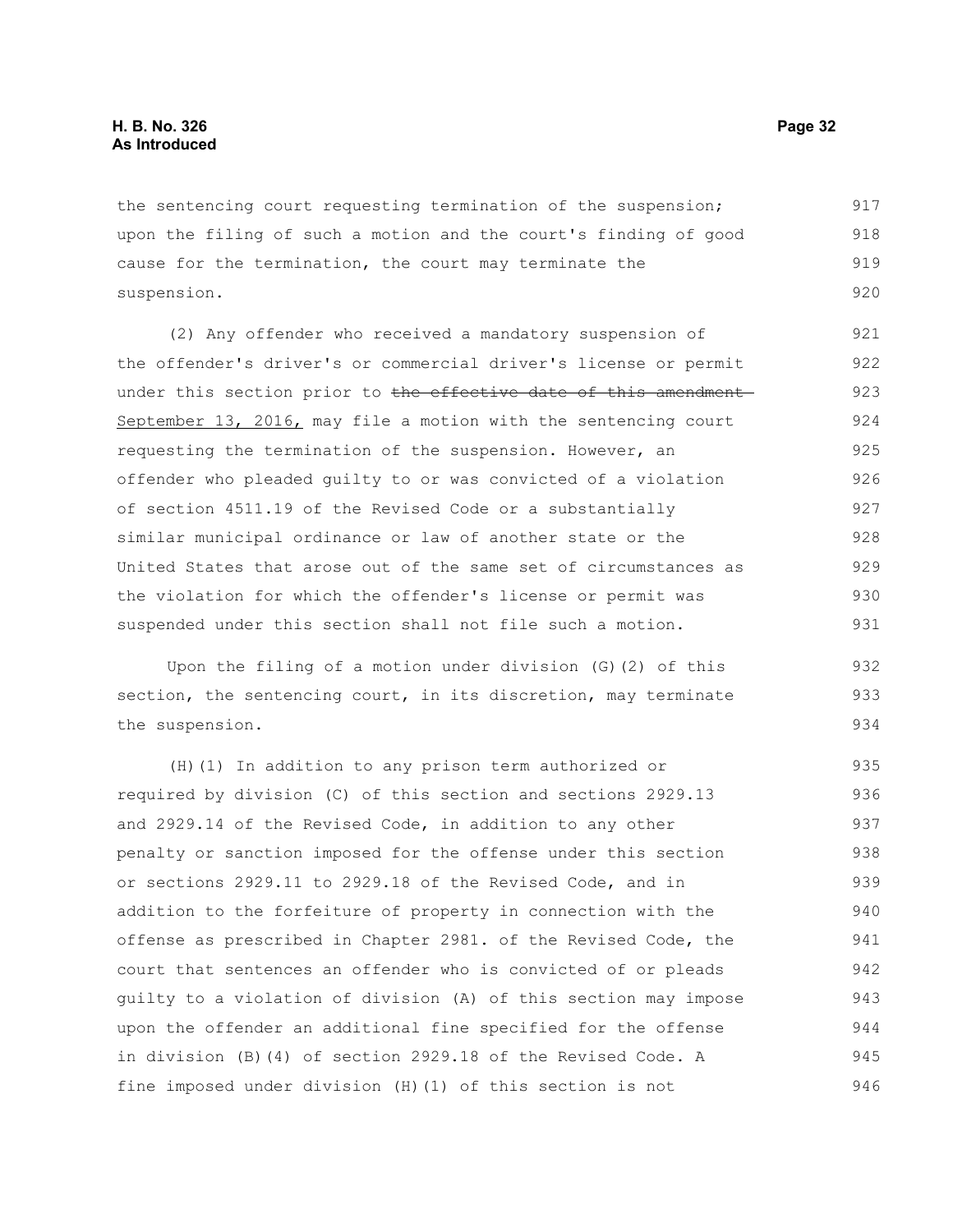subject to division (F) of this section and shall be used solely for the support of one or more eligible community addiction services providers in accordance with divisions (H)(2) and (3) of this section. 947 948 949 950

(2) The court that imposes a fine under division (H)(1) of this section shall specify in the judgment that imposes the fine one or more eligible community addiction services providers for the support of which the fine money is to be used. No community addiction services provider shall receive or use money paid or collected in satisfaction of a fine imposed under division (H) (1) of this section unless the services provider is specified in the judgment that imposes the fine. No community addiction services provider shall be specified in the judgment unless the services provider is an eligible community addiction services provider and, except as otherwise provided in division (H)(2) of this section, unless the services provider is located in the county in which the court that imposes the fine is located or in a county that is immediately contiguous to the county in which that court is located. If no eligible community addiction services provider is located in any of those counties, the judgment may specify an eligible community addiction services provider that is located anywhere within this state. 951 952 953 954 955 956 957 958 959 960 961 962 963 964 965 966 967 968

(3) Notwithstanding any contrary provision of section 3719.21 of the Revised Code, the clerk of the court shall pay any fine imposed under division (H)(1) of this section to the eligible community addiction services provider specified pursuant to division (H)(2) of this section in the judgment. The eligible community addiction services provider that receives the fine moneys shall use the moneys only for the alcohol and drug addiction services identified in the application for certification of services under section 5119.36 of the Revised 969 970 971 972 973 974 975 976 977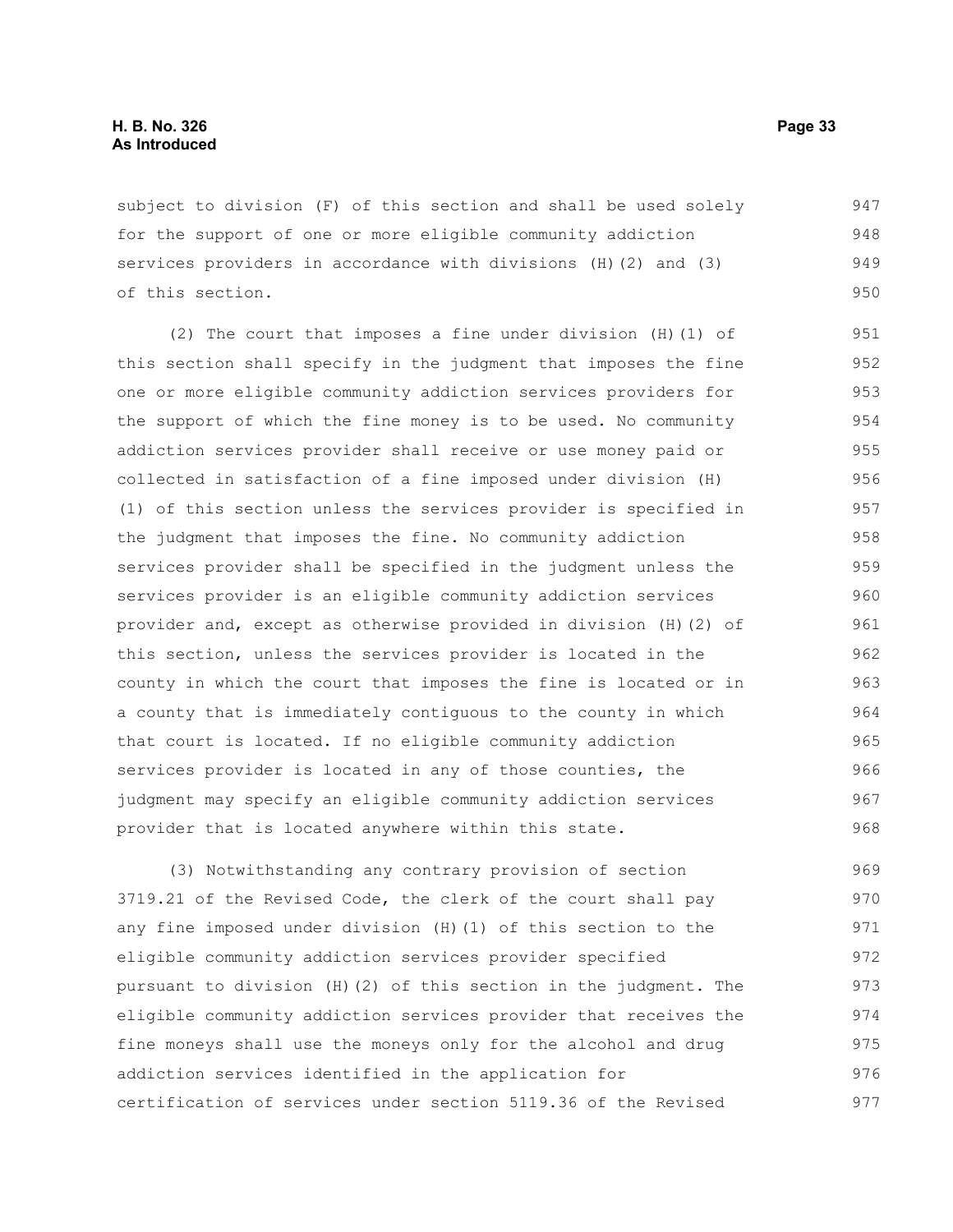Code or in the application for a license under section 5119.391 of the Revised Code filed with the department of mental health and addiction services by the community addiction services provider specified in the judgment. 978 979 980 981

(4) Each community addiction services provider that receives in a calendar year any fine moneys under division (H) (3) of this section shall file an annual report covering that calendar year with the court of common pleas and the board of county commissioners of the county in which the services provider is located, with the court of common pleas and the board of county commissioners of each county from which the services provider received the moneys if that county is different from the county in which the services provider is located, and with the attorney general. The community addiction services provider shall file the report no later than the first day of March in the calendar year following the calendar year in which the services provider received the fine moneys. The report shall include statistics on the number of persons served by the community addiction services provider, identify the types of alcohol and drug addiction services provided to those persons, and include a specific accounting of the purposes for which the fine moneys received were used. No information contained in the report shall identify, or enable a person to determine the identity of, any person served by the community addiction services provider. Each report received by a court of common pleas, a board of county commissioners, or the attorney general is a public record open for inspection under section 149.43 of the Revised Code. 982 983 984 985 986 987 988 989 990 991 992 993 994 995 996 997 998 999 1000 1001 1002 1003 1004 1005

(5) As used in divisions (H)(1) to (5) of this section: (a) "Community addiction services provider" and "alcohol 1006 1007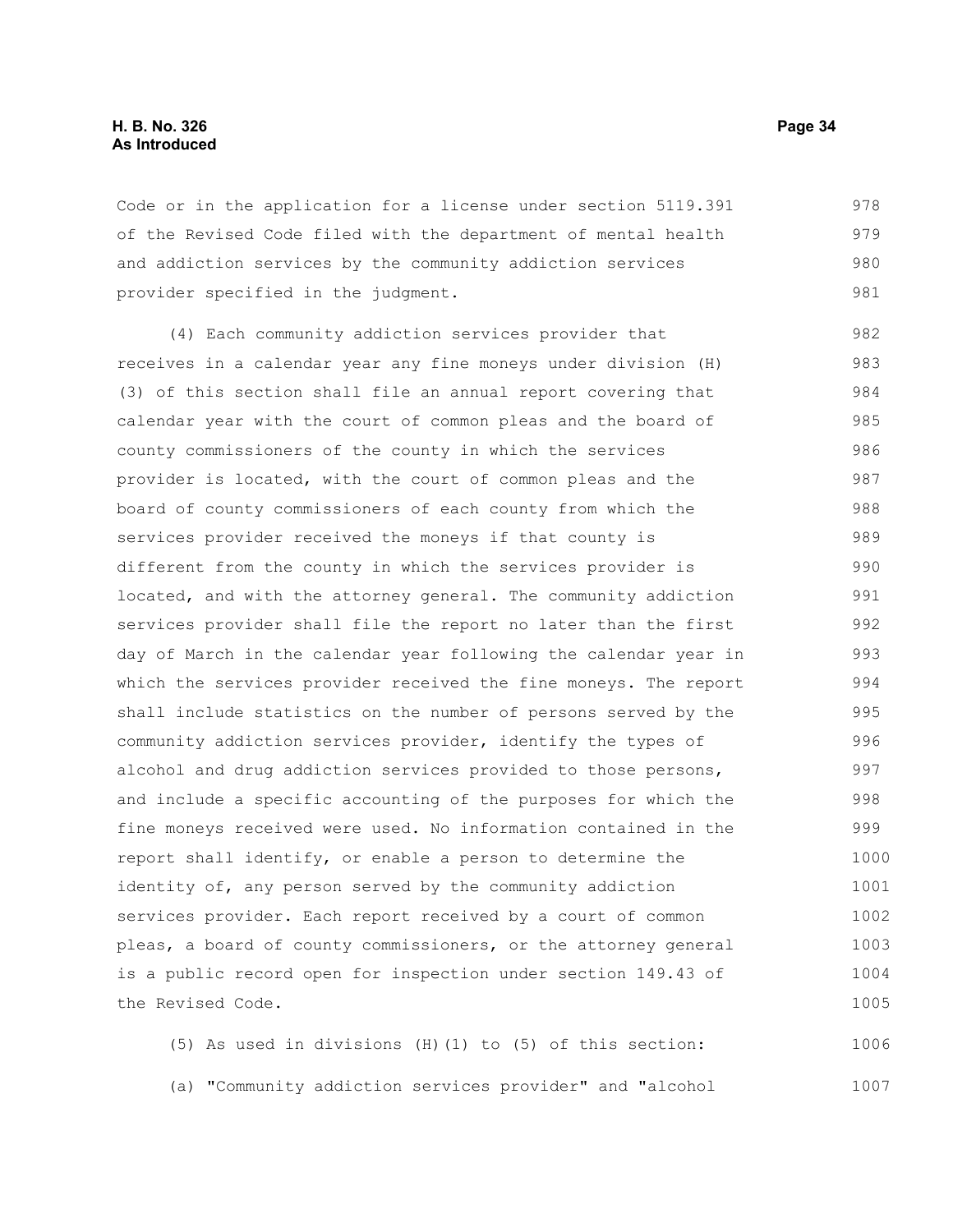section 5119.01 of the Revised Code.

(b) "Eligible community addiction services provider" means a community addiction services provider, as defined in section 5119.01 of the Revised Code, or a community addiction services provider that maintains a methadone treatment program licensed under section 5119.391 of the Revised Code. 1010 1011 1012 1013 1014

(I) As used in this section, "drug" includes any substance that is represented to be a drug. 1015 1016

(J) It is an affirmative defense to a charge of trafficking in a controlled substance analog under division (C) (8) of this section that the person charged with violating that offense sold or offered to sell, or prepared for shipment, shipped, transported, delivered, prepared for distribution, or distributed an item described in division (HH)(2)(a), (b), or (c) of section 3719.01 of the Revised Code. 1017 1018 1019 1020 1021 1022 1023

**Sec. 2925.11.** (A) No person shall knowingly obtain, possess, or use a controlled substance or a controlled substance analog. 1024 1025 1026

(B)(1) This section does not apply to any of the following: 1027 1028

(a) Manufacturers, licensed health professionals authorized to prescribe drugs, pharmacists, owners of pharmacies, and other persons whose conduct was in accordance with Chapters 3719., 4715., 4723., 4729., 4730., 4731., 4732., and 4741. of the Revised Code; 1029 1030 1031 1032 1033

(b) If the offense involves an anabolic steroid, any person who is conducting or participating in a research project involving the use of an anabolic steroid if the project has been 1034 1035 1036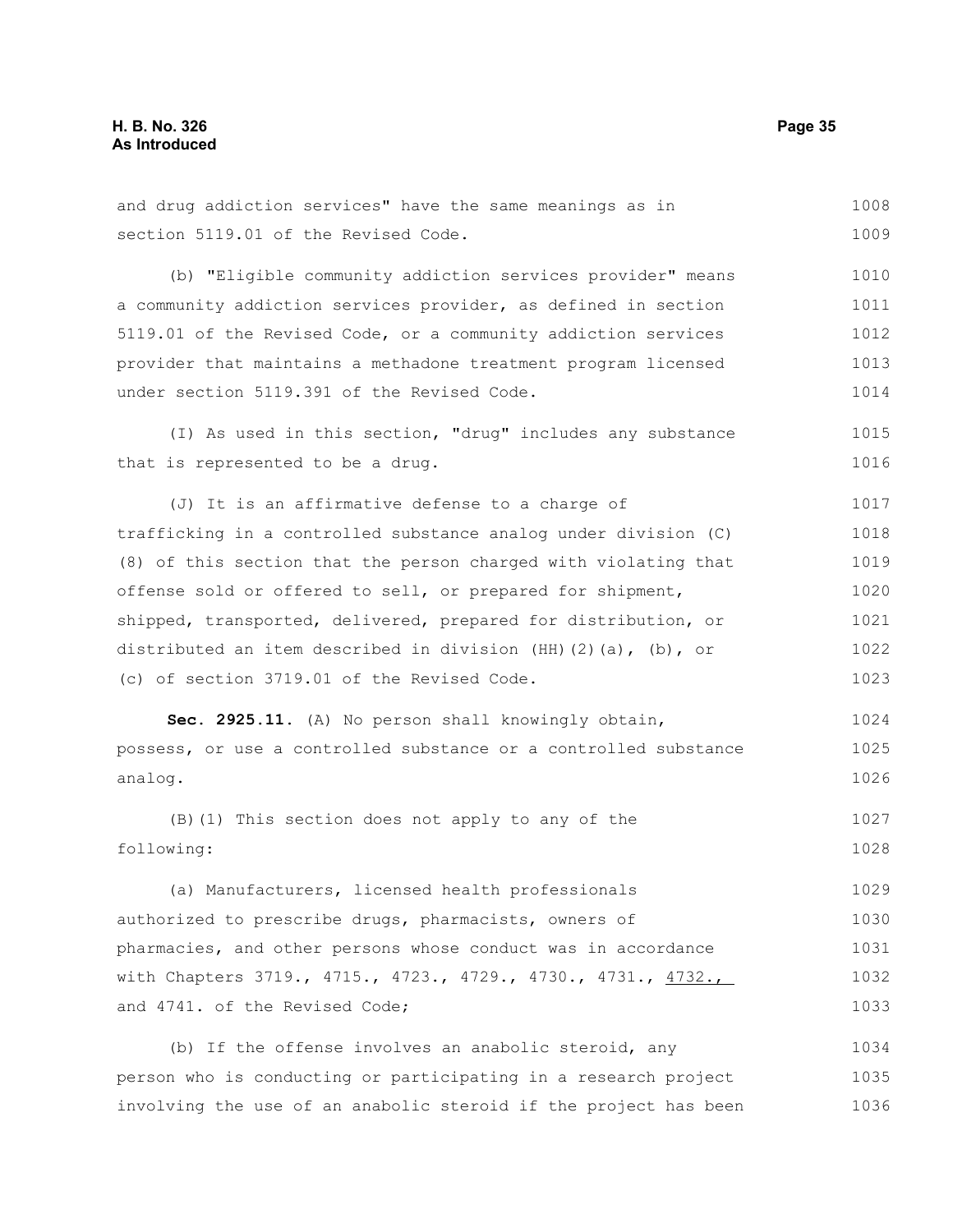| approved by the United States food and drug administration;     | 1037 |
|-----------------------------------------------------------------|------|
| (c) Any person who sells, offers for sale, prescribes,          | 1038 |
| dispenses, or administers for livestock or other nonhuman       | 1039 |
| species an anabolic steroid that is expressly intended for      | 1040 |
| administration through implants to livestock or other nonhuman  | 1041 |
| species and approved for that purpose under the "Federal Food,  | 1042 |
| Drug, and Cosmetic Act," 52 Stat. 1040 (1938), 21 U.S.C.A. 301, | 1043 |
| as amended, and is sold, offered for sale, prescribed,          | 1044 |
| dispensed, or administered for that purpose in accordance with  | 1045 |
| that act;                                                       |      |
| (d) Any person who obtained the controlled substance            | 1047 |
| pursuant to a lawful prescription issued by a licensed health   | 1048 |
| professional authorized to prescribe drugs.                     |      |
| $(2)$ (a) As used in division $(B)$ $(2)$ of this section:      | 1050 |
| (i) "Community addiction services provider" has the same        | 1051 |
| meaning as in section 5119.01 of the Revised Code.              | 1052 |
| (ii) "Community control sanction" and "drug treatment           | 1053 |
| program" have the same meanings as in section 2929.01 of the    | 1054 |
| Revised Code.                                                   |      |
| (iii) "Health care facility" has the same meaning as in         | 1056 |
| section 2919.16 of the Revised Code.                            | 1057 |
| (iv) "Minor drug possession offense" means a violation of       | 1058 |
| this section that is a misdemeanor or a felony of the fifth     | 1059 |
| degree.                                                         |      |
| (v) "Post-release control sanction" has the same meaning        | 1061 |
| as in section 2967.28 of the Revised Code.                      | 1062 |
| (vi) "Peace officer" has the same meaning as in section         | 1063 |
| 2935.01 of the Revised Code.                                    | 1064 |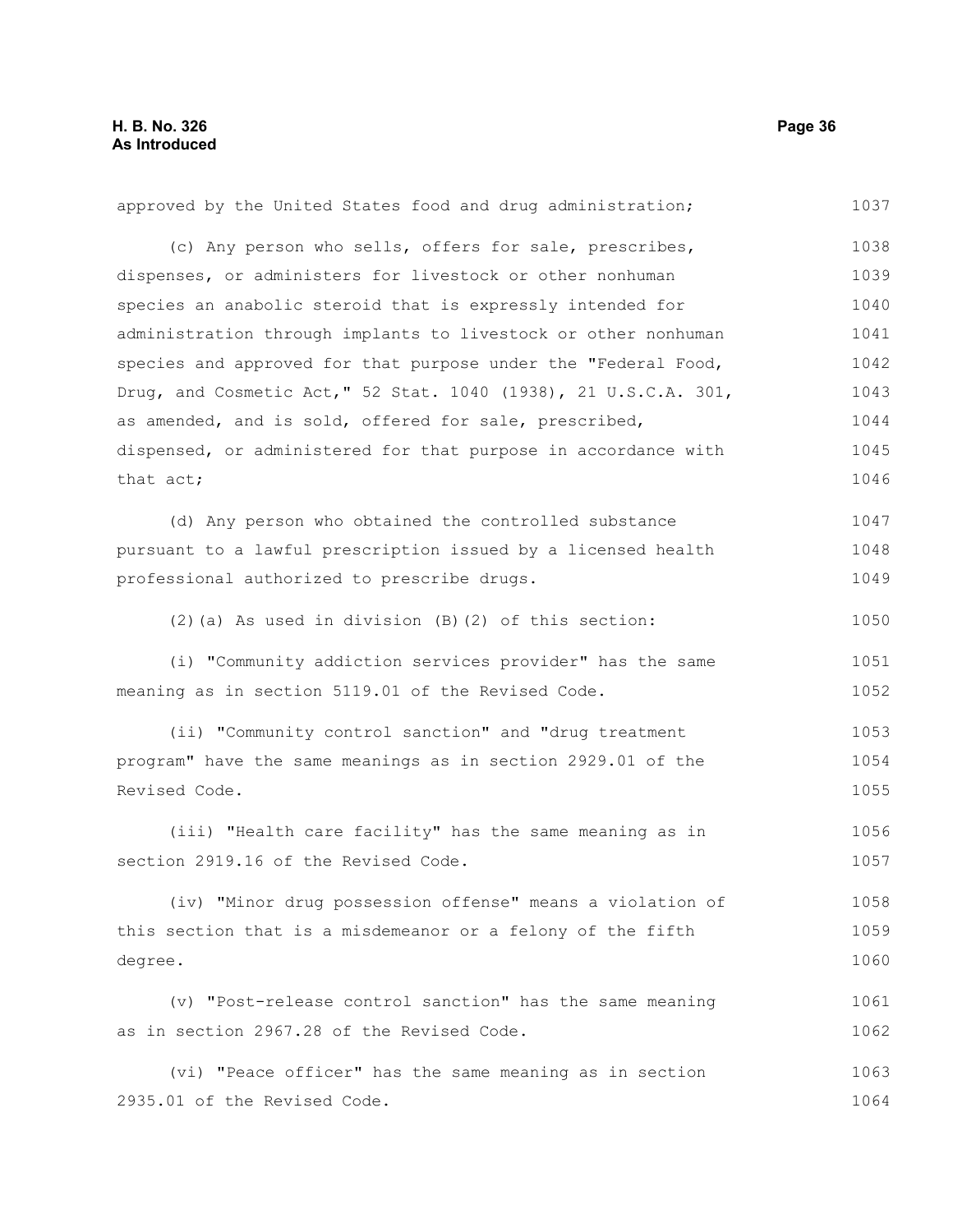# **H. B. No. 326 Page 37 As Introduced**

(vii) "Public agency" has the same meaning as in section 2930.01 of the Revised Code. 1065 1066

(viii) "Qualified individual" means a person who is not on community control or post-release control and is a person acting in good faith who seeks or obtains medical assistance for another person who is experiencing a drug overdose, a person who experiences a drug overdose and who seeks medical assistance for that overdose, or a person who is the subject of another person seeking or obtaining medical assistance for that overdose as described in division (B)(2)(b) of this section. 1067 1068 1069 1070 1071 1072 1073 1074

(ix) "Seek or obtain medical assistance" includes, but is not limited to making a 9-1-1 call, contacting in person or by telephone call an on-duty peace officer, or transporting or presenting a person to a health care facility. 1075 1076 1077 1078

(b) Subject to division (B)(2)(f) of this section, a qualified individual shall not be arrested, charged, prosecuted, convicted, or penalized pursuant to this chapter for a minor drug possession offense if all of the following apply: 1079 1080 1081 1082

(i) The evidence of the obtaining, possession, or use of the controlled substance or controlled substance analog that would be the basis of the offense was obtained as a result of the qualified individual seeking the medical assistance or experiencing an overdose and needing medical assistance. 1083 1084 1085 1086 1087

(ii) Subject to division (B)(2)(g) of this section, within thirty days after seeking or obtaining the medical assistance, the qualified individual seeks and obtains a screening and receives a referral for treatment from a community addiction services provider or a properly credentialed addiction treatment professional. 1088 1089 1090 1091 1092 1093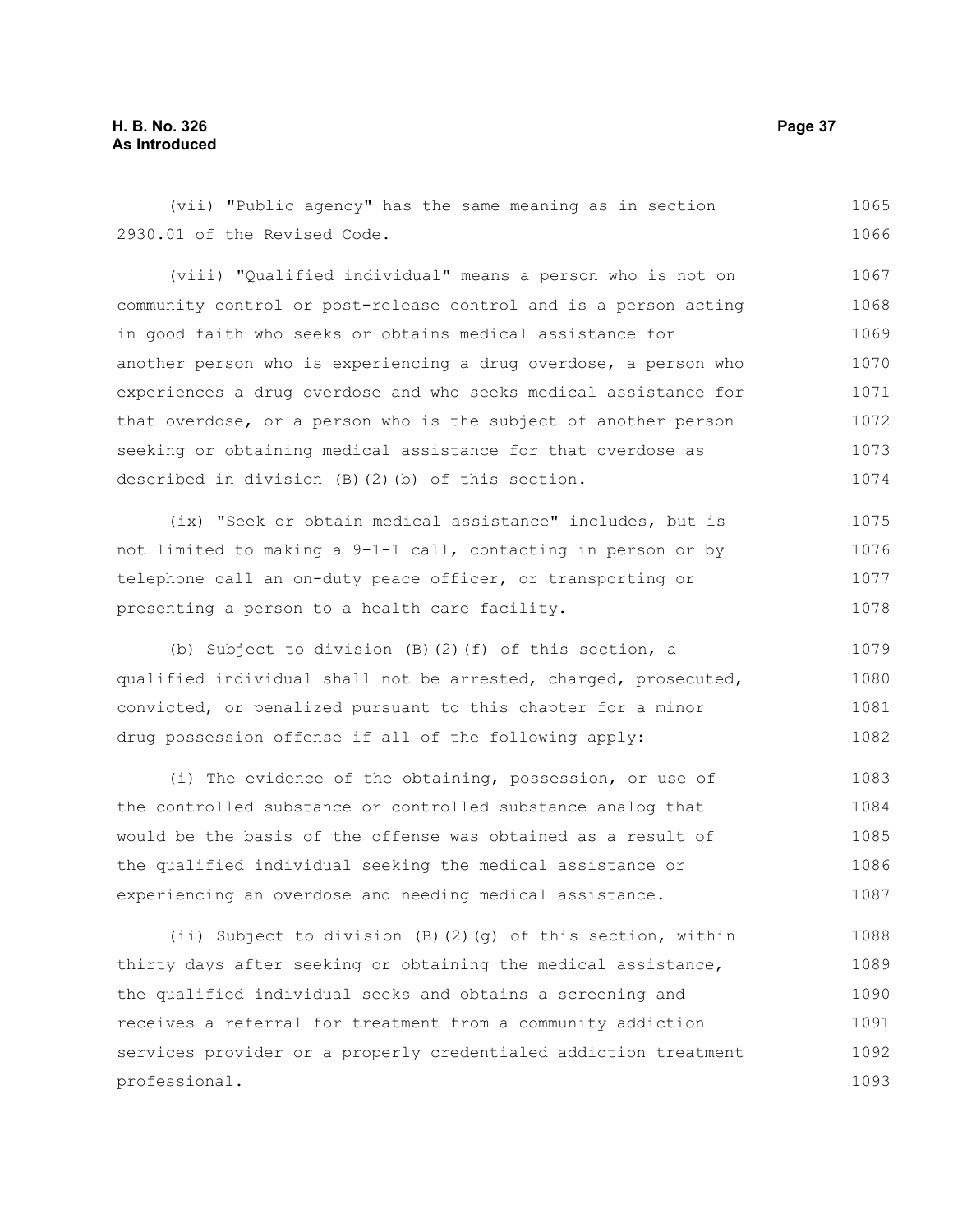# **H. B. No. 326 Page 38 As Introduced**

(iii) Subject to division (B)(2)(g) of this section, the qualified individual who obtains a screening and receives a referral for treatment under division  $(B)$   $(2)$   $(b)$   $(ii)$  of this section, upon the request of any prosecuting attorney, submits documentation to the prosecuting attorney that verifies that the qualified individual satisfied the requirements of that division. The documentation shall be limited to the date and time of the screening obtained and referral received. 1094 1095 1096 1097 1098 1099 1100 1101

(c) If a person is found to be in violation of any community control sanction and if the violation is a result of either of the following, the court shall first consider ordering the person's participation or continued participation in a drug treatment program or mitigating the penalty specified in section 2929.13, 2929.15, or 2929.25 of the Revised Code, whichever is applicable, after which the court has the discretion either to order the person's participation or continued participation in a drug treatment program or to impose the penalty with the mitigating factor specified in any of those applicable sections: 1102 1103 1104 1105 1106 1107 1108 1109 1110 1111

(i) Seeking or obtaining medical assistance in good faith for another person who is experiencing a drug overdose; 1112 1113

(ii) Experiencing a drug overdose and seeking medical assistance for that overdose or being the subject of another person seeking or obtaining medical assistance for that overdose as described in division (B)(2)(b) of this section. 1114 1115 1116 1117

(d) If a person is found to be in violation of any postrelease control sanction and if the violation is a result of either of the following, the court or the parole board shall first consider ordering the person's participation or continued participation in a drug treatment program or mitigating the penalty specified in section 2929.141 or 2967.28 of the Revised 1118 1119 1120 1121 1122 1123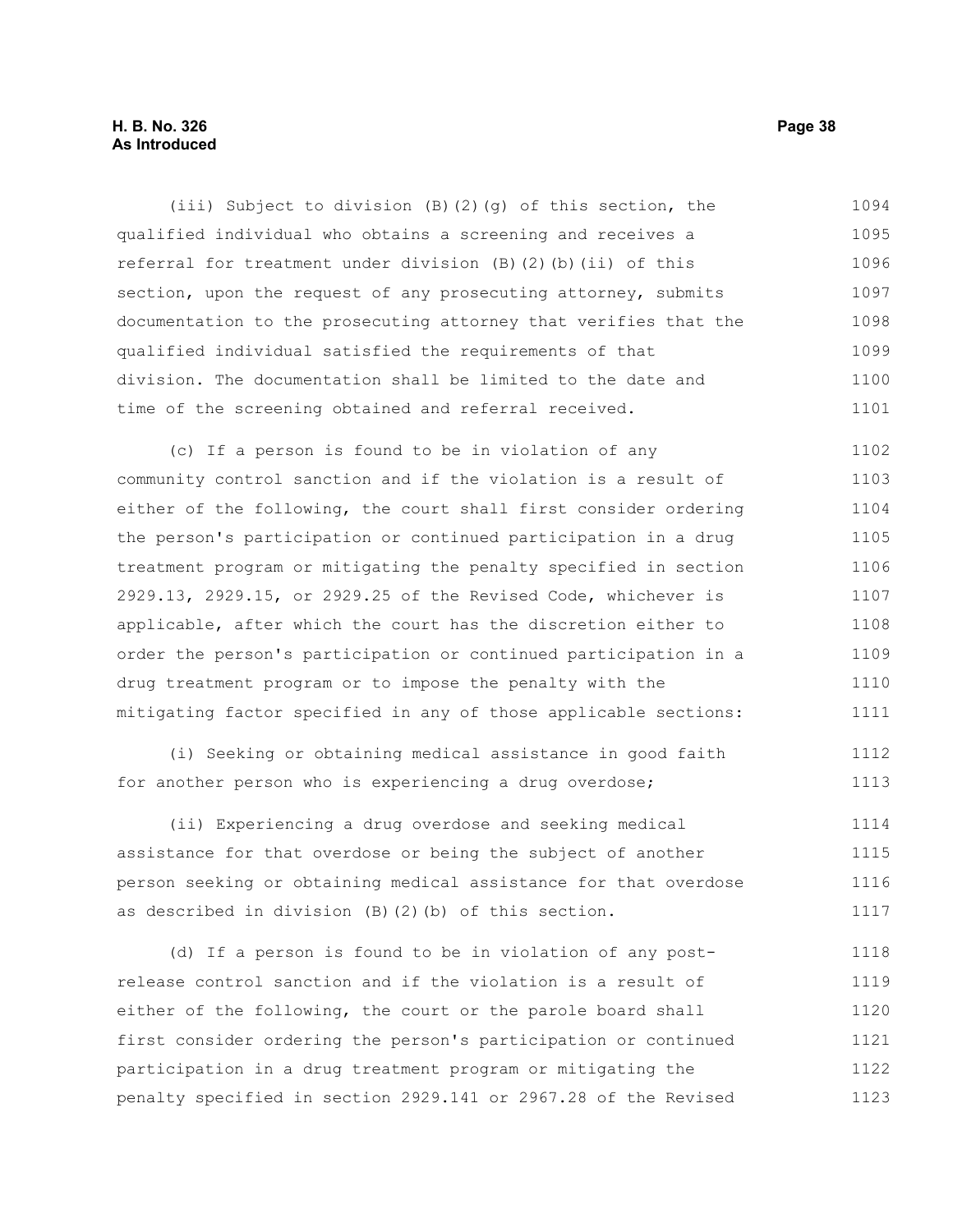#### **H. B. No. 326 Page 39 As Introduced**

Code, whichever is applicable, after which the court or the parole board has the discretion either to order the person's participation or continued participation in a drug treatment program or to impose the penalty with the mitigating factor specified in either of those applicable sections: 1124 1125 1126 1127 1128

(i) Seeking or obtaining medical assistance in good faith for another person who is experiencing a drug overdose; 1129 1130

(ii) Experiencing a drug overdose and seeking medical assistance for that emergency or being the subject of another person seeking or obtaining medical assistance for that overdose as described in division (B)(2)(b) of this section. 1131 1132 1133 1134

(e) Nothing in division (B)(2)(b) of this section shall be construed to do any of the following: 1135 1136

(i) Limit the admissibility of any evidence in connection with the investigation or prosecution of a crime with regards to a defendant who does not qualify for the protections of division (B)(2)(b) of this section or with regards to any crime other than a minor drug possession offense committed by a person who qualifies for protection pursuant to division (B)(2)(b) of this section for a minor drug possession offense; 1137 1138 1139 1140 1141 1142 1143

(ii) Limit any seizure of evidence or contraband otherwise permitted by law; 1144 1145

(iii) Limit or abridge the authority of a peace officer to detain or take into custody a person in the course of an investigation or to effectuate an arrest for any offense except as provided in that division; 1146 1147 1148 1149

(iv) Limit, modify, or remove any immunity from liability available pursuant to law in effect prior to the effective dateof this amendment-September 13, 2016, to any public agency or to 1150 1151 1152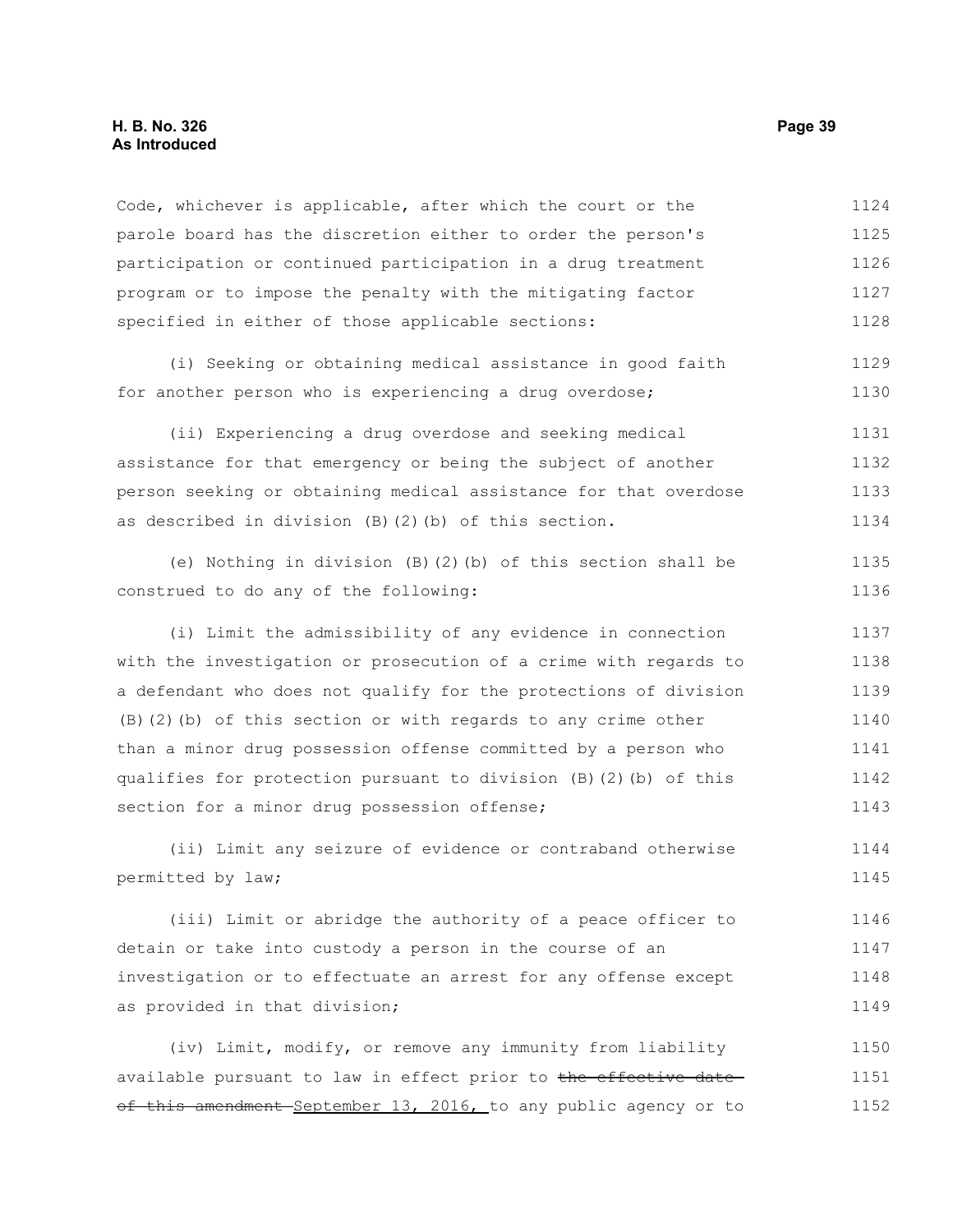an employee of any public agency.

(f) Division (B)(2)(b) of this section does not apply to any person who twice previously has been granted an immunity under division (B)(2)(b) of this section. No person shall be granted an immunity under division (B)(2)(b) of this section more than two times. 1154 1155 1156 1157 1158

(g) Nothing in this section shall compel any qualified individual to disclose protected health information in a way that conflicts with the requirements of the "Health Insurance Portability and Accountability Act of 1996," 104 Pub. L. No. 191, 110 Stat. 2021, 42 U.S.C. 1320d et seq., as amended, and regulations promulgated by the United States department of health and human services to implement the act or the requirements of 42 C.F.R. Part 2. 1159 1160 1161 1162 1163 1164 1165 1166

(C) Whoever violates division (A) of this section is guilty of one of the following: 1167 1168

(1) If the drug involved in the violation is a compound, mixture, preparation, or substance included in schedule I or II, with the exception of marihuana, cocaine, L.S.D., heroin, hashish, and controlled substance analogs, whoever violates division (A) of this section is guilty of aggravated possession of drugs. The penalty for the offense shall be determined as follows: 1169 1170 1171 1172 1173 1174 1175

(a) Except as otherwise provided in division  $(C)$  (1)(b), (c), (d), or (e) of this section, aggravated possession of drugs is a felony of the fifth degree, and division (B) of section 2929.13 of the Revised Code applies in determining whether to impose a prison term on the offender. 1176 1177 1178 1179 1180

(b) If the amount of the drug involved equals or exceeds 1181

1153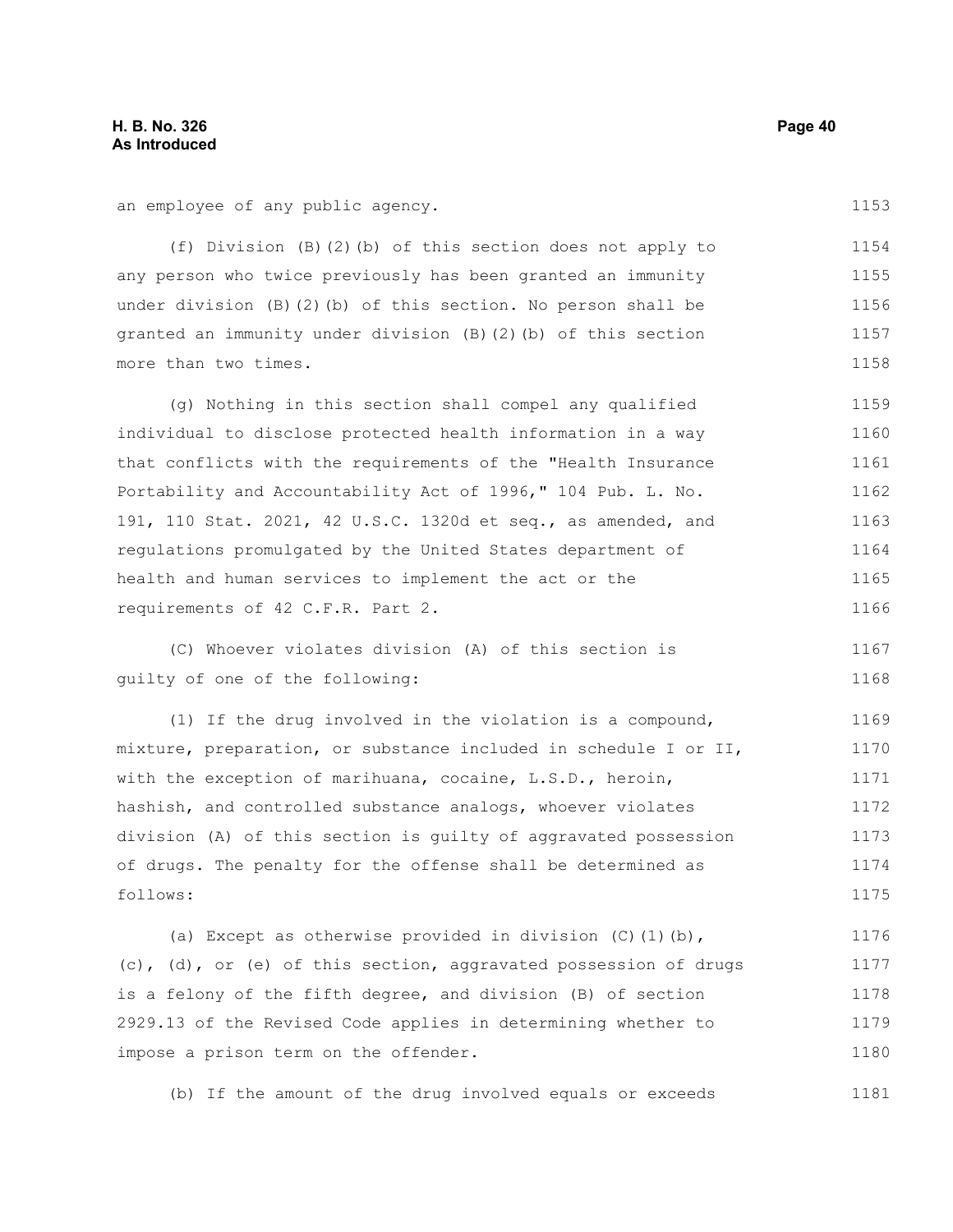the bulk amount but is less than five times the bulk amount, aggravated possession of drugs is a felony of the third degree, and there is a presumption for a prison term for the offense. 1182 1183 1184

(c) If the amount of the drug involved equals or exceeds five times the bulk amount but is less than fifty times the bulk amount, aggravated possession of drugs is a felony of the second degree, and the court shall impose as a mandatory prison term one of the prison terms prescribed for a felony of the second degree. 1185 1186 1187 1188 1189 1190

(d) If the amount of the drug involved equals or exceeds fifty times the bulk amount but is less than one hundred times the bulk amount, aggravated possession of drugs is a felony of the first degree, and the court shall impose as a mandatory prison term one of the prison terms prescribed for a felony of the first degree. 1191 1192 1193 1194 1195 1196

(e) If the amount of the drug involved equals or exceeds one hundred times the bulk amount, aggravated possession of drugs is a felony of the first degree, the offender is a major drug offender, and the court shall impose as a mandatory prison term the maximum prison term prescribed for a felony of the first degree. 1197 1198 1199 1200 1201 1202

(2) If the drug involved in the violation is a compound, mixture, preparation, or substance included in schedule III, IV, or V, whoever violates division (A) of this section is guilty of possession of drugs. The penalty for the offense shall be determined as follows: 1203 1204 1205 1206 1207

(a) Except as otherwise provided in division (C)(2)(b), (c), or (d) of this section, possession of drugs is a misdemeanor of the first degree or, if the offender previously 1208 1209 1210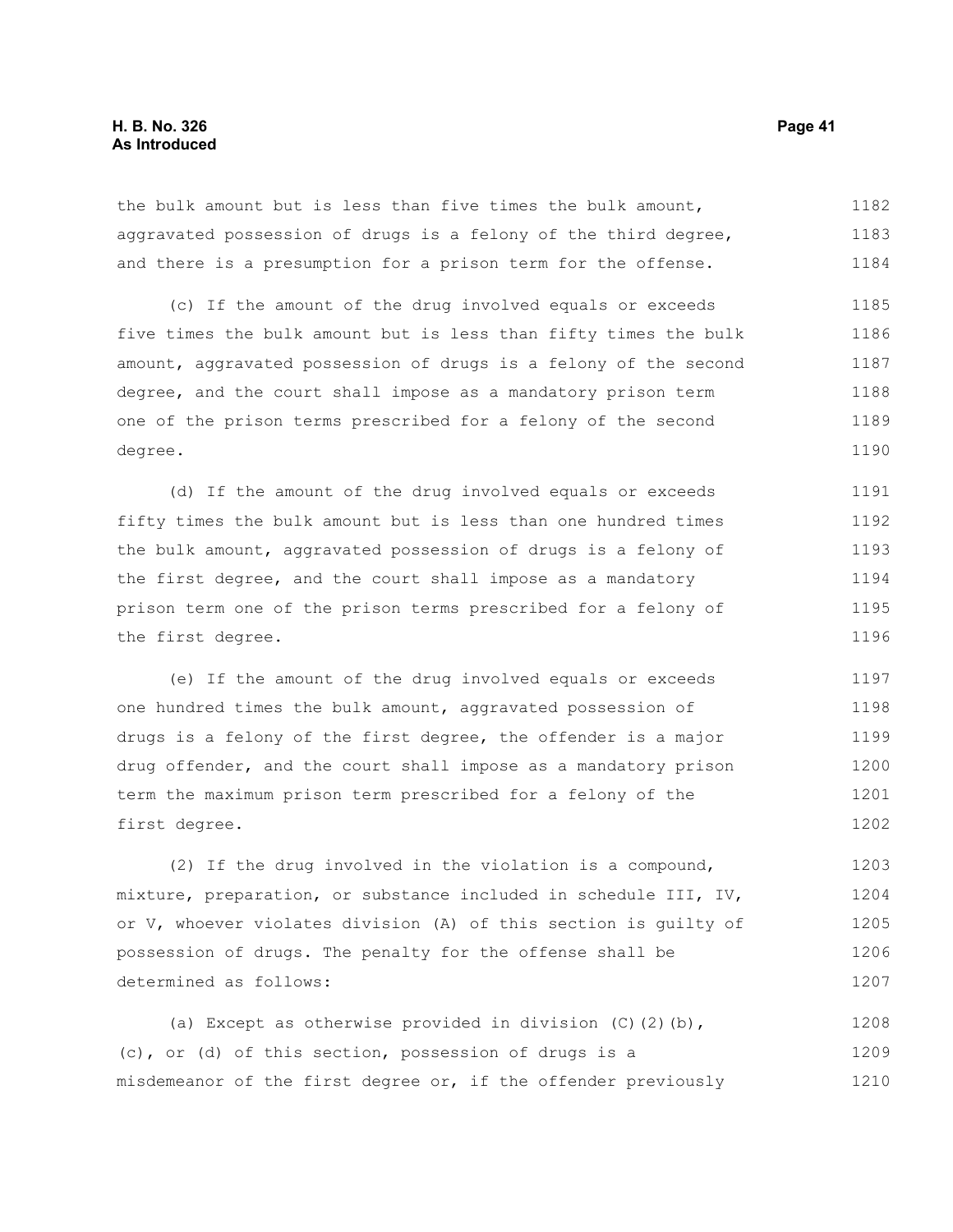has been convicted of a drug abuse offense, a felony of the fifth degree. 1211 1212

(b) If the amount of the drug involved equals or exceeds the bulk amount but is less than five times the bulk amount, possession of drugs is a felony of the fourth degree, and division (C) of section 2929.13 of the Revised Code applies in determining whether to impose a prison term on the offender. 1213 1214 1215 1216 1217

(c) If the amount of the drug involved equals or exceeds five times the bulk amount but is less than fifty times the bulk amount, possession of drugs is a felony of the third degree, and there is a presumption for a prison term for the offense. 1218 1219 1220 1221

(d) If the amount of the drug involved equals or exceeds fifty times the bulk amount, possession of drugs is a felony of the second degree, and the court shall impose upon the offender as a mandatory prison term one of the prison terms prescribed for a felony of the second degree. 1222 1223 1224 1225 1226

(3) If the drug involved in the violation is marihuana or a compound, mixture, preparation, or substance containing marihuana other than hashish, whoever violates division (A) of this section is guilty of possession of marihuana. The penalty for the offense shall be determined as follows: 1227 1228 1229 1230 1231

(a) Except as otherwise provided in division (C)(3)(b),  $(c)$ ,  $(d)$ ,  $(e)$ ,  $(f)$ , or  $(q)$  of this section, possession of marihuana is a minor misdemeanor. 1232 1233 1234

(b) If the amount of the drug involved equals or exceeds one hundred grams but is less than two hundred grams, possession of marihuana is a misdemeanor of the fourth degree. 1235 1236 1237

(c) If the amount of the drug involved equals or exceeds two hundred grams but is less than one thousand grams, 1238 1239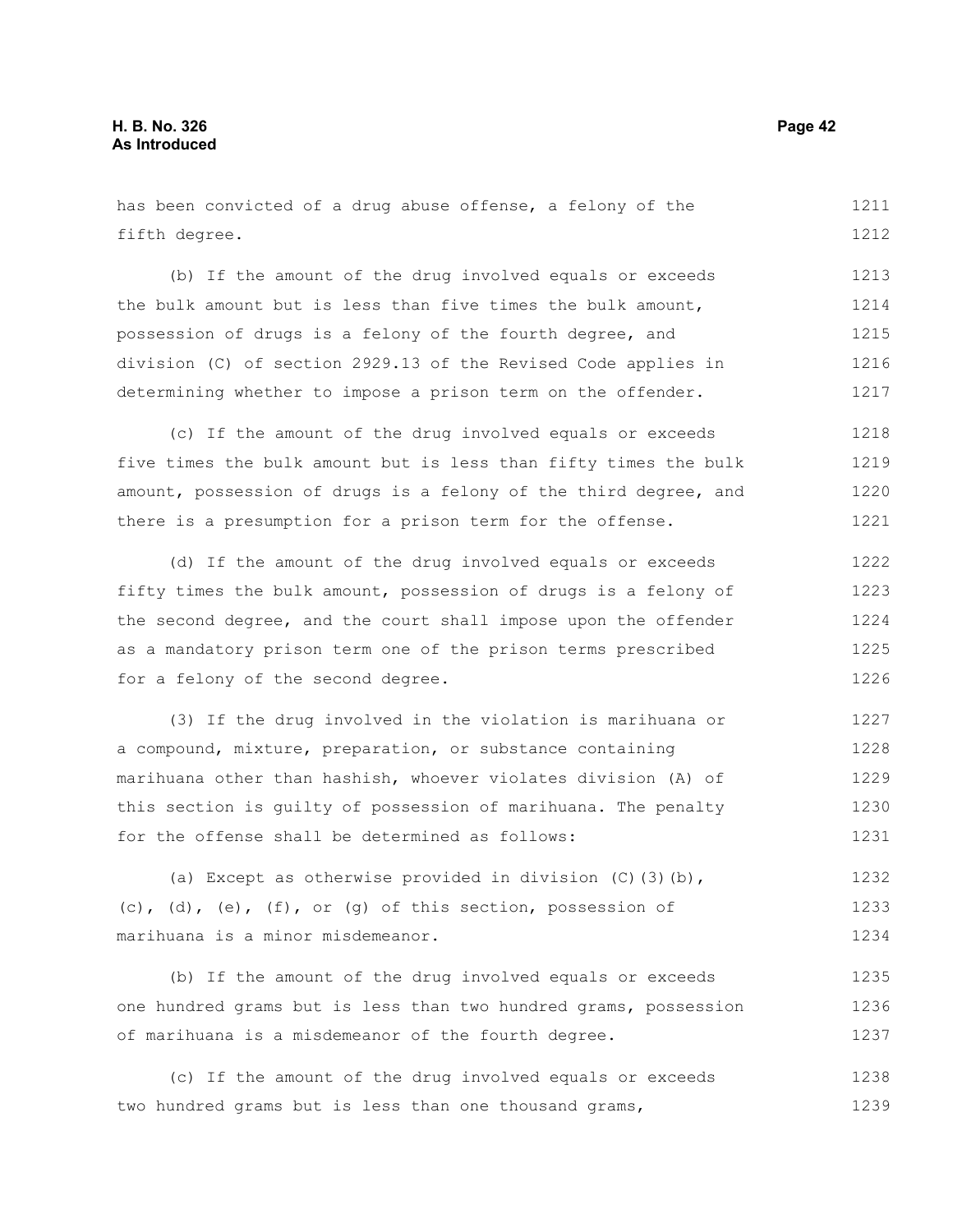possession of marihuana is a felony of the fifth degree, and division (B) of section 2929.13 of the Revised Code applies in determining whether to impose a prison term on the offender. 1240 1241 1242

(d) If the amount of the drug involved equals or exceeds one thousand grams but is less than five thousand grams, possession of marihuana is a felony of the third degree, and division (C) of section 2929.13 of the Revised Code applies in determining whether to impose a prison term on the offender. 1243 1244 1245 1246 1247

(e) If the amount of the drug involved equals or exceeds five thousand grams but is less than twenty thousand grams, possession of marihuana is a felony of the third degree, and there is a presumption that a prison term shall be imposed for the offense. 1248 1249 1250 1251 1252

(f) If the amount of the drug involved equals or exceeds twenty thousand grams but is less than forty thousand grams, possession of marihuana is a felony of the second degree, and the court shall impose a mandatory prison term of five, six, seven, or eight years. 1253 1254 1255 1256 1257

(g) If the amount of the drug involved equals or exceeds forty thousand grams, possession of marihuana is a felony of the second degree, and the court shall impose as a mandatory prison term the maximum prison term prescribed for a felony of the second degree. 1258 1259 1260 1261 1262

(4) If the drug involved in the violation is cocaine or a compound, mixture, preparation, or substance containing cocaine, whoever violates division (A) of this section is guilty of possession of cocaine. The penalty for the offense shall be determined as follows: 1263 1264 1265 1266 1267

(a) Except as otherwise provided in division (C)(4)(b),

1268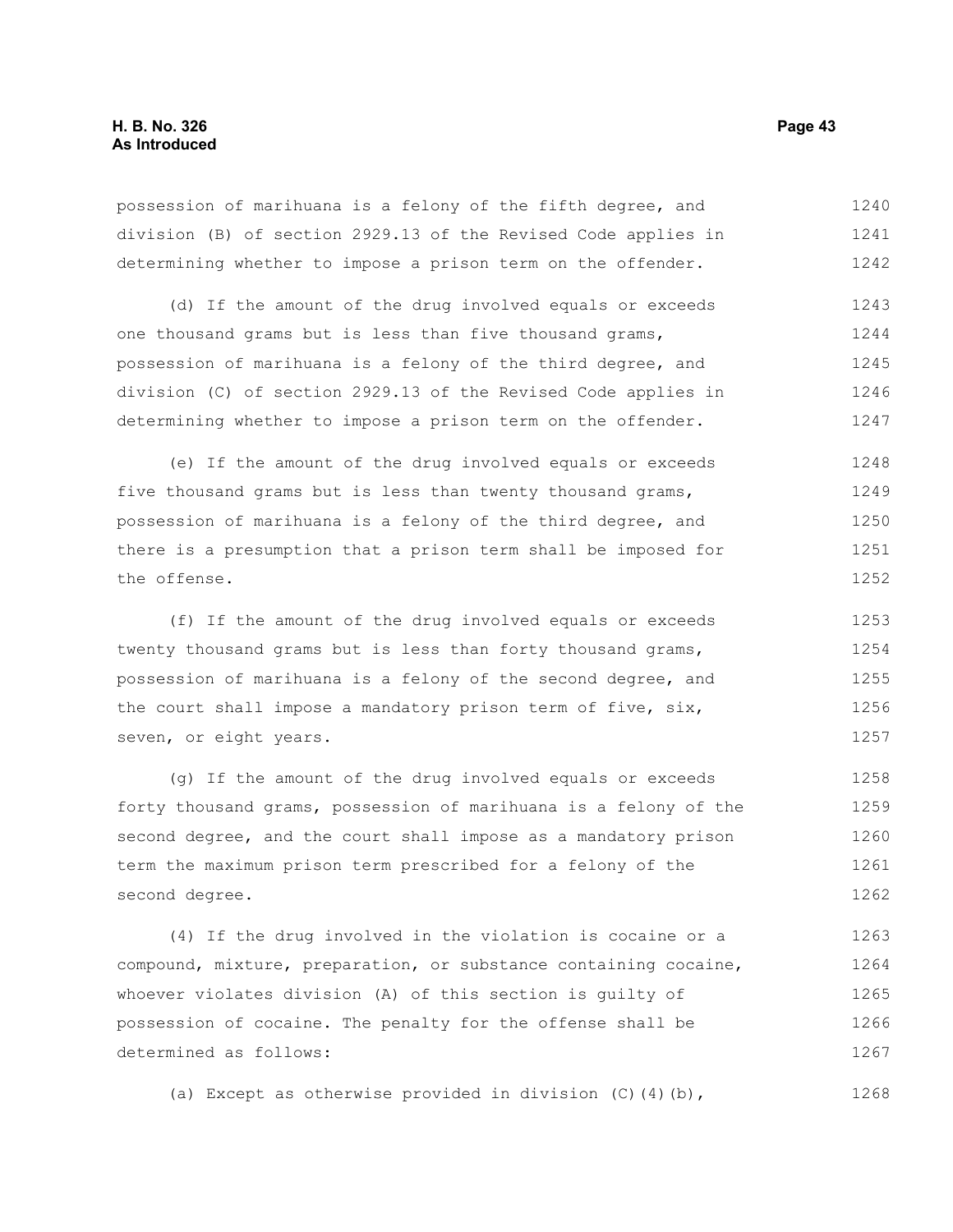(c), (d), (e), or (f) of this section, possession of cocaine is a felony of the fifth degree, and division (B) of section 2929.13 of the Revised Code applies in determining whether to impose a prison term on the offender. 1269 1270 1271 1272

(b) If the amount of the drug involved equals or exceeds five grams but is less than ten grams of cocaine, possession of cocaine is a felony of the fourth degree, and division (B) of section 2929.13 of the Revised Code applies in determining whether to impose a prison term on the offender. 1273 1274 1275 1276 1277

(c) If the amount of the drug involved equals or exceeds ten grams but is less than twenty grams of cocaine, possession of cocaine is a felony of the third degree, and, except as otherwise provided in this division, there is a presumption for a prison term for the offense. If possession of cocaine is a felony of the third degree under this division and if the offender two or more times previously has been convicted of or pleaded guilty to a felony drug abuse offense, the court shall impose as a mandatory prison term one of the prison terms prescribed for a felony of the third degree. 1278 1279 1280 1281 1282 1283 1284 1285 1286 1287

(d) If the amount of the drug involved equals or exceeds twenty grams but is less than twenty-seven grams of cocaine, possession of cocaine is a felony of the second degree, and the court shall impose as a mandatory prison term one of the prison terms prescribed for a felony of the second degree. 1288 1289 1290 1291 1292

(e) If the amount of the drug involved equals or exceeds twenty-seven grams but is less than one hundred grams of cocaine, possession of cocaine is a felony of the first degree, and the court shall impose as a mandatory prison term one of the prison terms prescribed for a felony of the first degree. 1293 1294 1295 1296 1297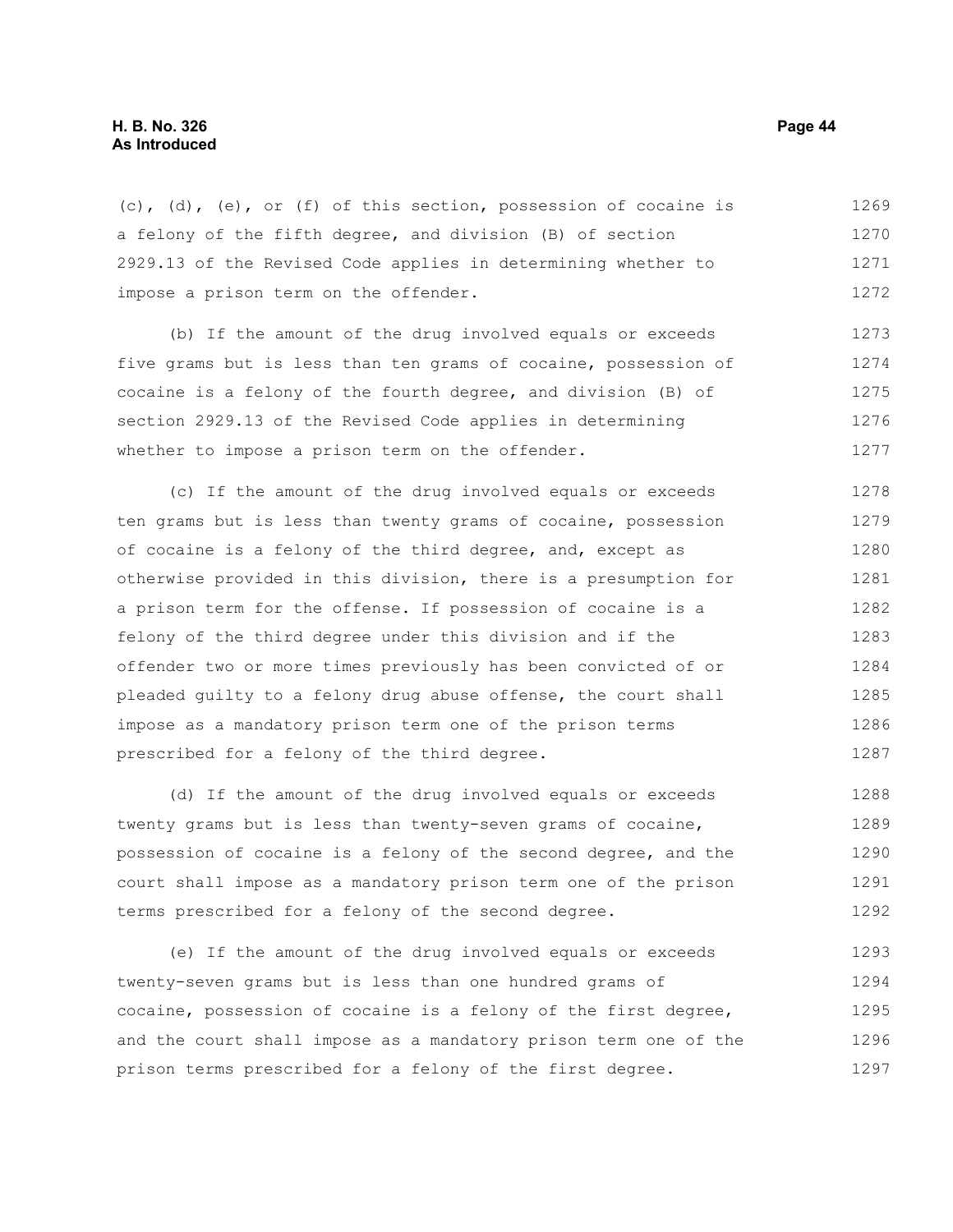# **H. B. No. 326 Page 45 As Introduced**

(f) If the amount of the drug involved equals or exceeds one hundred grams of cocaine, possession of cocaine is a felony of the first degree, the offender is a major drug offender, and the court shall impose as a mandatory prison term the maximum prison term prescribed for a felony of the first degree. 1298 1299 1300 1301 1302

(5) If the drug involved in the violation is L.S.D., whoever violates division (A) of this section is guilty of possession of L.S.D. The penalty for the offense shall be determined as follows: 1303 1304 1305 1306

(a) Except as otherwise provided in division (C)(5)(b), (c), (d), (e), or (f) of this section, possession of L.S.D. is a felony of the fifth degree, and division (B) of section 2929.13 of the Revised Code applies in determining whether to impose a prison term on the offender. 1307 1308 1309 1310 1311

(b) If the amount of L.S.D. involved equals or exceeds ten unit doses but is less than fifty unit doses of L.S.D. in a solid form or equals or exceeds one gram but is less than five grams of L.S.D. in a liquid concentrate, liquid extract, or liquid distillate form, possession of L.S.D. is a felony of the fourth degree, and division (C) of section 2929.13 of the Revised Code applies in determining whether to impose a prison term on the offender. 1312 1313 1314 1315 1316 1317 1318 1319

(c) If the amount of L.S.D. involved equals or exceeds fifty unit doses, but is less than two hundred fifty unit doses of L.S.D. in a solid form or equals or exceeds five grams but is less than twenty-five grams of L.S.D. in a liquid concentrate, liquid extract, or liquid distillate form, possession of L.S.D. is a felony of the third degree, and there is a presumption for a prison term for the offense. 1320 1321 1322 1323 1324 1325 1326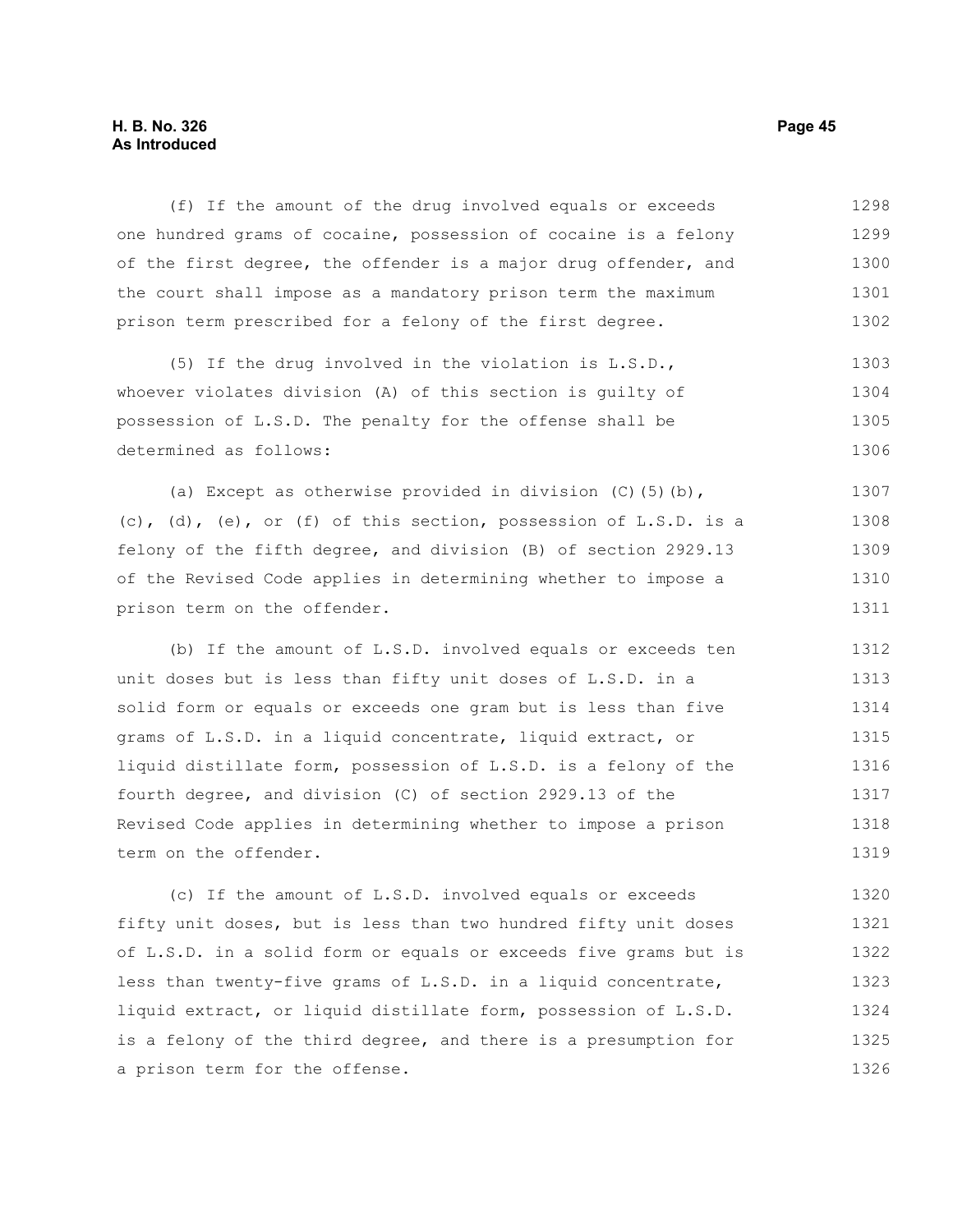# **H. B. No. 326 Page 46 As Introduced**

(d) If the amount of L.S.D. involved equals or exceeds two hundred fifty unit doses but is less than one thousand unit doses of L.S.D. in a solid form or equals or exceeds twenty-five grams but is less than one hundred grams of L.S.D. in a liquid concentrate, liquid extract, or liquid distillate form, possession of L.S.D. is a felony of the second degree, and the court shall impose as a mandatory prison term one of the prison terms prescribed for a felony of the second degree. 1327 1328 1329 1330 1331 1332 1333 1334

(e) If the amount of L.S.D. involved equals or exceeds one thousand unit doses but is less than five thousand unit doses of L.S.D. in a solid form or equals or exceeds one hundred grams but is less than five hundred grams of L.S.D. in a liquid concentrate, liquid extract, or liquid distillate form, possession of L.S.D. is a felony of the first degree, and the court shall impose as a mandatory prison term one of the prison terms prescribed for a felony of the first degree. 1335 1336 1337 1338 1339 1340 1341 1342

(f) If the amount of L.S.D. involved equals or exceeds five thousand unit doses of L.S.D. in a solid form or equals or exceeds five hundred grams of L.S.D. in a liquid concentrate, liquid extract, or liquid distillate form, possession of L.S.D. is a felony of the first degree, the offender is a major drug offender, and the court shall impose as a mandatory prison term the maximum prison term prescribed for a felony of the first degree. 1343 1344 1345 1346 1347 1348 1349 1350

(6) If the drug involved in the violation is heroin or a compound, mixture, preparation, or substance containing heroin, whoever violates division (A) of this section is guilty of possession of heroin. The penalty for the offense shall be determined as follows: 1351 1352 1353 1354 1355

(a) Except as otherwise provided in division  $(C)$  (6)(b),

1356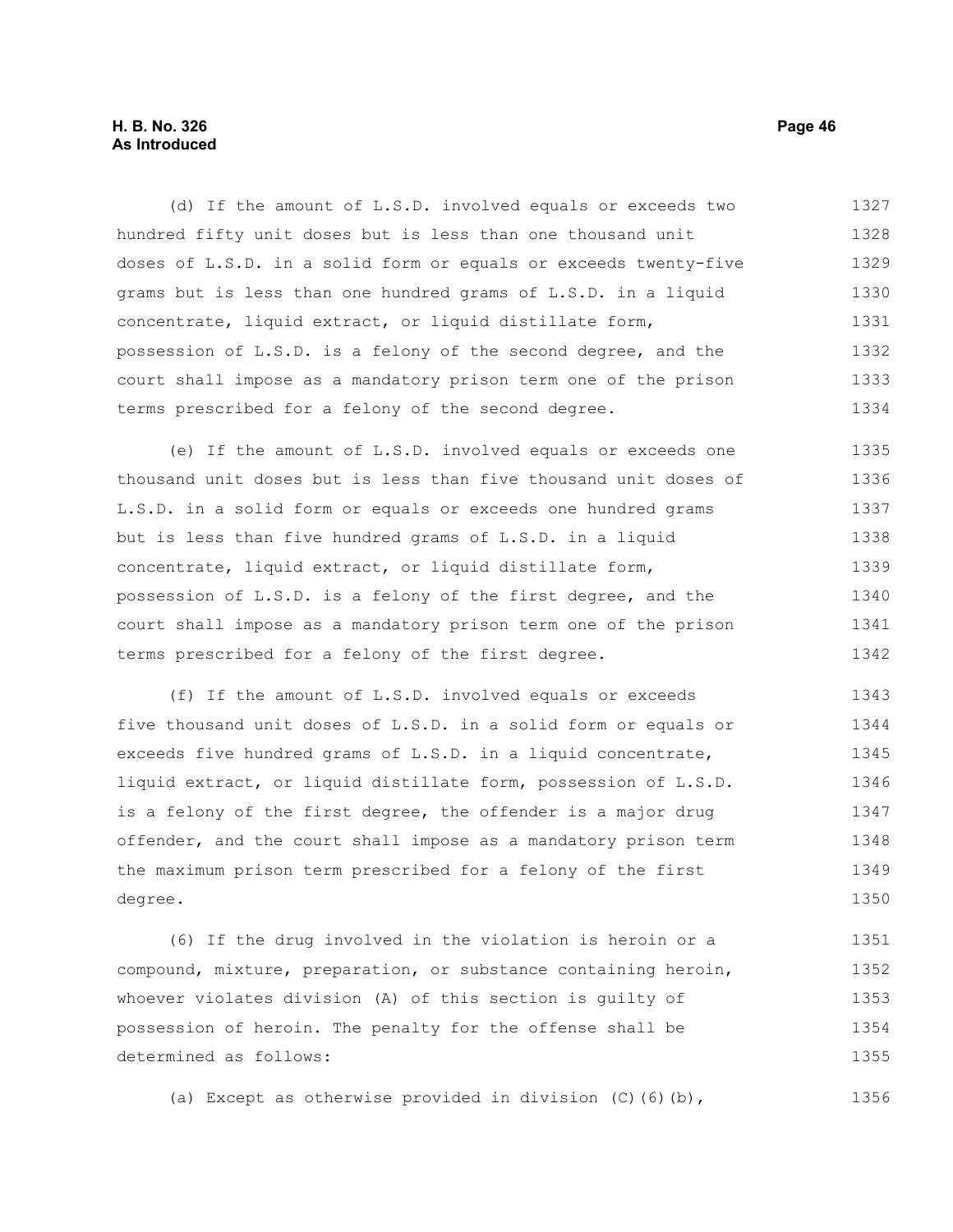(c), (d), (e), or (f) of this section, possession of heroin is a felony of the fifth degree, and division (B) of section 2929.13 of the Revised Code applies in determining whether to impose a prison term on the offender. 1357 1358 1359 1360

(b) If the amount of the drug involved equals or exceeds ten unit doses but is less than fifty unit doses or equals or exceeds one gram but is less than five grams, possession of heroin is a felony of the fourth degree, and division (C) of section 2929.13 of the Revised Code applies in determining whether to impose a prison term on the offender. 1361 1362 1363 1364 1365 1366

(c) If the amount of the drug involved equals or exceeds fifty unit doses but is less than one hundred unit doses or equals or exceeds five grams but is less than ten grams, possession of heroin is a felony of the third degree, and there is a presumption for a prison term for the offense. 1367 1368 1369 1370 1371

(d) If the amount of the drug involved equals or exceeds one hundred unit doses but is less than five hundred unit doses or equals or exceeds ten grams but is less than fifty grams, possession of heroin is a felony of the second degree, and the court shall impose as a mandatory prison term one of the prison terms prescribed for a felony of the second degree. 1372 1373 1374 1375 1376 1377

(e) If the amount of the drug involved equals or exceeds five hundred unit doses but is less than one thousand unit doses or equals or exceeds fifty grams but is less than one hundred grams, possession of heroin is a felony of the first degree, and the court shall impose as a mandatory prison term one of the prison terms prescribed for a felony of the first degree. 1378 1379 1380 1381 1382 1383

(f) If the amount of the drug involved equals or exceeds one thousand unit doses or equals or exceeds one hundred grams, 1384 1385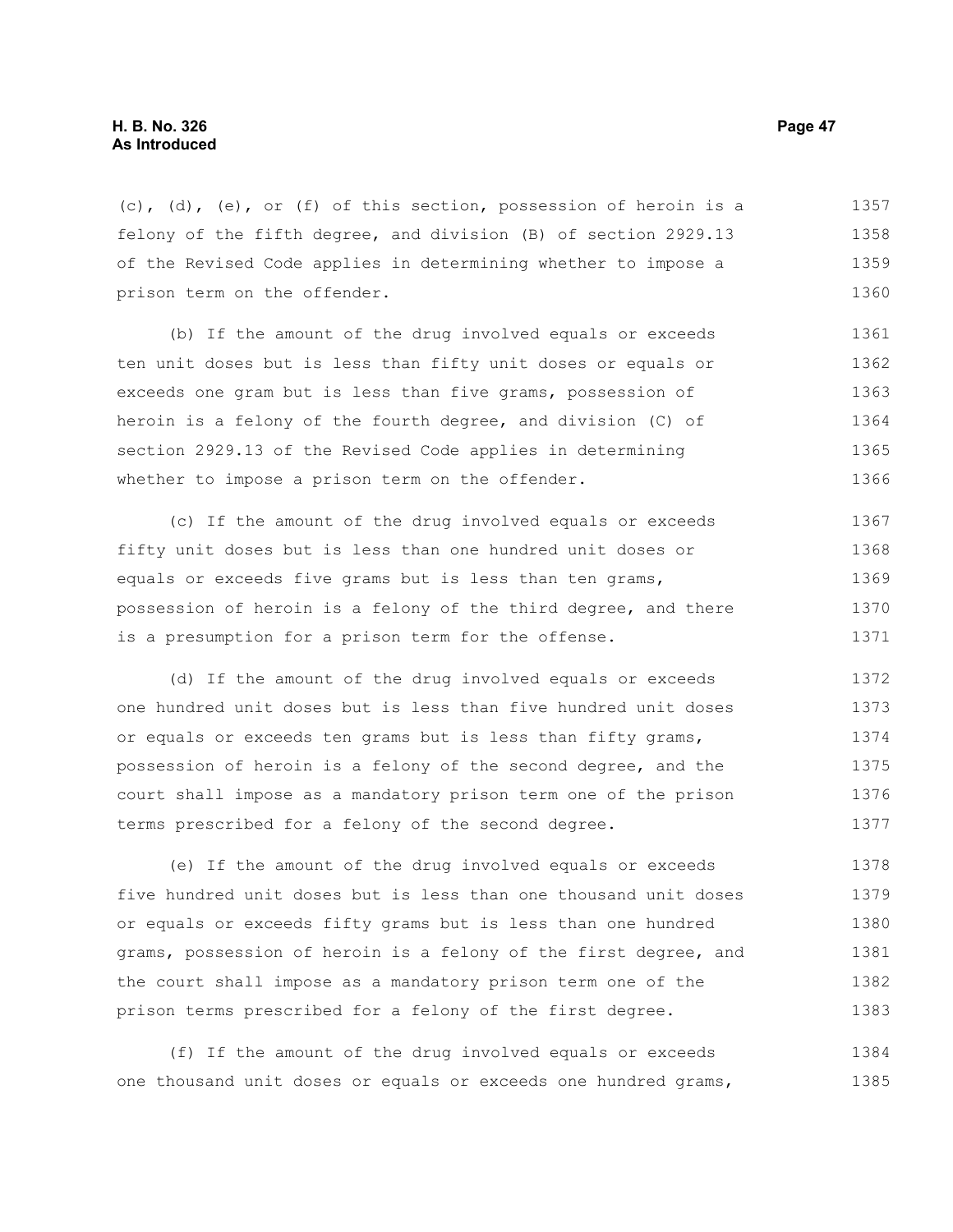possession of heroin is a felony of the first degree, the offender is a major drug offender, and the court shall impose as a mandatory prison term the maximum prison term prescribed for a felony of the first degree. 1386 1387 1388 1389

(7) If the drug involved in the violation is hashish or a compound, mixture, preparation, or substance containing hashish, whoever violates division (A) of this section is guilty of possession of hashish. The penalty for the offense shall be determined as follows: 1390 1391 1392 1393 1394

(a) Except as otherwise provided in division (C)(7)(b), (c), (d), (e), (f), or (g) of this section, possession of hashish is a minor misdemeanor. 1395 1396 1397

(b) If the amount of the drug involved equals or exceeds five grams but is less than ten grams of hashish in a solid form or equals or exceeds one gram but is less than two grams of hashish in a liquid concentrate, liquid extract, or liquid distillate form, possession of hashish is a misdemeanor of the fourth degree. 1398 1399 1400 1401 1402 1403

(c) If the amount of the drug involved equals or exceeds ten grams but is less than fifty grams of hashish in a solid form or equals or exceeds two grams but is less than ten grams of hashish in a liquid concentrate, liquid extract, or liquid distillate form, possession of hashish is a felony of the fifth degree, and division (B) of section 2929.13 of the Revised Code applies in determining whether to impose a prison term on the offender. 1404 1405 1406 1407 1408 1409 1410 1411

(d) If the amount of the drug involved equals or exceeds fifty grams but is less than two hundred fifty grams of hashish in a solid form or equals or exceeds ten grams but is less than 1412 1413 1414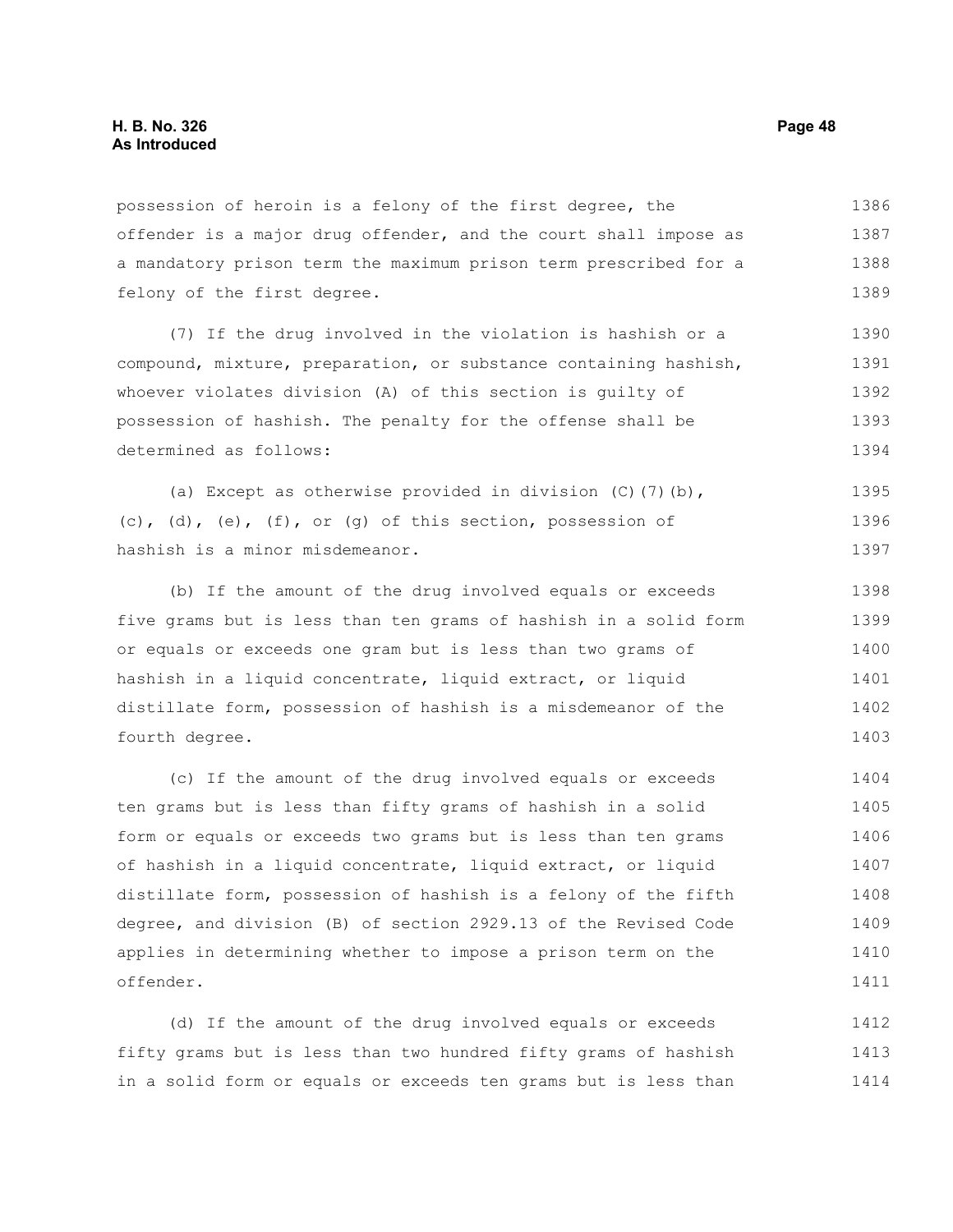fifty grams of hashish in a liquid concentrate, liquid extract, or liquid distillate form, possession of hashish is a felony of the third degree, and division (C) of section 2929.13 of the Revised Code applies in determining whether to impose a prison term on the offender. 1415 1416 1417 1418 1419

(e) If the amount of the drug involved equals or exceeds two hundred fifty grams but is less than one thousand grams of hashish in a solid form or equals or exceeds fifty grams but is less than two hundred grams of hashish in a liquid concentrate, liquid extract, or liquid distillate form, possession of hashish is a felony of the third degree, and there is a presumption that a prison term shall be imposed for the offense. 1420 1421 1422 1423 1424 1425 1426

(f) If the amount of the drug involved equals or exceeds one thousand grams but is less than two thousand grams of hashish in a solid form or equals or exceeds two hundred grams but is less than four hundred grams of hashish in a liquid concentrate, liquid extract, or liquid distillate form, possession of hashish is a felony of the second degree, and the court shall impose a mandatory prison term of five, six, seven, or eight years. 1427 1428 1429 1430 1431 1432 1433 1434

(g) If the amount of the drug involved equals or exceeds two thousand grams of hashish in a solid form or equals or exceeds four hundred grams of hashish in a liquid concentrate, liquid extract, or liquid distillate form, possession of hashish is a felony of the second degree, and the court shall impose as a mandatory prison term the maximum prison term prescribed for a felony of the second degree. 1435 1436 1437 1438 1439 1440 1441

(8) If the drug involved is a controlled substance analog or compound, mixture, preparation, or substance that contains a controlled substance analog, whoever violates division (A) of 1442 1443 1444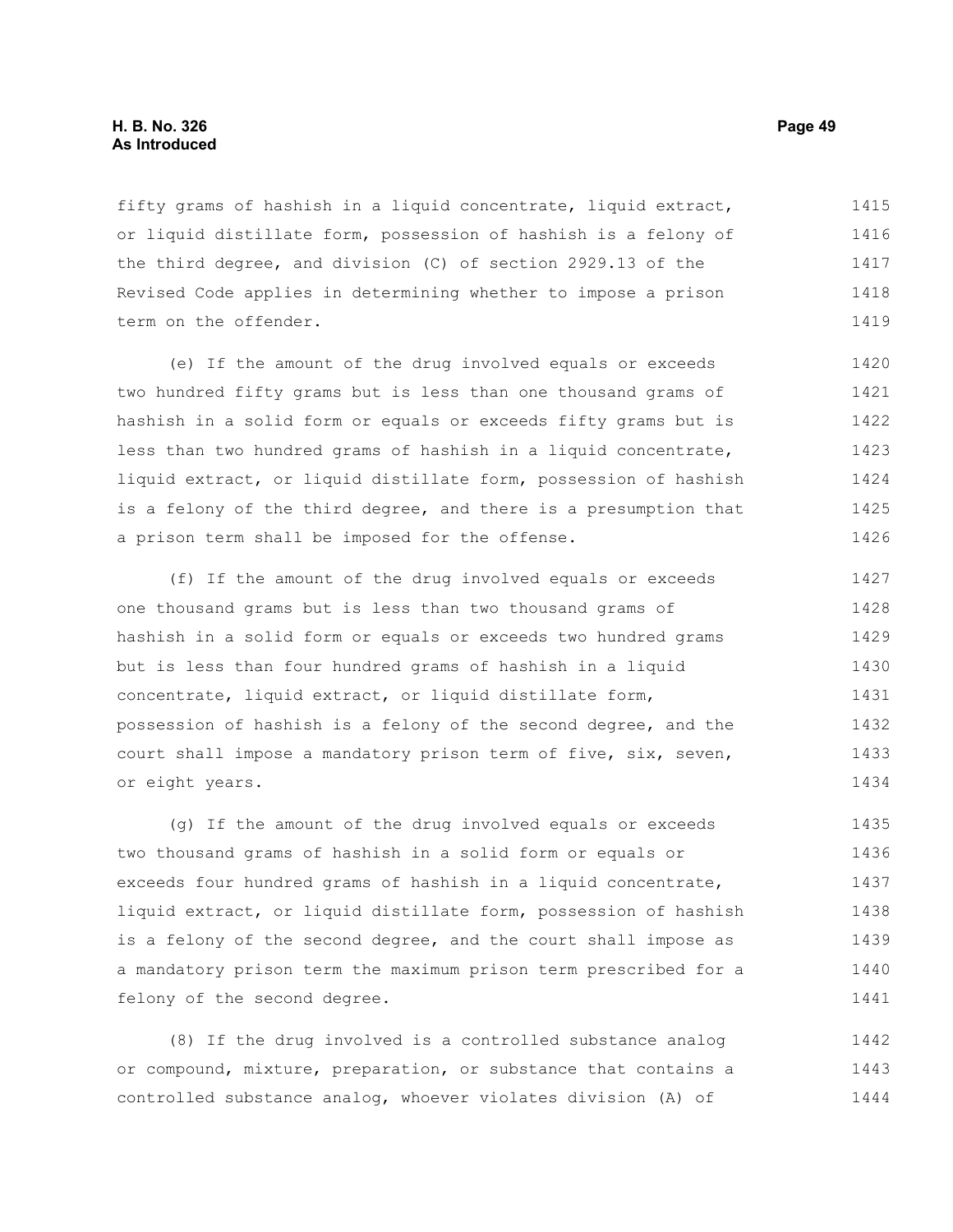this section is guilty of possession of a controlled substance analog. The penalty for the offense shall be determined as follows: 1445 1446 1447

(a) Except as otherwise provided in division (C)(8)(b), (c), (d), (e), or (f) of this section, possession of a controlled substance analog is a felony of the fifth degree, and division (B) of section 2929.13 of the Revised Code applies in determining whether to impose a prison term on the offender. 1448 1449 1450 1451 1452

(b) If the amount of the drug involved equals or exceeds ten grams but is less than twenty grams, possession of a controlled substance analog is a felony of the fourth degree, and there is a presumption for a prison term for the offense. 1453 1454 1455 1456

(c) If the amount of the drug involved equals or exceeds twenty grams but is less than thirty grams, possession of a controlled substance analog is a felony of the third degree, and there is a presumption for a prison term for the offense. 1457 1458 1459 1460

(d) If the amount of the drug involved equals or exceeds thirty grams but is less than forty grams, possession of a controlled substance analog is a felony of the second degree, and the court shall impose as a mandatory prison term one of the prison terms prescribed for a felony of the second degree. 1461 1462 1463 1464 1465

(e) If the amount of the drug involved equals or exceeds forty grams but is less than fifty grams, possession of a controlled substance analog is a felony of the first degree, and the court shall impose as a mandatory prison term one of the prison terms prescribed for a felony of the first degree. 1466 1467 1468 1469 1470

(f) If the amount of the drug involved equals or exceeds fifty grams, possession of a controlled substance analog is a felony of the first degree, the offender is a major drug 1471 1472 1473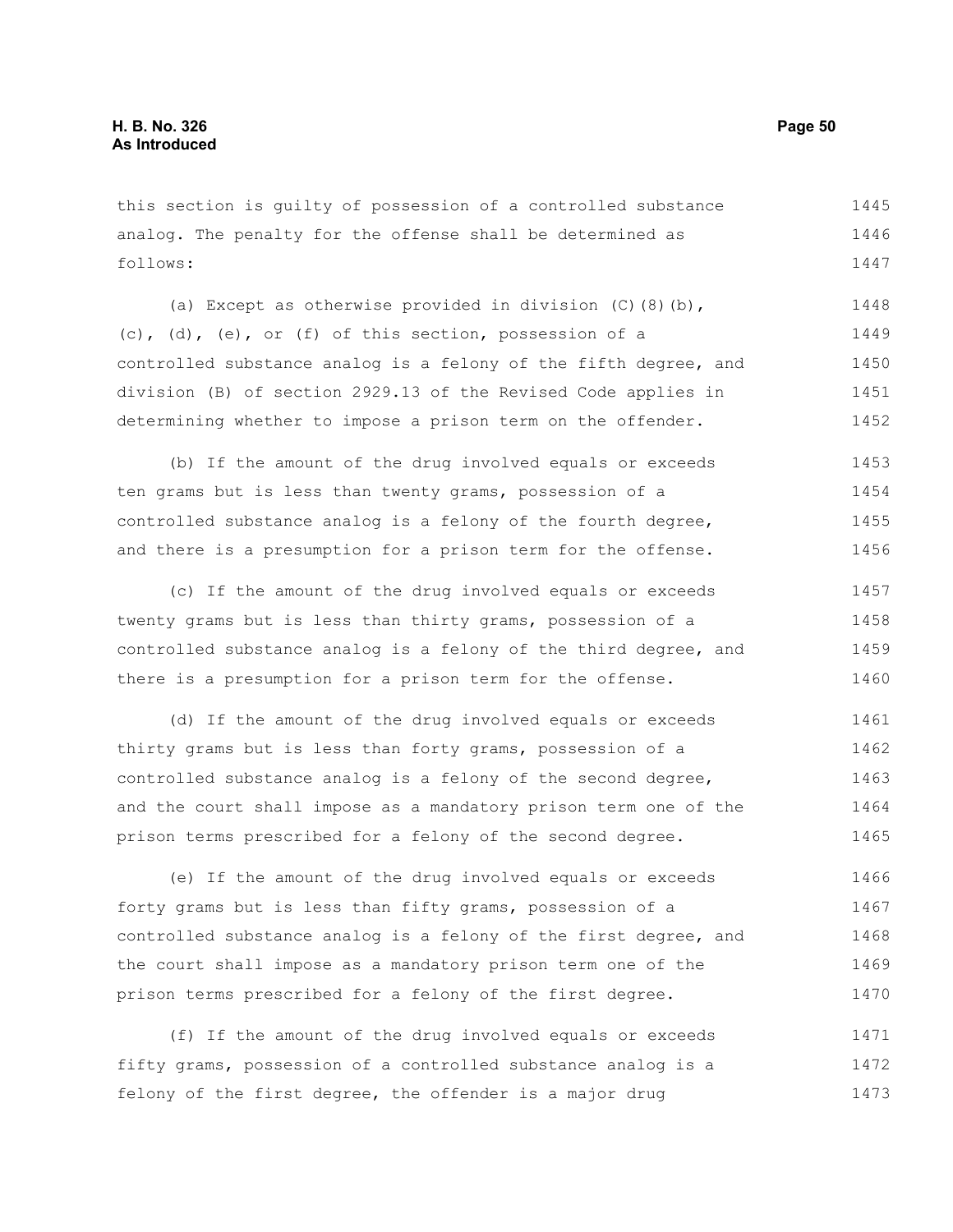offender, and the court shall impose as a mandatory prison term the maximum prison term prescribed for a felony of the first degree. 1474 1475 1476

(D) Arrest or conviction for a minor misdemeanor violation of this section does not constitute a criminal record and need not be reported by the person so arrested or convicted in response to any inquiries about the person's criminal record, including any inquiries contained in any application for employment, license, or other right or privilege, or made in connection with the person's appearance as a witness. 1477 1478 1479 1480 1481 1482 1483

(E) In addition to any prison term or jail term authorized or required by division (C) of this section and sections 2929.13, 2929.14, 2929.22, 2929.24, and 2929.25 of the Revised Code and in addition to any other sanction that is imposed for the offense under this section, sections 2929.11 to 2929.18, or sections 2929.21 to 2929.28 of the Revised Code, the court that sentences an offender who is convicted of or pleads guilty to a violation of division (A) of this section may suspend the offender's driver's or commercial driver's license or permit for not more than five years. However, if the offender pleaded guilty to or was convicted of a violation of section 4511.19 of the Revised Code or a substantially similar municipal ordinance or the law of another state or the United States arising out of the same set of circumstances as the violation, the court shall suspend the offender's driver's or commercial driver's license or permit for not more than five years. If applicable, the court also shall do the following: 1484 1485 1486 1487 1488 1489 1490 1491 1492 1493 1494 1495 1496 1497 1498 1499 1500

(1)(a) If the violation is a felony of the first, second, or third degree, the court shall impose upon the offender the mandatory fine specified for the offense under division (B)(1) 1501 1502 1503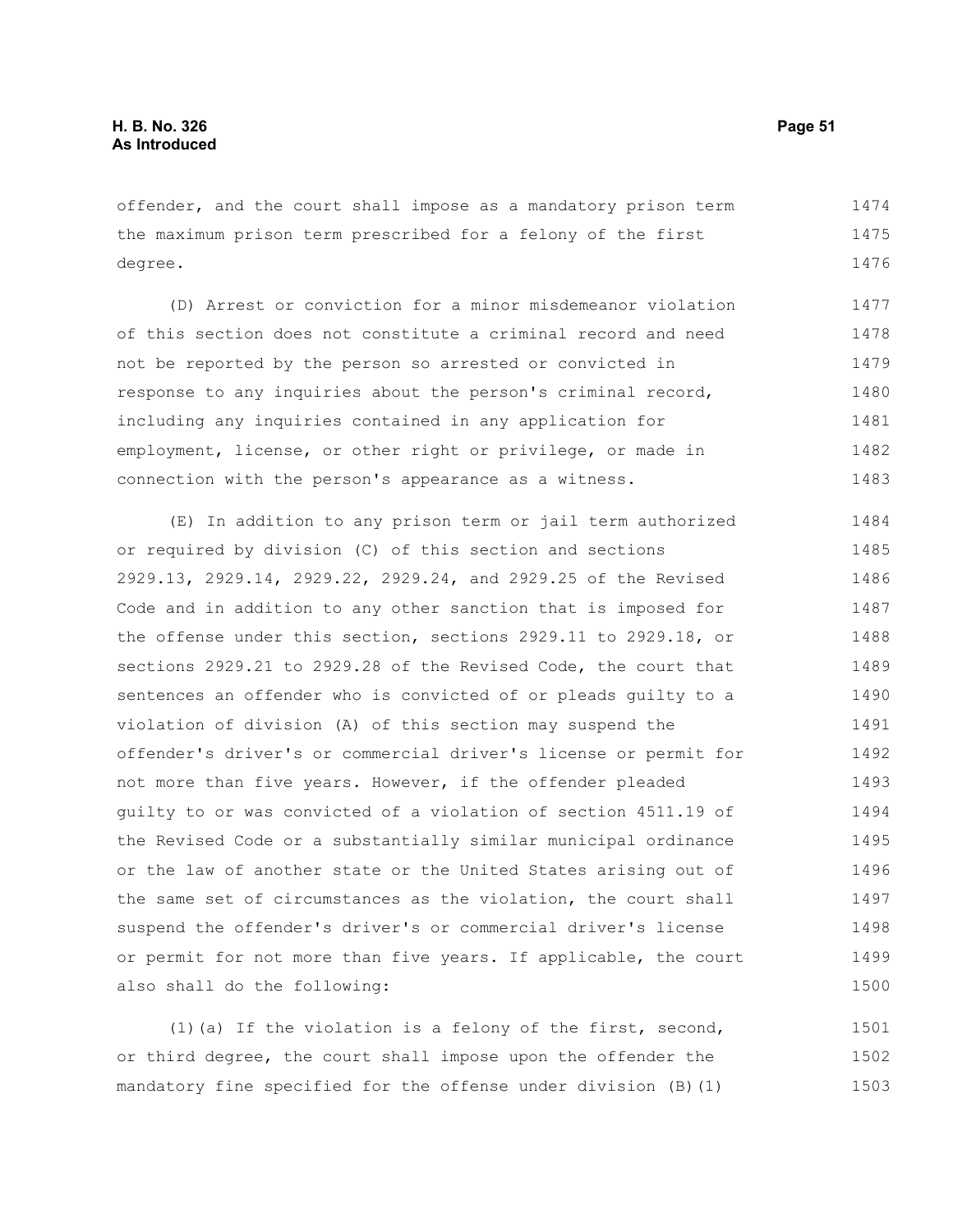of section 2929.18 of the Revised Code unless, as specified in that division, the court determines that the offender is indigent. 1504 1505 1506

(b) Notwithstanding any contrary provision of section 3719.21 of the Revised Code, the clerk of the court shall pay a mandatory fine or other fine imposed for a violation of this section pursuant to division (A) of section 2929.18 of the Revised Code in accordance with and subject to the requirements of division (F) of section 2925.03 of the Revised Code. The agency that receives the fine shall use the fine as specified in division (F) of section 2925.03 of the Revised Code. 1507 1508 1509 1510 1511 1512 1513 1514

(c) If a person is charged with a violation of this section that is a felony of the first, second, or third degree, posts bail, and forfeits the bail, the clerk shall pay the forfeited bail pursuant to division  $(E)$  (1)(b) of this section as if it were a mandatory fine imposed under division (E)(1)(a) of this section. 1515 1516 1517 1518 1519 1520

(2) If the offender is a professionally licensed person, in addition to any other sanction imposed for a violation of this section, the court immediately shall comply with section 2925.38 of the Revised Code. 1521 1522 1523 1524

(F) It is an affirmative defense, as provided in section 2901.05 of the Revised Code, to a charge of a fourth degree felony violation under this section that the controlled substance that gave rise to the charge is in an amount, is in a form, is prepared, compounded, or mixed with substances that are not controlled substances in a manner, or is possessed under any other circumstances, that indicate that the substance was possessed solely for personal use. Notwithstanding any contrary provision of this section, if, in accordance with section 1525 1526 1527 1528 1529 1530 1531 1532 1533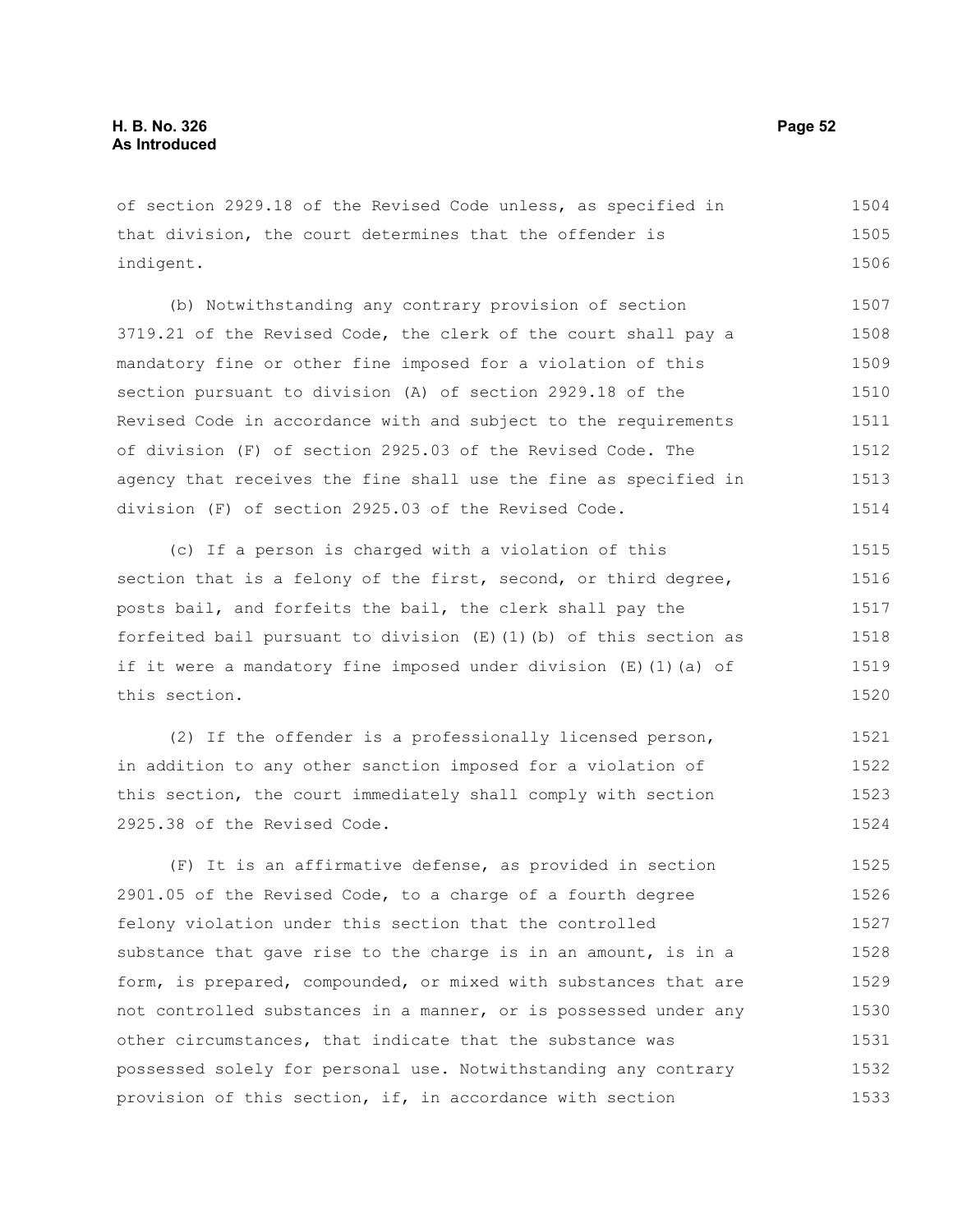2901.05 of the Revised Code, an accused who is charged with a fourth degree felony violation of division (C)(2), (4), (5), or (6) of this section sustains the burden of going forward with evidence of and establishes by a preponderance of the evidence the affirmative defense described in this division, the accused may be prosecuted for and may plead guilty to or be convicted of a misdemeanor violation of division (C)(2) of this section or a fifth degree felony violation of division  $(C)$  (4), (5), or (6) of this section respectively. 1534 1535 1536 1537 1538 1539 1540 1541 1542

(G) When a person is charged with possessing a bulk amount or multiple of a bulk amount, division (E) of section 2925.03 of the Revised Code applies regarding the determination of the amount of the controlled substance involved at the time of the offense. 1543 1544 1545 1546 1547

(H) It is an affirmative defense to a charge of possession of a controlled substance analog under division (C)(8) of this section that the person charged with violating that offense obtained, possessed, or used an item described in division (HH)  $(2)$  (a), (b), or (c) of section 3719.01 of the Revised Code. 1548 1549 1550 1551 1552

(I) Any offender who received a mandatory suspension of the offender's driver's or commercial driver's license or permit under this section prior to the effective date of this amendment September 13, 2016, may file a motion with the sentencing court requesting the termination of the suspension. However, an offender who pleaded guilty to or was convicted of a violation of section 4511.19 of the Revised Code or a substantially similar municipal ordinance or law of another state or the United States that arose out of the same set of circumstances as the violation for which the offender's license or permit was suspended under this section shall not file such a motion. 1553 1554 1555 1556 1557 1558 1559 1560 1561 1562 1563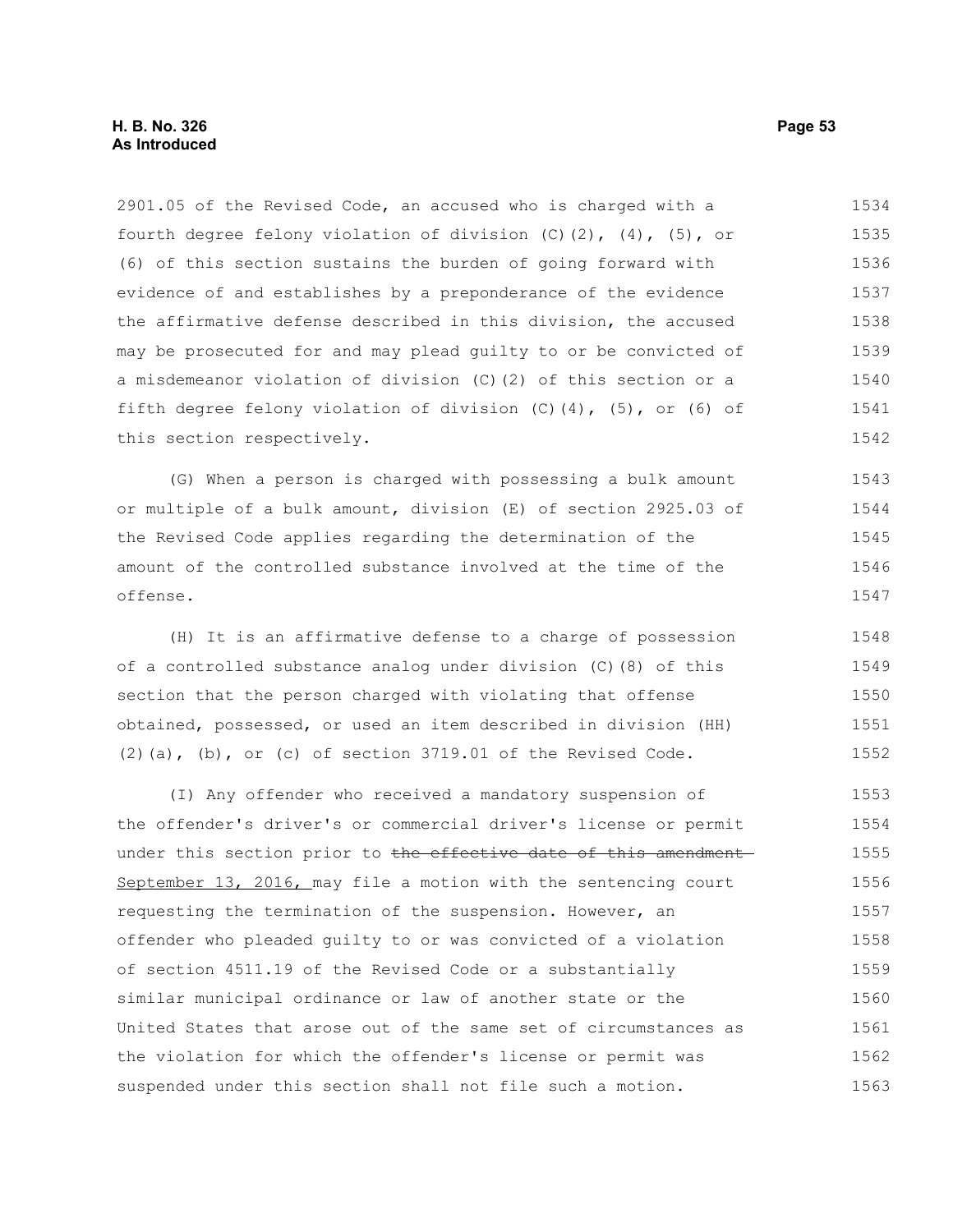Upon the filing of a motion under division (I) of this section, the sentencing court, in its discretion, may terminate the suspension. 1564 1565 1566

**Sec. 2925.12.** (A) No person shall knowingly make, obtain, possess, or use any instrument, article, or thing the customary and primary purpose of which is for the administration or use of a dangerous drug, other than marihuana, when the instrument involved is a hypodermic or syringe, whether or not of crude or extemporized manufacture or assembly, and the instrument, article, or thing involved has been used by the offender to unlawfully administer or use a dangerous drug, other than marihuana, or to prepare a dangerous drug, other than marihuana, for unlawful administration or use. 1567 1568 1569 1570 1571 1572 1573 1574 1575 1576

(B) This section does not apply to manufacturers, licensed health professionals authorized to prescribe drugs, pharmacists, owners of pharmacies, and other persons whose conduct was in accordance with Chapters 3719., 4715., 4723., 4729., 4730., 4731.,  $4732.$ , and 4741. of the Revised Code. 1577 1578 1579 1580 1581

(C) Whoever violates this section is guilty of possessing drug abuse instruments, a misdemeanor of the second degree. If the offender previously has been convicted of a drug abuse offense, a violation of this section is a misdemeanor of the first degree. 1582 1583 1584 1585 1586

(D)(1) In addition to any other sanction imposed upon an offender for a violation of this section, the court may suspend for not more than five years the offender's driver's or commercial driver's license or permit. However, if the offender pleaded guilty to or was convicted of a violation of section 4511.19 of the Revised Code or a substantially similar municipal ordinance or the law of another state or the United States 1587 1588 1589 1590 1591 1592 1593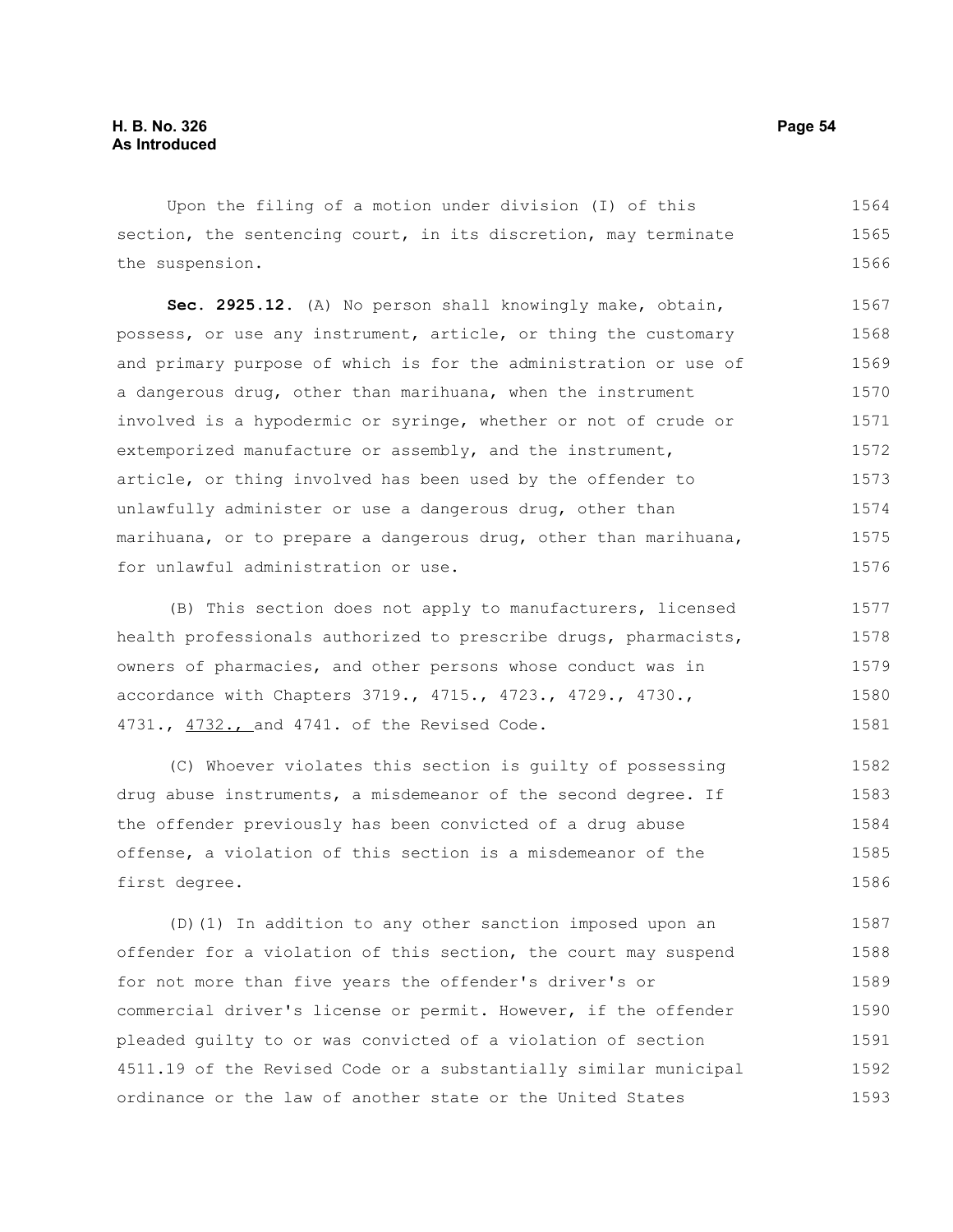# **H. B. No. 326 Page 55 As Introduced**

arising out of the same set of circumstances as the violation, the court shall suspend the offender's driver's or commercial driver's license or permit for not more than five years. If the offender is a professionally licensed person, in addition to any other sanction imposed for a violation of this section, the court immediately shall comply with section 2925.38 of the Revised Code. 1594 1595 1596 1597 1598 1599 1600

(2) Any offender who received a mandatory suspension of the offender's driver's or commercial driver's license or permit under this section prior to the effective date of this amendment September 13, 2016, may file a motion with the sentencing court requesting the termination of the suspension. However, an offender who pleaded guilty to or was convicted of a violation of section 4511.19 of the Revised Code or a substantially similar municipal ordinance or law of another state or the United States that arose out of the same set of circumstances as the violation for which the offender's license or permit was suspended under this section shall not file such a motion. 1601 1602 1603 1604 1605 1606 1607 1608 1609 1610 1611

Upon the filing of a motion under division (D)(2) of this section, the sentencing court, in its discretion, may terminate the suspension. 1612 1613 1614

**Sec. 2925.14.** (A) As used in this section, "drug paraphernalia" means any equipment, product, or material of any kind that is used by the offender, intended by the offender for use, or designed for use, in propagating, cultivating, growing, harvesting, manufacturing, compounding, converting, producing, processing, preparing, testing, analyzing, packaging, repackaging, storing, containing, concealing, injecting, ingesting, inhaling, or otherwise introducing into the human body, a controlled substance in violation of this chapter. "Drug 1615 1616 1617 1618 1619 1620 1621 1622 1623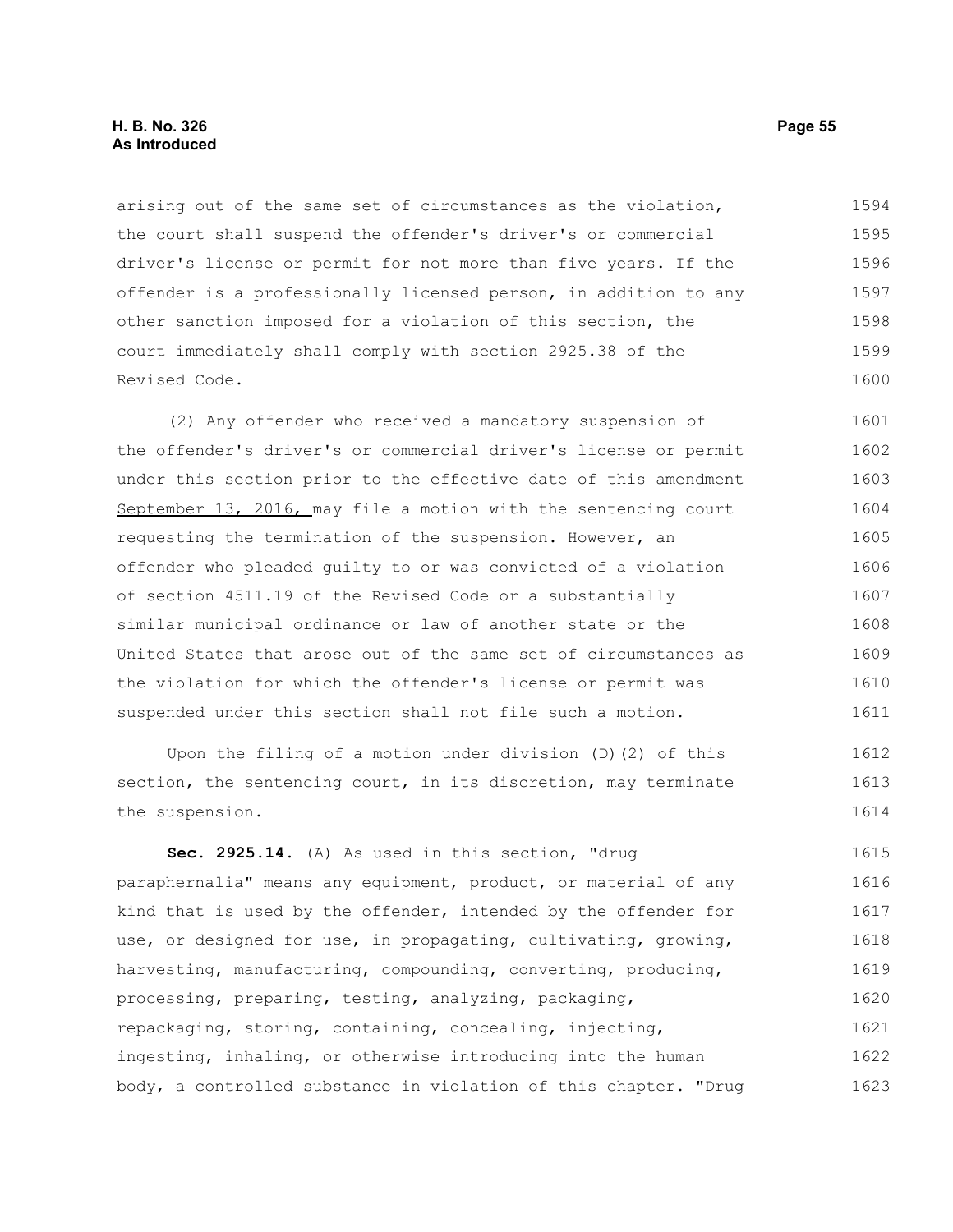paraphernalia" includes, but is not limited to, any of the following equipment, products, or materials that are used by the offender, intended by the offender for use, or designed by the offender for use, in any of the following manners: (1) A kit for propagating, cultivating, growing, or harvesting any species of a plant that is a controlled substance or from which a controlled substance can be derived; (2) A kit for manufacturing, compounding, converting, producing, processing, or preparing a controlled substance; (3) Any object, instrument, or device for manufacturing, compounding, converting, producing, processing, or preparing methamphetamine; (4) An isomerization device for increasing the potency of any species of a plant that is a controlled substance; (5) Testing equipment for identifying, or analyzing the strength, effectiveness, or purity of, a controlled substance; (6) A scale or balance for weighing or measuring a controlled substance; (7) A diluent or adulterant, such as quinine hydrochloride, mannitol, mannite, dextrose, or lactose, for cutting a controlled substance; (8) A separation gin or sifter for removing twigs and seeds from, or otherwise cleaning or refining, marihuana; (9) A blender, bowl, container, spoon, or mixing device for compounding a controlled substance; (10) A capsule, balloon, envelope, or container for packaging small quantities of a controlled substance; 1624 1625 1626 1627 1628 1629 1630 1631 1632 1633 1634 1635 1636 1637 1638 1639 1640 1641 1642 1643 1644 1645 1646 1647 1648 1649 1650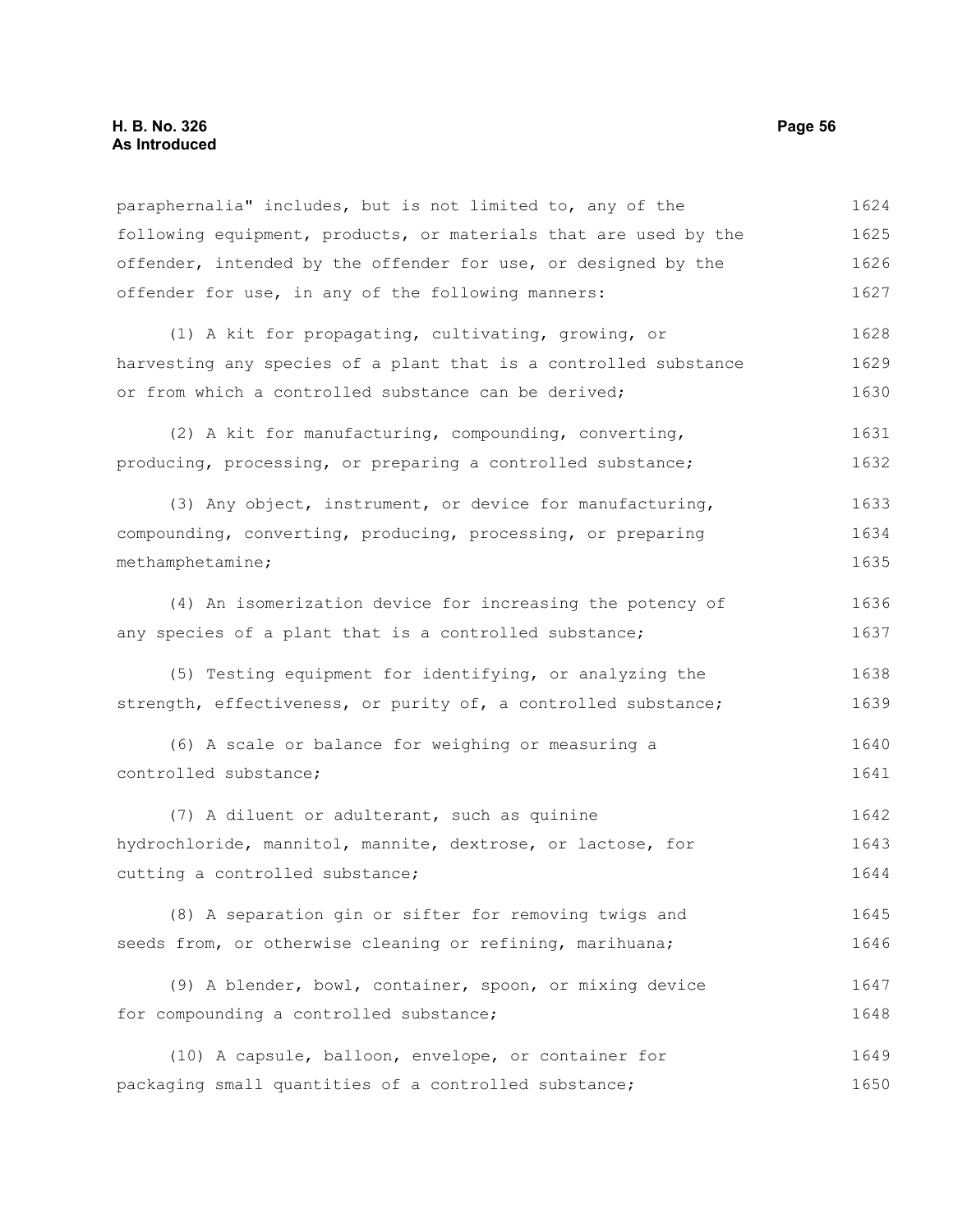(11) A container or device for storing or concealing a controlled substance; (12) A hypodermic syringe, needle, or instrument for parenterally injecting a controlled substance into the human body; (13) An object, instrument, or device for ingesting, inhaling, or otherwise introducing into the human body, marihuana, cocaine, hashish, or hashish oil, such as a metal, wooden, acrylic, glass, stone, plastic, or ceramic pipe, with or without a screen, permanent screen, hashish head, or punctured metal bowl; water pipe; carburetion tube or device; smoking or carburetion mask; roach clip or similar object used to hold burning material, such as a marihuana cigarette, that has become too small or too short to be held in the hand; miniature cocaine spoon, or cocaine vial; chamber pipe; carburetor pipe; electric pipe; air driver pipe; chillum; bong; or ice pipe or chiller. (B) In determining if any equipment, product, or material is drug paraphernalia, a court or law enforcement officer shall consider, in addition to other relevant factors, the following: (1) Any statement by the owner, or by anyone in control, of the equipment, product, or material, concerning its use; (2) The proximity in time or space of the equipment, product, or material, or of the act relating to the equipment, product, or material, to a violation of any provision of this chapter; (3) The proximity of the equipment, product, or material to any controlled substance; (4) The existence of any residue of a controlled substance 1651 1652 1653 1654 1655 1656 1657 1658 1659 1660 1661 1662 1663 1664 1665 1666 1667 1668 1669 1670 1671 1672 1673 1674 1675 1676 1677 1678

on the equipment, product, or material;

1679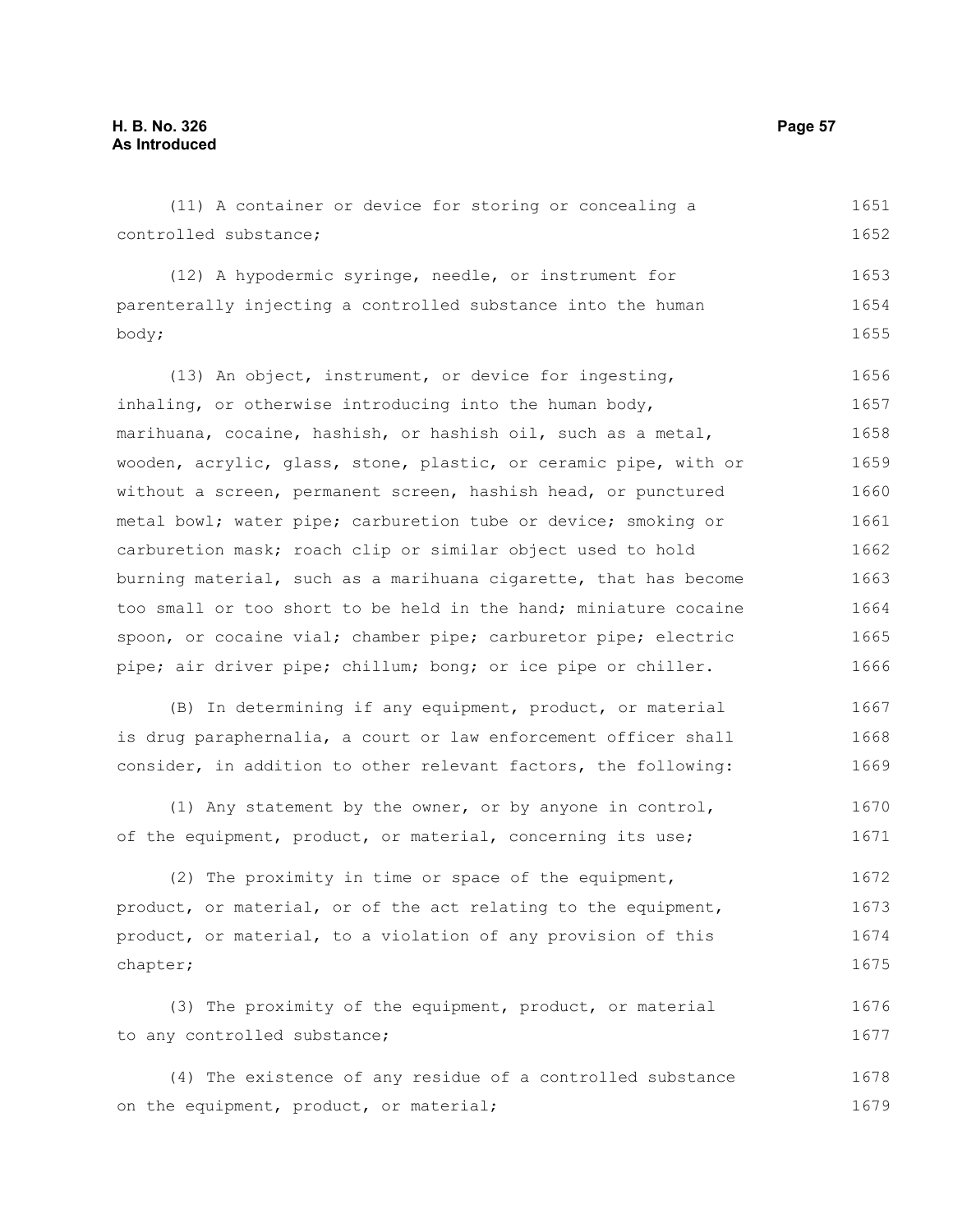# **H. B. No. 326 Page 58 As Introduced**

(5) Direct or circumstantial evidence of the intent of the owner, or of anyone in control, of the equipment, product, or material, to deliver it to any person whom the owner or person in control of the equipment, product, or material knows intends to use the object to facilitate a violation of any provision of this chapter. A finding that the owner, or anyone in control, of the equipment, product, or material, is not guilty of a violation of any other provision of this chapter does not prevent a finding that the equipment, product, or material was intended or designed by the offender for use as drug paraphernalia. (6) Any oral or written instruction provided with the equipment, product, or material concerning its use; (7) Any descriptive material accompanying the equipment, product, or material and explaining or depicting its use; (8) National or local advertising concerning the use of the equipment, product, or material; (9) The manner and circumstances in which the equipment, product, or material is displayed for sale; (10) Direct or circumstantial evidence of the ratio of the sales of the equipment, product, or material to the total sales of the business enterprise; (11) The existence and scope of legitimate uses of the equipment, product, or material in the community; (12) Expert testimony concerning the use of the equipment, product, or material. 1680 1681 1682 1683 1684 1685 1686 1687 1688 1689 1690 1691 1692 1693 1694 1695 1696 1697 1698 1699 1700 1701 1702 1703 1704 1705

(C)(1) Subject to division (D)(2) of this section, no person shall knowingly use, or possess with purpose to use, drug 1706 1707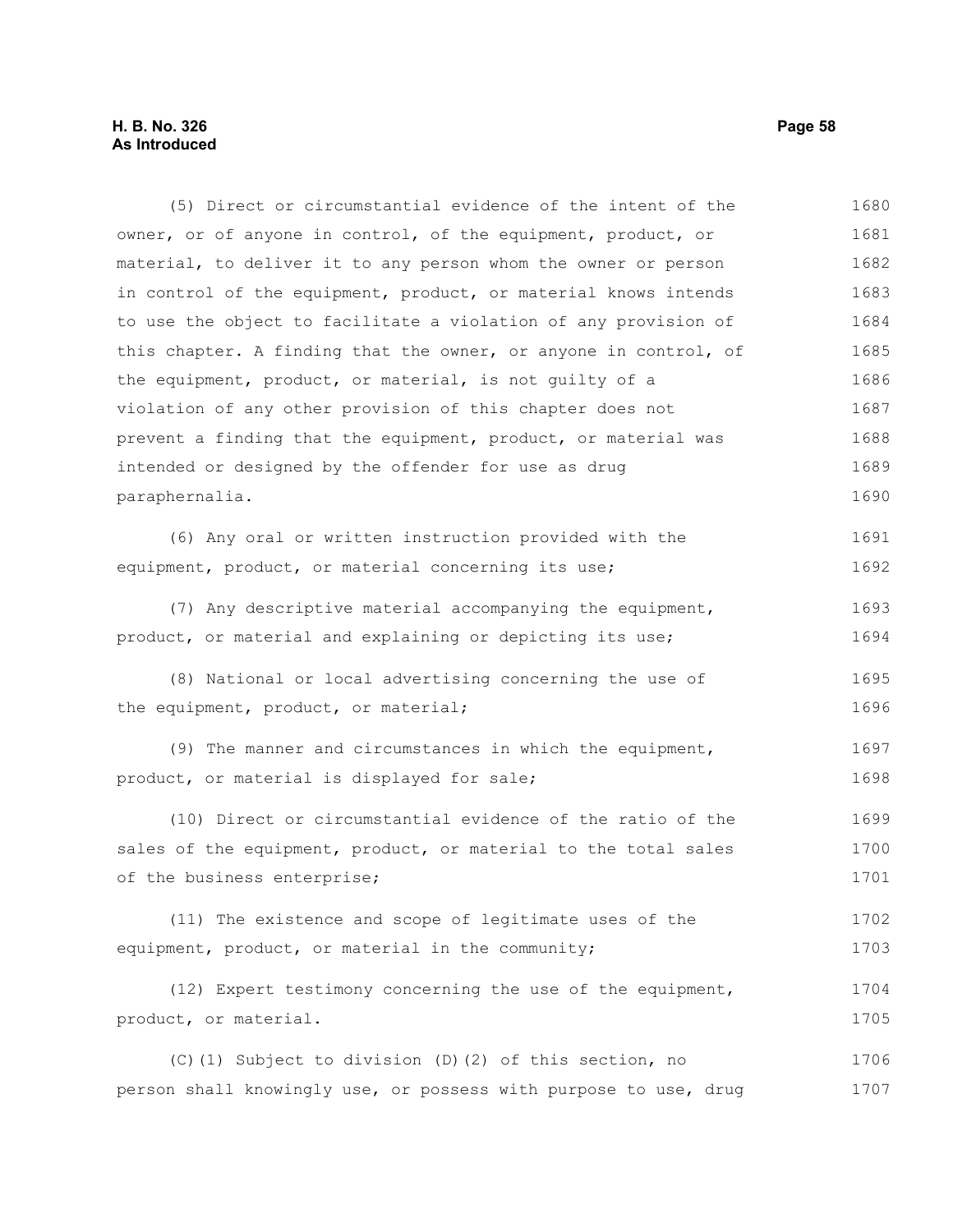| paraphernalia. |
|----------------|
|----------------|

1708

| (2) No person shall knowingly sell, or possess or            | 1709 |
|--------------------------------------------------------------|------|
| manufacture with purpose to sell, drug paraphernalia, if the | 1710 |
| person knows or reasonably should know that the equipment,   | 1711 |
| product, or material will be used as drug paraphernalia.     | 1712 |

(3) No person shall place an advertisement in any newspaper, magazine, handbill, or other publication that is published and printed and circulates primarily within this state, if the person knows that the purpose of the advertisement is to promote the illegal sale in this state of the equipment, product, or material that the offender intended or designed for use as drug paraphernalia. 1713 1714 1715 1716 1717 1718 1719

(D)(1) This section does not apply to manufacturers, licensed health professionals authorized to prescribe drugs, pharmacists, owners of pharmacies, and other persons whose conduct is in accordance with Chapters 3719., 4715., 4723., 4729., 4730., 4731., 4732., and 4741. of the Revised Code. This section shall not be construed to prohibit the possession or use of a hypodermic as authorized by section 3719.172 of the Revised Code. 1720 1721 1722 1723 1724 1725 1726 1727

(2) Division (C)(1) of this section does not apply to a person's use, or possession with purpose to use, any drug paraphernalia that is equipment, a product, or material of any kind that is used by the person, intended by the person for use, or designed for use in storing, containing, concealing, injecting, ingesting, inhaling, or otherwise introducing into the human body marihuana. 1728 1729 1730 1731 1732 1733 1734

(E) Notwithstanding Chapter 2981. of the Revised Code, any drug paraphernalia that was used, possessed, sold, or 1735 1736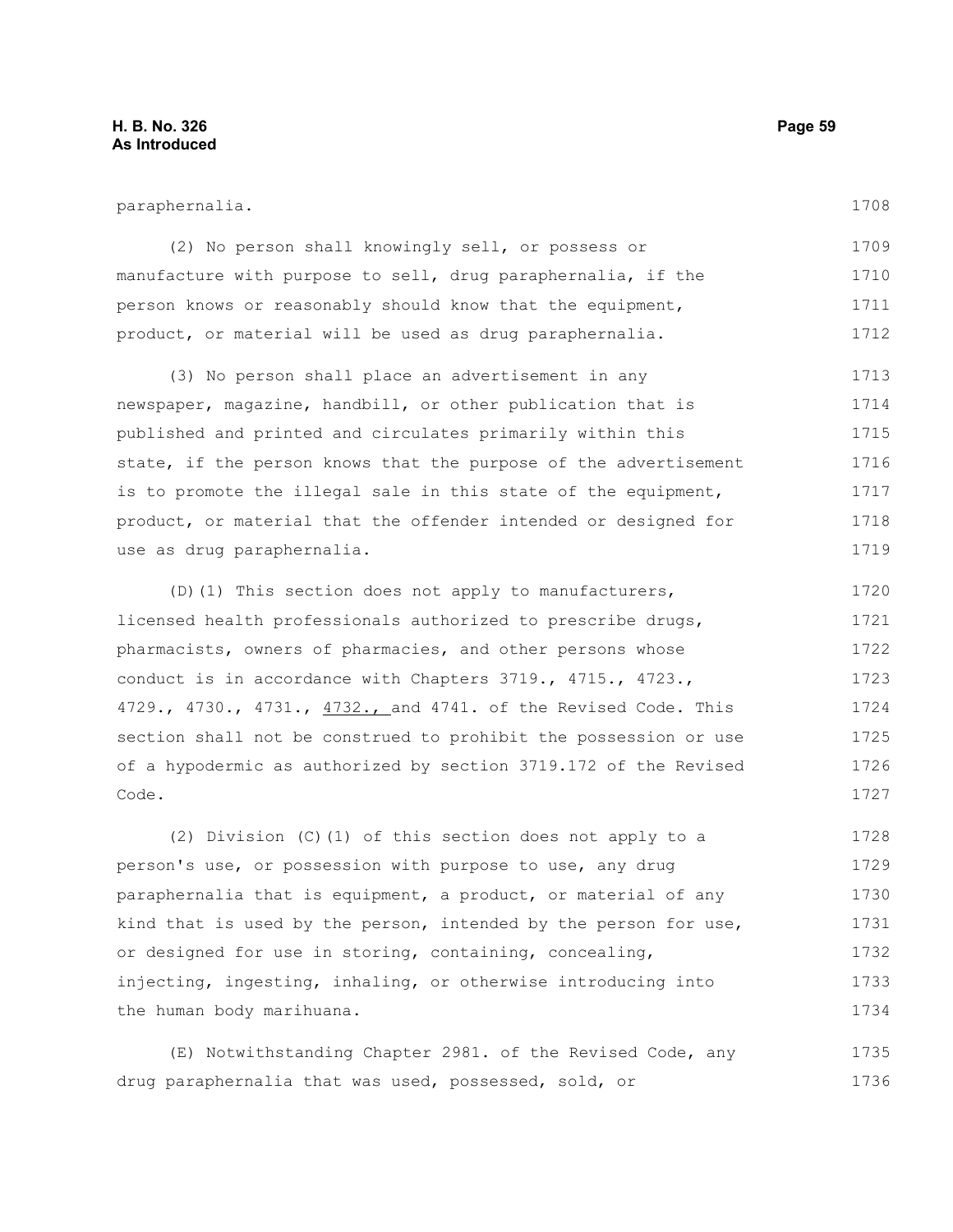manufactured in a violation of this section shall be seized, after a conviction for that violation shall be forfeited, and upon forfeiture shall be disposed of pursuant to division (B) of section 2981.12 of the Revised Code. 1737 1738 1739 1740

(F)(1) Whoever violates division (C)(1) of this section is guilty of illegal use or possession of drug paraphernalia, a misdemeanor of the fourth degree. 1741 1742 1743

(2) Except as provided in division (F)(3) of this section, whoever violates division (C)(2) of this section is guilty of dealing in drug paraphernalia, a misdemeanor of the second degree. 1744 1745 1746 1747

(3) Whoever violates division (C)(2) of this section by selling drug paraphernalia to a juvenile is guilty of selling drug paraphernalia to juveniles, a misdemeanor of the first degree. 1748 1749 1750 1751

(4) Whoever violates division (C)(3) of this section is guilty of illegal advertising of drug paraphernalia, a misdemeanor of the second degree. 1752 1753 1754

(G)(1) In addition to any other sanction imposed upon an offender for a violation of this section, the court may suspend for not more than five years the offender's driver's or commercial driver's license or permit. However, if the offender pleaded guilty to or was convicted of a violation of section 4511.19 of the Revised Code or a substantially similar municipal ordinance or the law of another state or the United States arising out of the same set of circumstances as the violation, the court shall suspend the offender's driver's or commercial driver's license or permit for not more than five years. If the offender is a professionally licensed person, in addition to any 1755 1756 1757 1758 1759 1760 1761 1762 1763 1764 1765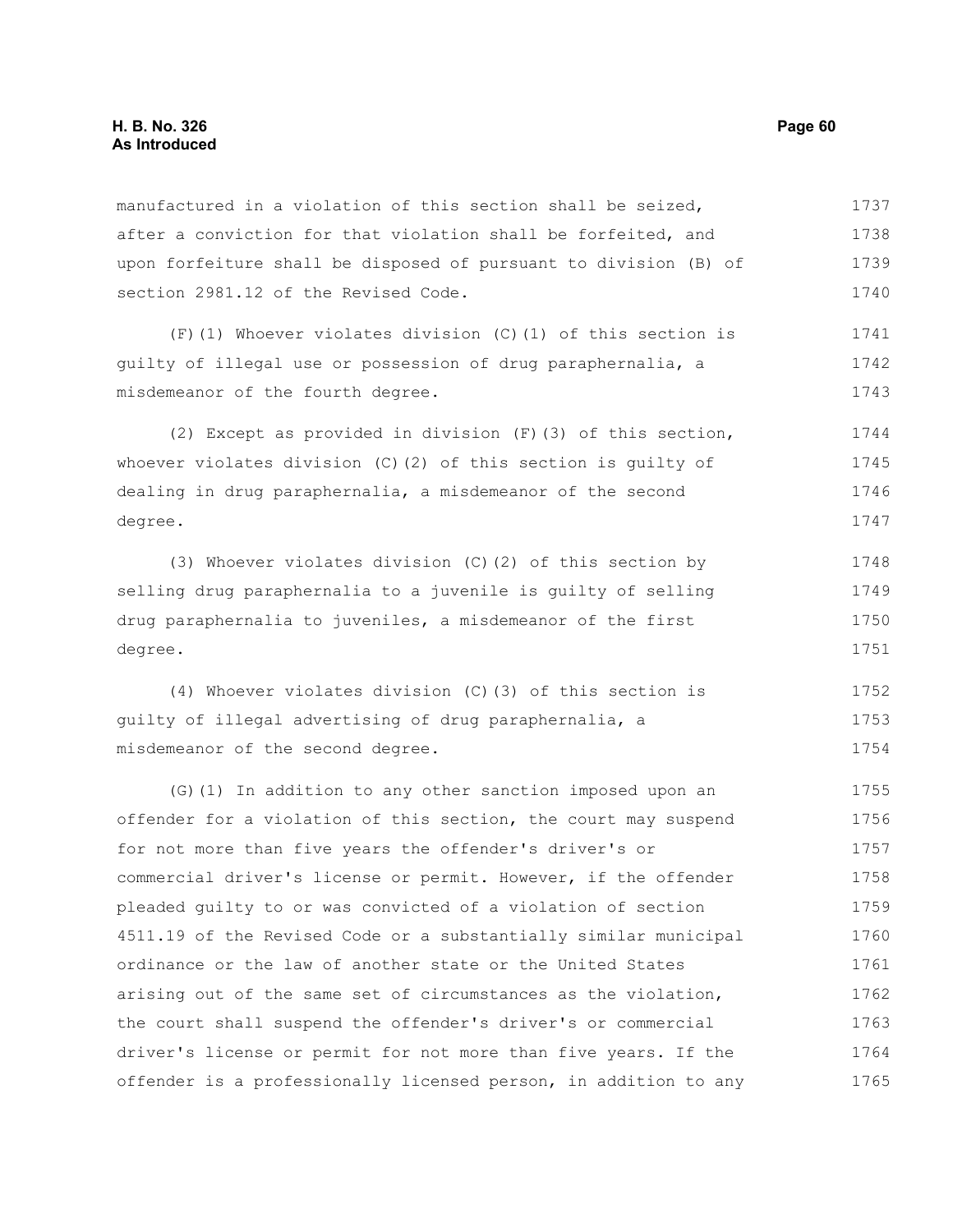other sanction imposed for a violation of this section, the court immediately shall comply with section 2925.38 of the Revised Code. 1766 1767 1768

(2) Any offender who received a mandatory suspension of the offender's driver's or commercial driver's license or permit under this section prior to the effective date of this amendment S eptember 13, 2016, may file a motion with the sentencing court requesting the termination of the suspension. However, an offender who pleaded guilty to or was convicted of a violation of section 4511.19 of the Revised Code or a substantially similar municipal ordinance or law of another state or the United States that arose out of the same set of circumstances as the violation for which the offender's license or permit was suspended under this section shall not file such a motion. 1769 1770 1771 1772 1773 1774 1775 1776 1777 1778 1779

Upon the filing of a motion under division (G)(2) of this section, the sentencing court, in its discretion, may terminate the suspension. 1780 1781 1782

**Sec. 2925.23.** (A) No person shall knowingly make a false statement in any prescription, order, report, or record required by Chapter 3719. or 4729. of the Revised Code. 1783 1784 1785

(B) No person shall intentionally make, utter, or sell, or knowingly possess any of the following that is a false or forged: 1786 1787 1788

(1) Prescription;

(2) Uncompleted preprinted prescription blank used for writing a prescription; 1790 1791

(3) Official written order; 1792

(4) License for a terminal distributor of dangerous drugs 1793

1789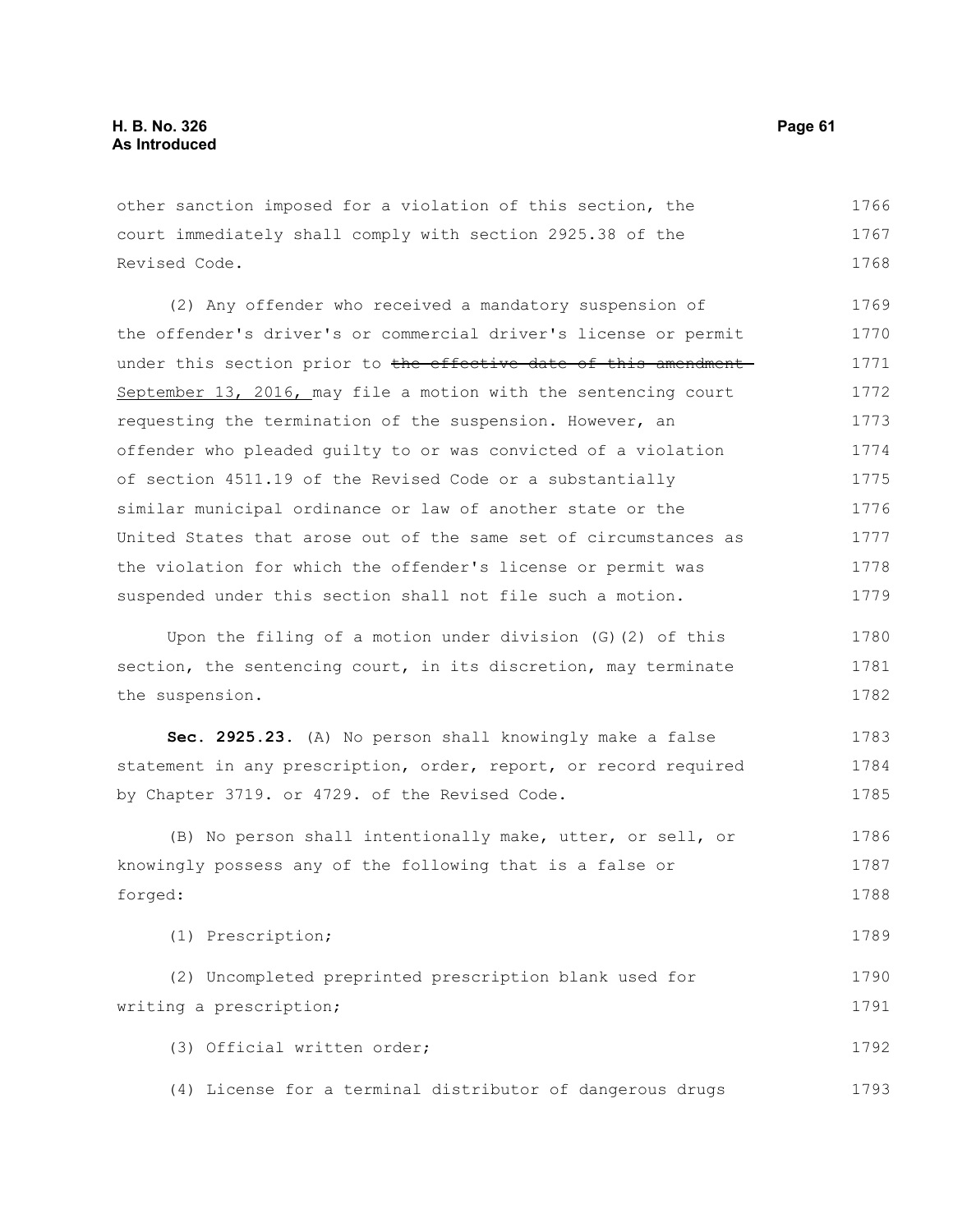as required in section 4729.60 of the Revised Code; (5) Registration certificate for a wholesale distributor of dangerous drugs as required in section 4729.60 of the Revised Code. (C) No person, by theft as defined in section 2913.02 of the Revised Code, shall acquire any of the following: (1) A prescription; (2) An uncompleted preprinted prescription blank used for writing a prescription; (3) An official written order; (4) A blank official written order; (5) A license or blank license for a terminal distributor of dangerous drugs as required in section 4729.60 of the Revised Code; (6) A registration certificate or blank registration certificate for a wholesale distributor of dangerous drugs as required in section 4729.60 of the Revised Code. (D) No person shall knowingly make or affix any false or forged label to a package or receptacle containing any dangerous drugs. (E) Divisions (A) and (D) of this section do not apply to licensed health professionals authorized to prescribe drugs, pharmacists, owners of pharmacies, and other persons whose conduct is in accordance with Chapters 3719., 4715., 4723., 4725., 4729., 4730., 4731., 4732., and 4741. of the Revised Code. (F) Whoever violates this section is guilty of illegal 1794 1795 1796 1797 1798 1799 1800 1801 1802 1803 1804 1805 1806 1807 1808 1809 1810 1811 1812 1813 1814 1815 1816 1817 1818 1819 1820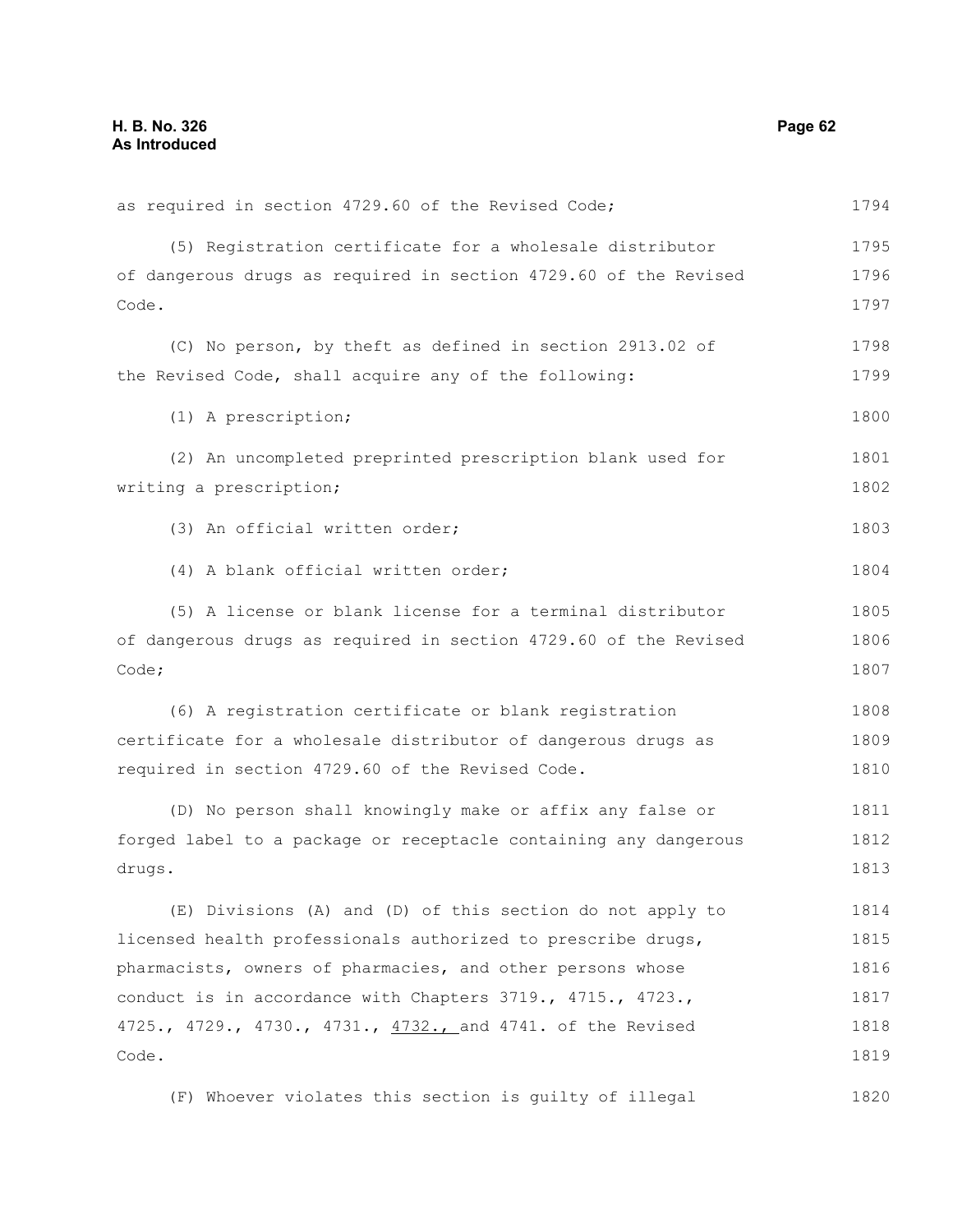processing of drug documents. If the offender violates division (B)(2), (4), or (5) or division  $(C)$ (2), (4), (5), or (6) of this section, illegal processing of drug documents is a felony of the fifth degree. If the offender violates division (A), division (B)(1) or (3), division (C)(1) or (3), or division (D) of this section, the penalty for illegal processing of drug documents shall be determined as follows: 1821 1822 1823 1824 1825 1826 1827

(1) If the drug involved is a compound, mixture, preparation, or substance included in schedule I or II, with the exception of marihuana, illegal processing of drug documents is a felony of the fourth degree, and division (C) of section 2929.13 of the Revised Code applies in determining whether to impose a prison term on the offender. 1828 1829 1830 1831 1832 1833

(2) If the drug involved is a dangerous drug or a compound, mixture, preparation, or substance included in schedule III, IV, or V or is marihuana, illegal processing of drug documents is a felony of the fifth degree, and division (C) of section 2929.13 of the Revised Code applies in determining whether to impose a prison term on the offender. 1834 1835 1836 1837 1838 1839

(G)(1) In addition to any prison term authorized or required by division (F) of this section and sections 2929.13 and 2929.14 of the Revised Code and in addition to any other sanction imposed for the offense under this section or sections 2929.11 to 2929.18 of the Revised Code, the court that sentences an offender who is convicted of or pleads guilty to any violation of divisions (A) to (D) of this section may suspend for not more than five years the offender's driver's or commercial driver's license or permit. However, if the offender pleaded guilty to or was convicted of a violation of section 4511.19 of the Revised Code or a substantially similar municipal 1840 1841 1842 1843 1844 1845 1846 1847 1848 1849 1850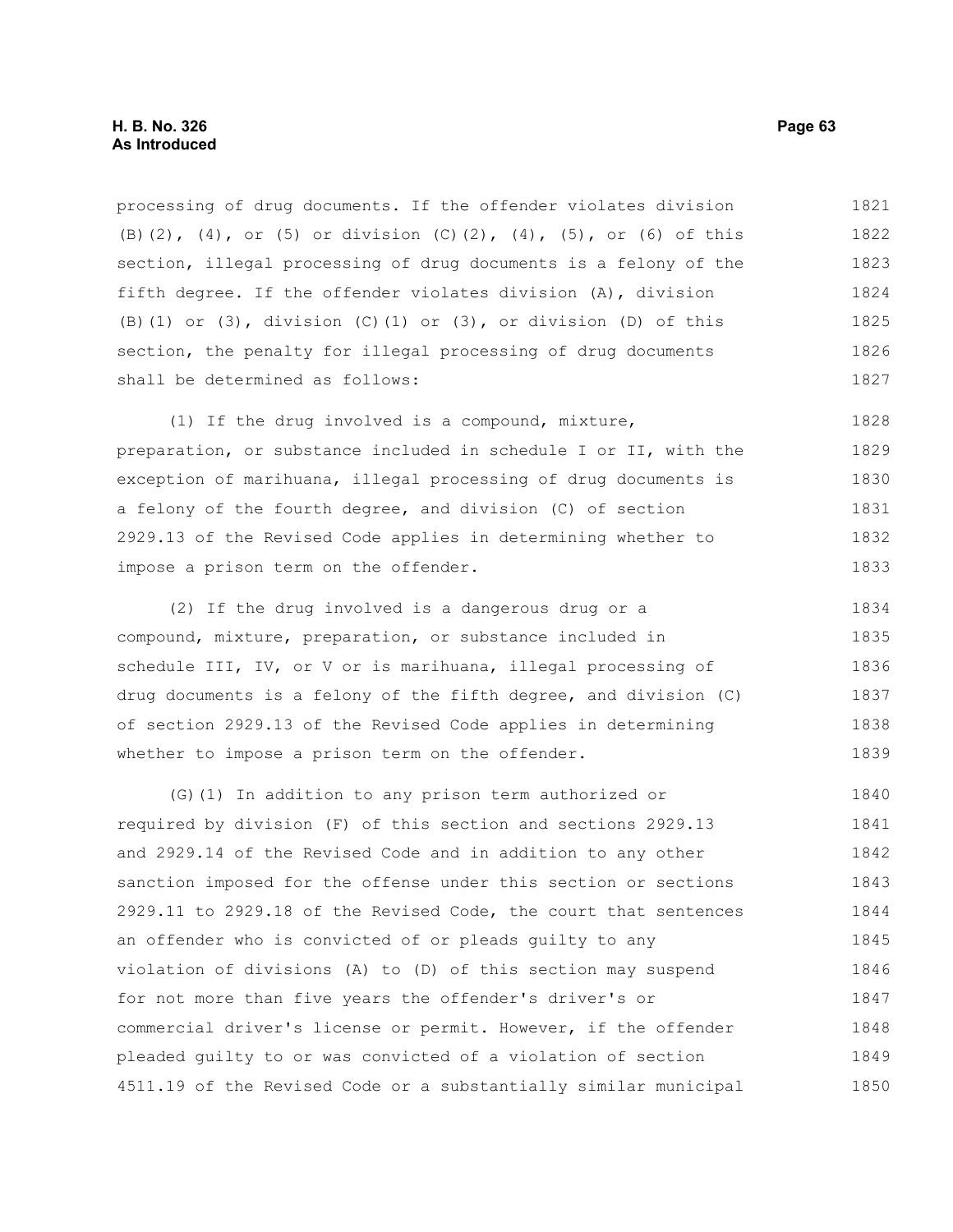# **H. B. No. 326 Page 64 As Introduced**

ordinance or the law of another state or the United States arising out of the same set of circumstances as the violation, the court shall suspend the offender's driver's or commercial driver's license or permit for not more than five years. 1851 1852 1853 1854

If the offender is a professionally licensed person, in addition to any other sanction imposed for a violation of this section, the court immediately shall comply with section 2925.38 of the Revised Code. 1855 1856 1857 1858

(2) Any offender who received a mandatory suspension of the offender's driver's or commercial driver's license or permit under this section prior to the effective date of this amendment September 13, 2016, may file a motion with the sentencing court requesting the termination of the suspension. However, an offender who pleaded guilty to or was convicted of a violation of section 4511.19 of the Revised Code or a substantially similar municipal ordinance or law of another state or the United States that arose out of the same set of circumstances as the violation for which the offender's license or permit was suspended under this section shall not file such a motion. 1859 1860 1861 1862 1863 1864 1865 1866 1867 1868 1869

Upon the filing of a motion under division (G)(2) of this section, the sentencing court, in its discretion, may terminate the suspension. 1870 1871 1872

(H) Notwithstanding any contrary provision of section 3719.21 of the Revised Code, the clerk of court shall pay a fine imposed for a violation of this section pursuant to division (A) of section 2929.18 of the Revised Code in accordance with and subject to the requirements of division (F) of section 2925.03 of the Revised Code. The agency that receives the fine shall use the fine as specified in division (F) of section 2925.03 of the Revised Code. 1873 1874 1875 1876 1877 1878 1879 1880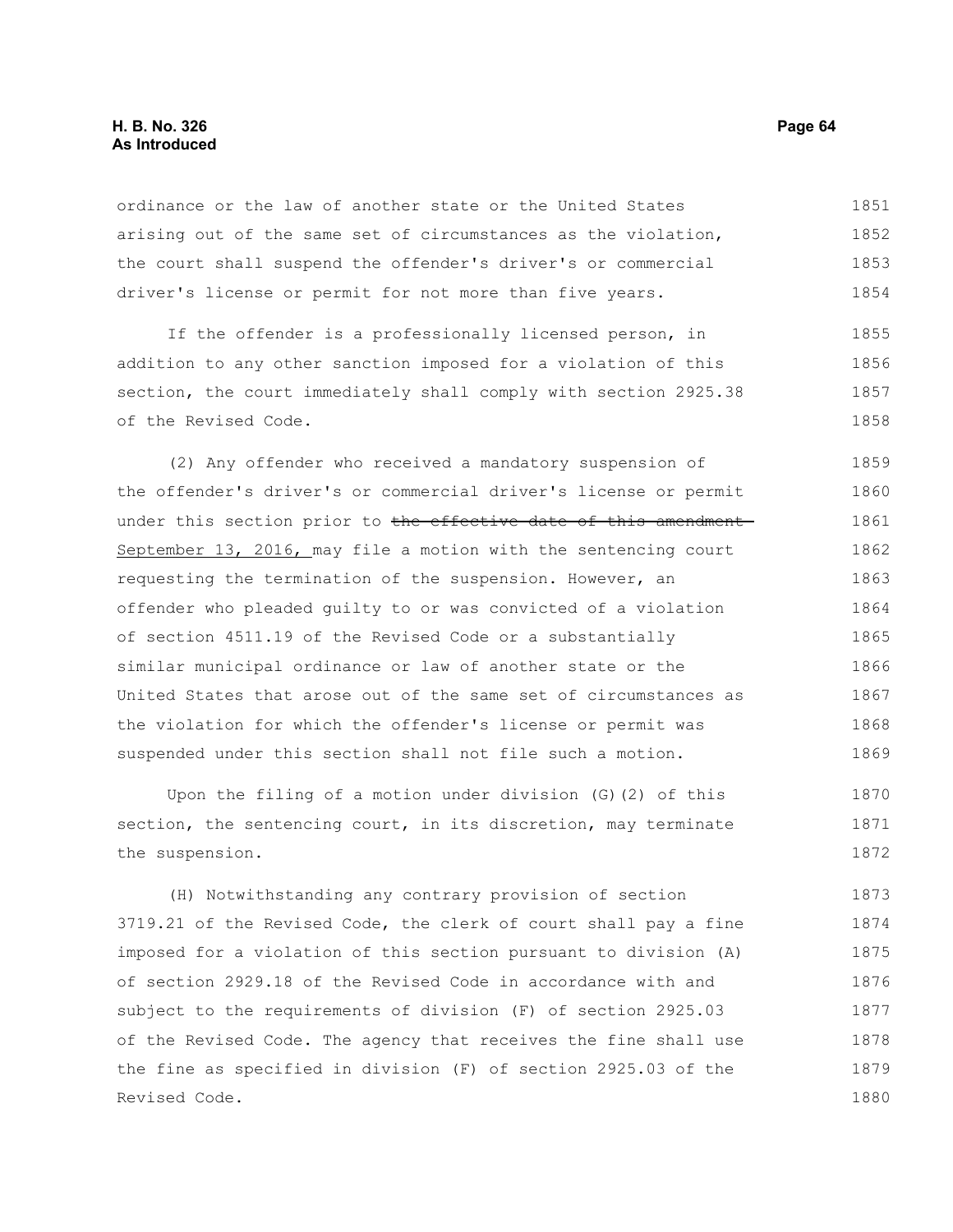| Sec. 2925.36. (A) No person shall knowingly furnish               | 1881 |
|-------------------------------------------------------------------|------|
| another a sample drug.                                            | 1882 |
| (B) Division (A) of this section does not apply to                | 1883 |
| manufacturers, wholesalers, pharmacists, owners of pharmacies,    | 1884 |
| licensed health professionals authorized to prescribe drugs, and  | 1885 |
| other persons whose conduct is in accordance with Chapters        | 1886 |
| 3719., 4715., 4723., 4725., 4729., 4730., 4731., 4732., and       | 1887 |
| 4741. of the Revised Code.                                        | 1888 |
| (C)(1) Whoever violates this section is guilty of illegal         | 1889 |
| dispensing of drug samples.                                       | 1890 |
| (2) If the drug involved in the offense is a compound,            | 1891 |
| mixture, preparation, or substance included in schedule I or II,  | 1892 |
| with the exception of marihuana, the penalty for the offense      | 1893 |
| shall be determined as follows:                                   | 1894 |
| (a) Except as otherwise provided in division $(C)$ $(2)$ $(b)$ of | 1895 |
| this section, illegal dispensing of drug samples is a felony of   | 1896 |
| the fifth degree, and, subject to division (E) of this section,   | 1897 |
| division (C) of section 2929.13 of the Revised Code applies in    | 1898 |
| determining whether to impose a prison term on the offender.      | 1899 |
| (b) If the offense was committed in the vicinity of a             | 1900 |
| school or in the vicinity of a juvenile, illegal dispensing of    | 1901 |
| drug samples is a felony of the fourth degree, and, subject to    | 1902 |
| division (E) of this section, division (C) of section 2929.13 of  | 1903 |
| the Revised Code applies in determining whether to impose a       | 1904 |
| prison term on the offender.                                      | 1905 |
| (3) If the drug involved in the offense is a dangerous            | 1906 |
| drug or a compound, mixture, preparation, or substance included   | 1907 |
| in schedule III, IV, or V, or is marihuana, the penalty for the   | 1908 |
| offense shall be determined as follows:                           | 1909 |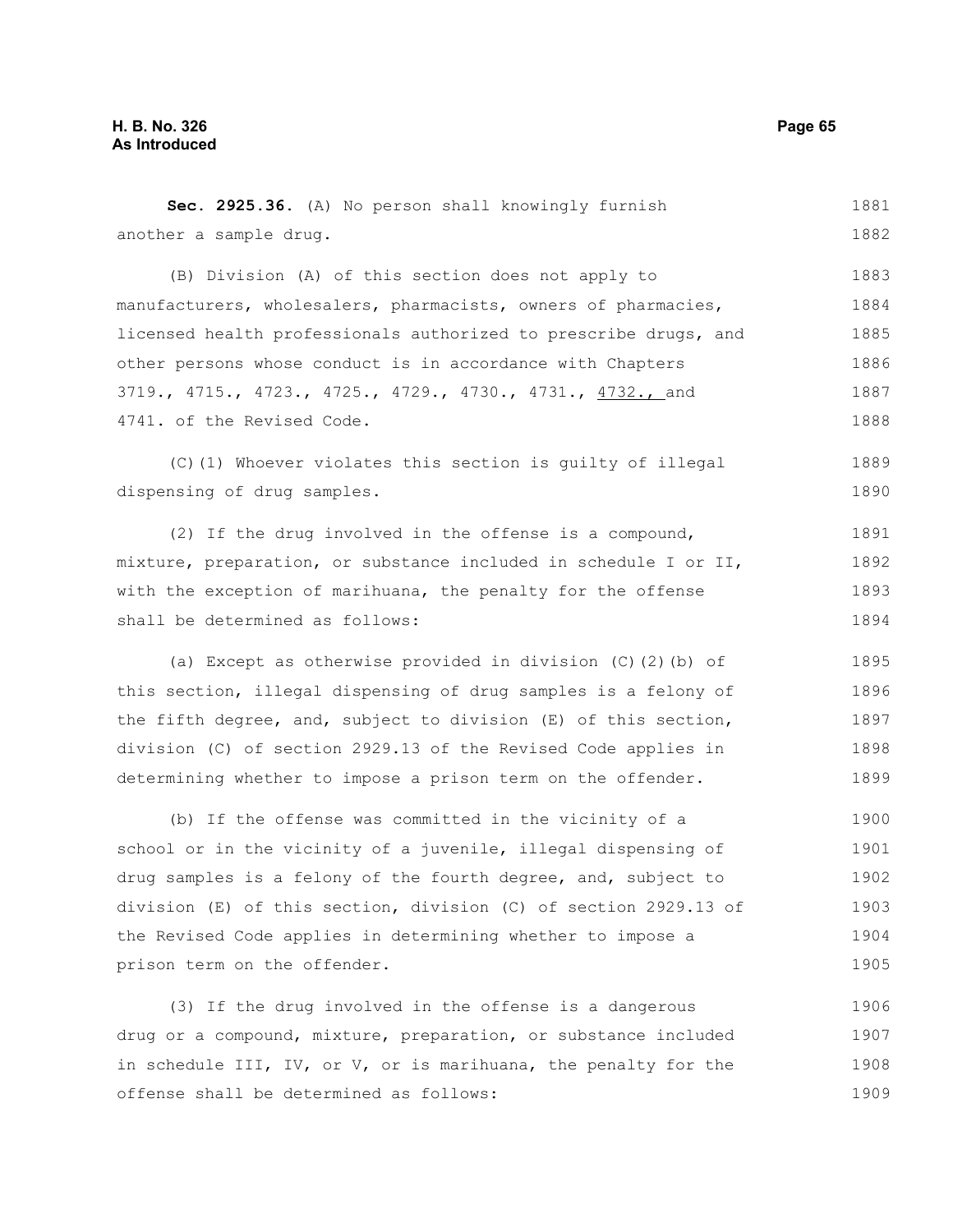# **H. B. No. 326 Page 66 As Introduced**

(a) Except as otherwise provided in division (C)(3)(b) of this section, illegal dispensing of drug samples is a misdemeanor of the second degree. 1910 1911 1912

(b) If the offense was committed in the vicinity of a school or in the vicinity of a juvenile, illegal dispensing of drug samples is a misdemeanor of the first degree. 1913 1914 1915

(D)(1) In addition to any prison term authorized or required by division (C) or (E) of this section and sections 2929.13 and 2929.14 of the Revised Code and in addition to any other sanction imposed for the offense under this section or sections 2929.11 to 2929.18 of the Revised Code, the court that sentences an offender who is convicted of or pleads guilty to a violation of division (A) of this section may suspend for not more than five years the offender's driver's or commercial driver's license or permit. However, if the offender pleaded guilty to or was convicted of a violation of section 4511.19 of the Revised Code or a substantially similar municipal ordinance or the law of another state or the United States arising out of the same set of circumstances as the violation, the court shall suspend the offender's driver's or commercial driver's license or permit for not more than five years. 1916 1917 1918 1919 1920 1921 1922 1923 1924 1925 1926 1927 1928 1929 1930

If the offender is a professionally licensed person, in addition to any other sanction imposed for a violation of this section, the court immediately shall comply with section 2925.38 of the Revised Code. 1931 1932 1933 1934

(2) Any offender who received a mandatory suspension of the offender's driver's or commercial driver's license or permit under this section prior to the effective date of this amendment September 13, 2016, may file a motion with the sentencing court requesting the termination of the suspension. However, an 1935 1936 1937 1938 1939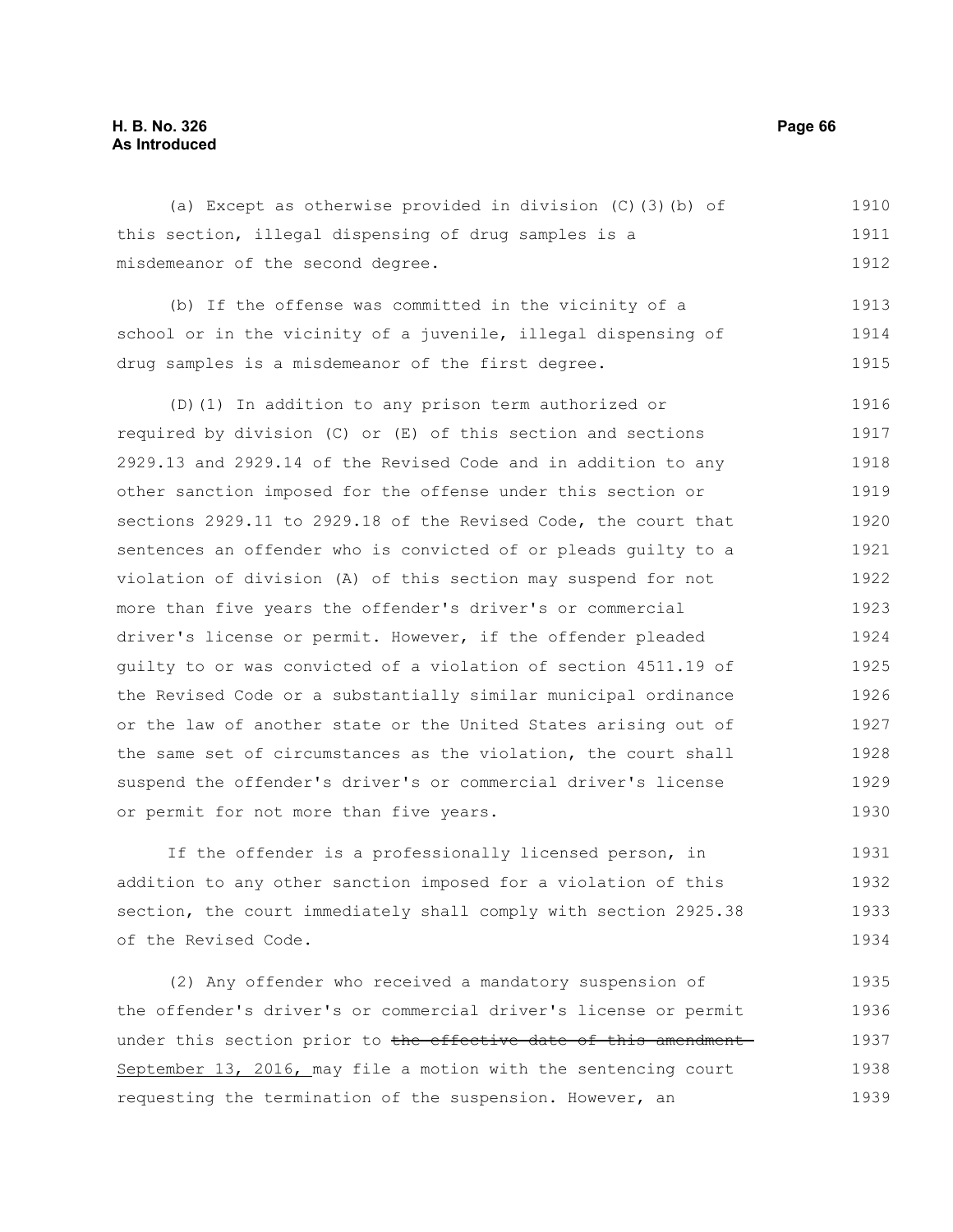## **H. B. No. 326 Page 67 As Introduced**

offender who pleaded guilty to or was convicted of a violation of section 4511.19 of the Revised Code or a substantially similar municipal ordinance or law of another state or the United States that arose out of the same set of circumstances as the violation for which the offender's license or permit was suspended under this section shall not file such a motion. 1940 1941 1942 1943 1944 1945

Upon the filing of a motion under division (D)(2) of this section, the sentencing court, in its discretion, may terminate the suspension. 1946 1947 1948

(E) Notwithstanding the prison term authorized or required by division (C) of this section and sections 2929.13 and 2929.14 of the Revised Code, if the violation of division (A) of this section involves the sale, offer to sell, or possession of a schedule I or II controlled substance, with the exception of marihuana, and if the court imposing sentence upon the offender finds that the offender as a result of the violation is a major drug offender and is guilty of a specification of the type described in section 2941.1410 of the Revised Code, the court, in lieu of the prison term otherwise authorized or required, shall impose upon the offender the mandatory prison term specified in division (B)(3)(a) of section 2929.14 of the Revised Code. 1949 1950 1951 1952 1953 1954 1955 1956 1957 1958 1959 1960 1961

(F) Notwithstanding any contrary provision of section 3719.21 of the Revised Code, the clerk of the court shall pay a fine imposed for a violation of this section pursuant to division (A) of section 2929.18 of the Revised Code in accordance with and subject to the requirements of division (F) of section 2925.03 of the Revised Code. The agency that receives the fine shall use the fine as specified in division (F) of section 2925.03 of the Revised Code. 1962 1963 1964 1965 1966 1967 1968 1969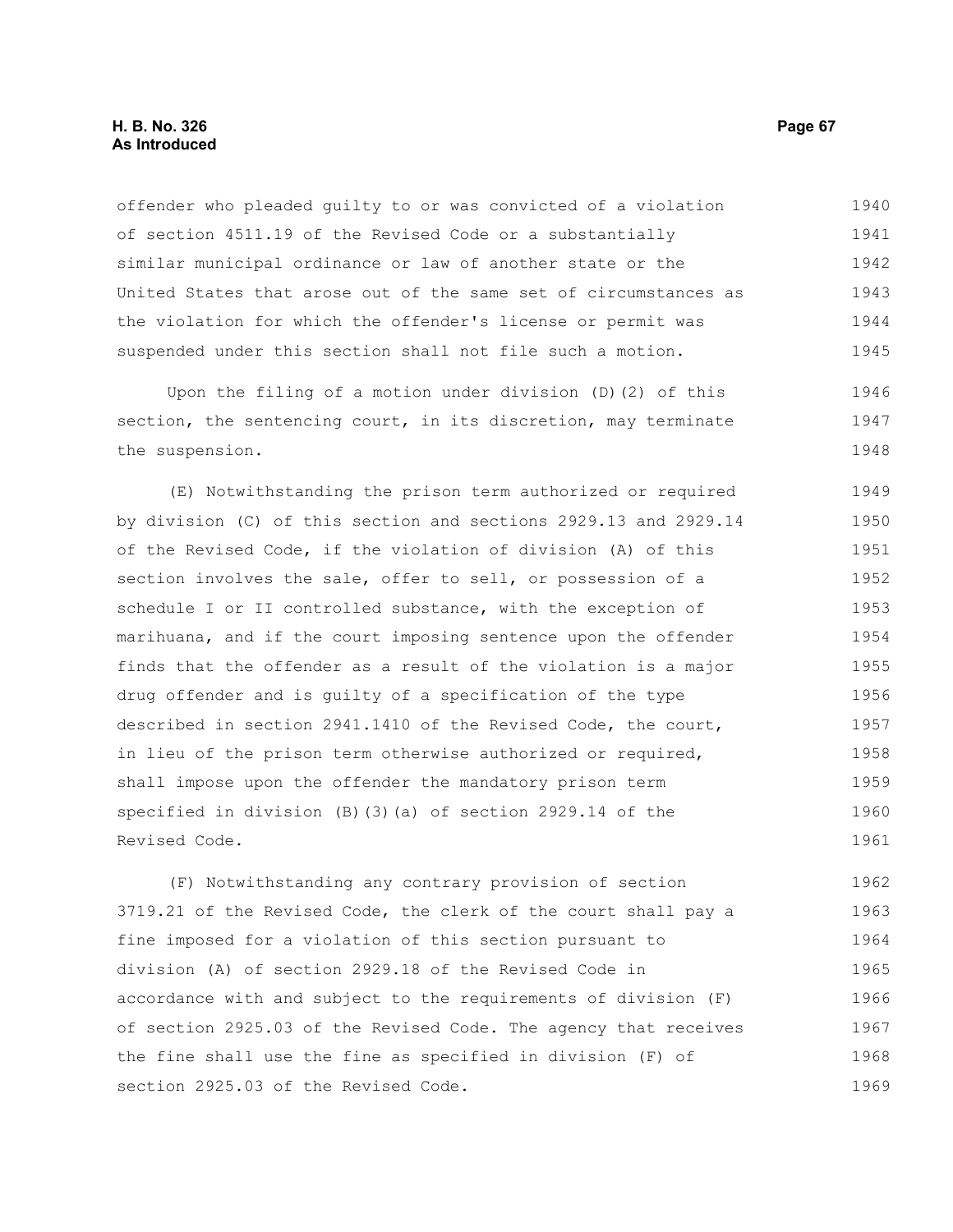**Sec. 3701.048.** (A) As used in this section: (1) "Board of health" means the board of health of a city or general health district or the authority having the duties of a board of health under section 3709.05 of the Revised Code. (2) "Controlled substance" has the same meaning as in section 3719.01 of the Revised Code. (3) "Drug," "dangerous drug," and "licensed health professional authorized to prescribe drugs" have the same meanings as in section 4729.01 of the Revised Code. (4) "Registered volunteer" has the same meaning as in section 5502.281 of the Revised Code. (B) In consultation with the appropriate professional regulatory boards of this state, the director of health shall develop one or more protocols that authorize the following individuals to administer, deliver, or distribute drugs, other than schedule II and III controlled substances, during a period of time described in division (E) of this section, notwithstanding any statute or rule that otherwise prohibits or restricts the administration, delivery, or distribution of drugs by those individuals: (1) A physician authorized under Chapter 4731. of the Revised Code to practice medicine and surgery, osteopathic medicine and surgery, or podiatric medicine and surgery; (2) A physician assistant licensed under Chapter 4730. of the Revised Code; (3) A dentist or dental hygienist licensed under Chapter 4715. of the Revised Code; (4) A registered nurse licensed under Chapter 4723. of the 1970 1971 1972 1973 1974 1975 1976 1977 1978 1979 1980 1981 1982 1983 1984 1985 1986 1987 1988 1989 1990 1991 1992 1993 1994 1995 1996 1997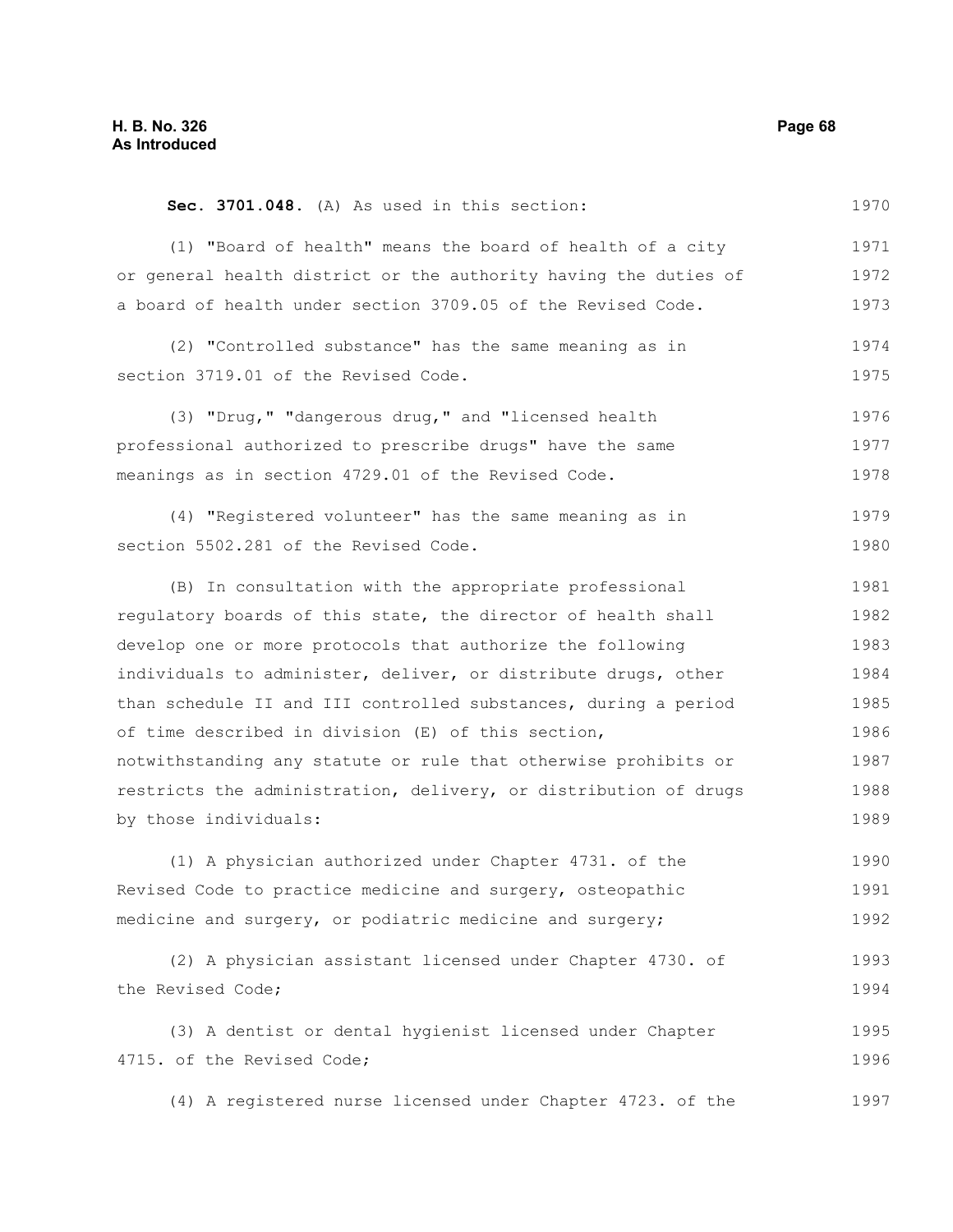Revised Code, including an advanced practice registered nurse, as defined in section 4723.01 of the Revised Code; (5) A licensed practical nurse licensed under Chapter 4723. of the Revised Code; (6) An optometrist licensed under Chapter 4725. of the Revised Code; (7) A pharmacist or pharmacy intern licensed under Chapter 4729. of the Revised Code; (8) A respiratory care professional licensed under Chapter 4761. of the Revised Code; (9) An emergency medical technician-basic, emergency medical technician-intermediate, or emergency medical technician-paramedic who holds a certificate to practice issued under Chapter 4765. of the Revised Code; (10) A veterinarian licensed under Chapter 4741. of the Revised Code; (11) A psychologist who holds a certificate to prescribe issued under section 4732.40 of the Revised Code. (C) In consultation with the executive director of the emergency management agency, the director of health shall develop one or more protocols that authorize employees of boards of health and registered volunteers to deliver or distribute drugs, other than schedule II and III controlled substances, during a period of time described in division (E) of this section, notwithstanding any statute or rule that otherwise prohibits or restricts the delivery or distribution of drugs by those individuals. 1998 1999 2000 2001 2002 2003 2004 2005 2006 2007 2008 2009 2010 2011 2012 2013 2014 2015 2016 2017 2018 2019 2020 2021 2022 2023 2024

(D) In consultation with the state board of pharmacy, the 2025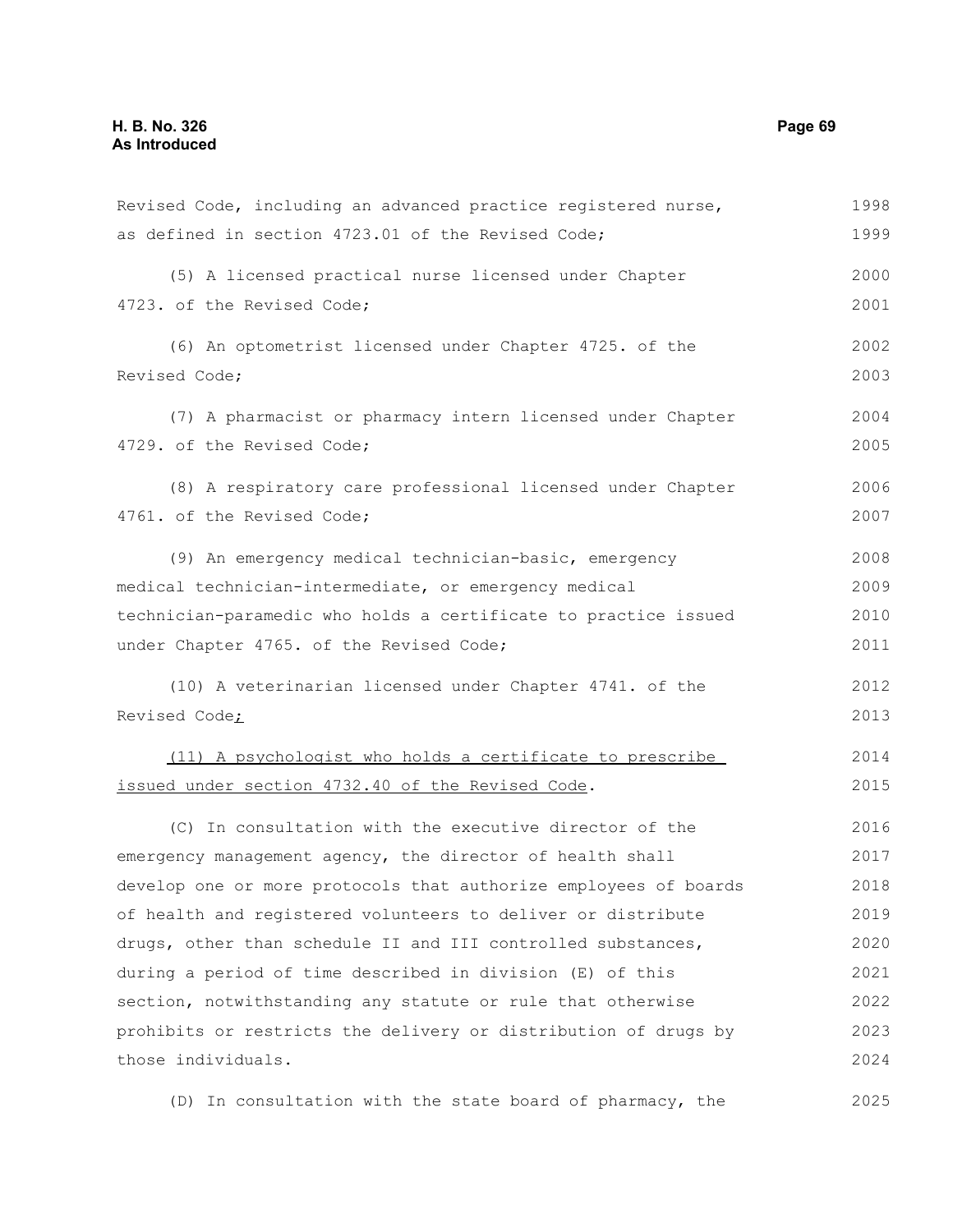# **H. B. No. 326 Page 70 As Introduced**

director of health shall develop one or more protocols that authorize pharmacists and pharmacy interns to dispense, during a period of time described in division (E) of this section, limited quantities of dangerous drugs, other than schedule II and III controlled substances, without a written, oral, or electronic prescription from a licensed health professional authorized to prescribe drugs or without a record of a prescription, notwithstanding any statute or rule that otherwise prohibits or restricts the dispensing of drugs without a prescription or record of a prescription. 2026 2027 2028 2029 2030 2031 2032 2033 2034 2035

(E) On the governor's declaration of an emergency that affects the public health, the director of health may issue an order to implement one or more of the protocols developed pursuant to division (B), (C), or (D) of this section. At a minimum, the director's order shall identify the one or more protocols to be implemented and the period of time during which the one or more protocols are to be effective. 2036 2037 2038 2039 2040 2041 2042

(F)(1) An individual who administers, delivers, distributes, or dispenses a drug or dangerous drug in accordance with one or more of the protocols implemented under division (E) of this section is not liable for damages in any civil action unless the individual's acts or omissions in performing those activities constitute willful or wanton misconduct. 2043 2044 2045 2046 2047 2048

(2) An individual who administers, delivers, distributes, or dispenses a drug or dangerous drug in accordance with one or more of the protocols implemented under division (E) of this section is not subject to criminal prosecution or professional disciplinary action under any chapter in Title XLVII of the Revised Code. 2049 2050 2051 2052 2053 2054

**Sec. 3715.872.** (A) As used in this section, "health care 2055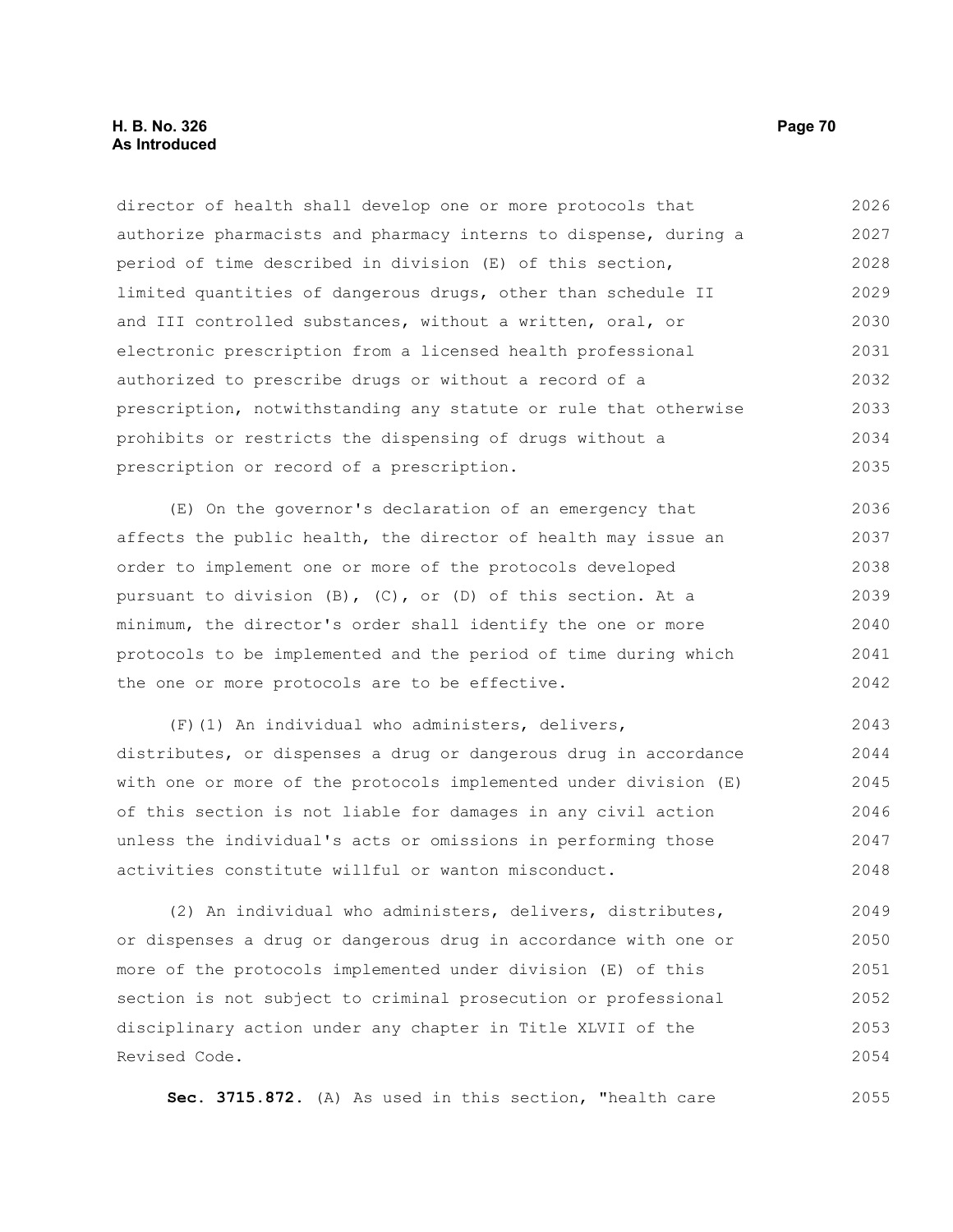| professional" means any of the following who provide medical,  | 2056 |
|----------------------------------------------------------------|------|
| dental, or other health-related diagnosis, care, or treatment: | 2057 |
| (1) Individuals authorized under Chapter 4731. of the          | 2058 |
| Revised Code to practice medicine and surgery, osteopathic     | 2059 |
| medicine and surgery, or podiatric medicine and surgery;       | 2060 |
| (2) Registered nurses and licensed practical nurses            | 2061 |
| licensed under Chapter 4723. of the Revised Code;              | 2062 |
| (3) Physician assistants authorized to practice under          | 2063 |
| Chapter 4730. of the Revised Code;                             | 2064 |
| (4) Dentists and dental hygienists licensed under Chapter      | 2065 |
| 4715. of the Revised Code;                                     | 2066 |
| (5) Optometrists licensed under Chapter 4725. of the           | 2067 |
| Revised Code;                                                  | 2068 |
| (6) Pharmacists licensed under Chapter 4729. of the            | 2069 |
| Revised Code;                                                  | 2070 |
| (7) Psychologists who hold a certificate to prescribe          | 2071 |
| issued under section 4732.40 of the Revised Code.              | 2072 |
| (B) For matters related to donating, giving, accepting, or     | 2073 |
| dispensing drugs under the drug repository program, all of the | 2074 |
| following apply:                                               | 2075 |
| (1) Any person, including a pharmacy, drug manufacturer,       | 2076 |
| or health care facility, or any government entity that donates | 2077 |
| or gives drugs to the drug repository program shall not be     | 2078 |
| subject to liability in tort or other civil action for injury, | 2079 |
| death, or loss to person or property.                          | 2080 |
| (2) A pharmacy, hospital, or nonprofit clinic that accepts     | 2081 |
| or dispenses drugs under the program shall not be subject to   | 2082 |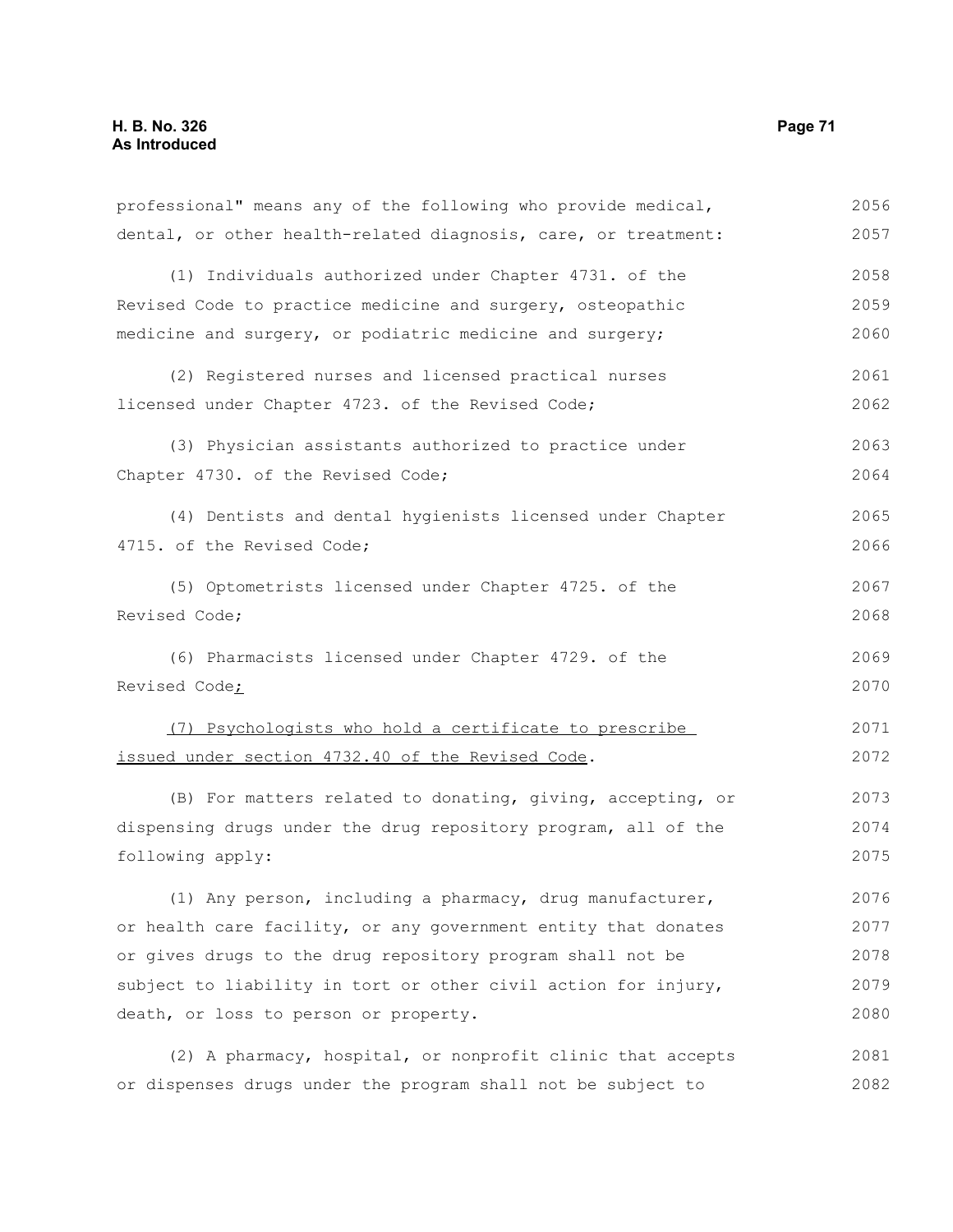# **H. B. No. 326 Page 72 As Introduced**

liability in tort or other civil action for injury, death, or loss to person or property, unless an action or omission of the pharmacy, hospital, or nonprofit clinic constitutes willful and wanton misconduct. 2083 2084 2085 2086

(3) A health care professional who accepts or dispenses drugs under the program on behalf of a pharmacy, hospital, or nonprofit clinic, and the pharmacy, hospital, or nonprofit clinic that employs or otherwise uses the services of the health care professional, shall not be subject to liability in tort or other civil action for injury, death, or loss to person or property, unless an action or omission of the health care professional, pharmacy, hospital, or nonprofit clinic constitutes willful and wanton misconduct. 2087 2088 2089 2090 2091 2092 2093 2094 2095

(4) The state board of pharmacy and the director of health shall not be subject to liability in tort or other civil action for injury, death, or loss to person or property, unless an action or omission of the board or director constitutes willful and wanton misconduct. 2096 2097 2098 2099 2100

(C) In addition to the immunity granted under division (B) (1) of this section, any person, including a pharmacy, drug manufacturer, or health care facility, and any government entity that donates or gives drugs to the program shall not be subject to criminal prosecution for the donation, giving, acceptance, or dispensing of drugs under the program, unless an action or omission of the person or government entity does not comply with the provisions of this chapter or the rules adopted under it. 2101 2102 2103 2104 2105 2106 2107 2108

(D) In the case of a drug manufacturer, the immunities granted under divisions (B)(1) and (C) of this section apply with respect to any drug manufactured by the drug manufacturer that is donated or given by any person or government entity 2109 2110 2111 2112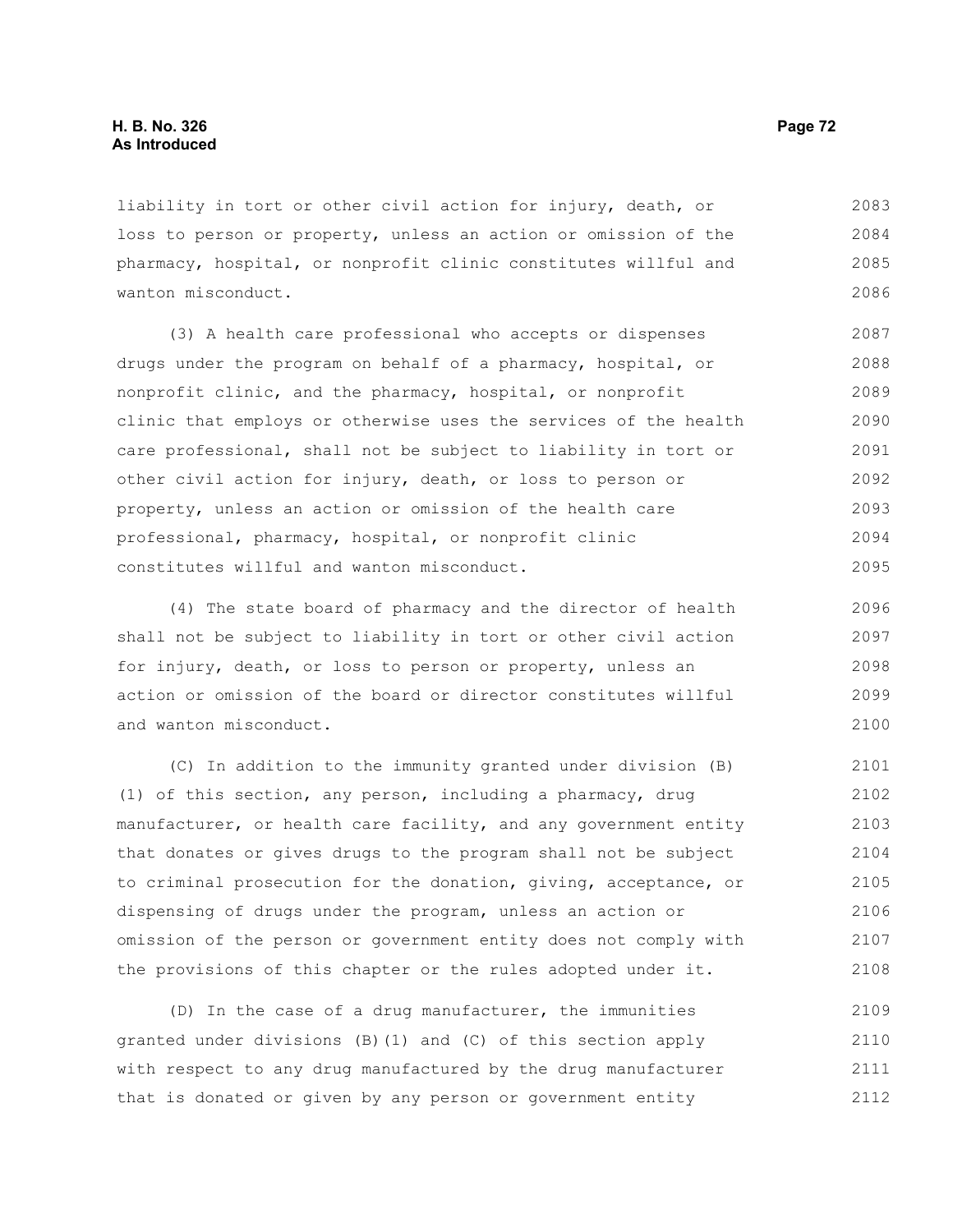under the program, including but not limited to liability for failure to transfer or communicate product or consumer information or the expiration date of the drug donated or given. **Sec. 3719.06.** (A)(1) A licensed health professional authorized to prescribe drugs, if acting in the course of professional practice, in accordance with the laws regulating the professional's practice, and in accordance with rules adopted by the state board of pharmacy, may, except as provided in division divisions (A)(2) or  $(3)$  to (4) of this section, do the following: (a) Prescribe schedule II, III, IV, and V controlled substances; (b) Administer or personally furnish to patients schedule II, III, IV, and V controlled substances; (c) Cause schedule II, III, IV, and V controlled substances to be administered under the prescriber's direction and supervision. (2) A licensed health professional authorized to prescribe drugs who is a clinical nurse specialist, certified nursemidwife, or certified nurse practitioner is subject to both of the following: (a) A schedule II controlled substance may be prescribed only in accordance with division (C) of section 4723.481 of the Revised Code. (b) No schedule II controlled substance shall be personally furnished to any patient. (3) A licensed health professional authorized to prescribe drugs who is a physician assistant is subject to all of the 2113 2114 2115 2116 2117 2118 2119 2120 2121 2122 2123 2124 2125 2126 2127 2128 2129 2130 2131 2132 2133 2134 2135 2136 2137 2138 2139 2140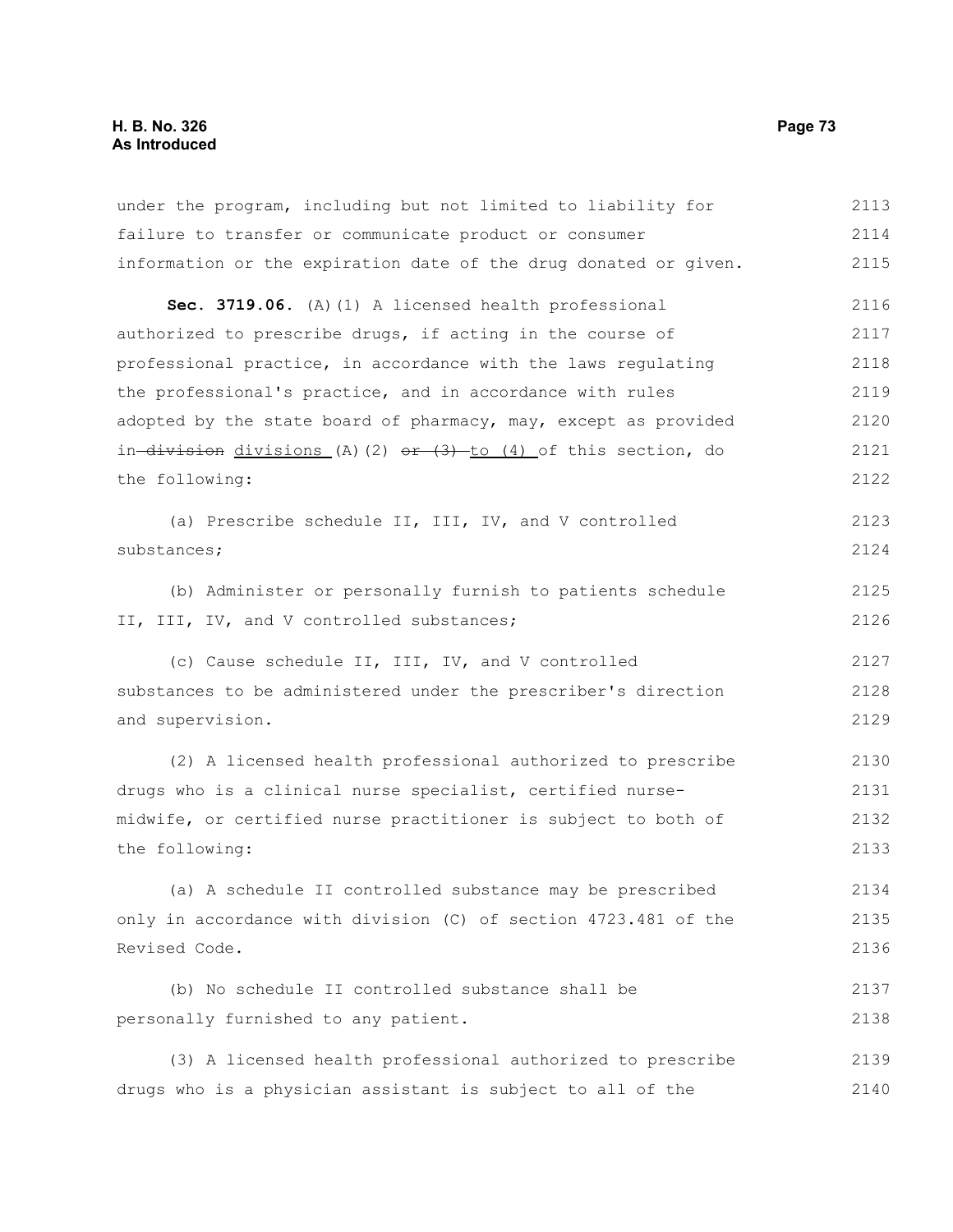2169

| following:                                                       | 2141 |
|------------------------------------------------------------------|------|
| (a) A controlled substance may be prescribed or personally       | 2142 |
| furnished only if it is included in the physician-delegated      | 2143 |
| prescriptive authority granted to the physician assistant in     | 2144 |
| accordance with Chapter 4730. of the Revised Code.               | 2145 |
| (b) A schedule II controlled substance may be prescribed         | 2146 |
| only in accordance with division (B) (4) of section 4730.41 and  | 2147 |
| section 4730.411 of the Revised Code.                            | 2148 |
|                                                                  |      |
| (c) No schedule II controlled substance shall be                 | 2149 |
| personally furnished to any patient.                             | 2150 |
| (4) A licensed health professional authorized to prescribe       | 2151 |
| drugs who is a psychologist may prescribe, personally furnish,   | 2152 |
| or administer a controlled substance only if it is in a class of | 2153 |
| drugs specified in division (A) of section 4732.43 of the        | 2154 |
| Revised Code.                                                    | 2155 |
| (B) No licensed health professional authorized to                | 2156 |
| prescribe drugs shall prescribe, administer, or personally       | 2157 |
| furnish a schedule III anabolic steroid for the purpose of human | 2158 |
| muscle building or enhancing human athletic performance and no   | 2159 |
| pharmacist shall dispense a schedule III anabolic steroid for    | 2160 |
| either purpose, unless it has been approved for that purpose     | 2161 |
| under the "Federal Food, Drug, and Cosmetic Act," 52 Stat. 1040  | 2162 |
| (1938), 21 U.S.C.A. 301, as amended.                             | 2163 |
| (C) Each written prescription shall be properly executed,        | 2164 |
| dated, and signed by the prescriber on the day when issued and   | 2165 |
| shall bear the full name and address of the person for whom, or  | 2166 |
| the owner of the animal for which, the controlled substance is   | 2167 |
|                                                                  |      |
| prescribed and the full name, address, and registry number under | 2168 |

the federal drug abuse control laws of the prescriber. If the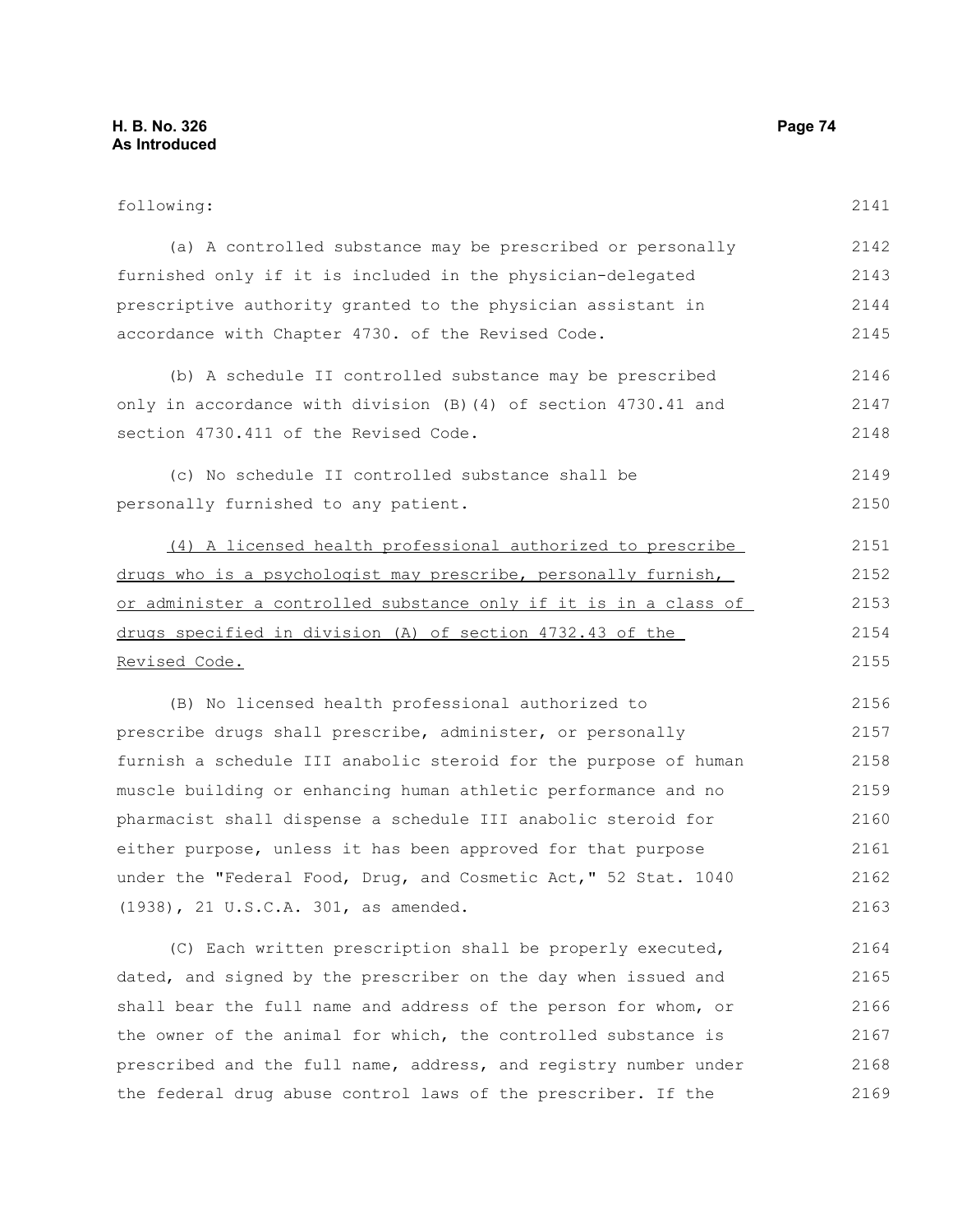prescription is for an animal, it shall state the species of the animal for which the controlled substance is prescribed. 2170 2171

**Sec. 3719.12.** Unless a report has been made pursuant to section 2929.42 of the Revised Code, on the conviction of a manufacturer, wholesaler, terminal distributor of dangerous drugs, pharmacist, pharmacy intern, dentist, chiropractor, physician, podiatrist, registered nurse, licensed practical nurse, physician assistant, psychologist, optometrist, or veterinarian of the violation of this chapter or Chapter 2925. of the Revised Code, the prosecutor in the case promptly shall report the conviction to the board that licensed, certified, or registered the person to practice or to carry on business. The responsible board shall provide forms to the prosecutor. Within thirty days of the receipt of this information, the board shall initiate action in accordance with Chapter 119. of the Revised Code to determine whether to suspend or revoke the person's license, certificate, or registration. 2172 2173 2174 2175 2176 2177 2178 2179 2180 2181 2182 2183 2184 2185 2186

**Sec. 3719.121.** (A) Except as otherwise provided in section 4723.28, 4723.35, 4730.25, 4731.22, 4732.17, 4734.39, or 4734.41 of the Revised Code, the license, certificate, or registration of any dentist, chiropractor, physician, podiatrist, registered nurse, advanced practice registered nurse, licensed practical nurse, physician assistant, pharmacist, pharmacy intern, pharmacy technician trainee, registered pharmacy technician, certified pharmacy technician, psychologist, optometrist, or veterinarian who is or becomes addicted to the use of controlled substances shall be suspended by the board that authorized the person's license, certificate, or registration until the person offers satisfactory proof to the board that the person no longer is addicted to the use of controlled substances. 2187 2188 2189 2190 2191 2192 2193 2194 2195 2196 2197 2198 2199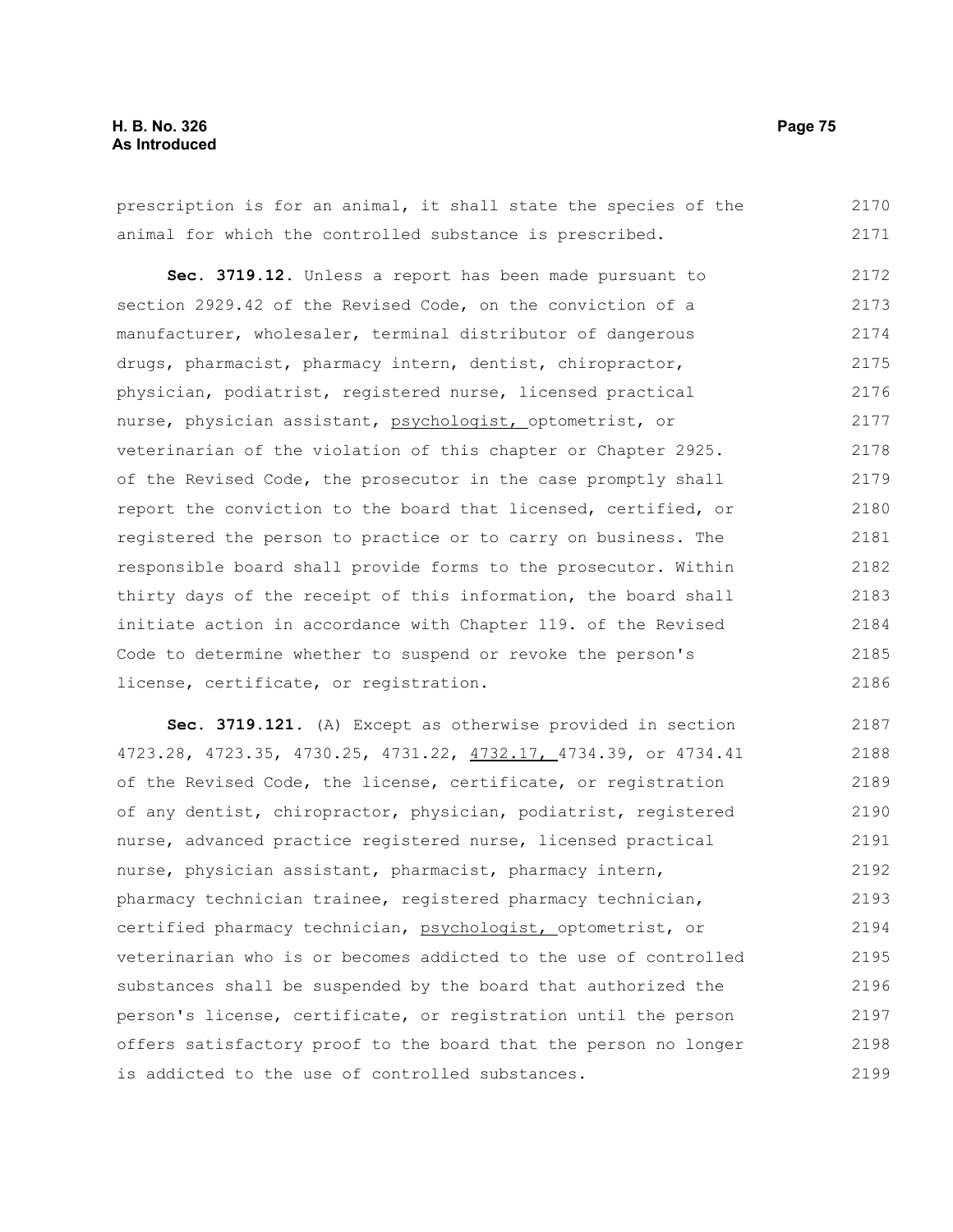## **H. B. No. 326 Page 76 As Introduced**

(B) If the board under which a person has been issued a license, certificate, or evidence of registration determines that there is clear and convincing evidence that continuation of the person's professional practice or method of administering, prescribing, preparing, distributing, dispensing, or personally furnishing controlled substances or other dangerous drugs presents a danger of immediate and serious harm to others, the board may suspend the person's license, certificate, or registration without a hearing. Except as otherwise provided in sections 4715.30, 4723.281, 4729.16, 4730.25, 4731.22, and 4734.36 of the Revised Code, the board shall follow the procedure for suspension without a prior hearing in section 119.07 of the Revised Code. The suspension shall remain in effect, unless removed by the board, until the board's final adjudication order becomes effective, except that if the board does not issue its final adjudication order within ninety days after the hearing, the suspension shall be void on the ninetyfirst day after the hearing. 2200 2201 2202 2203 2204 2205 2206 2207 2208 2209 2210 2211 2212 2213 2214 2215 2216 2217

(C) On receiving notification pursuant to section 2929.42 or 3719.12 of the Revised Code, the board under which a person has been issued a license, certificate, or evidence of registration immediately shall suspend the license, certificate, or registration of that person on a plea of guilty to, a finding by a jury or court of the person's guilt of, or conviction of a felony drug abuse offense; a finding by a court of the person's eligibility for intervention in lieu of conviction; a plea of guilty to, or a finding by a jury or court of the person's guilt of, or the person's conviction of an offense in another jurisdiction that is essentially the same as a felony drug abuse offense; or a finding by a court of the person's eligibility for treatment or intervention in lieu of conviction in another 2218 2219 2220 2221 2222 2223 2224 2225 2226 2227 2228 2229 2230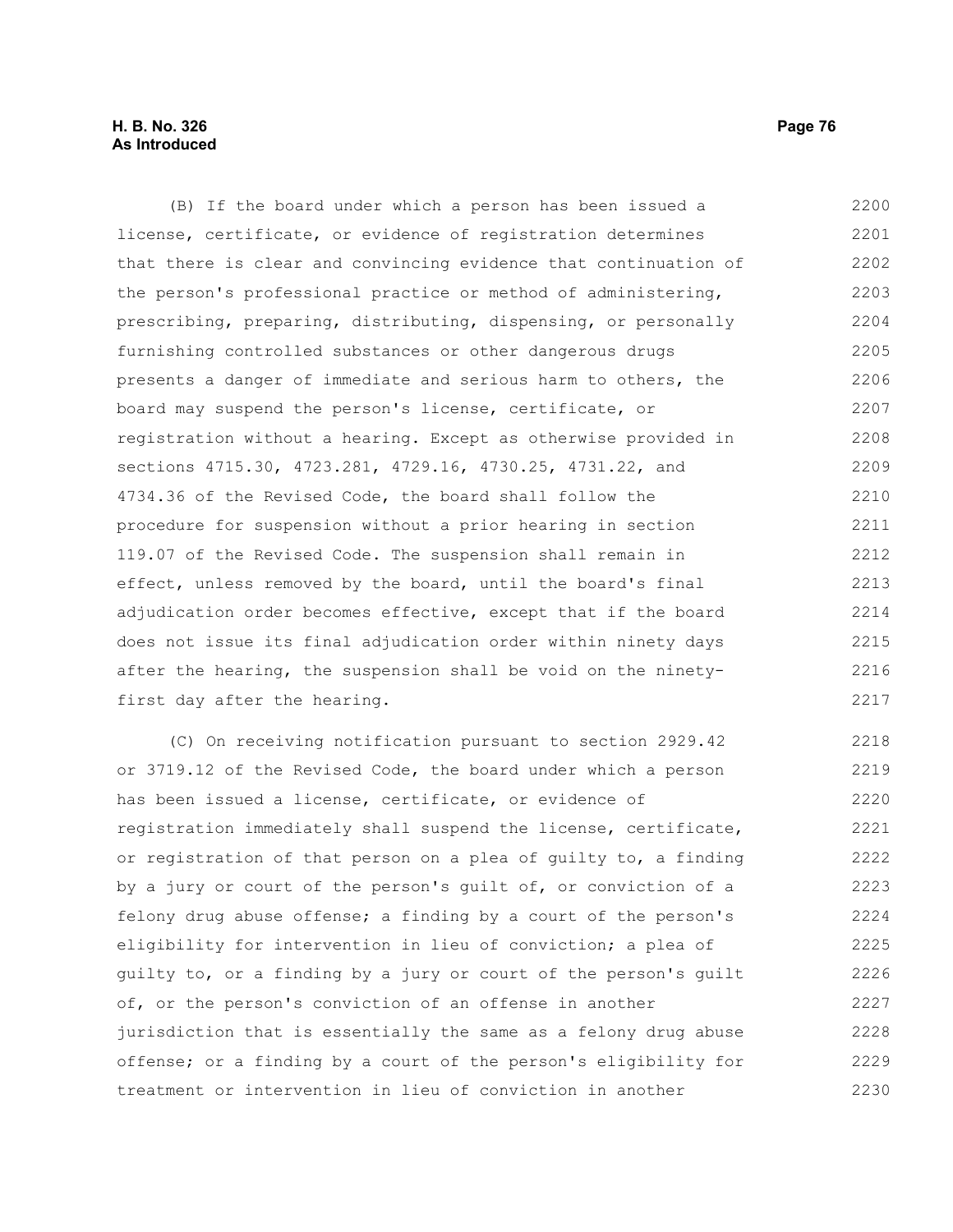jurisdiction. The board shall notify the holder of the license, certificate, or registration of the suspension, which shall remain in effect until the board holds an adjudicatory hearing under Chapter 119. of the Revised Code. 2231 2232 2233 2234

**Sec. 3719.81.** (A) As used in this section, "sample drug" has the same meaning as in section 2925.01 of the Revised Code.

(B) A person may furnish another a sample drug, if all of the following apply: 2237 2238

(1) The sample drug is furnished free of charge by a manufacturer, manufacturer's representative, or wholesale dealer in pharmaceuticals to a licensed health professional authorized to prescribe drugs, or is furnished free of charge by such a professional to a patient for use as medication; 2239 2240 2241 2242 2243

(2) The sample drug is in the original container in which it was placed by the manufacturer, and the container is plainly marked as a sample; 2244 2245 2246

(3) Prior to its being furnished, the sample drug has been stored under the proper conditions to prevent its deterioration or contamination; 2247 2248 2249

(4) If the sample drug is of a type which deteriorates with time, the sample container is plainly marked with the date beyond which the sample drug is unsafe to use, and the date has not expired on the sample furnished. Compliance with the labeling requirements of the "Federal Food, Drug, and Cosmetic Act," 52 Stat. 1040 (1938), 21 U.S.C.A. 301, as amended, shall be deemed compliance with this section. 2250 2251 2252 2253 2254 2255 2256

(5) The sample drug is distributed, stored, or discarded in such a way that the sample drug may not be acquired or used by any unauthorized person, or by any person, including a child, 2257 2258 2259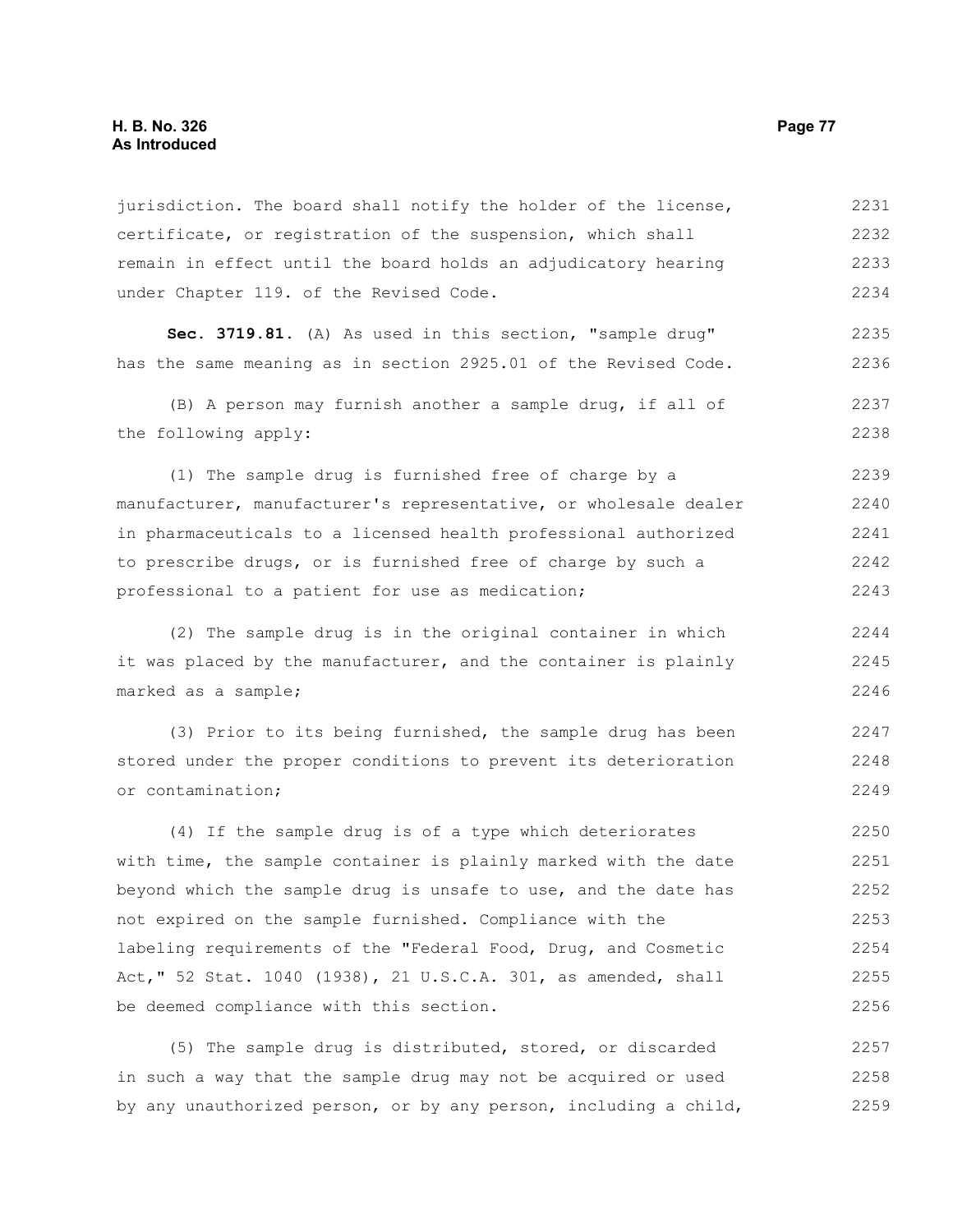| for whom it may present a health or safety hazard.               | 2260 |
|------------------------------------------------------------------|------|
| (C) Division (B) of this section does not do any of the          | 2261 |
| following:                                                       | 2262 |
| (1) Apply to or restrict the furnishing of any sample of a       | 2263 |
| nonnarcotic substance if the substance may, under the "Federal   | 2264 |
| Food, Drug, and Cosmetic Act" and under the laws of this state,  | 2265 |
| otherwise be lawfully sold over the counter without a            | 2266 |
| prescription;                                                    | 2267 |
| (2) Authorize a licensed health professional authorized to       | 2268 |
| prescribe drugs who is a clinical nurse specialist, certified    | 2269 |
| nurse-midwife, certified nurse practitioner, optometrist, or     | 2270 |
| physician assistant, or psychologist to furnish a sample drug    | 2271 |
| that is not a drug the professional is authorized to prescribe.  | 2272 |
| (3) Prohibit a licensed health professional authorized to        | 2273 |
| prescribe drugs, manufacturer of dangerous drugs, wholesale      | 2274 |
| distributor of dangerous drugs, or representative of a           | 2275 |
| manufacturer of dangerous drugs from furnishing a sample drug to | 2276 |
| a charitable pharmacy in accordance with section 3719.811 of the | 2277 |
| Revised Code.                                                    | 2278 |
|                                                                  |      |
| (4) Prohibit a pharmacist working, whether or not for            | 2279 |
| compensation, in a charitable pharmacy from dispensing a sample  | 2280 |
| drug to a person in accordance with section 3719.811 of the      | 2281 |
| Revised Code.                                                    | 2282 |
| (D) The state board of pharmacy shall, in accordance with        | 2283 |
| Chapter 119. of the Revised Code, adopt rules as necessary to    | 2284 |

**Sec. 3795.01.** As used in sections 3795.01, 3795.02, and 3795.03 of the Revised Code: 2286 2287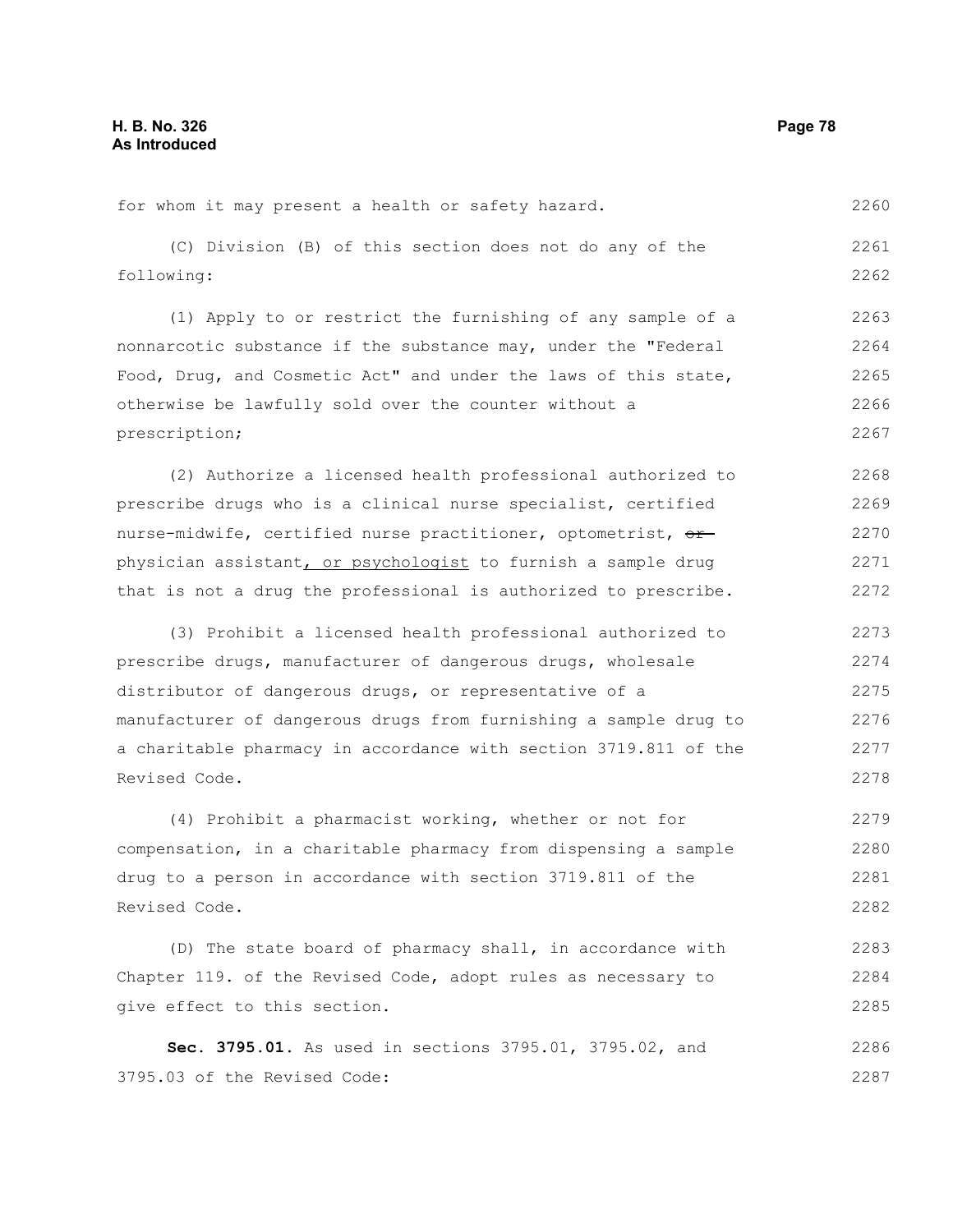# **H. B. No. 326 Page 79 As Introduced**

| (A) "Assist suicide" or "assisting suicide" means                | 2288 |
|------------------------------------------------------------------|------|
| knowingly doing either of the following, with the purpose of     | 2289 |
| helping another person to commit or attempt suicide:             | 2290 |
| (1) Providing the physical means by which the person             | 2291 |
| commits or attempts to commit suicide;                           | 2292 |
| (2) Participating in a physical act by which the person          | 2293 |
| commits or attempts to commit suicide.                           | 2294 |
| (B) "Certified nurse practitioner," "certified nurse-            | 2295 |
| midwife," and "clinical nurse specialist" have the same meanings | 2296 |
| as in section 4723.01 of the Revised Code.                       | 2297 |
| (C) "CPR" has the same meaning as in section 2133.21 of          | 2298 |
| the Revised Code.                                                | 2299 |
| (D) "Health care" means any care, treatment, service, or         | 2300 |
| procedure to maintain, diagnose, or treat a person's physical or | 2301 |
| mental condition.                                                | 2302 |
| (E) "Health care decision" means informed consent, refusal       | 2303 |
| to give informed consent, or withdrawal of informed consent to   | 2304 |
| health care.                                                     | 2305 |
| (F) "Health care facility" means any of the following:           | 2306 |
| $(1)$ A hospital;                                                | 2307 |
| (2) A hospice care program or pediatric respite care             | 2308 |
| program as defined in section 3712.01 of the Revised Code;       | 2309 |
| (3) A nursing home;                                              | 2310 |
| (4) A home health agency;                                        | 2311 |
| (5) An intermediate care facility for individuals with           | 2312 |
| intellectual disabilities.                                       | 2313 |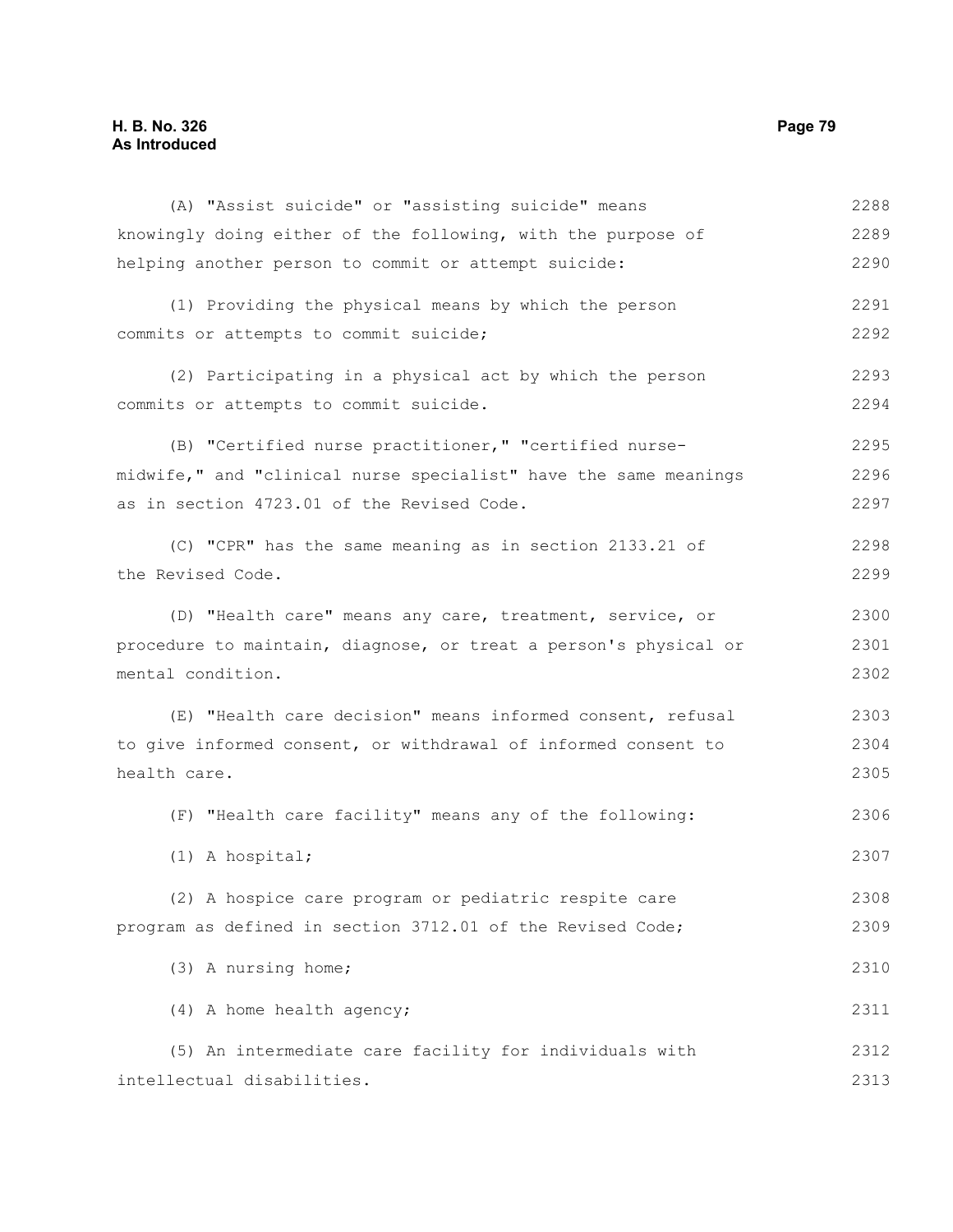#### **H. B. No. 326 Page 80 As Introduced**

(G) "Health care personnel" means physicians, nurses, physician assistants, psychologists, emergency medical technicians-basic, emergency medical technicians-intermediate, emergency medical technicians-paramedic, medical technicians, dietitians, other authorized persons acting under the direction of an attending physician, and administrators of health care facilities. (H) "Physician" means a person who is authorized under Chapter 4731. of the Revised Code to practice medicine and surgery or osteopathic medicine and surgery. **Sec. 4723.01.** As used in this chapter: (A) "Registered nurse" means an individual who holds a current, valid license issued under this chapter that authorizes the practice of nursing as a registered nurse. (B) "Practice of nursing as a registered nurse" means providing to individuals and groups nursing care requiring specialized knowledge, judgment, and skill derived from the principles of biological, physical, behavioral, social, and nursing sciences. Such nursing care includes: (1) Identifying patterns of human responses to actual or potential health problems amenable to a nursing regimen; (2) Executing a nursing regimen through the selection, performance, management, and evaluation of nursing actions; (3) Assessing health status for the purpose of providing nursing care; (4) Providing health counseling and health teaching; (5) Administering medications, treatments, and executing regimens authorized by an individual who is authorized to 2314 2315 2316 2317 2318 2319 2320 2321 2322 2323 2324 2325 2326 2327 2328 2329 2330 2331 2332 2333 2334 2335 2336 2337 2338 2339 2340 2341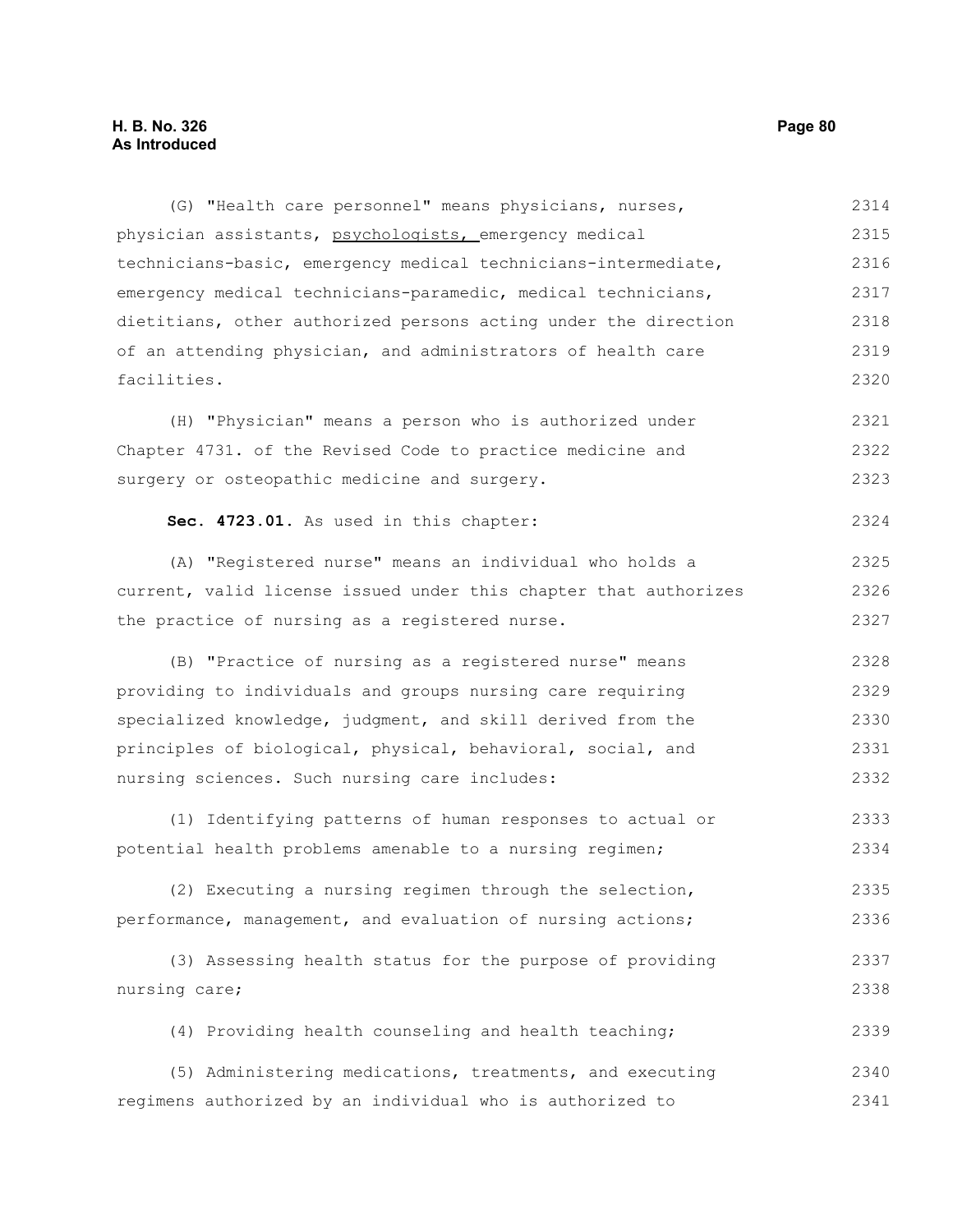individual's professional practice; (6) Teaching, administering, supervising, delegating, and evaluating nursing practice. (C) "Nursing regimen" may include preventative, restorative, and health-promotion activities. (D) "Assessing health status" means the collection of data through nursing assessment techniques, which may include interviews, observation, and physical evaluations for the purpose of providing nursing care. (E) "Licensed practical nurse" means an individual who holds a current, valid license issued under this chapter that authorizes the practice of nursing as a licensed practical nurse. (F) "The practice of nursing as a licensed practical nurse" means providing to individuals and groups nursing care requiring the application of basic knowledge of the biological, physical, behavioral, social, and nursing sciences at the direction of a registered nurse or any of the following who is authorized to practice in this state: a physician, physician assistant, dentist, podiatrist, optometrist, or chiropractor, or psychologist. Such nursing care includes: (1) Observation, patient teaching, and care in a diversity of health care settings; (2) Contributions to the planning, implementation, and evaluation of nursing; (3) Administration of medications and treatments authorized by an individual who is authorized to practice in 2343 2344 2345 2346 2347 2348 2349 2350 2351 2352 2353 2354 2355 2356 2357 2358 2359 2360 2361 2362 2363 2364 2365 2366 2367 2368 2369

practice in this state and is acting within the course of the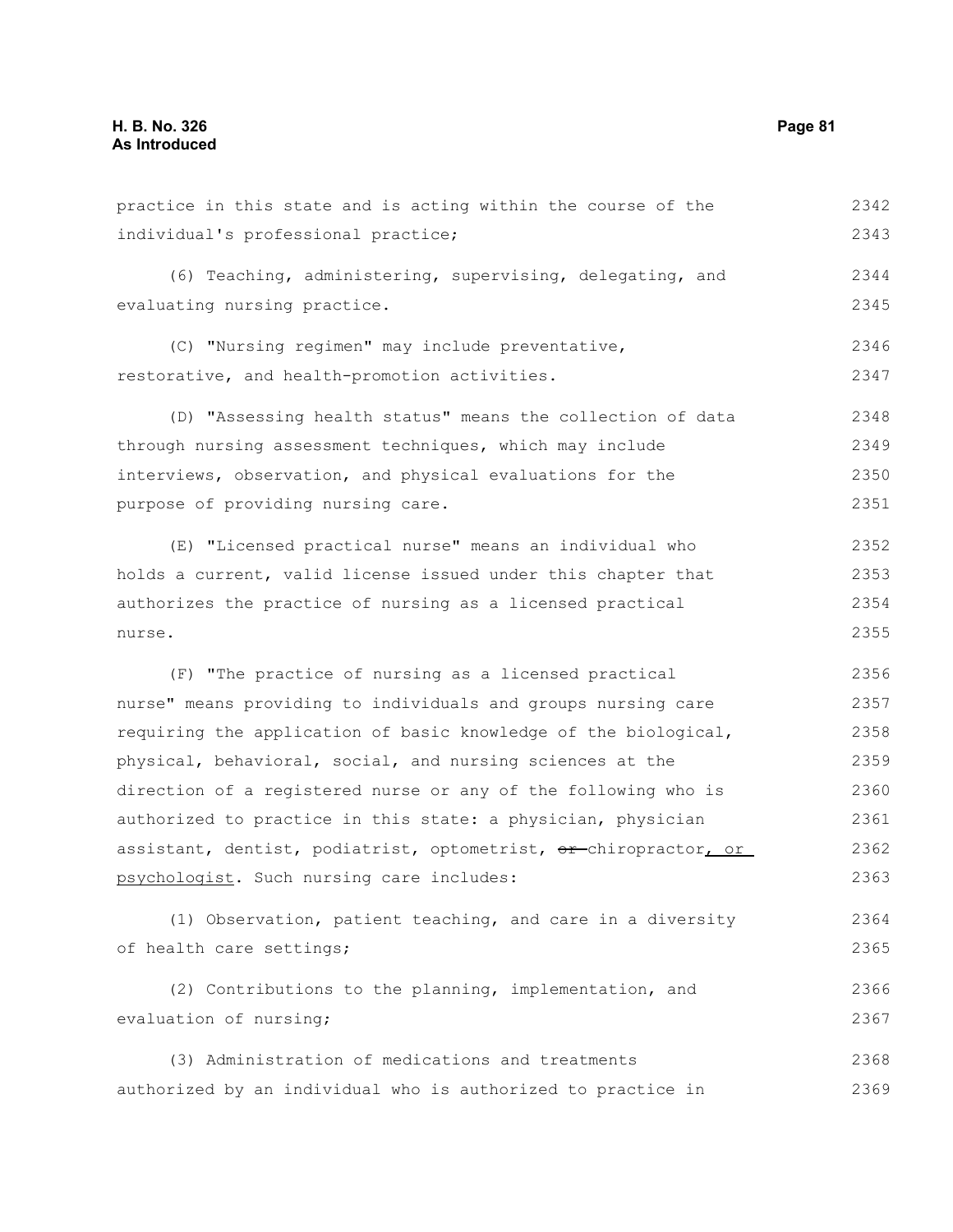#### **H. B. No. 326 Page 82 As Introduced**

this state and is acting within the course of the individual's professional practice on the condition that the licensed practical nurse is authorized under section 4723.17 of the Revised Code to administer medications; 2370 2371 2372 2373

(4) Administration to an adult of intravenous therapy authorized by an individual who is authorized to practice in this state and is acting within the course of the individual's professional practice, on the condition that the licensed practical nurse is authorized under section 4723.18 or 4723.181 of the Revised Code to perform intravenous therapy and performs intravenous therapy only in accordance with those sections; 2374 2375 2376 2377 2378 2379 2380

```
(5) Delegation of nursing tasks as directed by a
registered nurse; 
                                                                              2381
                                                                              2382
```
(6) Teaching nursing tasks to licensed practical nurses and individuals to whom the licensed practical nurse is authorized to delegate nursing tasks as directed by a registered nurse. 2383 2384 2385 2386

(G) "Certified registered nurse anesthetist" means an advanced practice registered nurse who holds a current, valid license issued under this chapter and is designated as a certified registered nurse anesthetist in accordance with section 4723.42 of the Revised Code and rules adopted by the board of nursing. 2387 2388 2389 2390 2391 2392

(H) "Clinical nurse specialist" means an advanced practice registered nurse who holds a current, valid license issued under this chapter and is designated as a clinical nurse specialist in accordance with section 4723.42 of the Revised Code and rules adopted by the board of nursing. 2393 2394 2395 2396 2397

(I) "Certified nurse-midwife" means an advanced practice 2398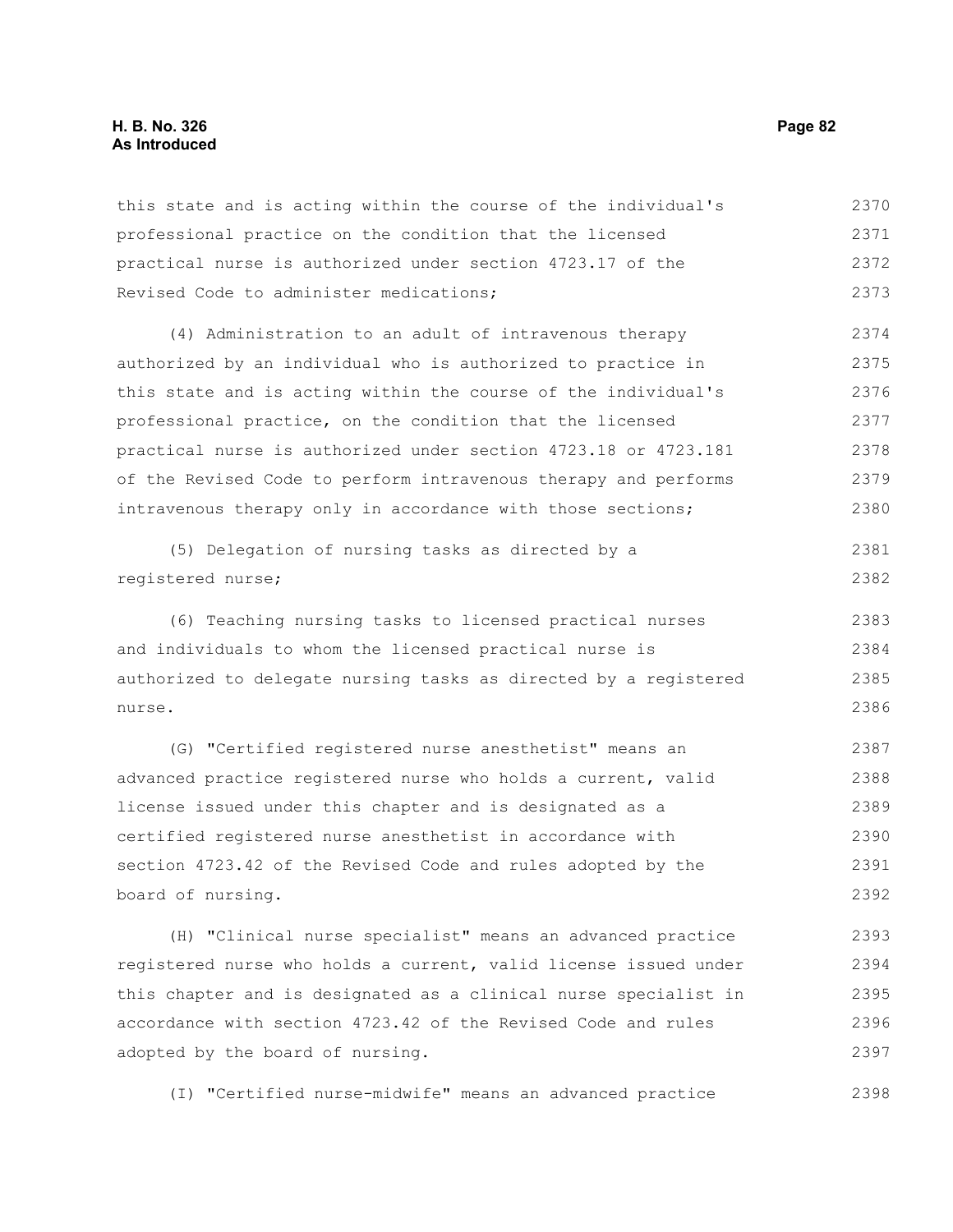#### **H. B. No. 326 Page 83 As Introduced**

registered nurse who holds a current, valid license issued under this chapter and is designated as a certified nurse-midwife in accordance with section 4723.42 of the Revised Code and rules adopted by the board of nursing. 2399 2400 2401 2402

(J) "Certified nurse practitioner" means an advanced practice registered nurse who holds a current, valid license issued under this chapter and is designated as a certified nurse practitioner in accordance with section 4723.42 of the Revised Code and rules adopted by the board of nursing. 2403 2404 2405 2406 2407

(K) "Physician" means an individual authorized under Chapter 4731. of the Revised Code to practice medicine and surgery or osteopathic medicine and surgery. 2408 2409 2410

(L) "Collaboration" or "collaborating" means the following: 2411 2412

(1) In the case of a clinical nurse specialist or a certified nurse practitioner, that one or more podiatrists acting within the scope of practice of podiatry in accordance with section 4731.51 of the Revised Code and with whom the nurse has entered into a standard care arrangement or one or more physicians with whom the nurse has entered into a standard care arrangement are continuously available to communicate with the clinical nurse specialist or certified nurse practitioner either in person or by electronic communication; 2413 2414 2415 2416 2417 2418 2419 2420 2421

(2) In the case of a certified nurse-midwife, that one or more physicians with whom the certified nurse-midwife has entered into a standard care arrangement are continuously available to communicate with the certified nurse-midwife either in person or by electronic communication. 2422 2423 2424 2425 2426

(M) "Supervision," as it pertains to a certified 2427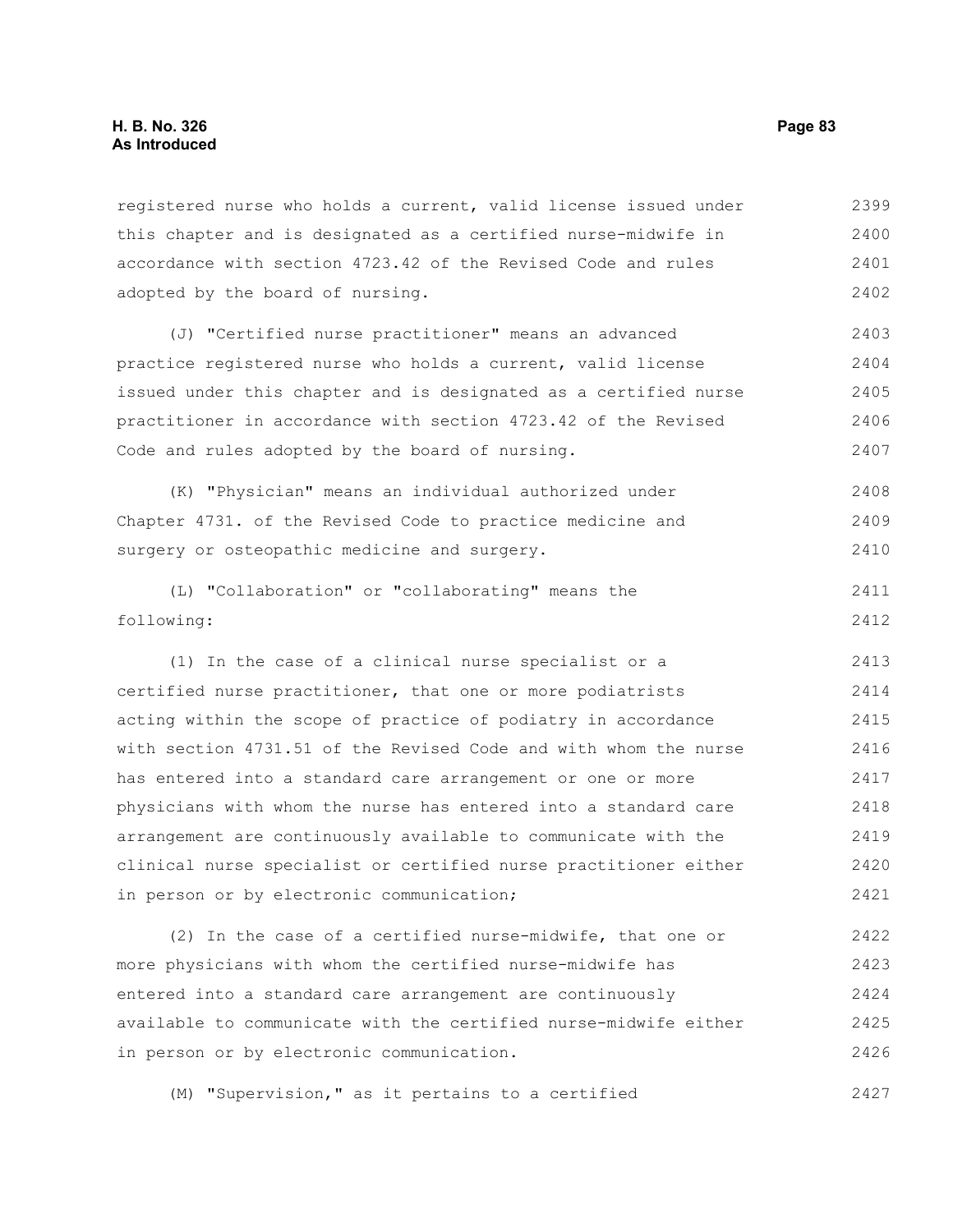#### **H. B. No. 326 Page 84 As Introduced**

registered nurse anesthetist, means that the certified registered nurse anesthetist is under the direction of a podiatrist acting within the podiatrist's scope of practice in accordance with section 4731.51 of the Revised Code, a dentist acting within the dentist's scope of practice in accordance with Chapter 4715. of the Revised Code, or a physician, and, when administering anesthesia, the certified registered nurse anesthetist is in the immediate presence of the podiatrist, dentist, or physician. (N) "Standard care arrangement" means a written, formal guide for planning and evaluating a patient's health care that is developed by one or more collaborating physicians or podiatrists and a clinical nurse specialist, certified nursemidwife, or certified nurse practitioner and meets the requirements of section 4723.431 of the Revised Code. (O) "Advanced practice registered nurse" means an individual who holds a current, valid license issued under this chapter that authorizes the practice of nursing as an advanced practice registered nurse and is designated as any of the following: (1) A certified registered nurse anesthetist; (2) A clinical nurse specialist; (3) A certified nurse-midwife; (4) A certified nurse practitioner. (P) "Practice of nursing as an advanced practice registered nurse" means providing to individuals and groups nursing care that requires knowledge and skill obtained from advanced formal education, training, and clinical experience. Such nursing care includes the care described in section 4723.43 2428 2429 2430 2431 2432 2433 2434 2435 2436 2437 2438 2439 2440 2441 2442 2443 2444 2445 2446 2447 2448 2449 2450 2451 2452 2453 2454 2455 2456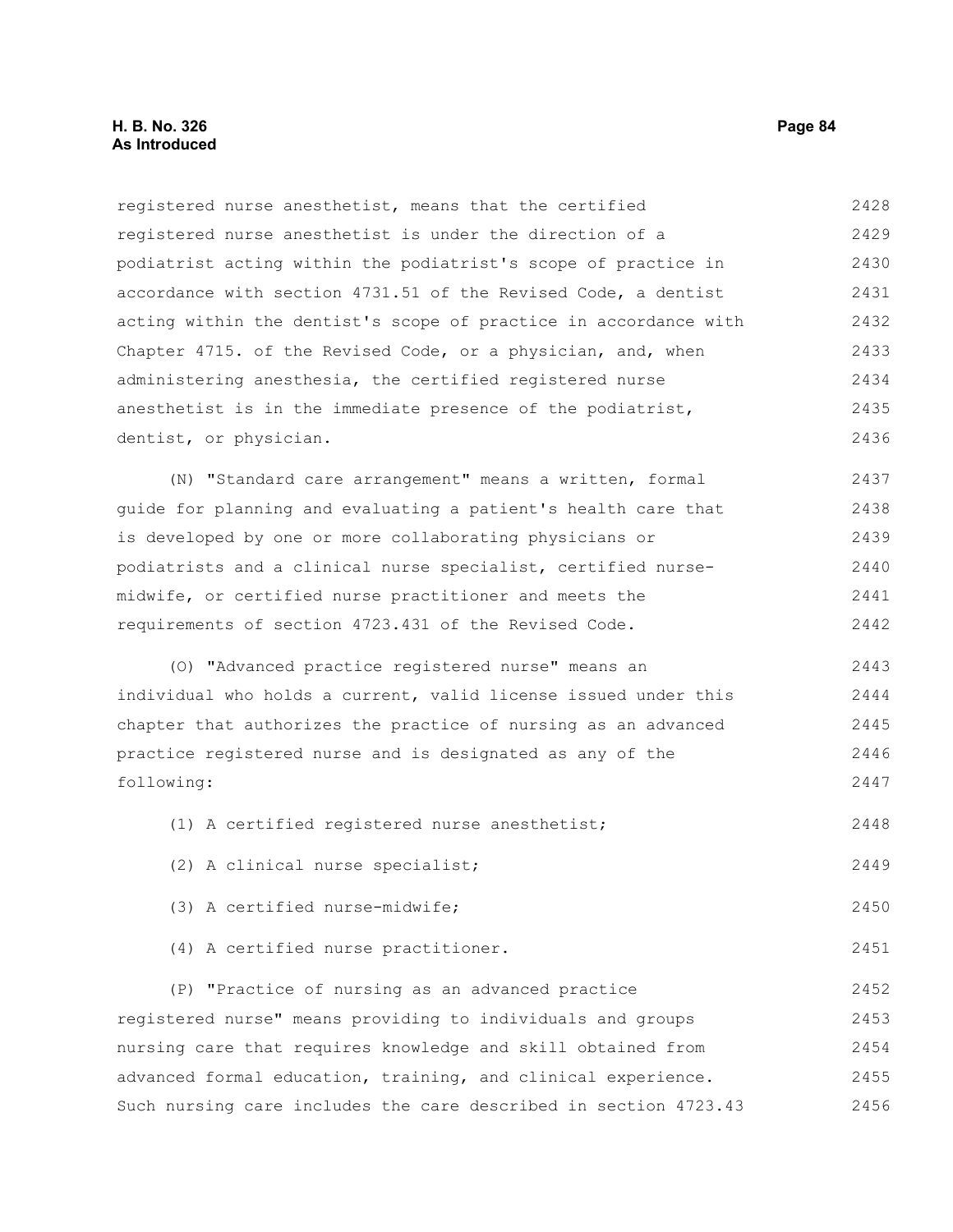of the Revised Code. (Q) "Dialysis care" means the care and procedures that a dialysis technician or dialysis technician intern is authorized to provide and perform, as specified in section 4723.72 of the Revised Code. (R) "Dialysis technician" means an individual who holds a current, valid certificate to practice as a dialysis technician issued under section 4723.75 of the Revised Code. (S) "Dialysis technician intern" means an individual who holds a current, valid certificate to practice as a dialysis technician intern issued under section 4723.75 of the Revised Code. (T) "Certified community health worker" means an individual who holds a current, valid certificate as a community health worker issued under section 4723.85 of the Revised Code. (U) "Medication aide" means an individual who holds a current, valid certificate issued under this chapter that authorizes the individual to administer medication in accordance with section 4723.67 of the Revised Code; (V) "Nursing specialty" means a specialty in practice as a certified registered nurse anesthetist, clinical nurse specialist, certified nurse-midwife, or certified nurse practitioner. **Sec. 4729.01.** As used in this chapter: (A) "Pharmacy," except when used in a context that refers to the practice of pharmacy, means any area, room, rooms, place of business, department, or portion of any of the foregoing where the practice of pharmacy is conducted. 2457 2458 2459 2460 2461 2462 2463 2464 2465 2466 2467 2468 2469 2470 2471 2472 2473 2474 2475 2476 2477 2478 2479 2480 2481 2482 2483 2484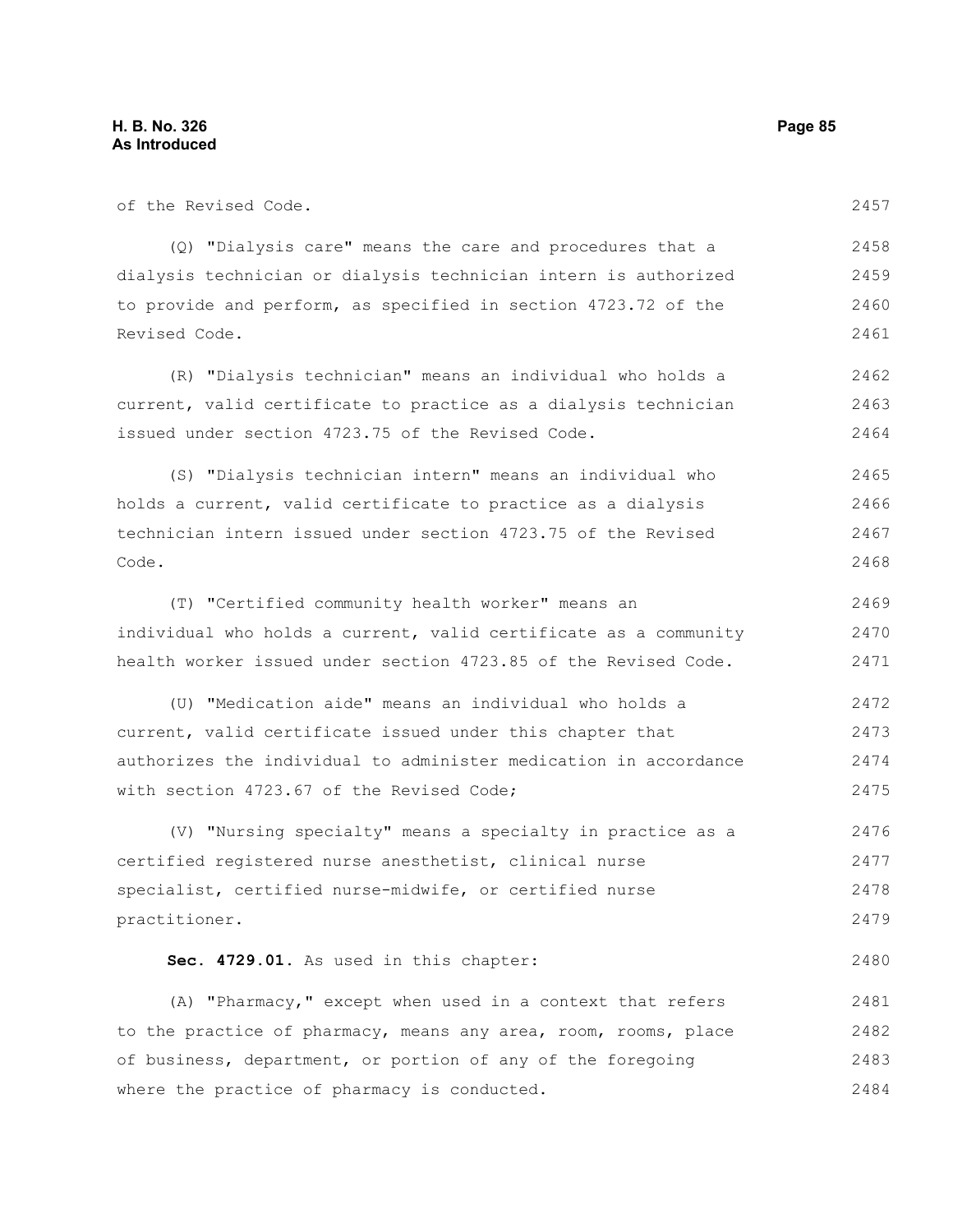## **H. B. No. 326 Page 86 As Introduced**

(B) "Practice of pharmacy" means providing pharmacist care requiring specialized knowledge, judgment, and skill derived from the principles of biological, chemical, behavioral, social, pharmaceutical, and clinical sciences. As used in this division, "pharmacist care" includes the following: (1) Interpreting prescriptions; (2) Dispensing drugs and drug therapy related devices; (3) Compounding drugs; (4) Counseling individuals with regard to their drug therapy, recommending drug therapy related devices, and assisting in the selection of drugs and appliances for treatment of common diseases and injuries and providing instruction in the proper use of the drugs and appliances; (5) Performing drug regimen reviews with individuals by discussing all of the drugs that the individual is taking and explaining the interactions of the drugs; (6) Performing drug utilization reviews with licensed health professionals authorized to prescribe drugs when the pharmacist determines that an individual with a prescription has a drug regimen that warrants additional discussion with the prescriber; (7) Advising an individual and the health care professionals treating an individual with regard to the individual's drug therapy; (8) Acting pursuant to a consult agreement with one or more physicians authorized under Chapter 4731. of the Revised Code to practice medicine and surgery or osteopathic medicine and surgery, if an agreement has been established; 2485 2486 2487 2488 2489 2490 2491 2492 2493 2494 2495 2496 2497 2498 2499 2500 2501 2502 2503 2504 2505 2506 2507 2508 2509 2510 2511 2512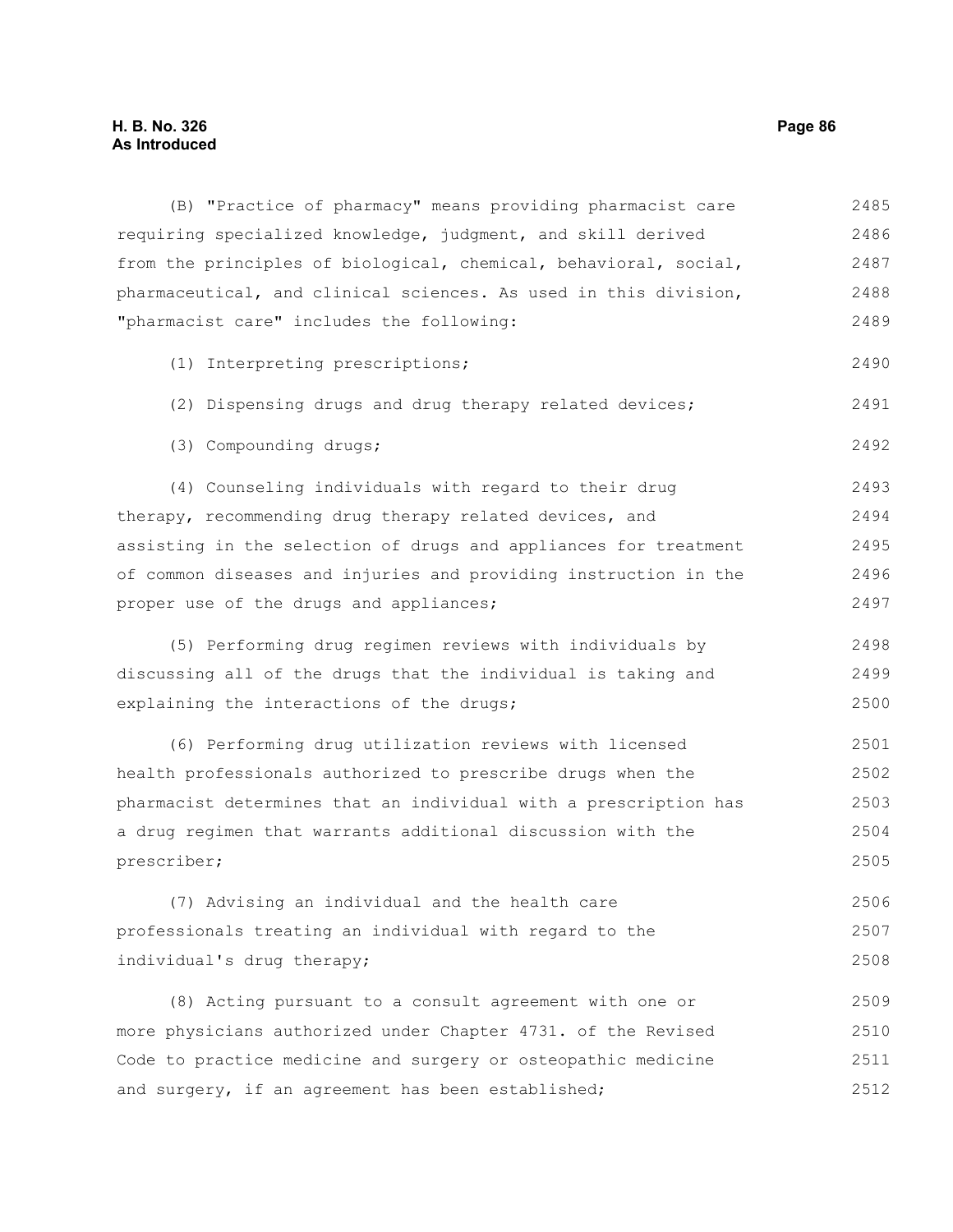| extent authorized by section 4729.41 of the Revised Code;        | 2514 |
|------------------------------------------------------------------|------|
| (10) Engaging in the administration of drugs to the extent       | 2515 |
| authorized by section 4729.45 of the Revised Code.               | 2516 |
| (C) "Compounding" means the preparation, mixing,                 | 2517 |
| assembling, packaging, and labeling of one or more drugs in any  | 2518 |
| of the following circumstances:                                  | 2519 |
| (1) Pursuant to a prescription issued by a licensed health       | 2520 |
| professional authorized to prescribe drugs;                      | 2521 |
| (2) Pursuant to the modification of a prescription made in       | 2522 |
| accordance with a consult agreement;                             | 2523 |
| (3) As an incident to research, teaching activities, or          | 2524 |
| chemical analysis;                                               | 2525 |
| (4) In anticipation of orders for drugs pursuant to              | 2526 |
| prescriptions, based on routine, regularly observed dispensing   | 2527 |
| patterns;                                                        | 2528 |
| (5) Pursuant to a request made by a licensed health              | 2529 |
| professional authorized to prescribe drugs for a drug that is to | 2530 |
| be used by the professional for the purpose of direct            | 2531 |
| administration to patients in the course of the professional's   | 2532 |
| practice, if all of the following apply:                         | 2533 |
| (a) At the time the request is made, the drug is not             | 2534 |
| commercially available regardless of the reason that the drug is | 2535 |
| not available, including the absence of a manufacturer for the   | 2536 |
| drug or the lack of a readily available supply of the drug from  | 2537 |
| a manufacturer.                                                  | 2538 |
| (b) A limited quantity of the drug is compounded and             | 2539 |
| provided to the professional.                                    | 2540 |

(9) Engaging in the administration of immunizations to the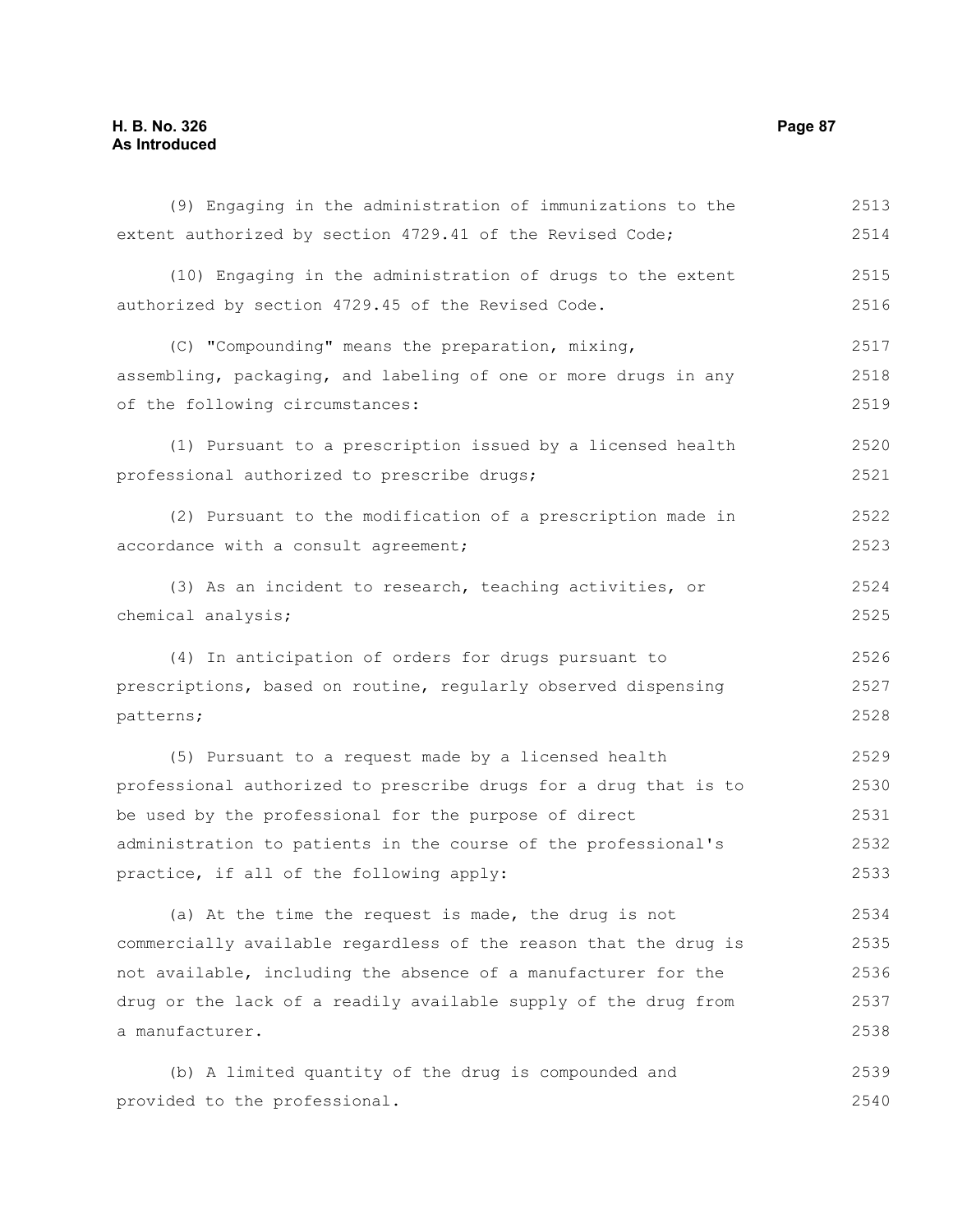#### **H. B. No. 326 Page 88 As Introduced**

(c) The drug is compounded and provided to the professional as an occasional exception to the normal practice of dispensing drugs pursuant to patient-specific prescriptions. (D) "Consult agreement" means an agreement that has been entered into under section 4729.39 of the Revised Code. (E) "Drug" means: (1) Any article recognized in the United States pharmacopoeia and national formulary, or any supplement to them, intended for use in the diagnosis, cure, mitigation, treatment, or prevention of disease in humans or animals; (2) Any other article intended for use in the diagnosis, cure, mitigation, treatment, or prevention of disease in humans or animals; (3) Any article, other than food, intended to affect the structure or any function of the body of humans or animals; (4) Any article intended for use as a component of any article specified in division  $(E)$  (1), (2), or (3) of this section; but does not include devices or their components, parts, or accessories. (F) "Dangerous drug" means any of the following: (1) Any drug to which either of the following applies: (a) Under the "Federal Food, Drug, and Cosmetic Act," 52 Stat. 1040 (1938), 21 U.S.C.A. 301, as amended, the drug is required to bear a label containing the legend "Caution: Federal law prohibits dispensing without prescription" or "Caution: Federal law restricts this drug to use by or on the order of a licensed veterinarian" or any similar restrictive statement, or the drug may be dispensed only upon a prescription; 2541 2542 2543 2544 2545 2546 2547 2548 2549 2550 2551 2552 2553 2554 2555 2556 2557 2558 2559 2560 2561 2562 2563 2564 2565 2566 2567 2568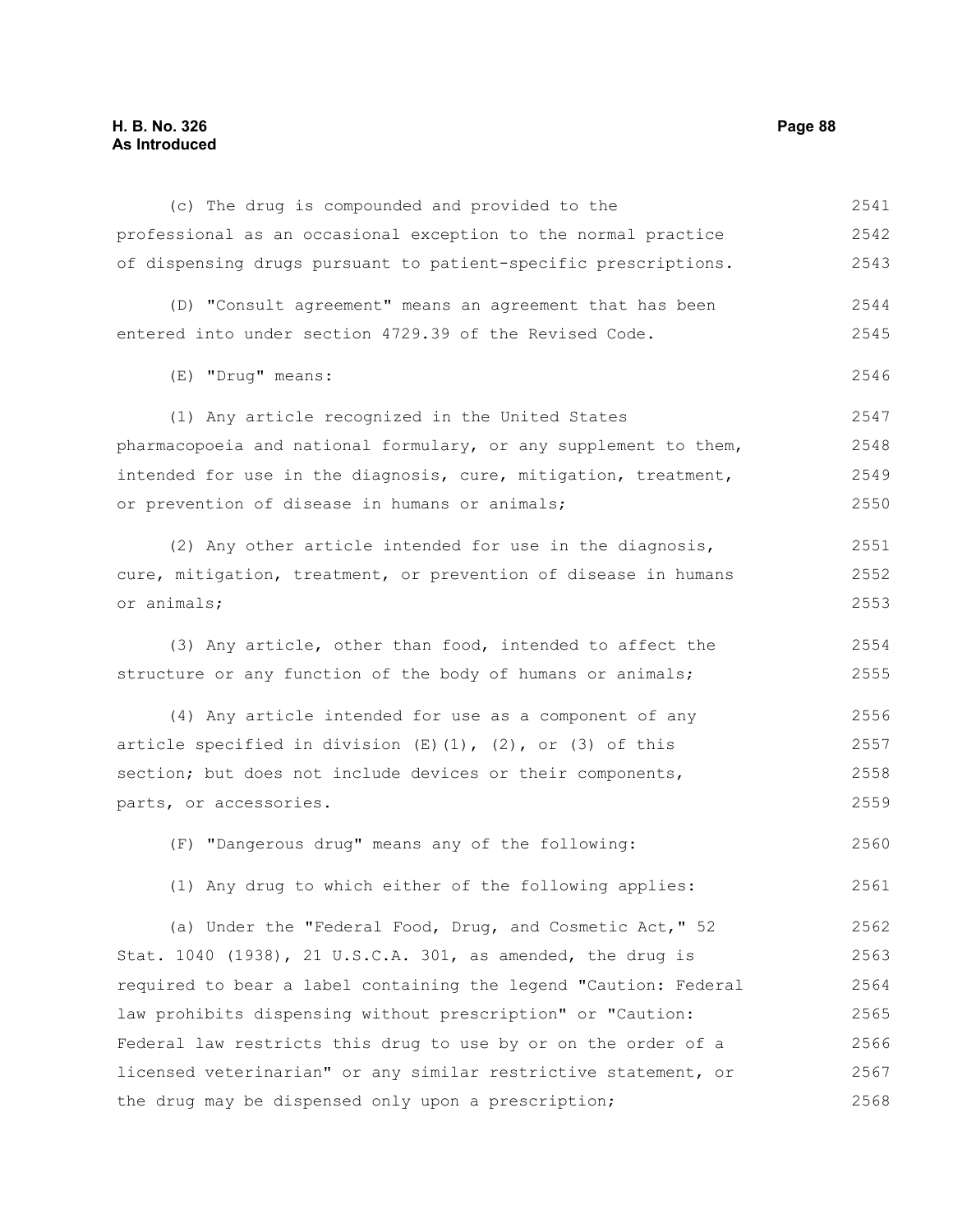(b) Under Chapter 3715. or 3719. of the Revised Code, the drug may be dispensed only upon a prescription. (2) Any drug that contains a schedule V controlled substance and that is exempt from Chapter 3719. of the Revised Code or to which that chapter does not apply; (3) Any drug intended for administration by injection into the human body other than through a natural orifice of the human body; (4) Any drug that is a biological product, as defined in section 3715.01 of the Revised Code. (G) "Federal drug abuse control laws" has the same meaning as in section 3719.01 of the Revised Code. (H) "Prescription" means all of the following: (1) A written, electronic, or oral order for drugs or combinations or mixtures of drugs to be used by a particular individual or for treating a particular animal, issued by a licensed health professional authorized to prescribe drugs; (2) For purposes of sections 2925.61, 4723.488, 4729.44, 4730.431, and 4731.94 of the Revised Code, a written, electronic, or oral order for naloxone issued to and in the name of a family member, friend, or other individual in a position to assist an individual who there is reason to believe is at risk of experiencing an opioid-related overdose. (3) For purposes of sections 4723.4810, 4729.282, 4730.432, and 4731.93 of the Revised Code, a written, electronic, or oral order for a drug to treat chlamydia, gonorrhea, or trichomoniasis issued to and in the name of a patient who is not the intended user of the drug but is the 2569 2570 2571 2572 2573 2574 2575 2576 2577 2578 2579 2580 2581 2582 2583 2584 2585 2586 2587 2588 2589 2590 2591 2592 2593 2594 2595 2596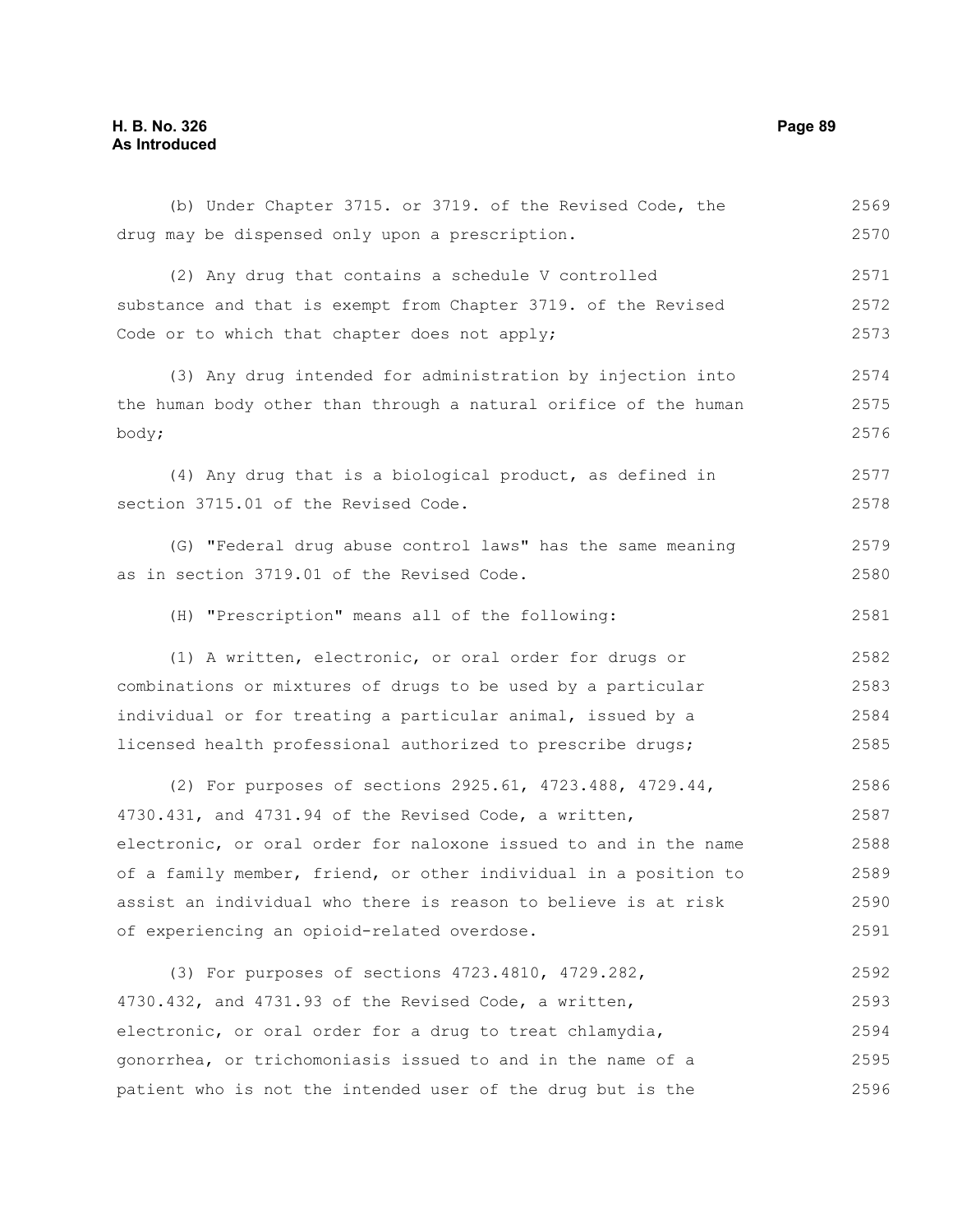sexual partner of the intended user;

(4) For purposes of sections 3313.7110, 3313.7111, 3314.143, 3326.28, 3328.29, 4723.483, 4729.88, 4730.433, 4731.96, and 5101.76 of the Revised Code, a written, electronic, or oral order for an epinephrine autoinjector issued to and in the name of a school, school district, or camp; 2598 2599 2600 2601 2602

(5) For purposes of Chapter 3728. and sections 4723.483, 4729.88, 4730.433, and 4731.96 of the Revised Code, a written, electronic, or oral order for an epinephrine autoinjector issued to and in the name of a qualified entity, as defined in section 3728.01 of the Revised Code. 2603 2604 2605 2606 2607

(I) "Licensed health professional authorized to prescribe drugs" or "prescriber" means an individual who is authorized by law to prescribe drugs or dangerous drugs or drug therapy related devices in the course of the individual's professional practice, including only the following:

(1) A dentist licensed under Chapter 4715. of the Revised Code; 2613 2614

(2) A clinical nurse specialist, certified nurse-midwife, or certified nurse practitioner who holds a current, valid license to practice nursing as an advanced practice registered nurse issued under Chapter 4723. of the Revised Code; 2615 2616 2617 2618

(3) An optometrist licensed under Chapter 4725. of the Revised Code to practice optometry under a therapeutic pharmaceutical agents certificate; 2619 2620 2621

(4) A physician authorized under Chapter 4731. of the Revised Code to practice medicine and surgery, osteopathic medicine and surgery, or podiatric medicine and surgery; 2622 2623 2624

2597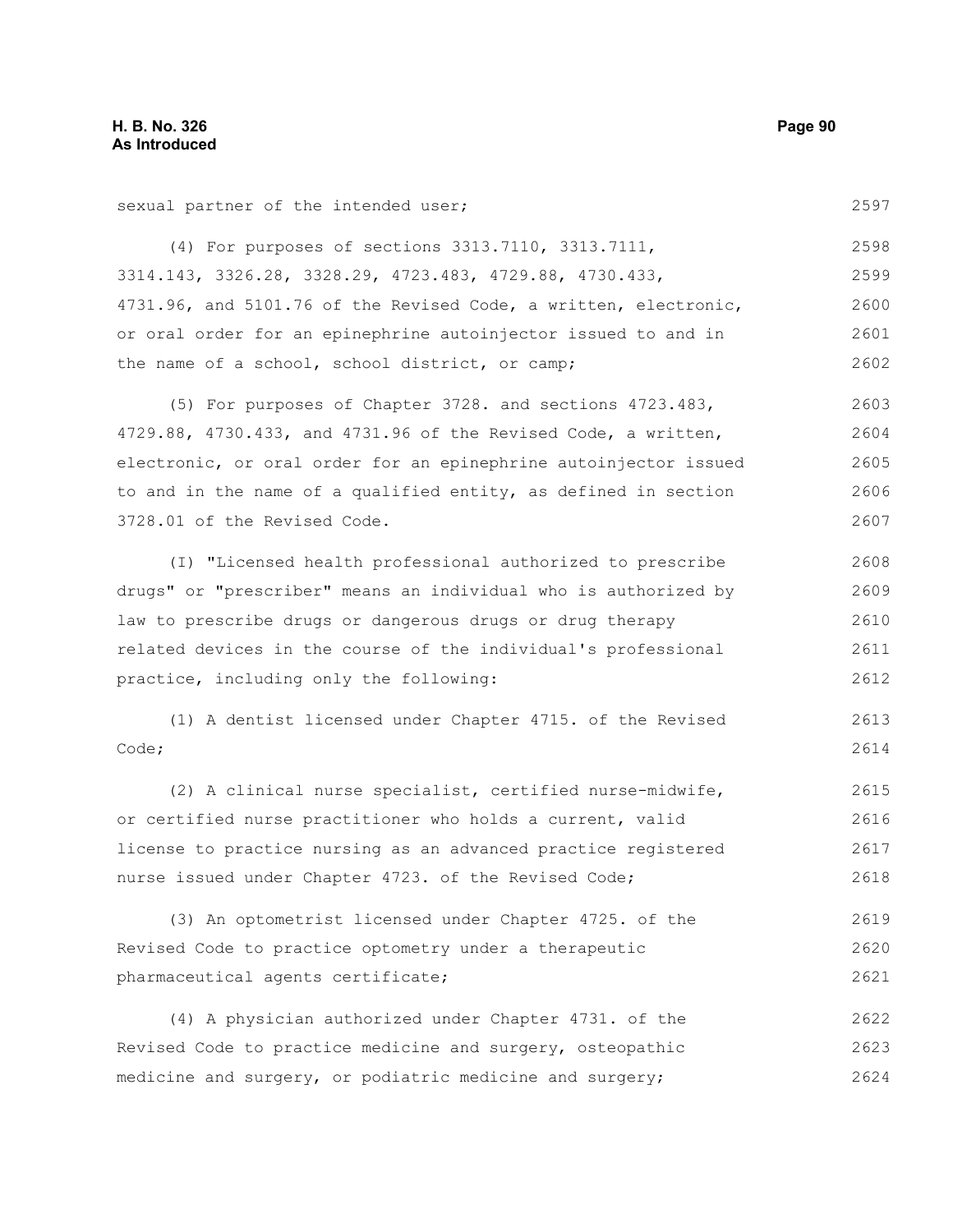| (5) A physician assistant who holds a license to practice       | 2625 |
|-----------------------------------------------------------------|------|
| as a physician assistant issued under Chapter 4730. of the      | 2626 |
| Revised Code, holds a valid prescriber number issued by the     | 2627 |
| state medical board, and has been granted physician-delegated   | 2628 |
| prescriptive authority;                                         | 2629 |
| (6) A psychologist who holds a certificate to prescribe         | 2630 |
| issued under section 4732.40 of the Revised Code, but only to   | 2631 |
| the extent authorized by section 4732.43 of the Revised Code;   | 2632 |
| (7) A veterinarian licensed under Chapter 4741. of the          | 2633 |
| Revised Code.                                                   | 2634 |
| (J) "Sale" and "sell" include delivery, transfer, barter,       | 2635 |
| exchange, or gift, or offer therefor, and each such transaction | 2636 |
| made by any person, whether as principal proprietor, agent, or  | 2637 |
| employee.                                                       | 2638 |
| (K) "Wholesale sale" and "sale at wholesale" mean any sale      | 2639 |
| in which the purpose of the purchaser is to resell the article  | 2640 |
| purchased or received by the purchaser.                         | 2641 |
| (L) "Retail sale" and "sale at retail" mean any sale other      | 2642 |
| than a wholesale sale or sale at wholesale.                     | 2643 |
| (M) "Retail seller" means any person that sells any             | 2644 |
| dangerous drug to consumers without assuming control over and   | 2645 |
| responsibility for its administration. Mere advice or           | 2646 |
| instructions regarding administration do not constitute control | 2647 |
| or establish responsibility.                                    | 2648 |
| (N) "Price information" means the price charged for a           | 2649 |
| prescription for a particular drug product and, in an easily    | 2650 |
| understandable manner, all of the following:                    | 2651 |
| (1) The proprietary name of the drug product;                   | 2652 |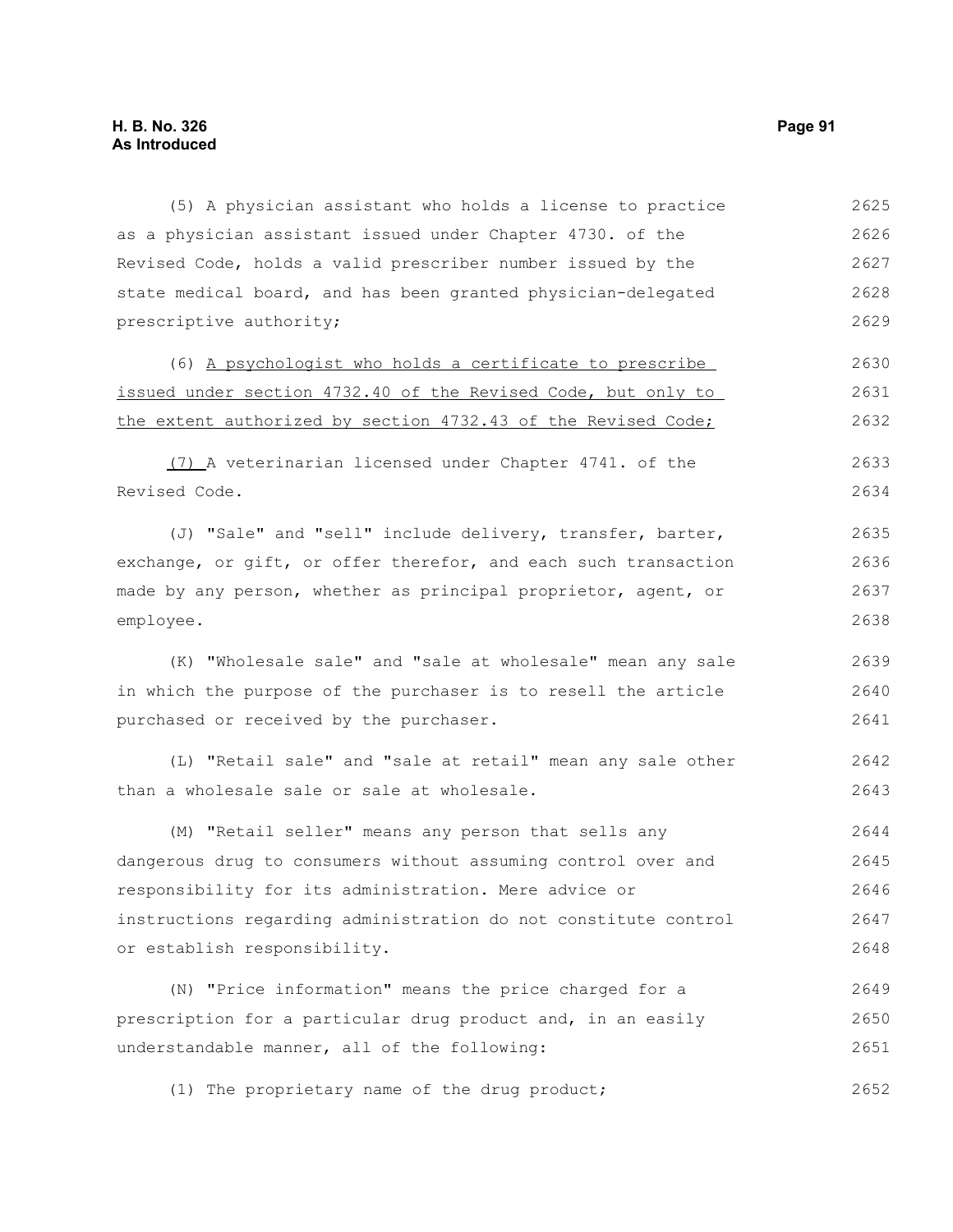state.

2679

| (2) The established (generic) name of the drug product;          | 2653 |
|------------------------------------------------------------------|------|
| (3) The strength of the drug product if the product              | 2654 |
| contains a single active ingredient or if the drug product       | 2655 |
| contains more than one active ingredient and a relevant strength | 2656 |
| can be associated with the product without indicating each       | 2657 |
| active ingredient. The established name and quantity of each     | 2658 |
| active ingredient are required if such a relevant strength       | 2659 |
| cannot be so associated with a drug product containing more than | 2660 |
| one ingredient.                                                  | 2661 |
| (4) The dosage form;                                             | 2662 |
| (5) The price charged for a specific quantity of the drug        | 2663 |
| product. The stated price shall include all charges to the       | 2664 |
| consumer, including, but not limited to, the cost of the drug    | 2665 |
| product, professional fees, handling fees, if any, and a         | 2666 |
| statement identifying professional services routinely furnished  | 2667 |
| by the pharmacy. Any mailing fees and delivery fees may be       | 2668 |
| stated separately without repetition. The information shall not  | 2669 |
| be false or misleading.                                          | 2670 |
| (O) "Wholesale distributor of dangerous drugs" means a           | 2671 |
| person engaged in the sale of dangerous drugs at wholesale and   | 2672 |
| includes any agent or employee of such a person authorized by    | 2673 |
| the person to engage in the sale of dangerous drugs at           | 2674 |
| wholesale.                                                       | 2675 |
| (P) "Manufacturer of dangerous drugs" means a person,            | 2676 |
| other than a pharmacist, who manufactures dangerous drugs and    | 2677 |
| who is engaged in the sale of those dangerous drugs within this  | 2678 |

(Q) "Terminal distributor of dangerous drugs" means a person who is engaged in the sale of dangerous drugs at retail, 2680 2681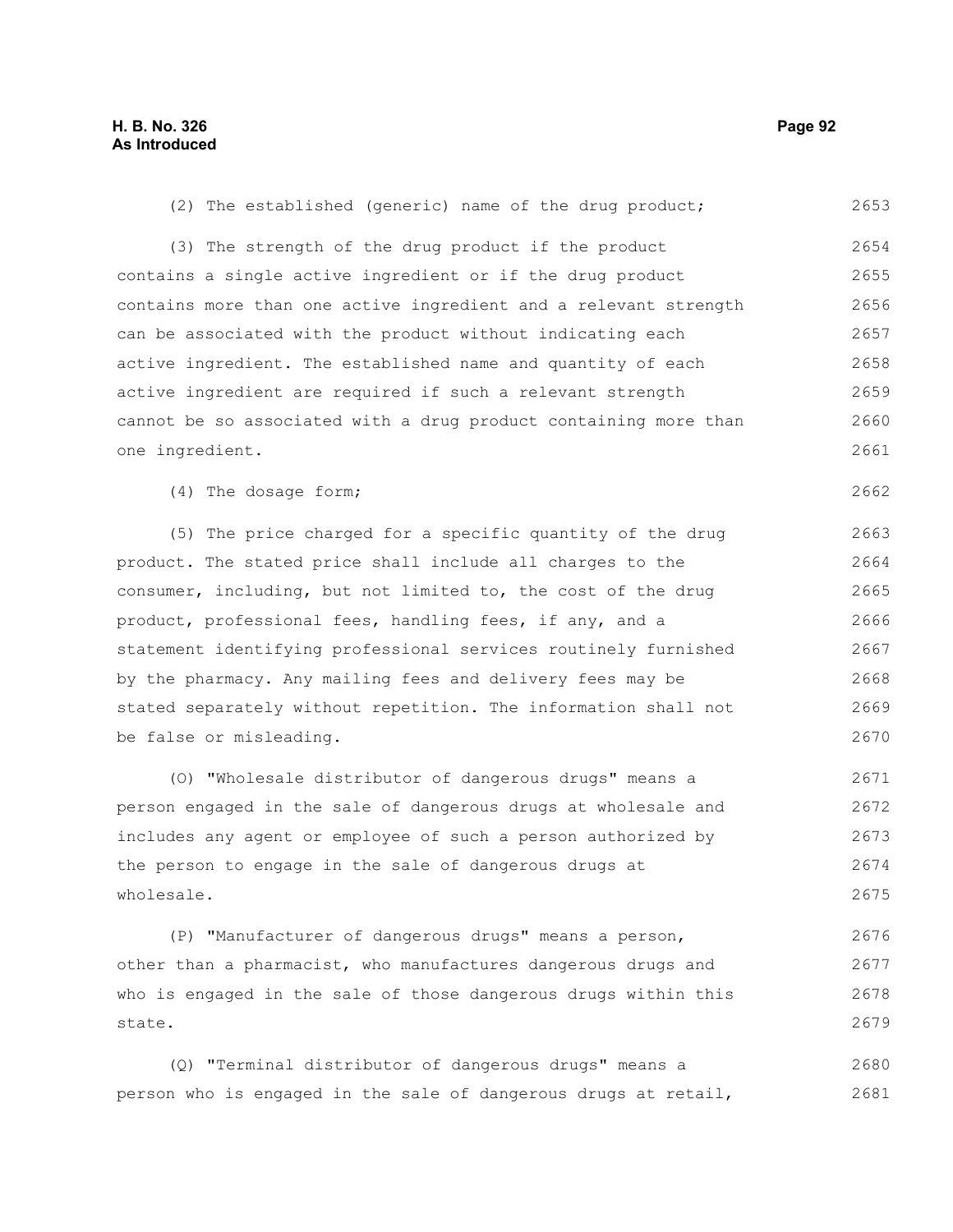or any person, other than a wholesale distributor or a pharmacist, who has possession, custody, or control of dangerous drugs for any purpose other than for that person's own use and consumption, and includes pharmacies, hospitals, nursing homes, and laboratories and all other persons who procure dangerous drugs for sale or other distribution by or under the supervision of a pharmacist or licensed health professional authorized to prescribe drugs. 2682 2683 2684 2685 2686 2687 2688 2689

(R) "Promote to the public" means disseminating a representation to the public in any manner or by any means, other than by labeling, for the purpose of inducing, or that is likely to induce, directly or indirectly, the purchase of a dangerous drug at retail. 2690 2691 2692 2693 2694

(S) "Person" includes any individual, partnership, association, limited liability company, or corporation, the state, any political subdivision of the state, and any district, department, or agency of the state or its political subdivisions. 2695 2696 2697 2698 2699

(T) "Animal shelter" means a facility operated by a humane society or any society organized under Chapter 1717. of the Revised Code or a dog pound operated pursuant to Chapter 955. of the Revised Code. 2700 2701 2702 2703

(U) "Food" has the same meaning as in section 3715.01 of the Revised Code. 2704 2705

(V) "Pain management clinic" has the same meaning as in section 4731.054 of the Revised Code. 2706 2707

(W) "Investigational drug or product" means a drug or product that has successfully completed phase one of the United States food and drug administration clinical trials and remains 2708 2709 2710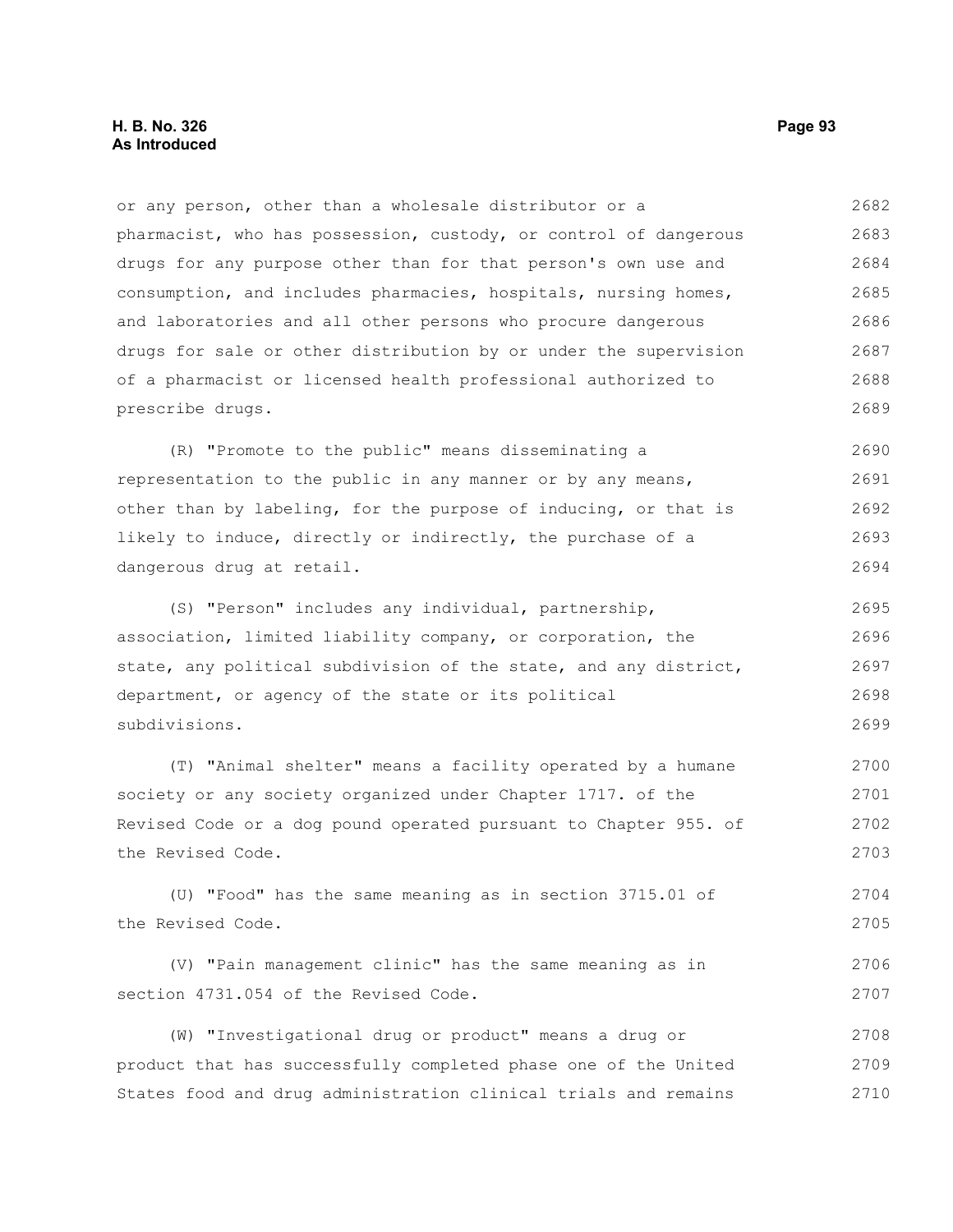#### **H. B. No. 326 Page 94 As Introduced**

under clinical trial, but has not been approved for general use by the United States food and drug administration. "Investigational drug or product" does not include controlled substances in schedule I, as established pursuant to section 3719.41 of the Revised Code, and as amended. (X) "Product," when used in reference to an investigational drug or product, means a biological product, other than a drug, that is made from a natural human, animal, or microorganism source and is intended to treat a disease or medical condition. **Sec. 4729.51.** (A) No person other than a registered wholesale distributor of dangerous drugs shall possess for sale, sell, distribute, or deliver, at wholesale, dangerous drugs or investigational drugs or products, except as follows: (1) A licensed terminal distributor of dangerous drugs that is a pharmacy may make occasional sales of dangerous drugs or investigational drugs or products at wholesale. (2) A licensed terminal distributor of dangerous drugs having more than one licensed location may transfer or deliver dangerous drugs from one licensed location to another licensed location owned by the terminal distributor if the license issued for each location is in effect at the time of the transfer or delivery. (3) A licensed terminal distributor of dangerous drugs that is not a pharmacy may make occasional sales of naloxone at wholesale. (B) No registered wholesale distributor of dangerous drugs shall possess for sale, sell, or distribute, at wholesale, 2711 2712 2713 2714 2715 2716 2717 2718 2719 2720 2721 2722 2723 2724 2725 2726 2727 2728 2729 2730 2731 2732 2733 2734 2735 2736 2737 2738

dangerous drugs or investigational drugs or products to any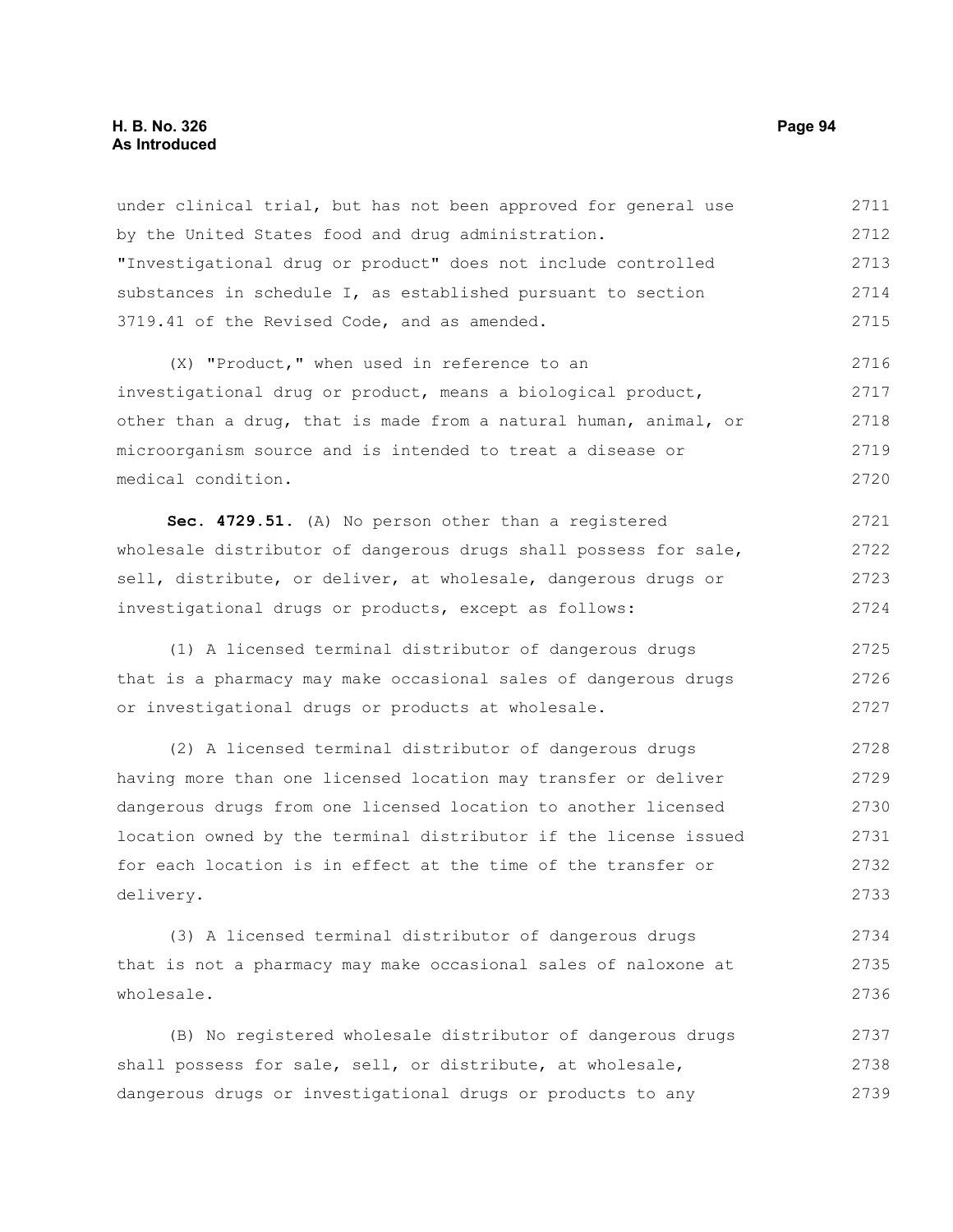| person other than the following:                                | 2740 |
|-----------------------------------------------------------------|------|
| (1) Subject to division (D) of this section, a licensed         | 2741 |
| terminal distributor of dangerous drugs;                        | 2742 |
| (2) Subject to division (C) of this section, any person         | 2743 |
| exempt from licensure as a terminal distributor of dangerous    | 2744 |
| drugs under section 4729.541 of the Revised Code;               | 2745 |
| (3) A registered wholesale distributor of dangerous drugs;      | 2746 |
| (4) A terminal or wholesale distributor of dangerous drugs      | 2747 |
| that is located in another state, is not engaged in the sale of | 2748 |
| dangerous drugs within this state, and is actively licensed to  | 2749 |
| engage in the sale of dangerous drugs by the state in which the | 2750 |
| distributor conducts business.                                  | 2751 |
| (C) No registered wholesale distributor of dangerous drugs      | 2752 |
| shall possess for sale, sell, or distribute, at wholesale,      | 2753 |
| dangerous drugs or investigational drugs or products to either  | 2754 |
| of the following:                                               | 2755 |
| (1) A prescriber who is employed by either of the               | 2756 |
| following:                                                      | 2757 |
| (a) A pain management clinic that is not licensed as a          | 2758 |
| terminal distributor of dangerous drugs with a pain management  | 2759 |
| clinic classification issued under section 4729.552 of the      | 2760 |
| Revised Code;                                                   | 2761 |
| (b) A facility, clinic, or other location that provides         | 2762 |
| office-based opioid treatment but is not licensed as a terminal | 2763 |
| distributor of dangerous drugs with an office-based opioid      | 2764 |
| treatment classification issued under section 4729.553 of the   | 2765 |
| Revised Code if such a license is required by that section.     | 2766 |
| (2) A business entity described in division (A)(2) or (3)       | 2767 |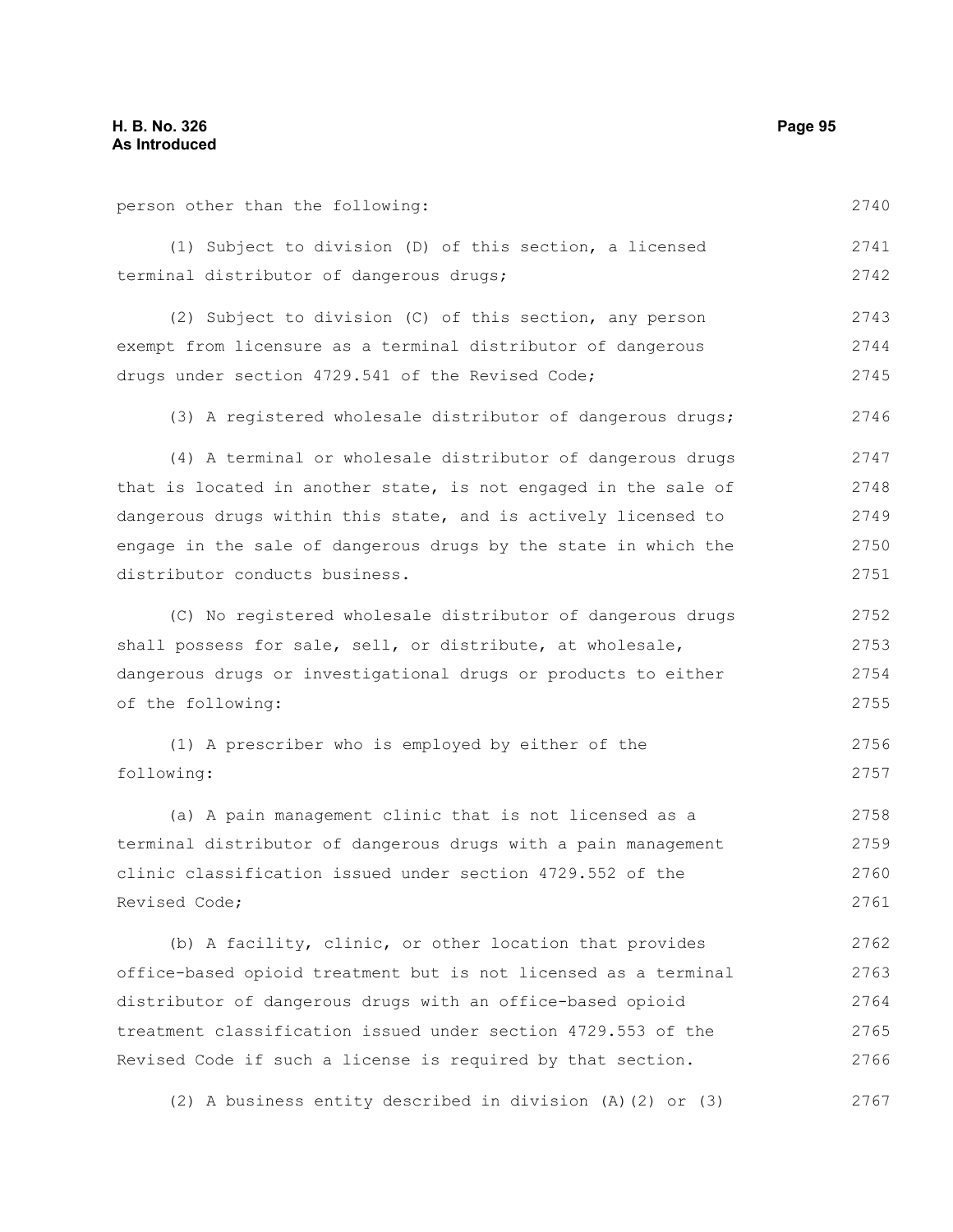2778

#### of section 4729.541 of the Revised Code that is, or is operating, either of the following: (a) A pain management clinic without a license as a terminal distributor of dangerous drugs with a pain management clinic classification issued under section 4729.552 of the Revised Code; (b) A facility, clinic, or other location that provides office-based opioid treatment without a license as a terminal distributor of dangerous drugs with an office-based opioid treatment classification issued under section 4729.553 of the 2768 2769 2770 2771 2772 2773 2774 2775 2776 2777

(D) No registered wholesale distributor of dangerous drugs shall possess dangerous drugs or investigational drugs or products for sale at wholesale, or sell or distribute such drugs at wholesale, to a licensed terminal distributor of dangerous drugs, except as follows: 2779 2780 2781 2782 2783

Revised Code if such a license is required by that section.

(1) In the case of a terminal distributor with a category I license, only dangerous drugs described in category I, as defined in division (A)(1) of section 4729.54 of the Revised Code; 2784 2785 2786 2787

(2) In the case of a terminal distributor with a category II license, only dangerous drugs described in category I and category II, as defined in divisions (A)(1) and (2) of section 4729.54 of the Revised Code; 2788 2789 2790 2791

(3) In the case of a terminal distributor with a category III license, dangerous drugs described in category I, category II, and category III, as defined in divisions (A)(1), (2), and (3) of section 4729.54 of the Revised Code; 2792 2793 2794 2795

(4) In the case of a terminal distributor with a limited 2796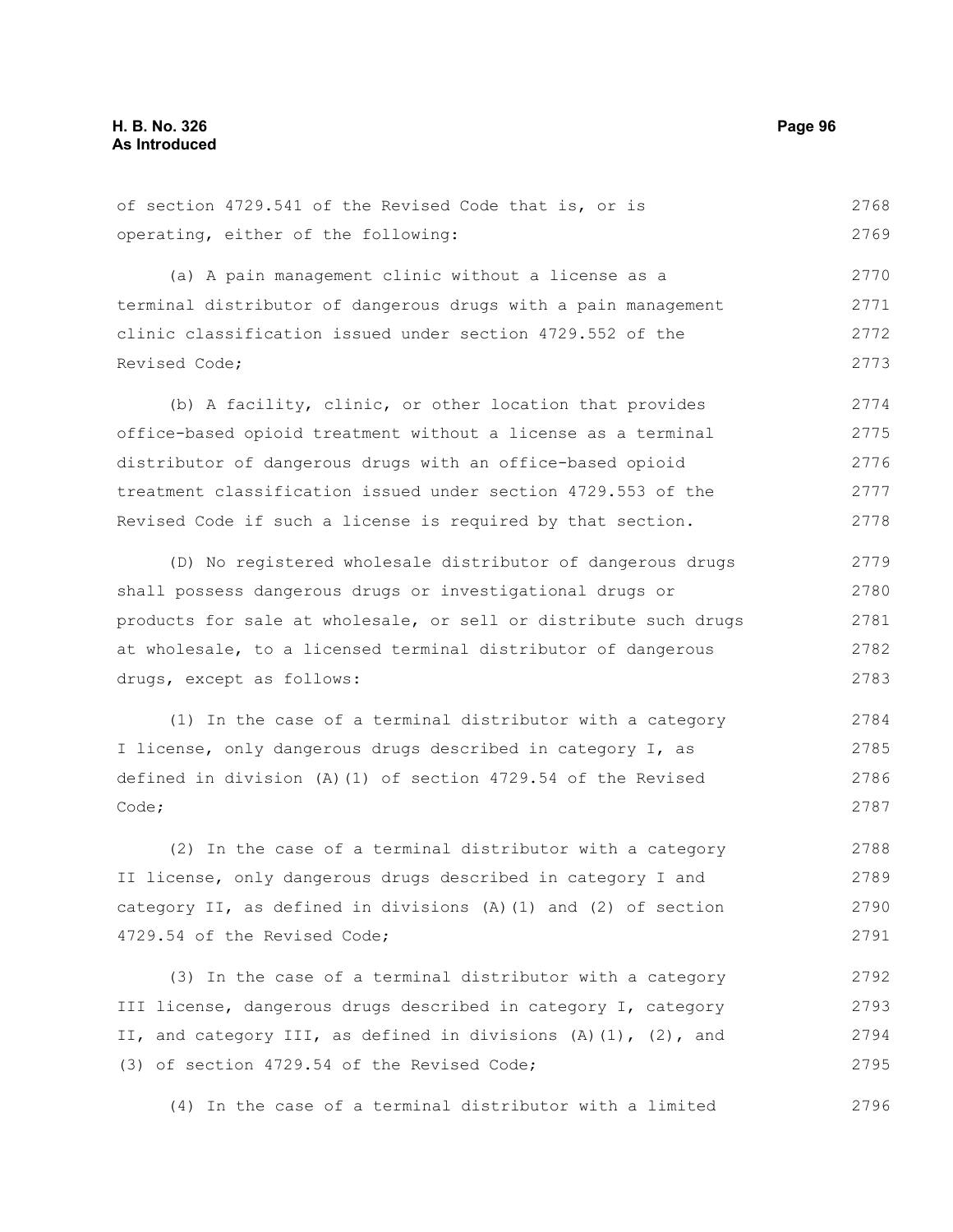| category I, II, or III license, only the dangerous drugs        | 2797 |
|-----------------------------------------------------------------|------|
| specified in the certificate furnished by the terminal          | 2798 |
| distributor in accordance with section 4729.60 of the Revised   | 2799 |
| Code.                                                           | 2800 |
| (E) (1) Except as provided in division (E) (2) of this          | 2801 |
| section, no person shall do any of the following:               | 2802 |
| (a) Sell or distribute, at retail, dangerous drugs;             | 2803 |
| (b) Possess for sale, at retail, dangerous drugs;               | 2804 |
| (c) Possess dangerous drugs.                                    | 2805 |
| $(2)$ (a) Divisions (E) $(1)$ (a), (b), and (c) of this section | 2806 |
| do not apply to any of the following:                           | 2807 |
| (i) A licensed terminal distributor of dangerous drugs;         | 2808 |
| (ii) A person who possesses, or possesses for sale or           | 2809 |
| sells, at retail, a dangerous drug in accordance with Chapters  | 2810 |
| 3719., 4715., 4723., 4725., 4729., 4730., 4731., 4732., and     | 2811 |
| 4741. of the Revised Code;                                      | 2812 |
| (iii) Any of the persons identified in divisions (A) (1) to     | 2813 |
| (5) and (13) of section 4729.541 of the Revised Code, but only  | 2814 |
| to the extent specified in that section.                        | 2815 |
| (b) Division $(E)$ (1) (c) of this section does not apply to    | 2816 |
| any of the following:                                           | 2817 |
| (i) A registered wholesale distributor of dangerous drugs;      | 2818 |
| (ii) Any of the persons identified in divisions (A) (6) to      | 2819 |
| (12) of section 4729.541 of the Revised Code, but only to the   | 2820 |
| extent specified in that section.                               | 2821 |
| (F) No licensed terminal distributor of dangerous drugs or      | 2822 |
| person that is exempt from licensure under section 4729.541 of  | 2823 |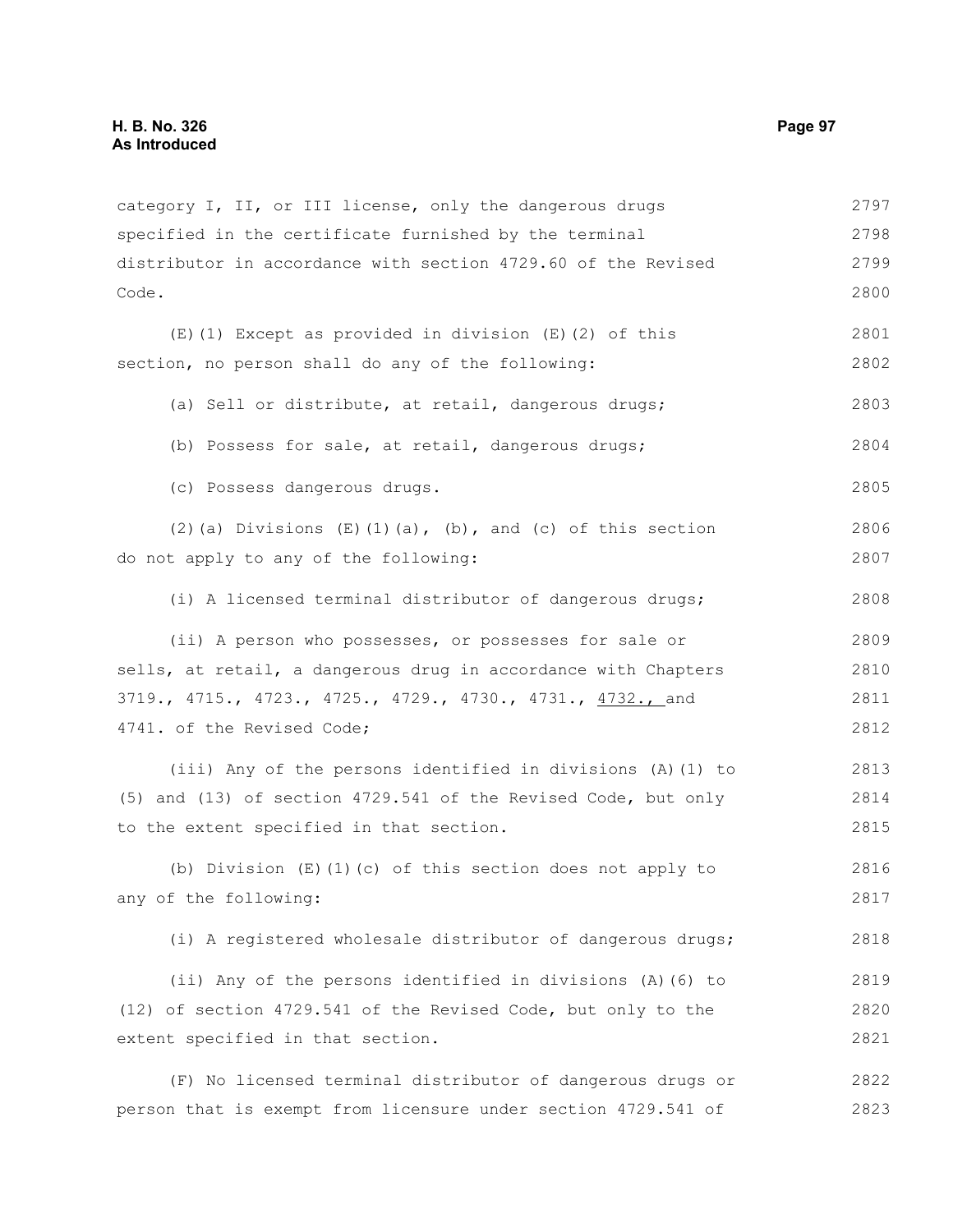the Revised Code shall purchase dangerous drugs or investigational drugs or products from any person other than a registered wholesale distributor of dangerous drugs, except as follows: 2824 2825 2826 2827

(1) A licensed terminal distributor of dangerous drugs or person that is exempt from licensure under section 4729.541 of the Revised Code may make occasional purchases of dangerous drugs or investigational drugs or products that are sold in accordance with division (A)(1) or (3) of this section. 2828 2829 2830 2831 2832

(2) A licensed terminal distributor of dangerous drugs having more than one licensed location may transfer or deliver dangerous drugs or investigational drugs or products from one licensed location to another licensed location if the license issued for each location is in effect at the time of the transfer or delivery. 2833 2834 2835 2836 2837 2838

(G) No licensed terminal distributor of dangerous drugs shall engage in the retail sale or other distribution of dangerous drugs or investigational drugs or products or maintain possession, custody, or control of dangerous drugs or investigational drugs or products for any purpose other than the distributor's personal use or consumption, at any establishment or place other than that or those described in the license issued by the state board of pharmacy to such terminal distributor. 2839 2840 2841 2842 2843 2844 2845 2846 2847

(H) Nothing in this section shall be construed to interfere with the performance of official duties by any law enforcement official authorized by municipal, county, state, or federal law to collect samples of any drug, regardless of its nature or in whose possession it may be. 2848 2849 2850 2851 2852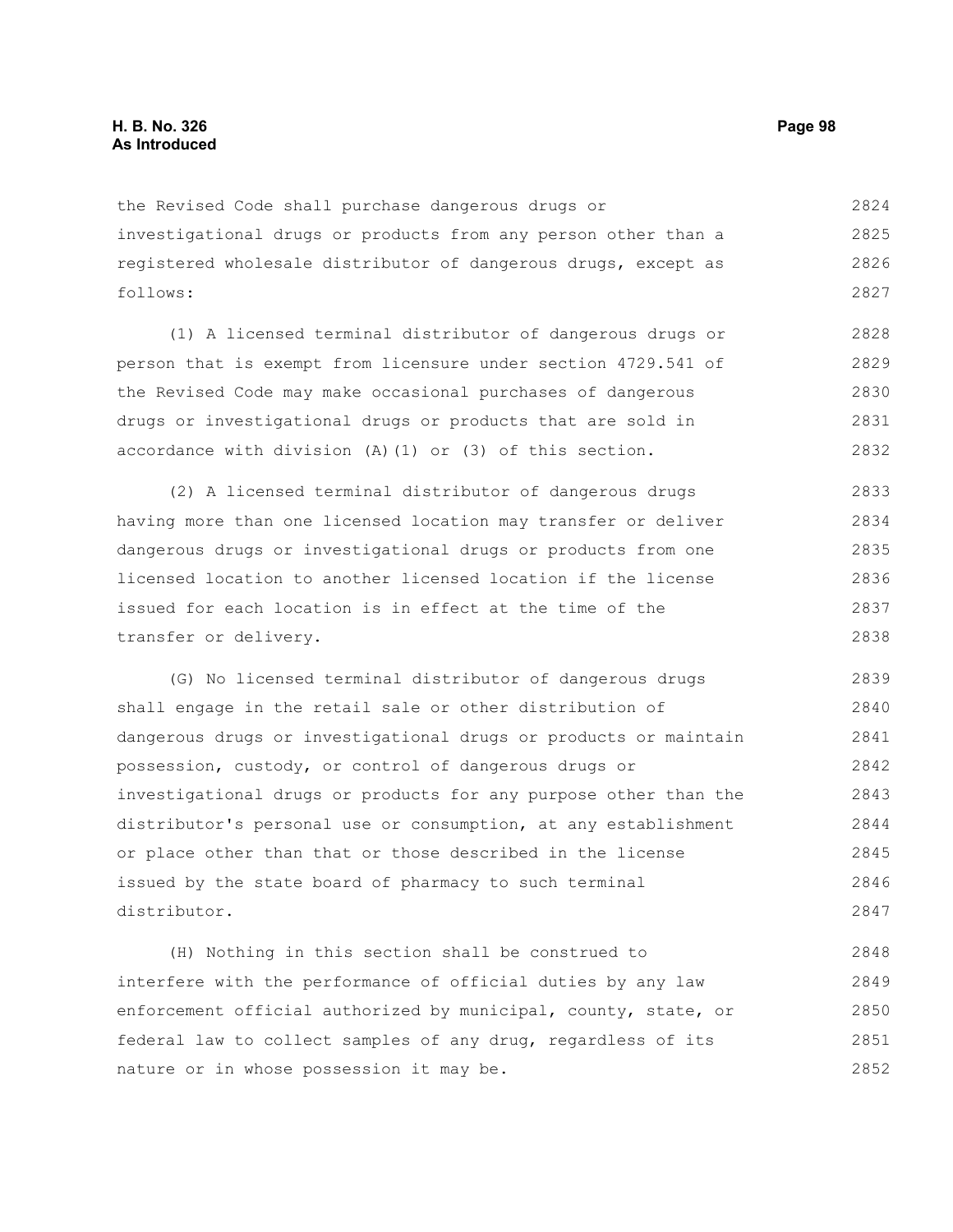# **H. B. No. 326 Page 99 As Introduced**

| (I) Notwithstanding anything to the contrary in this             | 2853 |
|------------------------------------------------------------------|------|
| section, the board of education of a city, local, exempted       | 2854 |
| village, or joint vocational school district may distribute      | 2855 |
| epinephrine autoinjectors for use in accordance with section     | 2856 |
| 3313.7110 of the Revised Code and may distribute inhalers for    | 2857 |
| use in accordance with section 3313.7113 of the Revised Code.    | 2858 |
| Sec. 4731.054. (A) As used in this section:                      | 2859 |
| (1) "Chronic pain" has the same meaning as in section            | 2860 |
| 4731.052 of the Revised Code.                                    | 2861 |
| (2) "Controlled substance" has the same meaning as in            | 2862 |
| section 3719.01 of the Revised Code.                             | 2863 |
| (3) "Hospital" means a hospital registered with the              | 2864 |
| department of health under section 3701.07 of the Revised Code.  | 2865 |
| (4) "Owner" means each person included on the list               | 2866 |
| maintained under division (B) (6) of section 4729.552 of the     | 2867 |
| Revised Code.                                                    | 2868 |
| (5) (a) "Pain management clinic" means a facility to which       | 2869 |
| both of the following apply:                                     | 2870 |
| (i) The majority of patients of the prescribers at the           | 2871 |
| facility are provided treatment for chronic pain through the use | 2872 |
| of controlled substances, tramadol, or other drugs specified in  | 2873 |
| rules adopted under this section;                                | 2874 |
| (ii) The facility meets any other identifying criteria           | 2875 |
| established in rules adopted under this section.                 | 2876 |
| (b) "Pain management clinic" does not include any of the         | 2877 |
| following:                                                       | 2878 |
| (i) A hospital;                                                  | 2879 |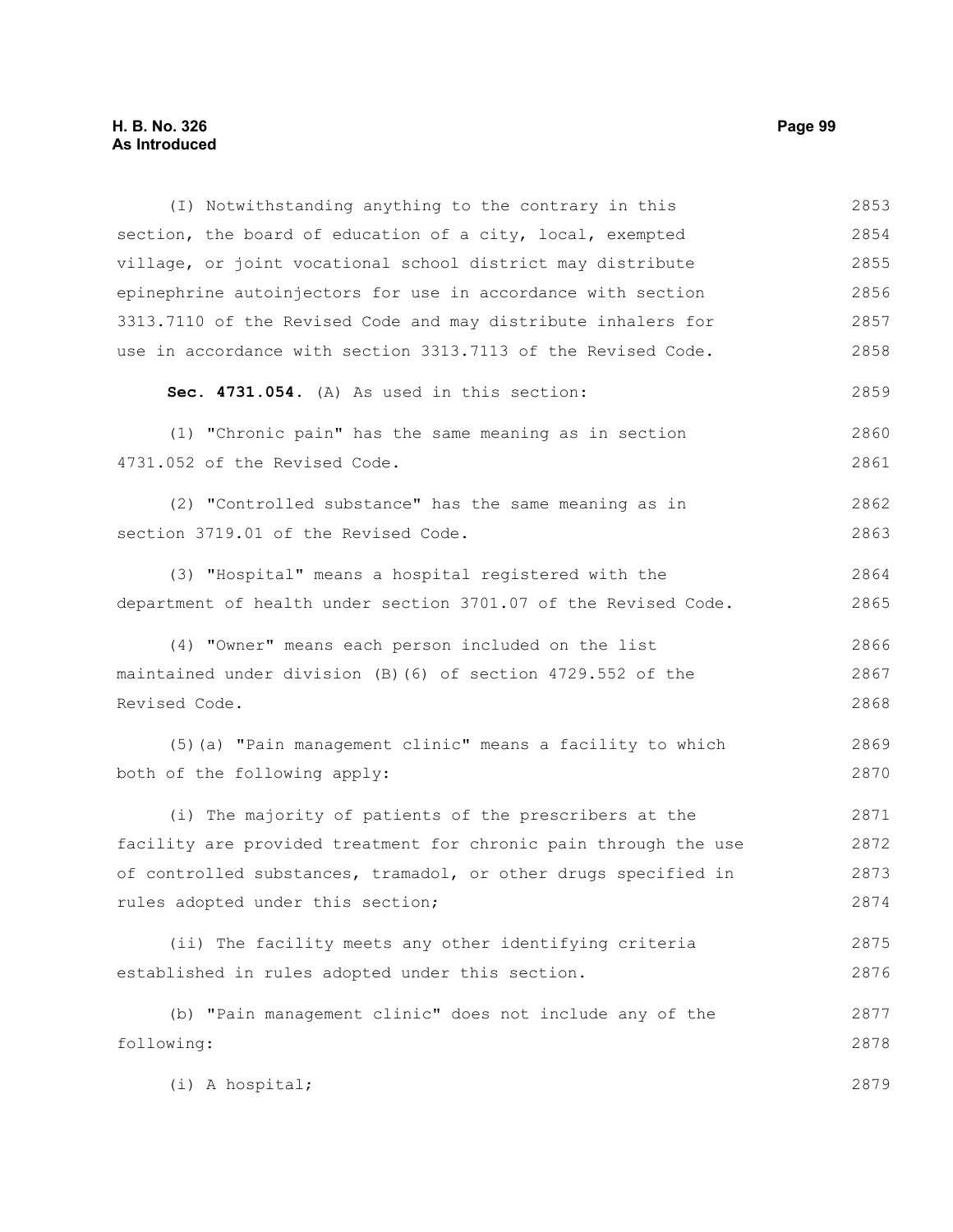| (ii) A facility operated by a hospital for the treatment         | 2880 |
|------------------------------------------------------------------|------|
| of chronic pain;                                                 | 2881 |
| (iii) A physician practice owned or controlled, in whole         | 2882 |
| or in part, by a hospital or by an entity that owns or controls, | 2883 |
| in whole or in part, one or more hospitals;                      | 2884 |
| (iv) A school, college, university, or other educational         | 2885 |
| institution or program to the extent that it provides            | 2886 |
| instruction to individuals preparing to practice as physicians,  | 2887 |
| podiatrists, dentists, nurses, physician assistants,             | 2888 |
| psychologists, optometrists, or veterinarians or any affiliated  | 2889 |
| facility to the extent that it participates in the provision of  | 2890 |
| that instruction;                                                | 2891 |
| (v) A hospice program licensed under Chapter 3712. of the        | 2892 |
| Revised Code;                                                    | 2893 |
| (vi) An ambulatory surgical facility licensed under              | 2894 |
| section 3702.30 of the Revised Code;                             | 2895 |
| (vii) An interdisciplinary pain rehabilitation program           | 2896 |
| with three-year accreditation from the commission on             | 2897 |
| accreditation of rehabilitation facilities;                      | 2898 |
| (viii) A nursing home licensed under section 3721.02 of          | 2899 |
| the Revised Code or by a political subdivision certified under   | 2900 |
| section 3721.09 of the Revised Code;                             | 2901 |
| (ix) A facility conducting only clinical research that may       | 2902 |
| use controlled substances in studies approved by a hospital-     | 2903 |
| based institutional review board or an institutional review      | 2904 |
| board accredited by the association for the accreditation of     | 2905 |
| human research protection programs.                              | 2906 |
| (6) "Physician" means an individual authorized under this        | 2907 |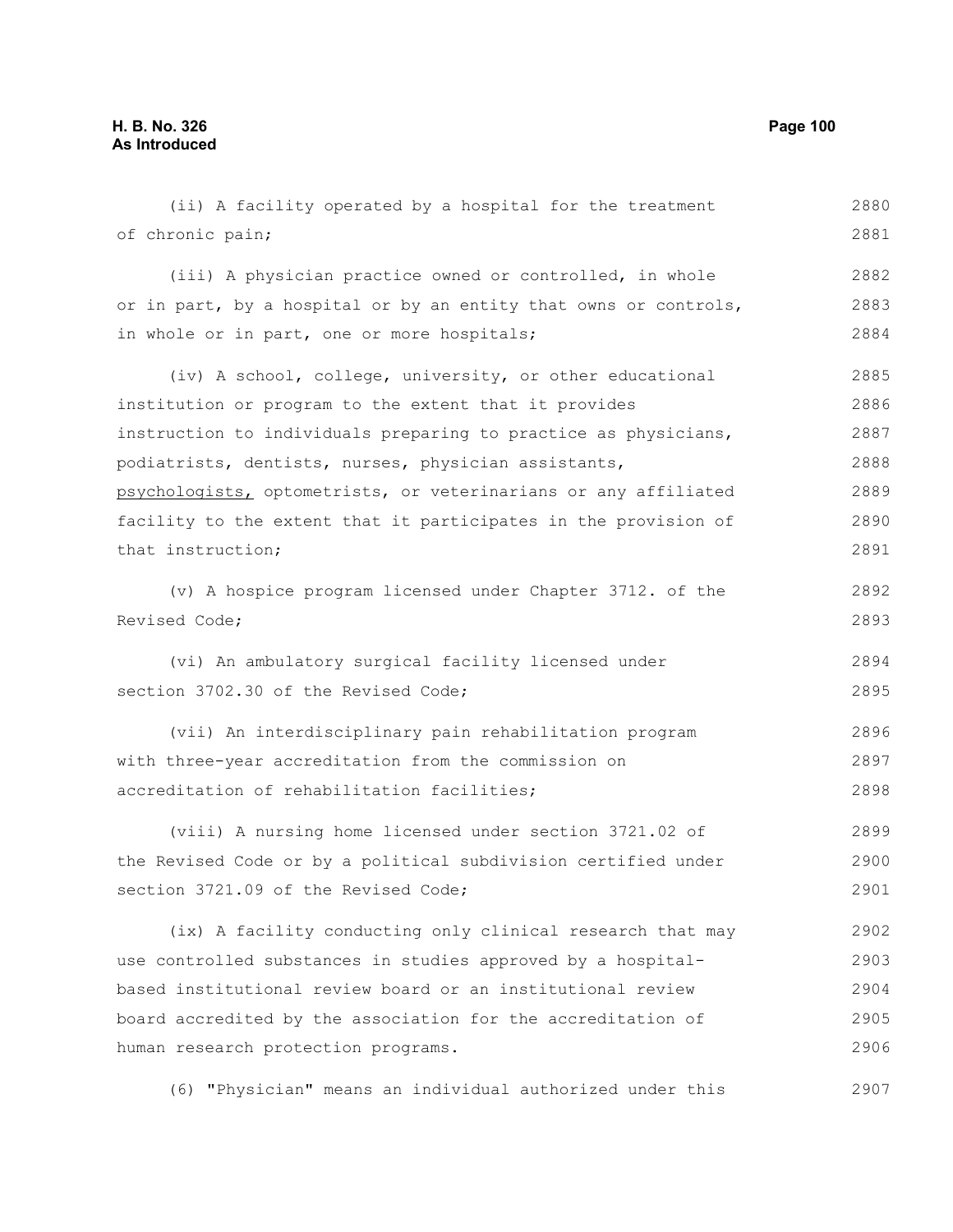| chapter to practice medicine and surgery or osteopathic medicine | 2908 |
|------------------------------------------------------------------|------|
| and surgery.                                                     | 2909 |
| (7) "Prescriber" has the same meaning as in section              | 2910 |
| 4729.01 of the Revised Code.                                     | 2911 |
| (B) Each owner shall supervise, control, and direct the          | 2912 |
| activities of each individual, including an employee, volunteer, | 2913 |
| or individual under contract, who provides treatment of chronic  | 2914 |
| pain at the clinic or is associated with the provision of that   | 2915 |
| treatment. The supervision, control, and direction shall be      | 2916 |
| provided in accordance with rules adopted under this section.    | 2917 |
| (C) The state medical board shall adopt rules in                 | 2918 |
| accordance with Chapter 119. of the Revised Code that establish  | 2919 |
| all of the following:                                            | 2920 |
| (1) Standards and procedures for the operation of a pain         | 2921 |
| management clinic;                                               | 2922 |
| (2) Standards and procedures to be followed by a physician       | 2923 |
| who provides care at a pain management clinic;                   | 2924 |
| (3) For purposes of division (A) (5) (a) (i) of this section,    | 2925 |
| the other drugs used to treat chronic pain that identify a       | 2926 |
| facility as a pain management clinic;                            | 2927 |
| (4) For purposes of division (A) (5) (a) (ii) of this            | 2928 |
| section, the other criteria that identify a facility as a pain   | 2929 |
| management clinic;                                               | 2930 |
| (5) For purposes of division (B) of this section,                | 2931 |
| standards and procedures to be followed by an owner in providing | 2932 |
| supervision, direction, and control of individuals at a pain     | 2933 |
| management clinic.                                               | 2934 |
| (D) The board may impose a fine of not more than twenty          | 2935 |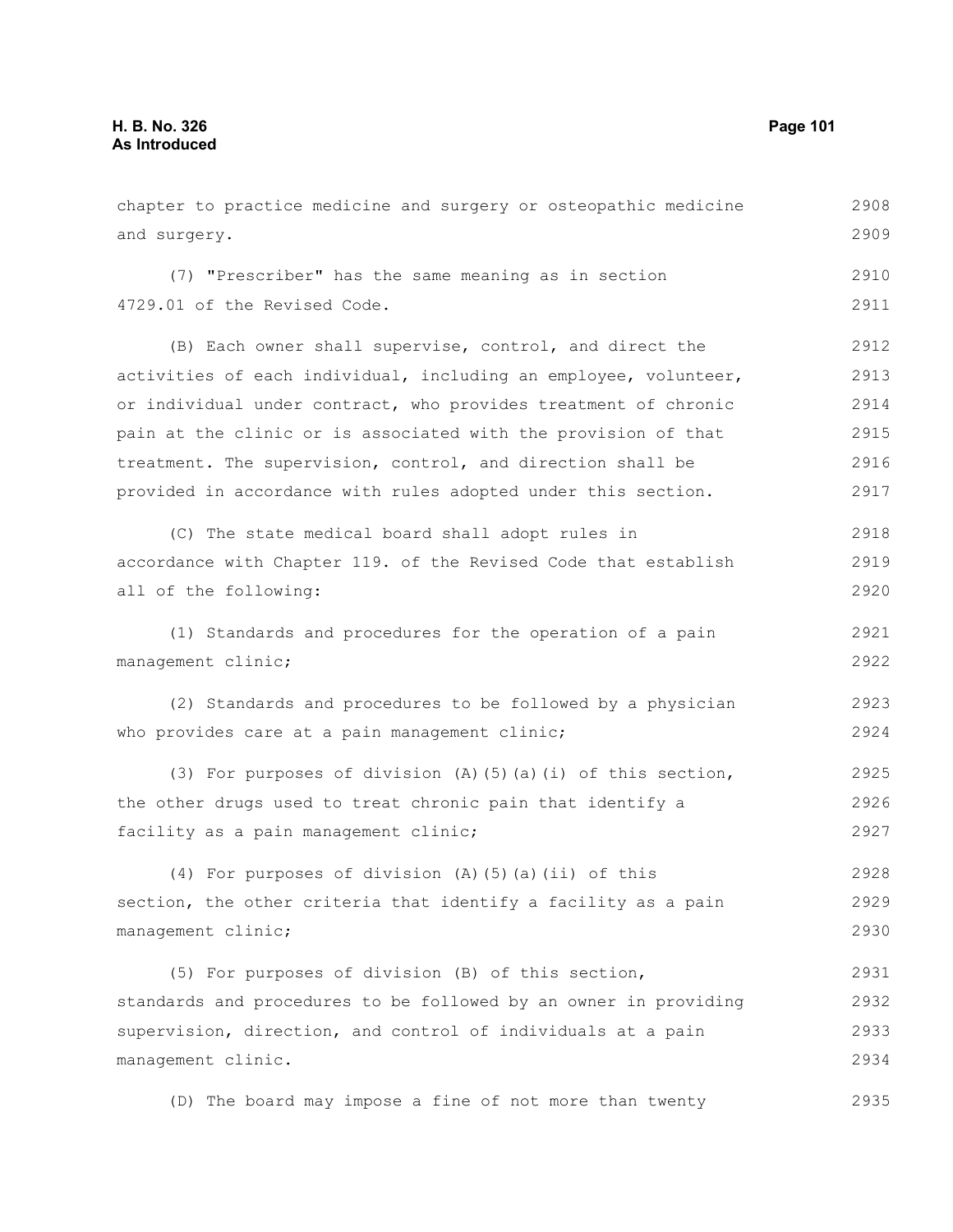#### **H. B. No. 326 Page 102 As Introduced**

thousand dollars on a physician who fails to comply with rules adopted under this section. The fine may be in addition to or in lieu of any other action that may be taken under section 4731.22 of the Revised Code. The board shall deposit any amounts received under this division in accordance with section 4731.24 of the Revised Code. 2936 2937 2938 2939 2940 2941

(E)(1) The board may inspect either of the following as the board determines necessary to ensure compliance with this chapter and any rules adopted under it regarding pain management clinics: 2942 2943 2944 2945

(a) A pain management clinic;

(b) A facility or physician practice that the board suspects is operating as a pain management clinic in violation of this chapter.

(2) The board's inspection shall be conducted in accordance with division (F) of section 4731.22 of the Revised Code. 2950 2951 2952

(3) Before conducting an on-site inspection, the board shall provide notice to the owner or other person in charge of the facility or physician practice, except that the board is not required to provide the notice if, in the judgment of the board, the notice would jeopardize an investigation being conducted by the board. 2953 2954 2955 2956 2957 2958

#### **Sec. 4732.01.** As used in this chapter: 2959

(A) "Psychologist" means any person who holds self out to the public by any title or description of services incorporating the words "psychologic," "psychological," "psychologist," "psychology," or any other terms that imply the person is trained, experienced, or an expert in the field of psychology. 2960 2961 2962 2963 2964

2946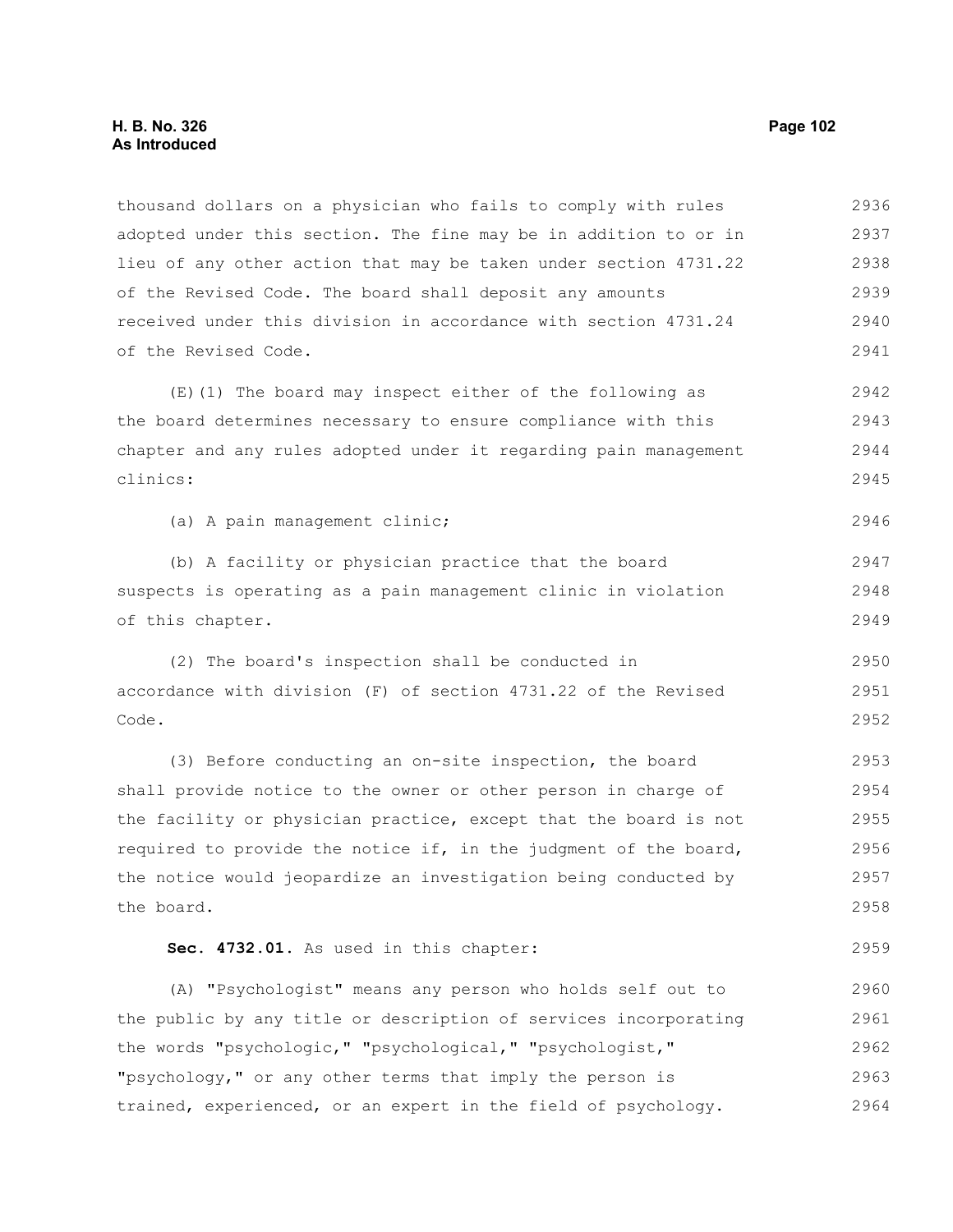## **H. B. No. 326 Page 103 As Introduced**

(B) "The practice of psychology" means rendering or offering to render to individuals, groups, organizations, or the public any service involving the application of psychological procedures to assessment, diagnosis, prevention, treatment, or amelioration of psychological problems or emotional or mental disorders of individuals or groups; to clinical psychopharmacology; or to the assessment or improvement of psychological adjustment or functioning of individuals or groups, whether or not there is a diagnosable pre-existing psychological problem. Practice of psychology includes the practice of school psychology. For purposes of this chapter, teaching or research shall not be regarded as the practice of psychology, even when dealing with psychological subject matter, provided it does not otherwise involve the professional practice of psychology in which an individual's welfare is directly affected by the application of psychological procedures. 2965 2966 2967 2968 2969 2970 2971 2972 2973 2974 2975 2976 2977 2978 2979 2980

For a psychologist who holds a certificate to prescribe issued under section 4732.40 of the Revised Code, "the practice of psychology" also means the authority to engage in the activities specified in section 4732.43 of the Revised Code and clinical psychopharmacology.

(C) "Psychological procedures" include but are not restricted to application of principles, methods, or procedures of understanding, predicting, or influencing behavior, such as the principles pertaining to learning, conditioning, perception, motivation, thinking, emotions, or interpersonal relationships; the methods or procedures of verbal interaction, interviewing, counseling, behavior modification, environmental manipulation, group process, psychological psychotherapy, or hypnosis; and the methods or procedures of administering or interpreting tests of mental abilities, aptitudes, interests, attitudes, personality 2986 2987 2988 2989 2990 2991 2992 2993 2994 2995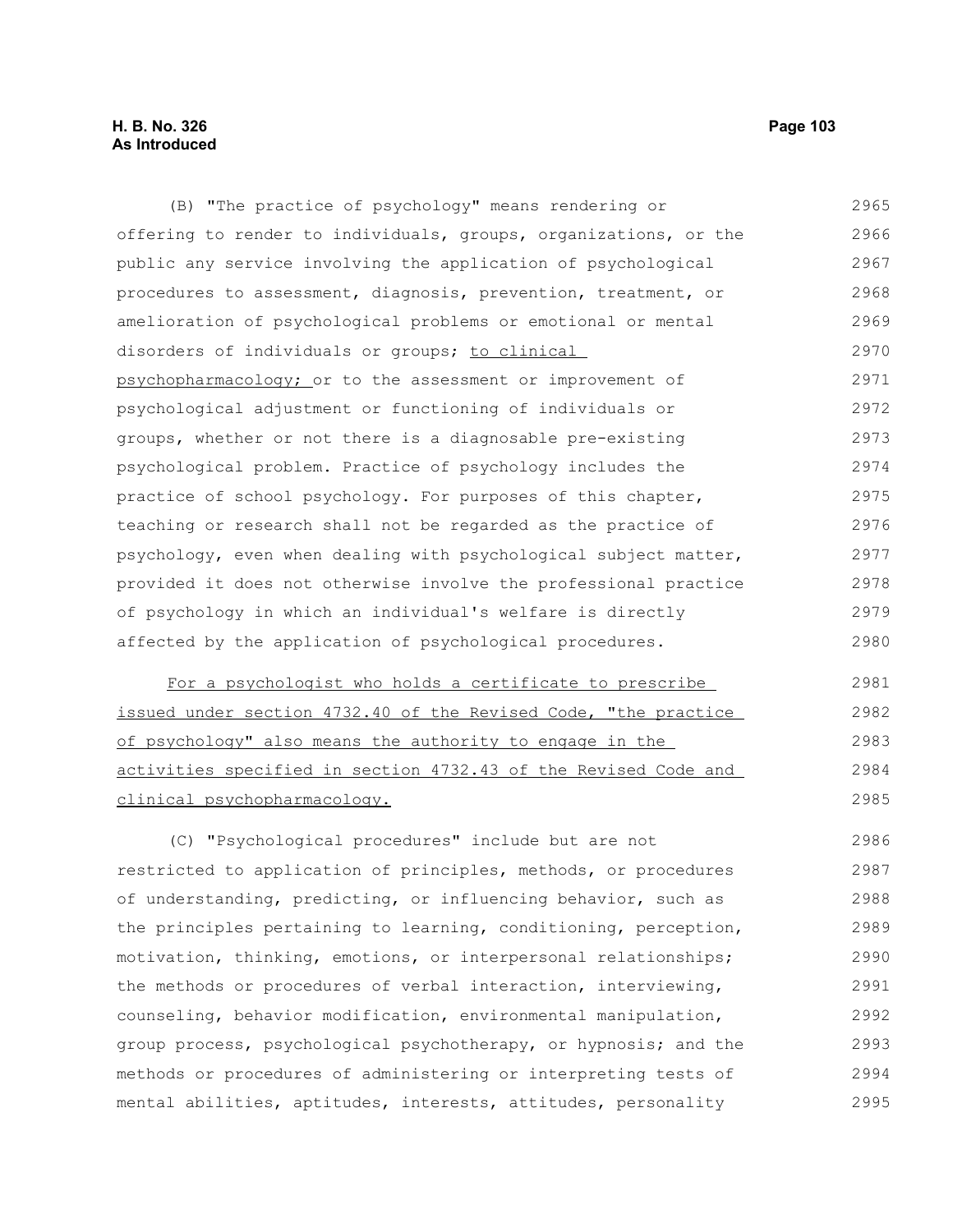| characteristics, emotions, or motivation.                        | 2996 |
|------------------------------------------------------------------|------|
| (D) "School psychologist" means any person who holds self        | 2997 |
| out to the public by any title or description of services        | 2998 |
| incorporating the words "school psychologist" or "school         | 2999 |
| psychology," or who holds self out to be trained, experienced,   | 3000 |
| or an expert in the practice of school psychology.               | 3001 |
| (E) "Practice of school psychology" means rendering or           | 3002 |
| offering to render to individuals, groups, organizations, or the | 3003 |
| public any of the following services:                            | 3004 |
| (1) Evaluation, diagnosis, or test interpretation limited        | 3005 |
| to assessment of intellectual ability, learning patterns,        | 3006 |
| achievement, motivation, behavior, or personality factors        | 3007 |
| directly related to learning problems;                           | 3008 |
| (2) Intervention services, including counseling, for             | 3009 |
| children or adults for amelioration or prevention of             | 3010 |
| educationally related learning problems, including emotional and | 3011 |
| behavioral aspects of such problems;                             | 3012 |
| (3) Psychological, educational, or vocational consultation       | 3013 |
| or direct educational services. This does not include industrial | 3014 |
| consultation or counseling services to clients undergoing        | 3015 |
| vocational rehabilitation.                                       | 3016 |
| (F) "Licensed psychologist" means an individual holding a        | 3017 |
| current, valid license to practice psychology issued under       | 3018 |
| section 4732.12 or 4732.15 of the Revised Code.                  | 3019 |
| (G) "School psychologist licensed by the state board of          | 3020 |
| psychology" means an individual holding a current, valid license | 3021 |
| to practice school psychology issued under section 4732.12 or    | 3022 |
| 4732.15 of the Revised Code.                                     | 3023 |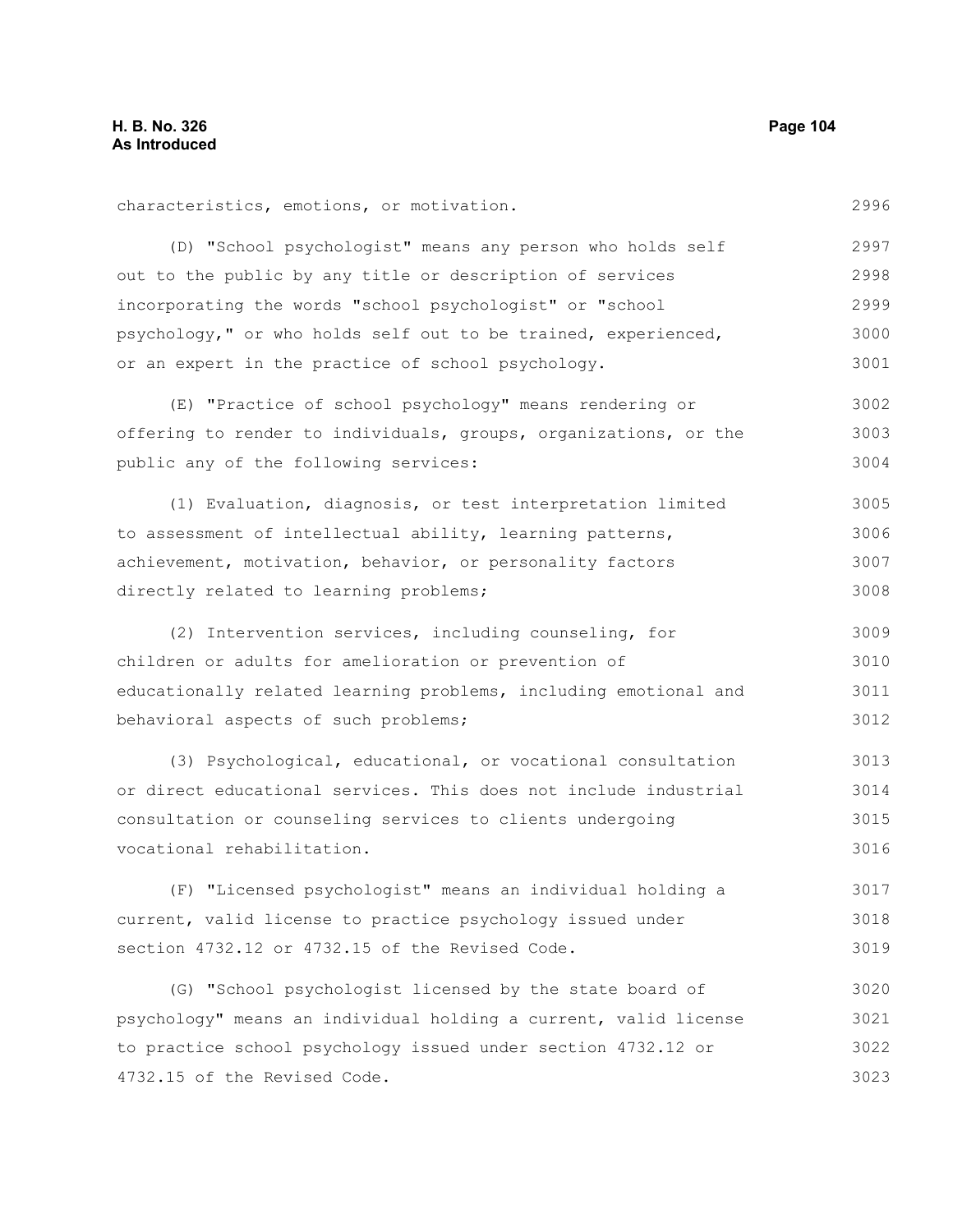| (H) "School psychologist licensed by the state board of          | 3024 |
|------------------------------------------------------------------|------|
| education" means an individual holding a current, valid school   | 3025 |
| psychologist license issued under rules adopted under section    | 3026 |
| 3319.22 of the Revised Code.                                     | 3027 |
| (I) "Mental health professional" and "mental health              | 3028 |
| service" have the same meanings as in section 2305.51 of the     | 3029 |
| Revised Code.                                                    | 3030 |
| (J) "Telepsychology" means the practice of psychology or         | 3031 |
| school psychology by distance communication technology,          | 3032 |
| including telephone, electronic mail, internet-based             | 3033 |
| communications, and video conferencing;                          | 3034 |
| (K) "Benzodiazepine," "controlled substance," and "opioid        | 3035 |
| analgesic" have the same meanings as in section 3719.01 of the   | 3036 |
| Revised Code;                                                    | 3037 |
| (L) "Drug" and "prescription" have the same meanings as in       | 3038 |
|                                                                  |      |
| section 4729.01 of the Revised Code.                             | 3039 |
| Sec. 4732.17. (A) Subject to division (F) of this section,       | 3040 |
| the state board of psychology may take any of the actions        | 3041 |
| specified in division (C) of this section against an applicant   | 3042 |
| for or a person who holds a license issued under this chapter on | 3043 |
| any of the following grounds as applicable:                      | 3044 |
| (1) Conviction, including a plea of guilty or no contest,        | 3045 |
| of a felony, or of any offense involving moral turpitude, in a   | 3046 |
| court of this or any other state or in a federal court;          | 3047 |
| (2) A judicial finding of eligibility for intervention in        | 3048 |
| lieu of conviction for a felony or any offense involving moral   | 3049 |
| turpitude in a court of this or any other state or in a federal  | 3050 |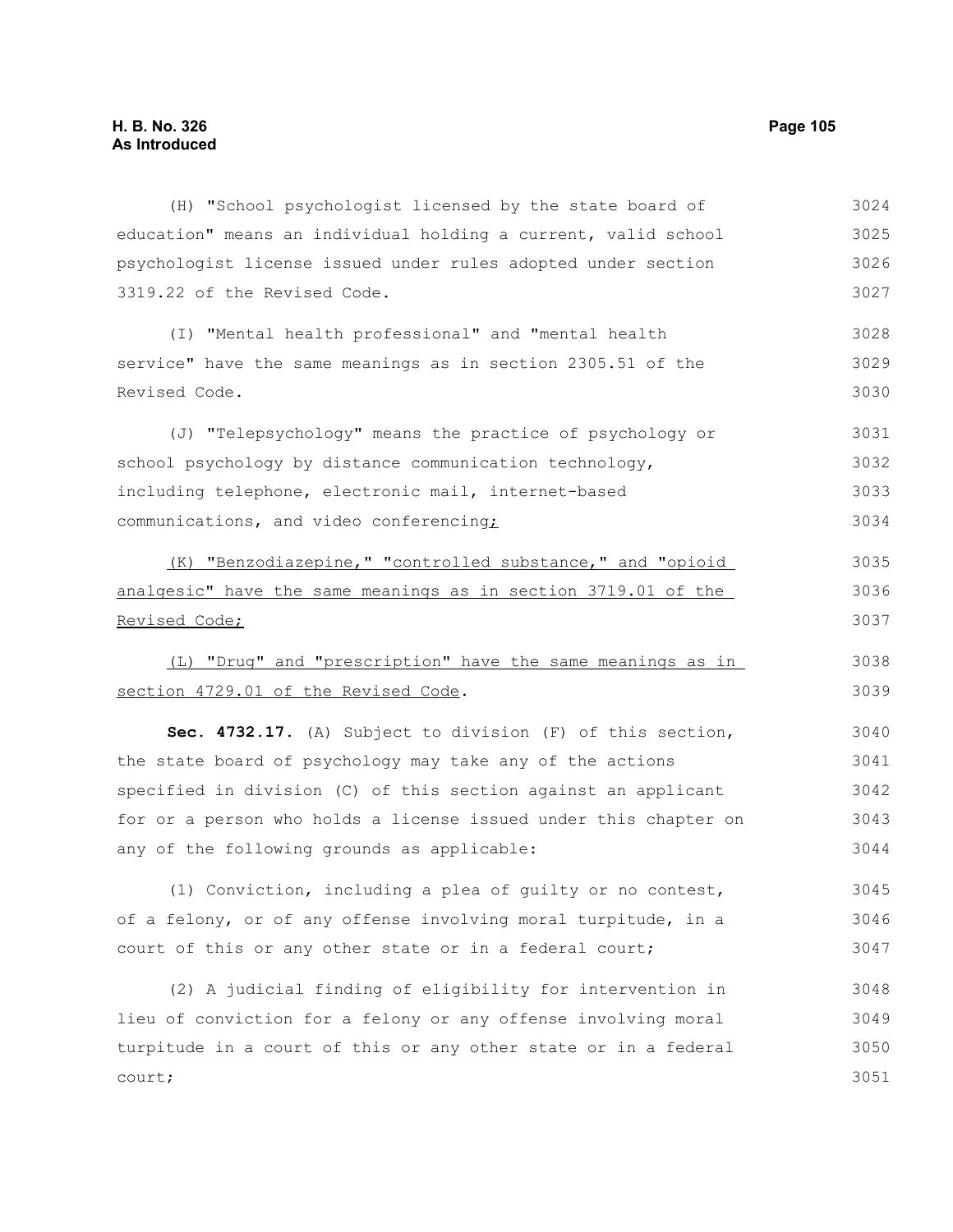| (3) Using fraud or deceit in the procurement of the              | 3052 |
|------------------------------------------------------------------|------|
| license to practice psychology or school psychology or knowingly | 3053 |
| assisting another in the procurement of such a license through   | 3054 |
| fraud or deceit;                                                 | 3055 |
| (4) Accepting commissions or rebates or other forms of           | 3056 |
| remuneration for referring persons to other professionals;       | 3057 |
| (5) Willful, unauthorized communication of information           | 3058 |
| received in professional confidence;                             | 3059 |
| (6) Being negligent in the practice of psychology or             | 3060 |
| school psychology;                                               | 3061 |
| (7) Inability to practice according to acceptable and            | 3062 |
| prevailing standards of care by reason of a mental, emotional,   | 3063 |
| physiological, or pharmacological condition or substance abuse;  | 3064 |
| (8) Subject to section 4732.28 of the Revised Code,              | 3065 |
| violating any rule of professional conduct promulgated by the    | 3066 |
| board;                                                           | 3067 |
| (9) Practicing in an area of psychology for which the            | 3068 |
| person is clearly untrained or incompetent;                      | 3069 |
| (10) An adjudication by a court, as provided in section          | 3070 |
| 5122.301 of the Revised Code, that the person is incompetent for | 3071 |
| the purpose of holding the license. Such person may have the     | 3072 |
| person's license issued or restored only upon determination by a | 3073 |
| court that the person is competent for the purpose of holding    | 3074 |
| the license and upon the decision by the board that such license | 3075 |
| be issued or restored. The board may require an examination      | 3076 |
| prior to such issuance or restoration.                           | 3077 |
| (11) Waiving the payment of all or any part of a                 | 3078 |

deductible or copayment that a patient, pursuant to a health 3079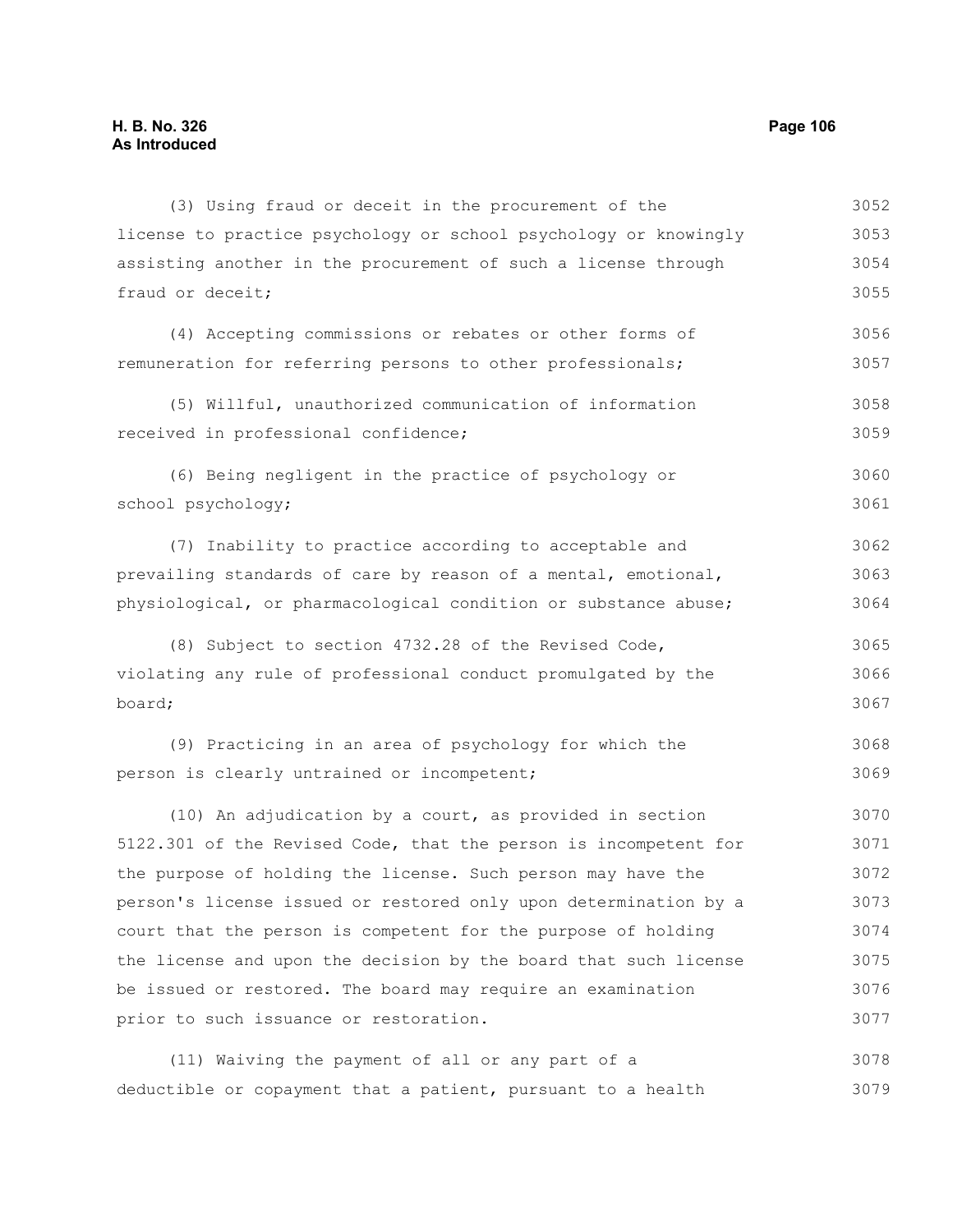#### **H. B. No. 326 Page 107 As Introduced**

insurance or health care policy, contract, or plan that covers psychological services, would otherwise be required to pay if the waiver is used as an enticement to a patient or group of patients to receive health care services from that provider; 3080 3081 3082 3083

(12) Advertising that the person will waive the payment of all or any part of a deductible or copayment that a patient, pursuant to a health insurance or health care policy, contract, or plan that covers psychological services, would otherwise be required to pay; 3084 3085 3086 3087 3088

(13) Any of the following actions taken by the agency responsible for authorizing or certifying the person to practice or regulating the person's practice of a health care occupation or provision of health care services in this state or another jurisdiction, as evidenced by a certified copy of that agency's records and findings for any reason other than the nonpayment of fees: 3089 3090 3091 3092 3093 3094 3095

(a) Limitation, revocation, or suspension of the person's license to practice; 3096 3097

(b) Acceptance of the person's license surrender; 3098

(c) Denial of a license to the person; 3099

(d) Refuse to renew or reinstate the person's license; 3100

(e) Imposition of probation on the person;

(f) Issuance of an order of censure or other reprimand against the person; 3102 3103

(g) Other negative action or finding against the person about which information is available to the public. 3104 3105

(14) Offering or rendering psychological services after a 3106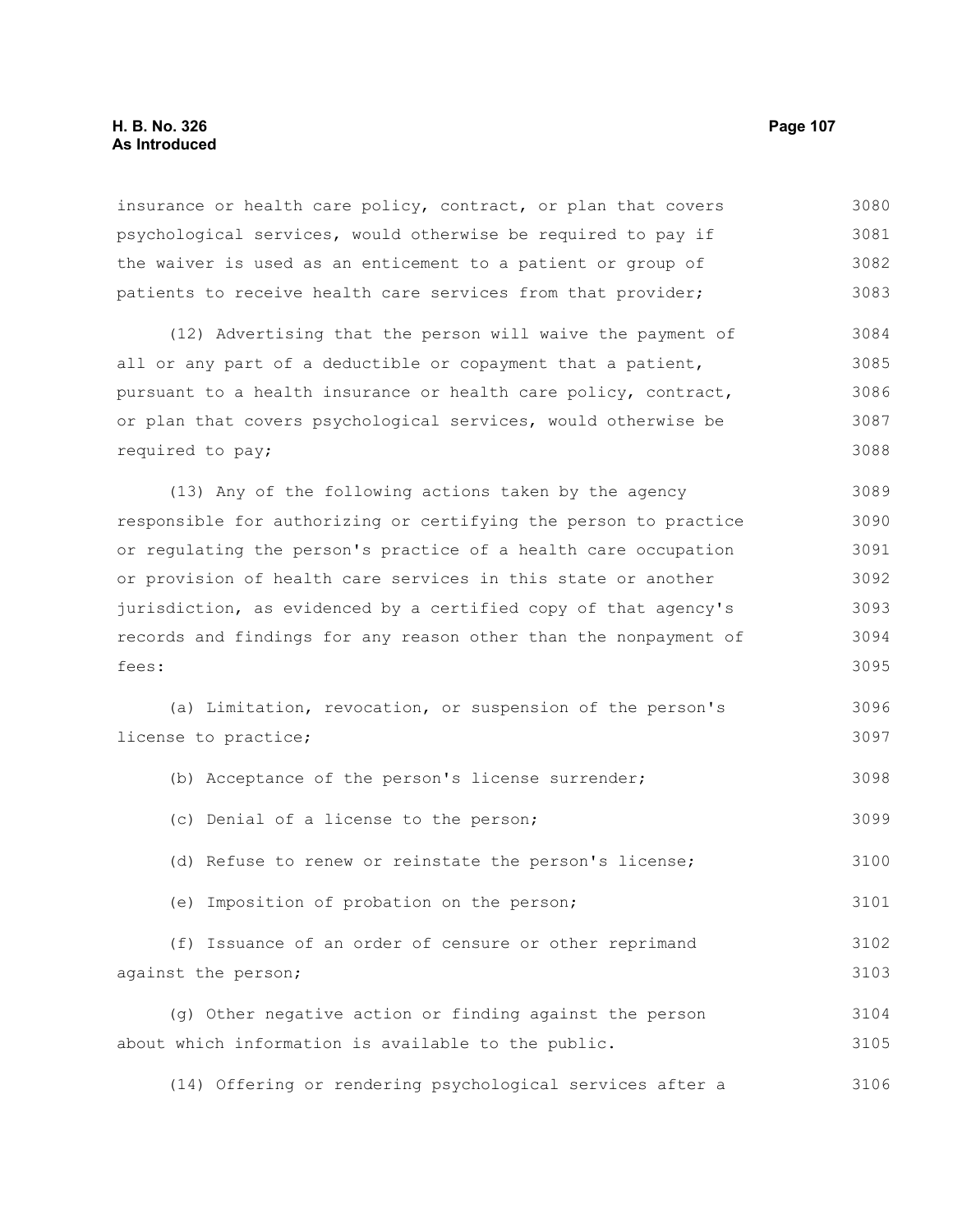license issued under this chapter has expired due to a failure to timely register under section 4732.14 of the Revised Code or complete continuing education requirements; 3107 3108 3109

(15) Offering or rendering psychological services after a license issued under this chapter has been placed in retired status pursuant to section 4732.142 of the Revised Code; 3110 3111 3112

(16) Unless the person is a school psychologist licensed by the state board of education: 3113 3114

(a) Offering or rendering school psychological services after a license issued under this chapter has expired due to a failure to timely register under section 4732.14 of the Revised Code or complete continuing education requirements; 3115 3116 3117 3118

(b) Offering or rendering school psychological services after a license issued under this chapter has been placed in retired status pursuant to section 4732.142 of the Revised Code. 3119 3120 3121

(17) Violating any adjudication order or consent agreement adopted by the board; 3122 3123

(18) Failure to submit to mental, cognitive, substance abuse, or medical evaluations, or a combination of these evaluations, ordered by the board under division (E) of this section; 3124 3125 3126 3127

(19) Selling, giving away, or administering drugs or therapeutic devices for other than legal and legitimate therapeutic purposes; or conviction of, a plea of guilty to, a judicial finding of guilt of, a judicial finding of guilt resulting from a plea of no contest to, or a judicial finding of eligibility for a pretrial diversion or similar program or for intervention in lieu of conviction for, violating any municipal, state, county, or federal drug law; 3128 3129 3130 3131 3132 3133 3134 3135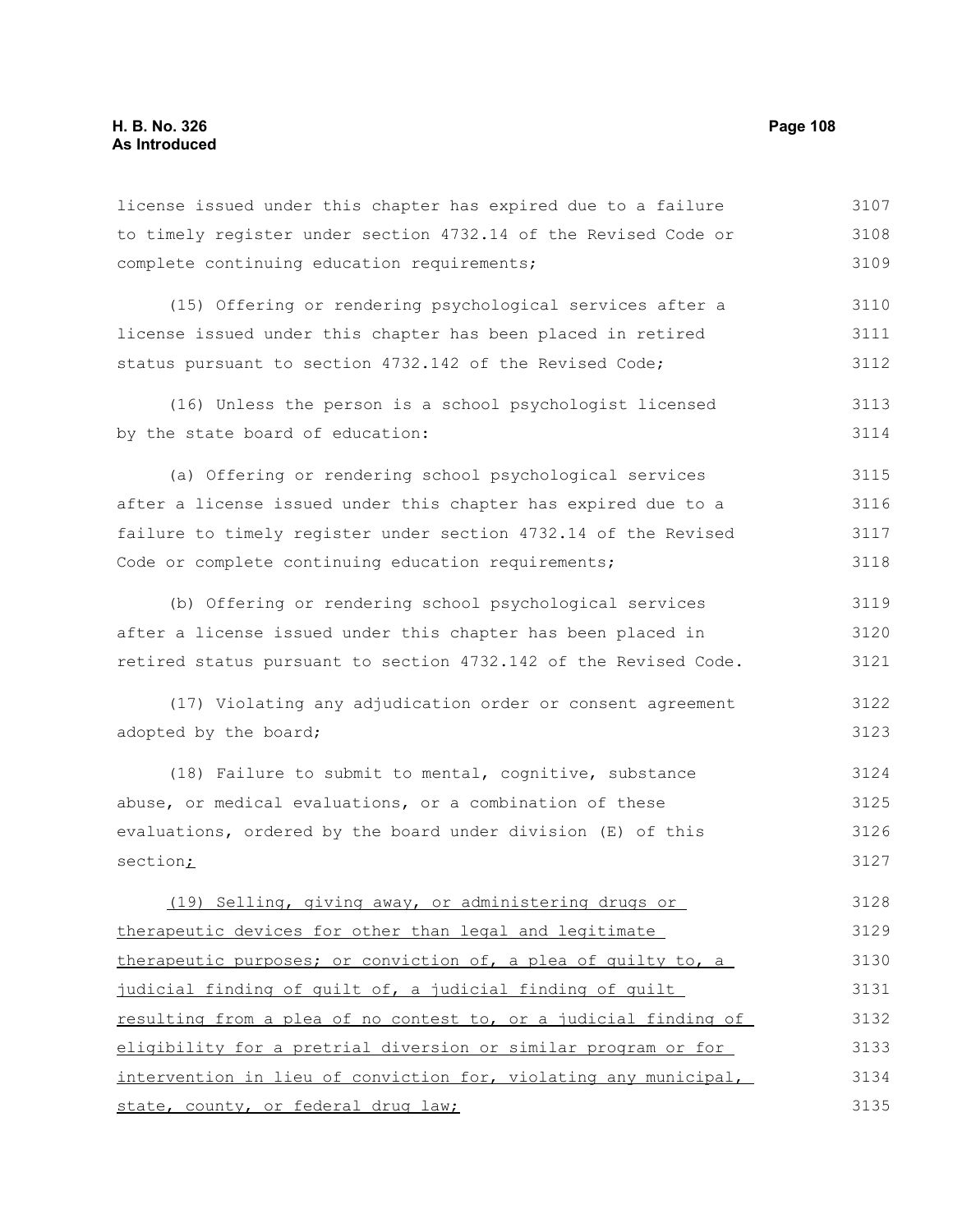(20) The suspension or termination of employment by the department of defense or the veterans administration of the United States for any act that violates or would violate this chapter; (21) In the case of a psychologist who holds a certificate to prescribe issued under section 4732.40 of the Revised Code, failure to prescribe, personally furnish, or administer drugs and therapeutic devices in accordance with section 4732.43 of the Revised Code; (22) Prescribing any drug or device to perform or induce an abortion, or otherwise performing or inducing an abortion; (23) Assisting suicide, as defined in section 3795.01 of the Revised Code; (24) Failure to comply with the requirements in section 3719.061 of the Revised Code before issuing for a minor a prescription for an opioid analgesic; (25) Failure to comply with section 4732.45 of the Revised Code, unless the state board of pharmacy no longer maintains a drug database pursuant to section 4729.75 of the Revised Code. (B) Notwithstanding divisions (A)(11) and (12) of this section, sanctions shall not be imposed against any license holder who waives deductibles and copayments: (1) In compliance with the health benefit plan that expressly allows such a practice. Waiver of the deductibles or copays shall be made only with the full knowledge and consent of the plan purchaser, payer, and third-party administrator. Such consent shall be made available to the board upon request. 3136 3137 3138 3139 3140 3141 3142 3143 3144 3145 3146 3147 3148 3149 3150 3151 3152 3153 3154 3155 3156 3157 3158 3159 3160 3161 3162

(2) For professional services rendered to any other person 3163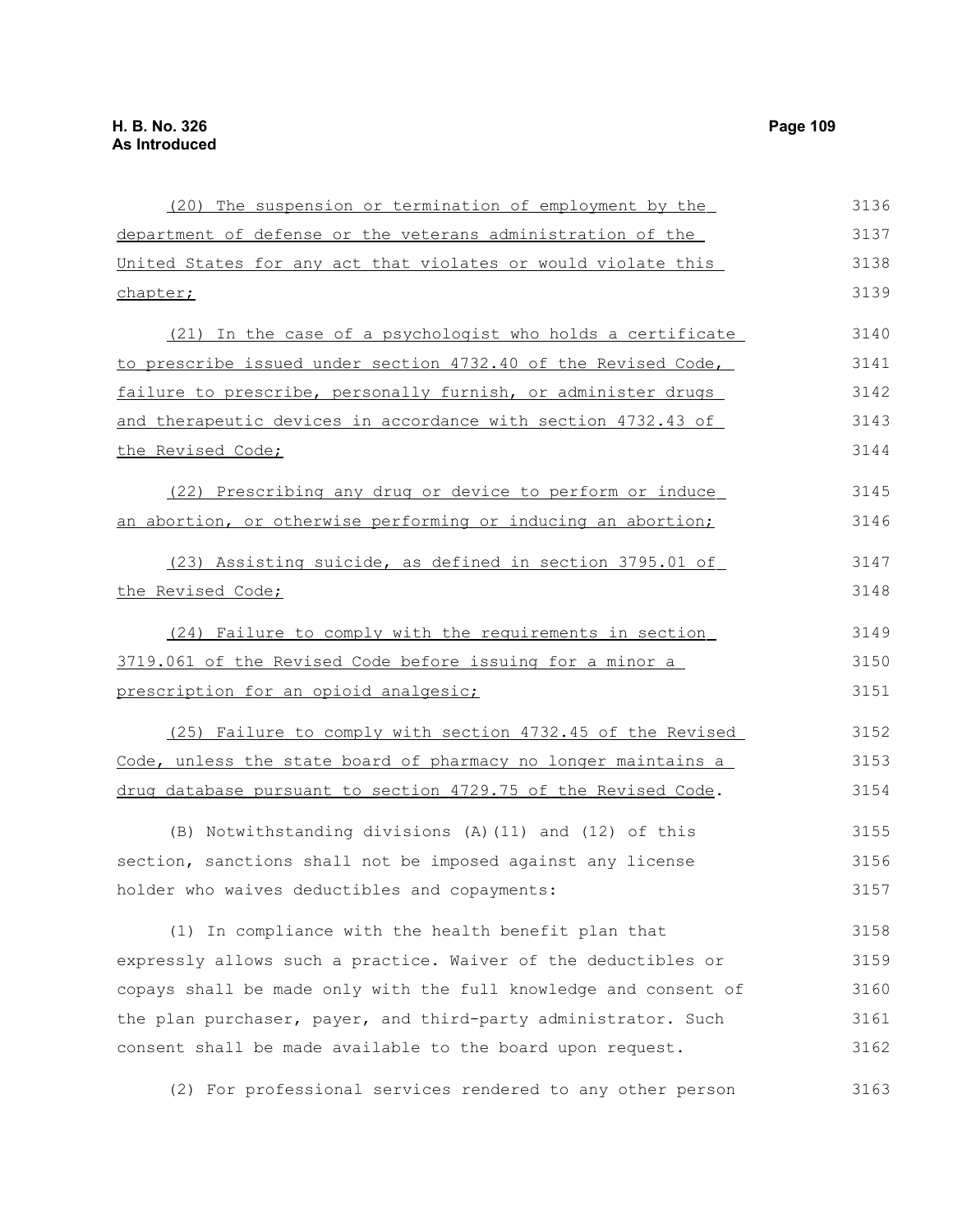| licensed pursuant to this chapter to the extent allowed by this  | 3164 |
|------------------------------------------------------------------|------|
| chapter and the rules of the board.                              | 3165 |
| (C) For any of the reasons specified in division (A) of          | 3166 |
| this section, the board may do one or more of the following:     | 3167 |
| (1) Refuse to issue a license to an applicant;                   | 3168 |
| (2) Issue a reprimand to a license holder;                       | 3169 |
| (3) Suspend the license of a license holder;                     | 3170 |
| (4) Revoke the license of a license holder;                      | 3171 |
| (5) Limit or restrict the areas of practice of an                | 3172 |
| applicant or a license holder;                                   | 3173 |
| (6) Require mental, substance abuse, or physical                 | 3174 |
| evaluations, or any combination of these evaluations, of an      | 3175 |
| applicant or a license holder;                                   | 3176 |
| (7) Require remedial education and training of an                | 3177 |
| applicant or a license holder.                                   | 3178 |
| (D) When it revokes the license of a license holder under        | 3179 |
| division (C)(4) of this section, the board may specify that the  | 3180 |
| revocation is permanent. An individual subject to permanent      | 3181 |
| revocation is forever thereafter ineligible to hold a license,   | 3182 |
| and the board shall not accept an application for reinstatement  | 3183 |
| of the license or issuance of a new license.                     | 3184 |
| (E) When the board issues a notice of opportunity for a          | 3185 |
| hearing on the basis of division (A) (7) of this section, the    | 3186 |
| supervising member of the board, with cause and upon             | 3187 |
| consultation with the board's executive director and the board's | 3188 |
| legal counsel, may compel the applicant or license holder to     | 3189 |
| submit to mental, cognitive, substance abuse, or medical         | 3190 |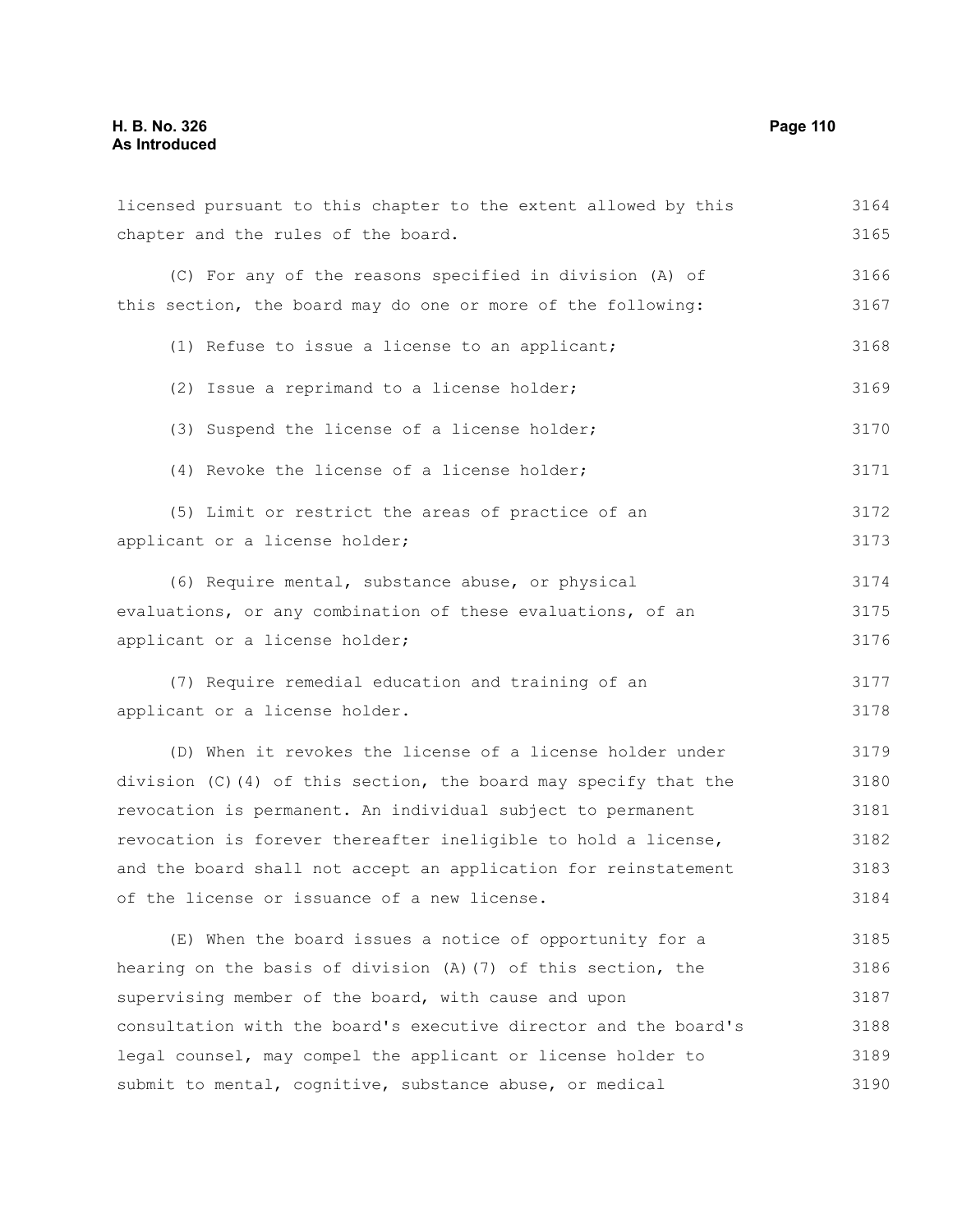evaluations, or a combination of these evaluations, by a person or persons selected by the board. Notice shall be given to the applicant or license holder in writing signed by the supervising member, the executive director, and the board's legal counsel. The applicant or license holder is deemed to have given consent to submit to these evaluations and to have waived all objections to the admissibility of testimony or evaluation reports that constitute a privileged communication. The expense of the evaluation or evaluations shall be the responsibility of the applicant or license holder who is evaluated. 3191 3192 3193 3194 3195 3196 3197 3198 3199 3200

(F) Before the board may take action under this section, written charges shall be filed with the board by the secretary and a hearing shall be had thereon in accordance with Chapter 119. of the Revised Code, except as follows: 3201 3202 3203 3204

(1) On receipt of a complaint that any of the grounds listed in division (A) of this section exist, the state board of psychology may suspend a license issued under this chapter prior to holding a hearing in accordance with Chapter 119. of the Revised Code if it determines, based on the complaint, that there is an immediate threat to the public. A telephone conference call may be used to conduct an emergency meeting for review of the matter by a quorum of the board, taking the vote, and memorializing the action in the minutes of the meeting. 3205 3206 3207 3208 3209 3210 3211 3212 3213

After suspending a license pursuant to division (F)(1) of this section, the board shall notify the license holder of the suspension in accordance with section 119.07 of the Revised Code. If the individual whose license is suspended fails to make a timely request for an adjudication under Chapter 119. of the Revised Code, the board shall enter a final order permanently revoking the license. 3214 3215 3216 3217 3218 3219 3220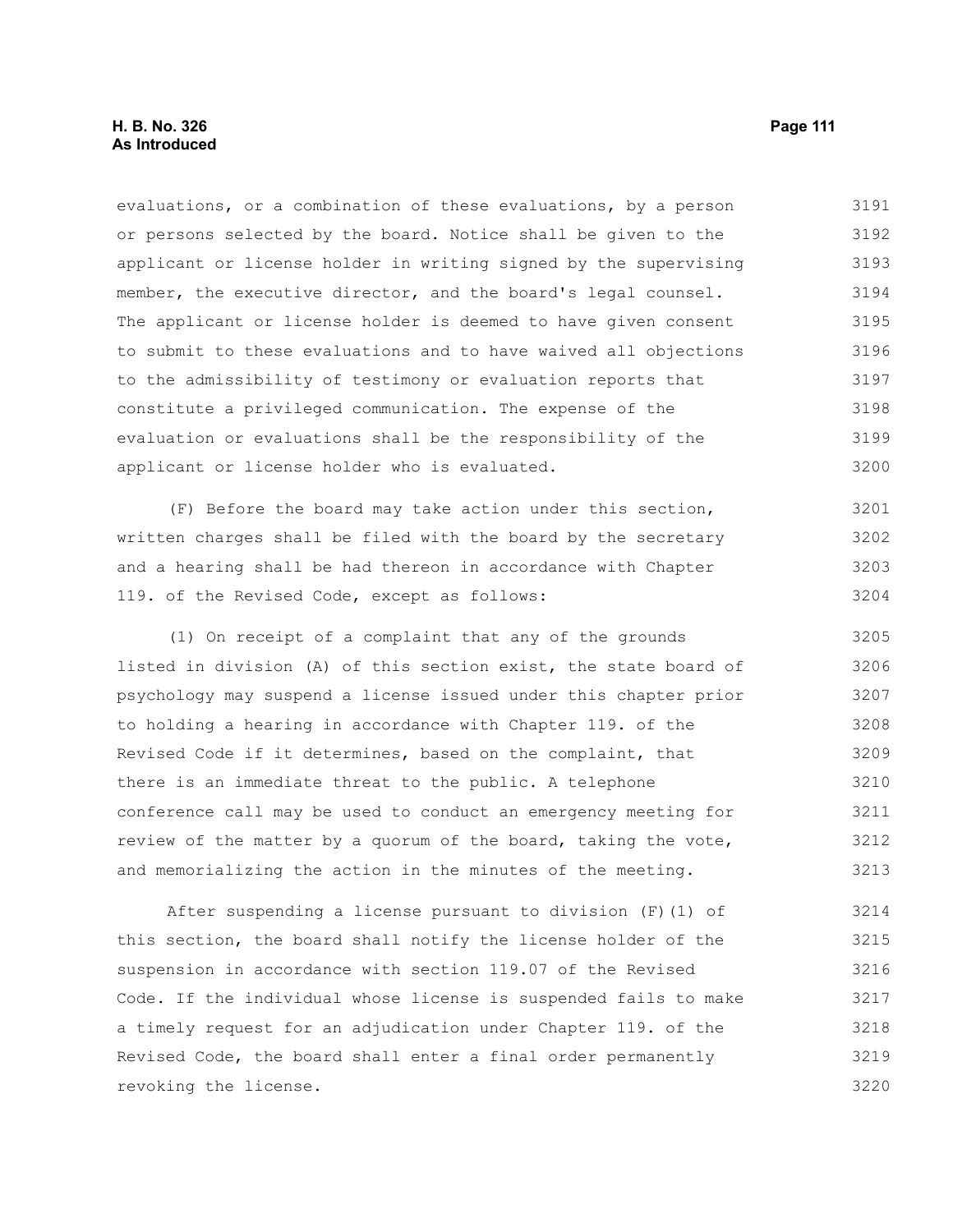# **H. B. No. 326 Page 112 As Introduced**

(2) The board shall adopt rules establishing a case management schedule for pre-hearing procedures by the hearing examiner or presiding board member. The schedule shall include applicable deadlines related to the hearing process, including all of the following: 3221 3222 3223 3224 3225

(a) The date of the hearing;

(b) The date for the disclosure of witnesses and exhibits; 3227

(c) The date for the disclosure of the identity of expert witnesses and the exchange of written reports; 3228 3229

(d) The deadline for submitting a request for the issuance of a subpoena for the hearing as provided under Chapter 119. of the Revised Code and division (F)(4) of this section. 3230 3231 3232

(3) Either party to the hearing may submit a written request to the other party for a list of witnesses and copies of documents intended to be introduced at the hearing. The request shall be in writing and shall be served not less than thirtyseven days prior to the hearing, unless the hearing officer or presiding board member grants an extension of time to make the request. Not later than thirty days before the hearing, the responding party shall provide the requested list of witnesses, summary of their testimony, and copies of documents to the requesting party, unless the hearing officer or presiding board member grants an extension. Failure to timely provide a list or copies requested in accordance with this section may, at the discretion of the hearing officer or presiding board member, result in exclusion from the hearing of the witnesses, testimony, or documents. 3233 3234 3235 3236 3237 3238 3239 3240 3241 3242 3243 3244 3245 3246 3247

(4) In addition to subpoenas for the production of books, records, and papers requested under Chapter 119. of the Revised 3248 3249

3226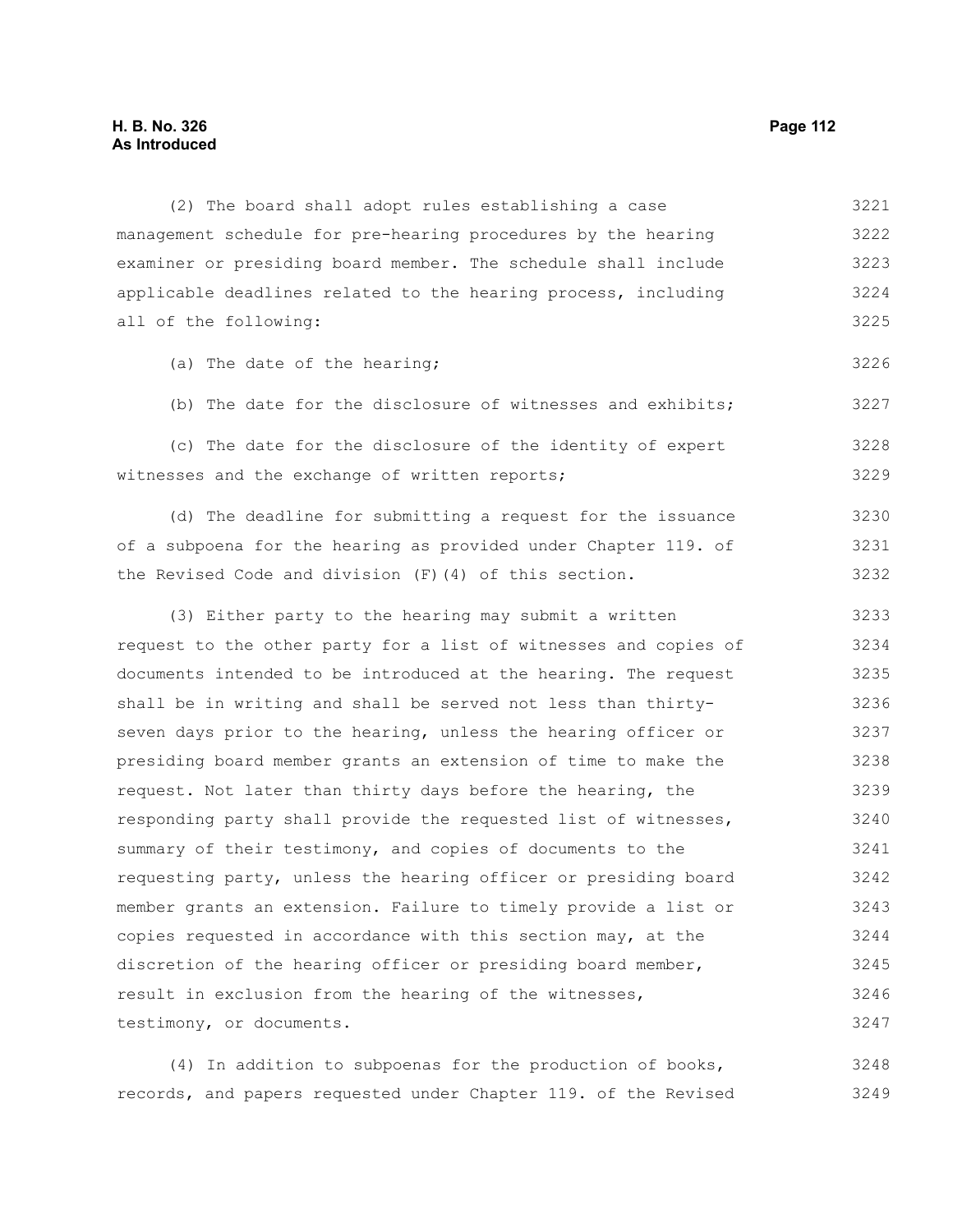Code, either party may ask the board to issue a subpoena for the production of other tangible items. The person subject to a subpoena for the production of books, records, papers, or other tangible items shall respond to the subpoena at least twenty days prior to the date of the hearing. If a person fails to respond to a subpoena issued by the board, after providing reasonable notice to the person, the board, the hearing officer, or both may proceed with enforcement of the subpoena pursuant to section 119.09 of the Revised Code. **Sec. 4732.20.** (A) This chapter does not authorize any person to engage in any of the acts which are regarded as practicing medicine under section 4731.34 of the Revised Code. In order to make provision for the diagnosis and treatment of medical problems, a licensed psychologist engaging in psychological psychotherapy with clients shall maintain a consultative relationship with a physician licensed to practice medicine by this state. The practice of psychology, the practice of school psychology, or the use of psychological procedures does not include the diagnosis or correction of optical defects or conditions through the utilization of optical principles, including optical devices or orthoptics. (B) A psychologist who holds a certificate to prescribe issued under section 4732.40 of the Revised Code is authorized to prescribe, personally furnish, and administer the drugs and 3250 3251 3252 3253 3254 3255 3256 3257 3258 3259 3260 3261 3262 3263 3264 3265 3266 3267 3268 3269 3270 3271 3272 3273

therapeutic devices specified in section 4732.43 of the Revised Code, as well as perform the other tasks specified in that section. 3274 3275 3276

 **Sec. 4732.40.** (A) A psychologist seeking authority to prescribe, personally furnish, or administer the drugs and therapeutic devices specified in divisions (A) and (B) of 3277 3278 3279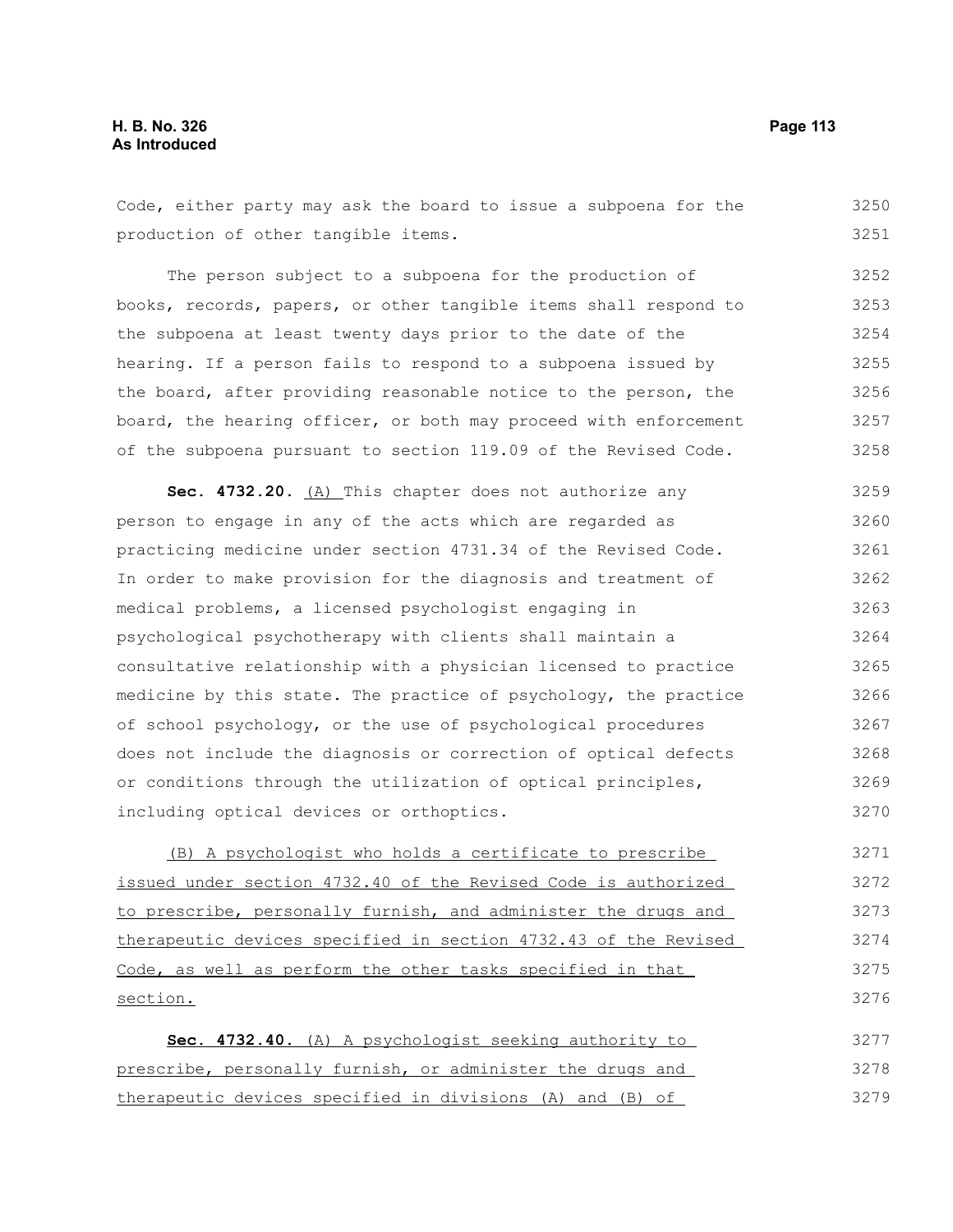section 4732.43 of the Revised Code shall file with the state board of psychology a written application for a certificate to prescribe on a form developed and supplied by the board. The application shall include the following: (1) The applicant's name, residential address, business address ( if any), electronic mail address, telephone number, and social security number; (2) Evidence of holding a valid license to practice psychology issued under section 4732.12 of the Revised Code or, if the applicant exclusively practices in a facility operated by the United States department of veterans affairs, evidence of holding a valid license, certificate, or registration required to practice psychology in another United States jurisdiction; (3) Evidence of receiving an earned doctoral degree described in division (B)(3)(a) or (b) of section 4732.10 of the Revised Code; (4) Proof of eligibility to receive a certificate to prescribe by meeting the requirements specified in division (A) or (B) of section 4732.41 of the Revised Code . An applicant who seeks the certificate by meeting the requirements specified in division (A) of section 4732.41 of the Revised Code shall submit the documentation issued under division (D) of section 4732.411 of the Revised Code as proof of satisfying the period of clinical supervision required by division (A)(2) of section 4732.41 of the Revised Code. (5) Payment of a fee of fifty dollars. (6) Any other information the board requires. (B) The board shall review all applications received. If an application is complete and the board determines that the 3280 3281 3282 3283 3284 3285 3286 3287 3288 3289 3290 3291 3292 3293 3294 3295 3296 3297 3298 3299 3300 3301 3302 3303 3304 3305 3306 3307 3308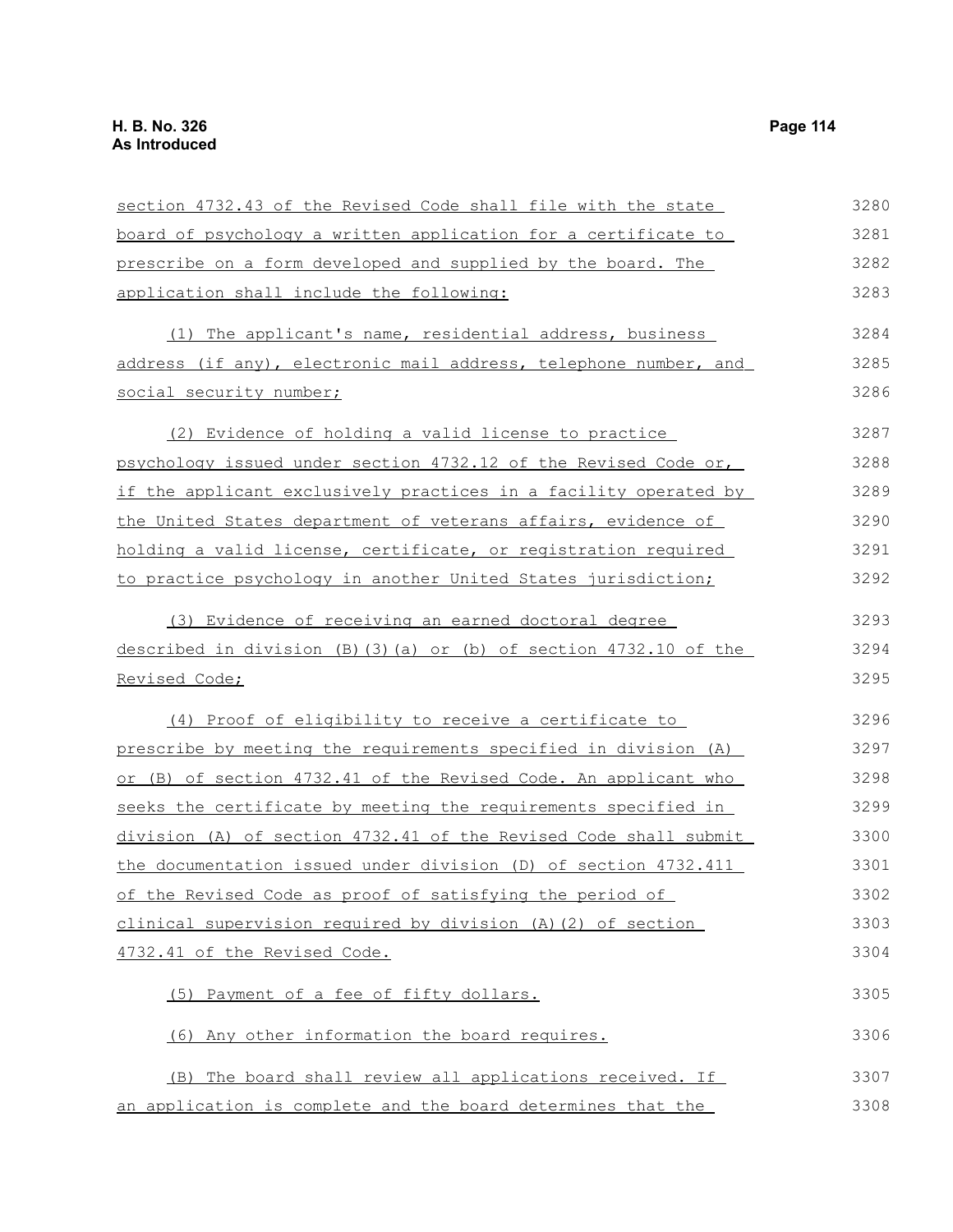applicant meets the requirements for a certificate to prescribe and has demonstrated all of the following clinical competencies, the board shall issue the certificate to the applicant: (1) Physical examination and mental status evaluation: The applicant is able to execute a comprehensive and focused physical examination and mental status evaluation on patients of various developmental stages and backgrounds using appropriate instruments. (2) Review of systems: The applicant has knowledge regarding, and is able to systematically describe, the process of integrating information learned from patient reports, signs, symptoms, and reviews of major body systems while recognizing normal developmental variations among patients. (3) Medical history interview and documentation : The applicant is able to systematically conduct a patient or parent and caregiver clinical interview, produce a patient's medical, surgical, psychiatric, and medical history in the context of the patient's family and cultural history, and communicate findings orally and in writing. (4) Assessment: The applicant is able to order and interpret appropriate tests (e.g., psychometric, laboratory, and radiological) for the purposes of making a differential diagnosis and monitoring therapeutic and adverse effects of treatment. 3309 3310 3311 3312 3313 3314 3315 3316 3317 3318 3319 3320 3321 3322 3323 3324 3325 3326 3327 3328 3329 3330 3331 3332

(5) Differential diagnosis: The applicant can use appropriate processes, including established diagnostic criteria from the most recent version of the diagnostic and statistical manual of mental disorders published by the American psychiatric association, to determine primary and alternate diagnoses. 3333 3334 3335 3336 3337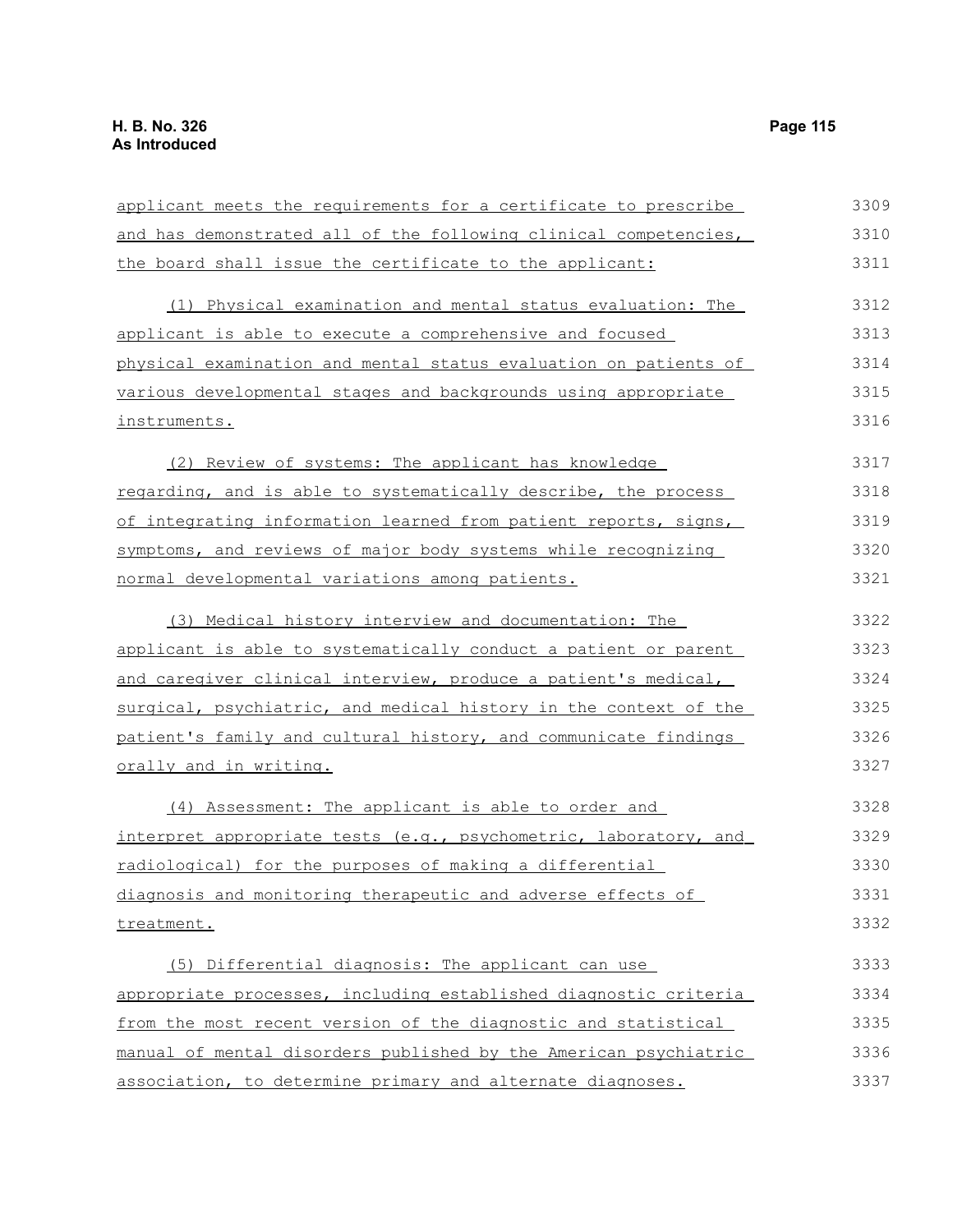| (6) Integrated treatment planning: The applicant is able         | 3338 |
|------------------------------------------------------------------|------|
| to identify and select, using all available data, the most       | 3339 |
| appropriate treatment alternatives (including medication,        | 3340 |
| psychosocial, and combined treatments) and to sequence treatment | 3341 |
| within the larger biopsychosocial context.                       | 3342 |
| (7) Consultation and collaboration: The applicant                | 3343 |
| understands the parameters of the role of a prescribing          | 3344 |
| psychologist and is able to work with other professionals in an  | 3345 |
| advisory or collaborative manner to treat a patient.             | 3346 |
| (8) Treatment management: The applicant is able to apply,        | 3347 |
| monitor, and modify, as needed, treatments and to issue valid    | 3348 |
| and complete prescriptions.                                      | 3349 |
| Sec. 4732.41. To be eligible to receive a certificate to         | 3350 |
| prescribe under section 4732.40 of the Revised Code, an          | 3351 |
| applicant shall meet either of the following requirements:       | 3352 |
| (A) Satisfy all of the following criteria:                       | 3353 |
| (1) Complete a course of study in clinical                       | 3354 |
| psychopharmacology approved by the board in rules adopted under  | 3355 |
| section 4732.46 of the Revised Code;                             | 3356 |
| (2) Complete a period of clinical supervision in the             | 3357 |
| psychopharmalogical treatment of diverse patient populations     | 3358 |
| that meets the requirements specified in section 4732.411 of the | 3359 |
| Revised Code;                                                    | 3360 |
| (3) Pass the psychopharmacology examination for                  | 3361 |
| psychologists offered by the American psychological association  | 3362 |
| practice organization's college of professional psychology.      | 3363 |
| (B) Be authorized to prescribe dangerous drugs, as defined       | 3364 |
| in section 4729.01 of the Revised Code, in any branch of the     | 3365 |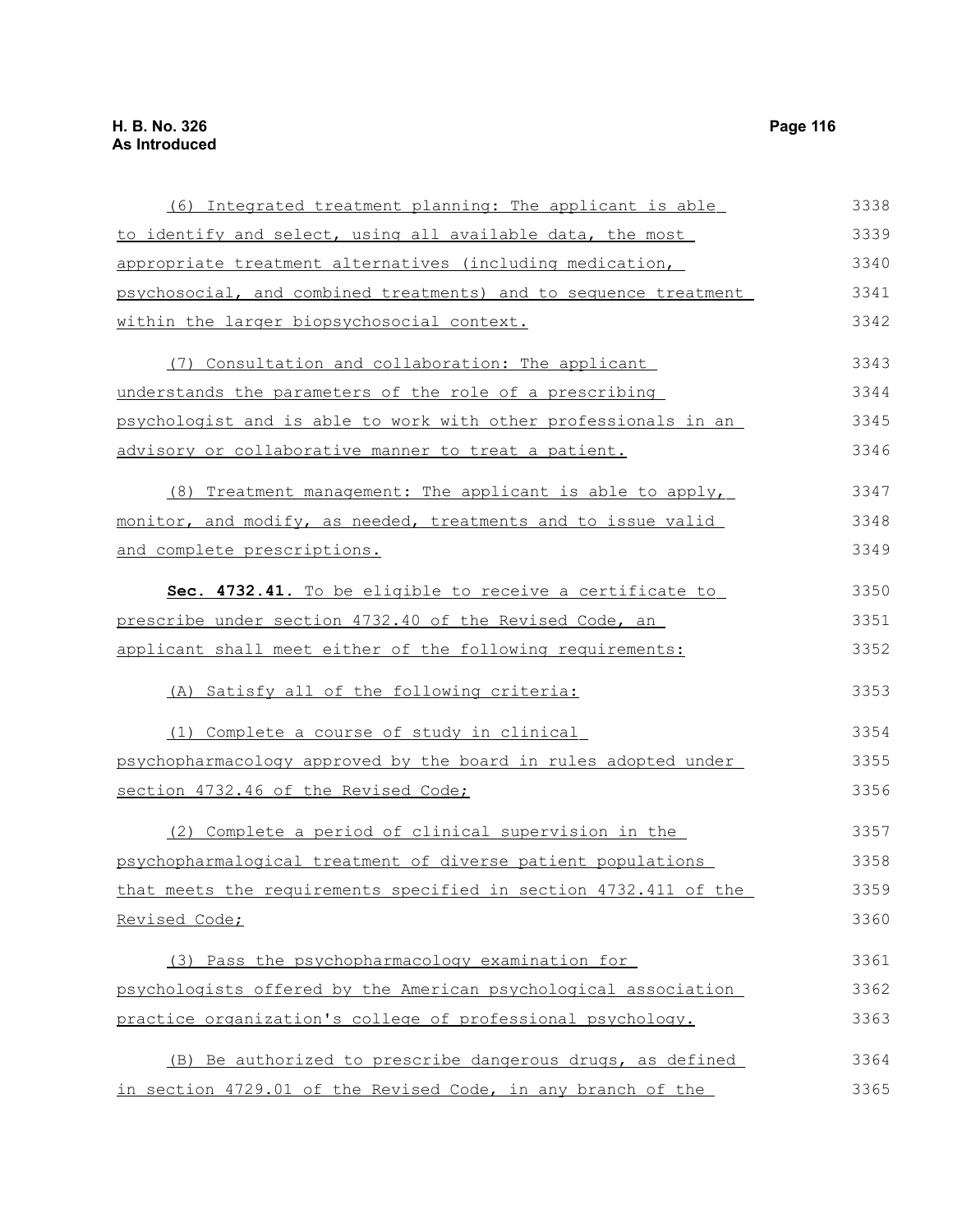armed forces of the United States. **Sec. 4732.411.** (A) As used in this section, "qualified prescriber" means any of the following: (1) An advanced practice registered nurse who holds a current, valid license issued under Chapter 4723. of the Revised Code and is designated as a clinical nurse specialist or certified nurse practitioner; (2) A physician authorized under Chapter 4731. of the Revised Code to practice medicine and surgery or osteopathic medicine and surgery; (3) A physician assistant who is licensed under Chapter 4730. of the Revised Code, who holds a valid prescriber number issued by the state medical board, and has been granted physician-delegated prescriptive authority; (4) Another licensed psychologist who holds a certificate to prescribe issued under this section. (B) A period of clinical supervision required by division (A)(2) of section 4732.41 of the Revised Code shall meet the following requirements: (1) Be for a period of time of not less than one year; (2) Be under the supervision of a qualified prescriber, who shall, subject to division (C) of this section, document the supervision arrangement in a written supervision plan; (3) Include treatment of at least one hundred patients for whom medication management involving at least one drug in a class specified in division (A)(1) of section 4732.43 of the 3366 3367 3368 3369 3370 3371 3372 3373 3374 3375 3376 3377 3378 3379 3380 3381 3382 3383 3384 3385 3386 3387 3388 3389 3390 3391

Revised Code is part of each patient's treatment plan;

3392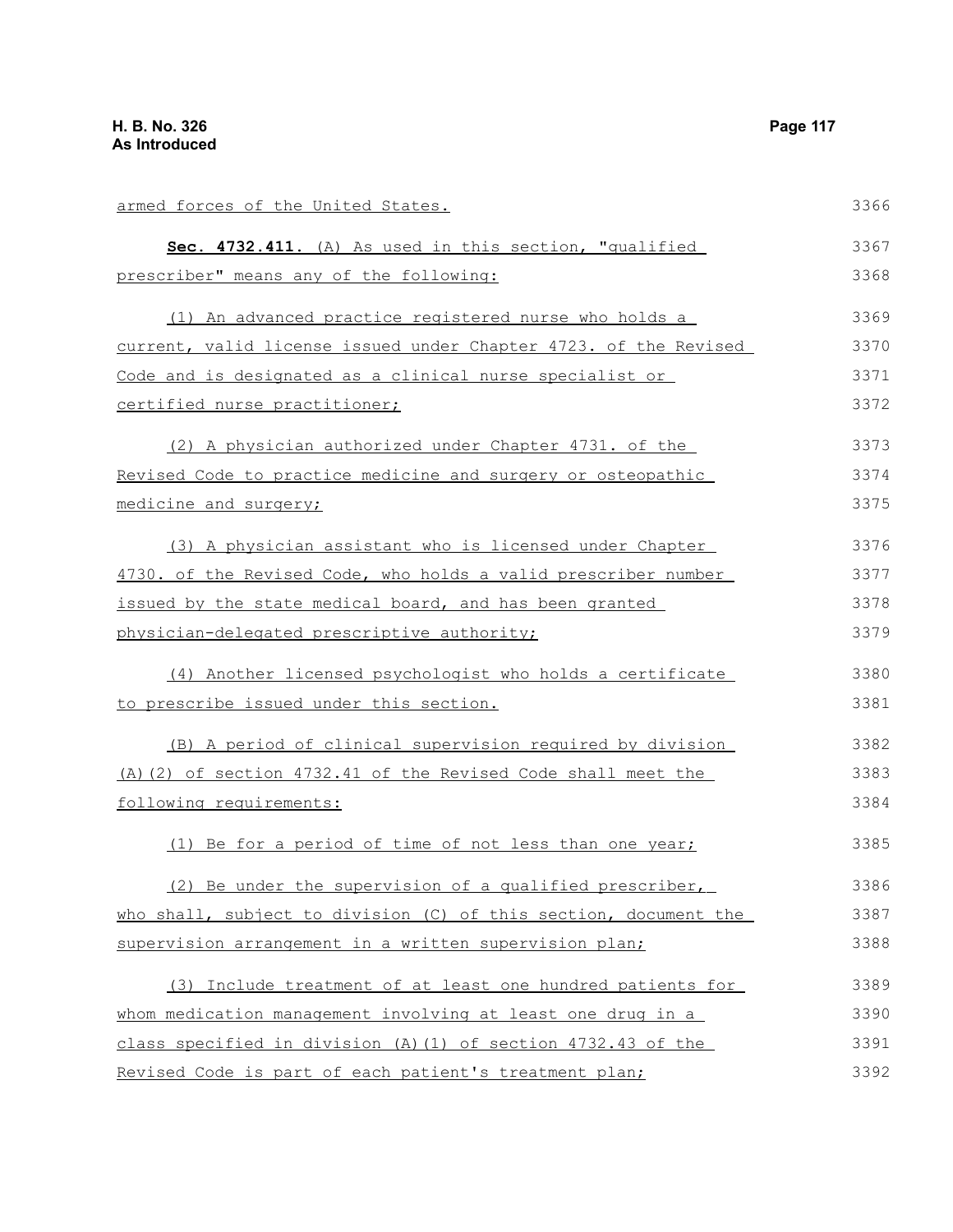(4) Be conducted in a manner that helps the certificate applicant achieve the clinical competencies specified in division (B) of section 4732.40 of the Revised Code. (C) A written supervision plan described in division (B) (2) of this section shall contain provisions that do all of the following: (1) Require the certificate applicant to consult with a qualified prescriber regarding the medication management of each patient described in division (B) (3) of this section, with the qualified prescriber maintaining independent authority to select appropriate medication and having the responsibility to issue any prescription; (2) Require the qualified prescriber to provide direct, on-site supervision of the certificate applicant's practice at least one time during each calendar month of the period of clinical supervision; (3) Require the qualified prescriber to be available (either in person or by telephone, videoconferencing, or other electronic means) for consultation with the certificate applicant any time the applicant treats a patient described in division (B) (3) of this section; (4) Require the qualified prescriber to maintain a monthly record of the prescriber's supervisory activities for the relevant month, signed by both parties. (D) On a certificate applicant's successful completion of the period of clinical supervision, the qualified prescriber who supervised the applicant's period of clinical supervision shall issue signed documentation of this fact to the applicant. 3393 3394 3395 3396 3397 3398 3399 3400 3401 3402 3403 3404 3405 3406 3407 3408 3409 3410 3411 3412 3413 3414 3415 3416 3417 3418 3419 3420

 **Sec. 4732.42.** (A) A certificate to prescribe issued under 3421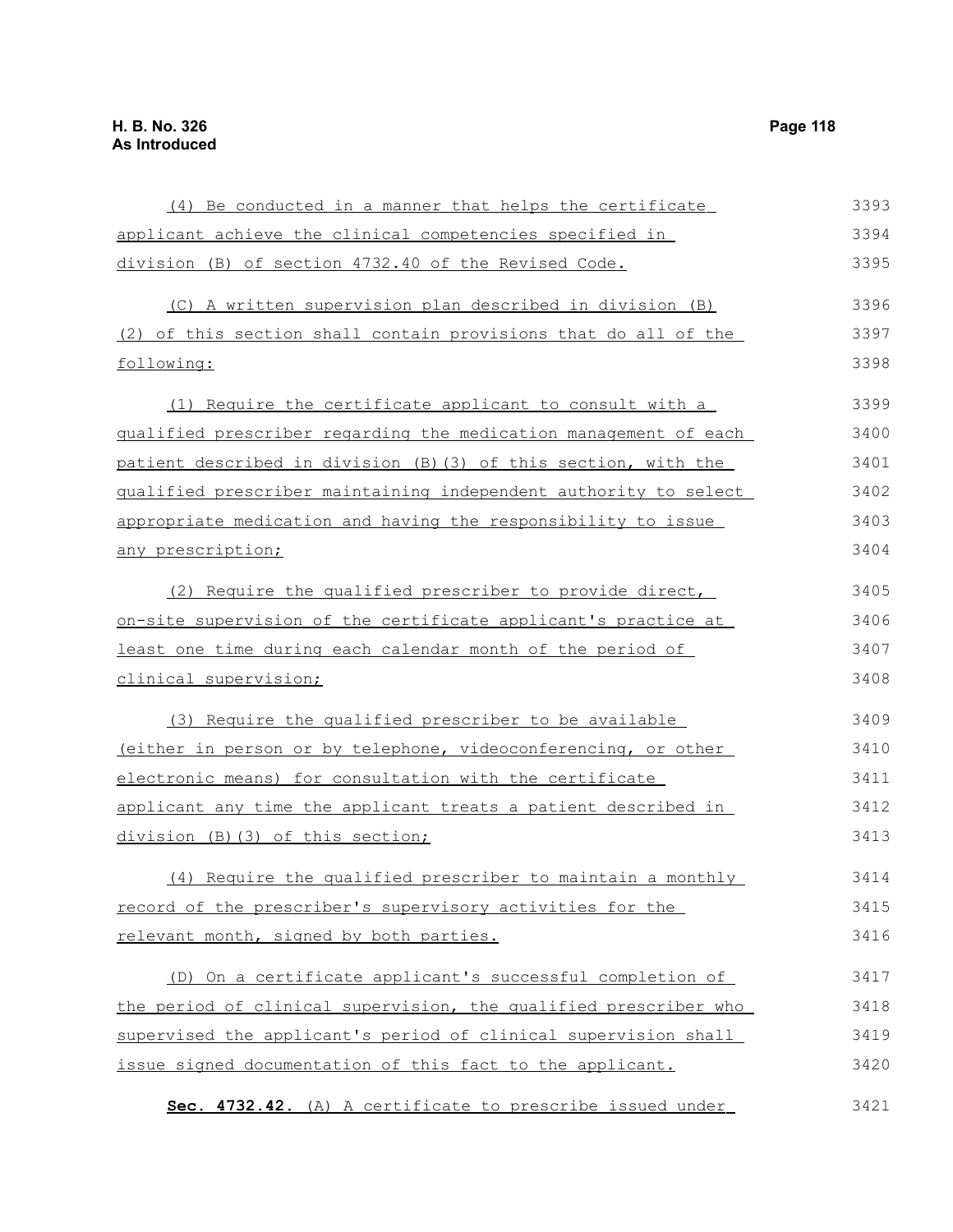| section 4732.40 of the Revised Code is valid for two years,      | 3422 |
|------------------------------------------------------------------|------|
| unless otherwise provided in rules adopted under section 4732.46 | 3423 |
| of the Revised Code or earlier suspended or revoked by the state | 3424 |
| board of psychology. The board shall renew certificates to       | 3425 |
| prescribe according to procedures and a renewal schedule         | 3426 |
| established in rules adopted under section 4732.46 of the        | 3427 |
| Revised Code.                                                    | 3428 |
| (B) The board may renew a certificate to prescribe if the        | 3429 |
| holder submits to the board all of the following:                | 3430 |
| (1) Evidence of having completed during the previous two         | 3431 |
| years at least twenty-four contact hours of continuing education | 3432 |
| in psychopharmacology or, if the certificate has been held for   | 3433 |
| less than a full renewal period, the number of hours required by | 3434 |
| the board in rules adopted under section 4732.46 of the Revised  | 3435 |
| Code. The hours of continuing education required under this      | 3436 |
| division are in addition to the continuing education requirement | 3437 |
| in section 4732.141 of the Revised Code.                         | 3438 |
| (2) The fee required for renewal of a certificate to             | 3439 |
| prescribe as specified in rules adopted under section 4732.46 of | 3440 |
| the Revised Code.                                                | 3441 |
| (3) Any additional information the board requires pursuant       | 3442 |
| to rules adopted under section 4732.46 of the Revised Code.      | 3443 |
| (C)(1) Except as provided in division (C)(2) of this             | 3444 |
| section, in the case of a certificate holder seeking renewal who | 3445 |
| prescribes opioid analgesics or benzodiazepines, the holder      | 3446 |
| shall certify to the board whether the holder has been granted   | 3447 |
| access to the drug database established and maintained by the    | 3448 |
| state board of pharmacy pursuant to section 4729.75 of the       | 3449 |
| Revised Code.                                                    | 3450 |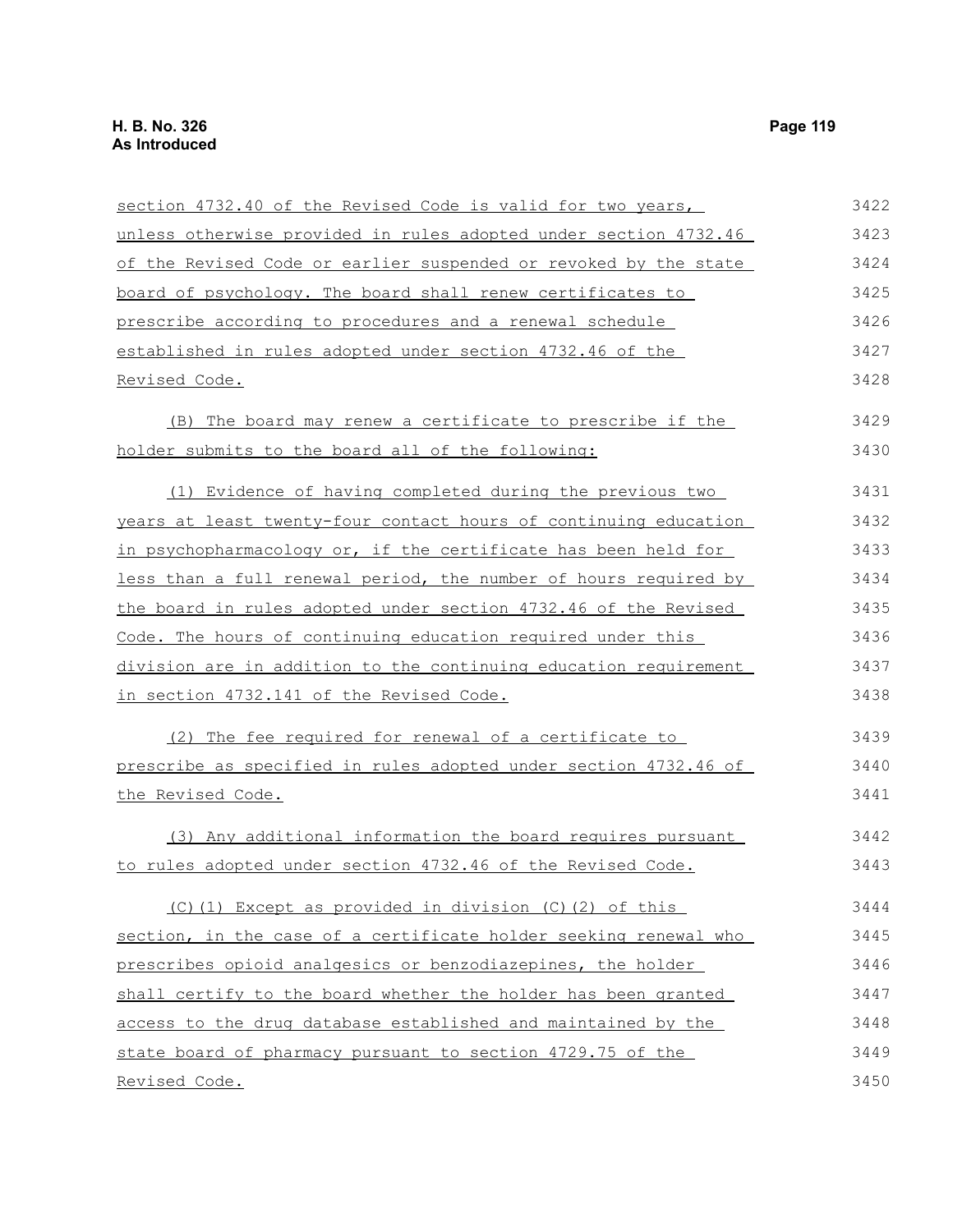(2) The requirement in division (C)(1) of this section does not apply if any of the following is the case: (a) The state board of pharmacy notifies the state board of psychology pursuant to section 4729.861 of the Revised Code that the certificate holder has been restricted from obtaining further information from the drug database. (b) The state board of pharmacy no longer maintains the drug database. (c) The certificate holder does not practice psychology in this state. (3) If a certificate holder certifies to the state board of psychology that the holder has been granted access to the drug database and the board finds through an audit or other means that the holder has not been granted access, the board may take action under section 4732.17 of the Revised Code. (D) If a psychologist holds a certificate to prescribe issued under section 4732.40 of the Revised Code and the psychologist's license issued under 4732.12 expires for failure to renew under section 4732.14 of the Revised Code, the psychologist's certificate to prescribe is automatically suspended until the license is reinstated. If the license is revoked or suspended under section 4732.17 of the Revised Code, the certificate to prescribe is automatically revoked or suspended, as applicable. If a limitation or restriction is placed on the license under section 4732.17 of the Revised Code, the same limitation or restriction is placed on the psychologist's certificate to prescribe while the license remains limited or restricted. 3452 3453 3454 3455 3456 3457 3458 3459 3460 3461 3462 3463 3464 3465 3466 3467 3468 3469 3470 3471 3472 3473 3474 3475 3476 3477 3478

 **Sec. 4732.43.** A certificate to prescribe issued under 3479

3451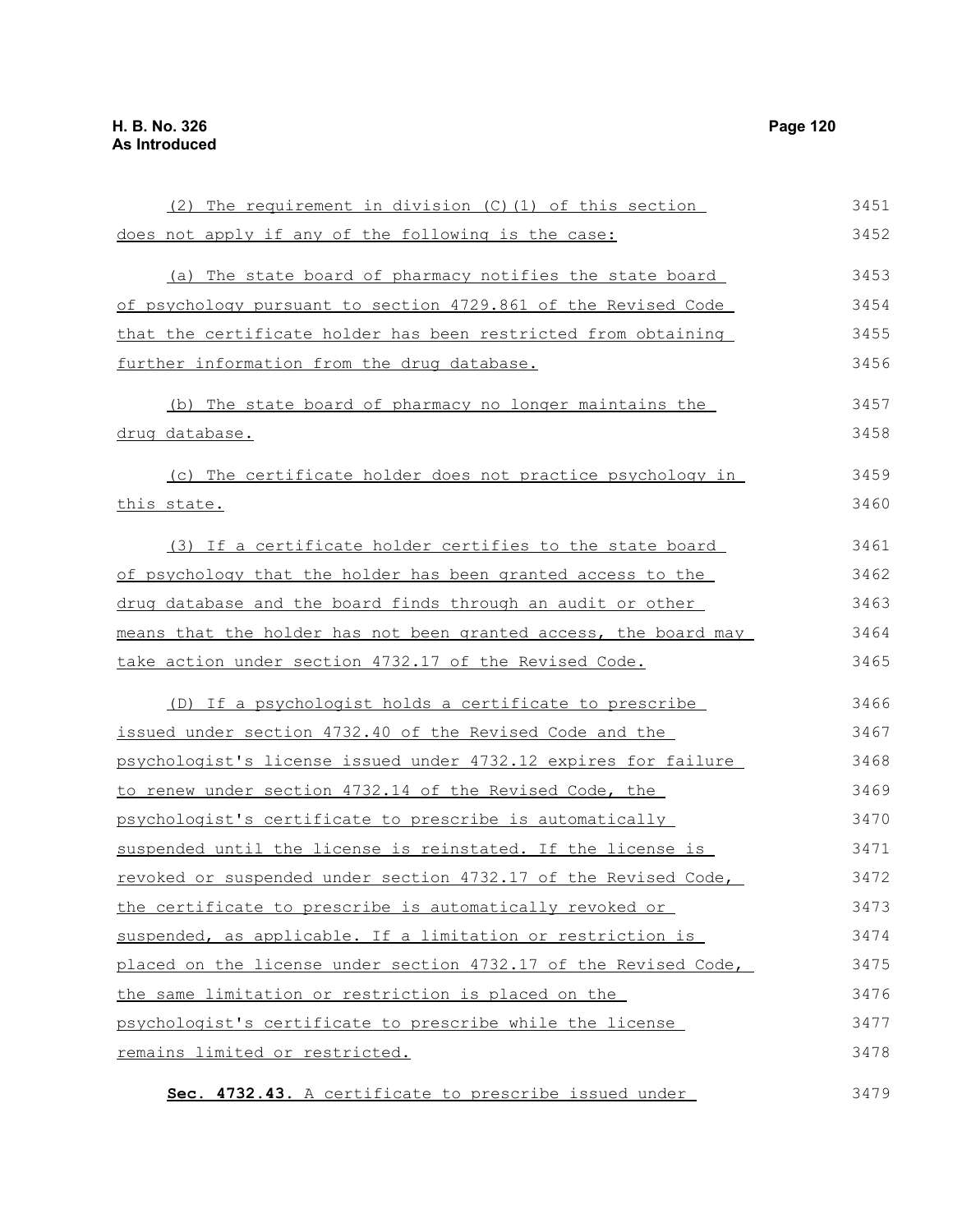| section 4732.40 of the Revised Code authorizes the certificate   | 3480 |
|------------------------------------------------------------------|------|
| holder to do all of the following:                               | 3481 |
| (A) (1) Except as provided in division (A) (2) of this           | 3482 |
| section, prescribe, personally furnish, and administer the       | 3483 |
| following classes of drugs (including controlled substances      | 3484 |
| within those classes): antidepressants, antipsychotics, mood     | 3485 |
| stabilizers and other anticonvulsant benzodiazepine and          | 3486 |
| nonbenzodiazepine anxiolytics, sedative hypnotics, stimulants,   | 3487 |
| agents used for the treatment of extrapyramindal symptoms,       | 3488 |
| agents for the treatment of Alzheimer's disease, and any other   | 3489 |
| drugs commonly used to treat mental illness. The state board of  | 3490 |
| psychology may adopt rules under section 4732.46 of the Revised  | 3491 |
| Code specifying the drugs, by name and national drug code, that  | 3492 |
| are included in the classes specified in this division.          | 3493 |
| (2) A certificate holder shall not prescribe, personally         | 3494 |
| furnish, or administer an opioid analgesic or long-acting opioid | 3495 |
| antagonist unless that drug is a medication approved by the      | 3496 |
| United States food and drug administration for the treatment of  | 3497 |
| drug addiction, prevention of relapse of drug addiction, or      | 3498 |
| <u>both.</u>                                                     | 3499 |
| (B) Prescribe, personally furnish, and administer the            | 3500 |
| therapeutic devices specified by the state board of psychology   | 3501 |
| in rules adopted under section 4732.46 of the Revised Code.      | 3502 |
| (C) Order laboratory tests and procedures that the               | 3503 |
| certificate holder believes are necessary to safely prescribe,   | 3504 |
| personally furnish, or administer the drugs and therapeutic      | 3505 |
| devices specified in divisions (A) and (B) of this section.      | 3506 |
| (D) Issue an order that directs either of the following to       | 3507 |
| administer a drug or therapeutic device specified in division    | 3508 |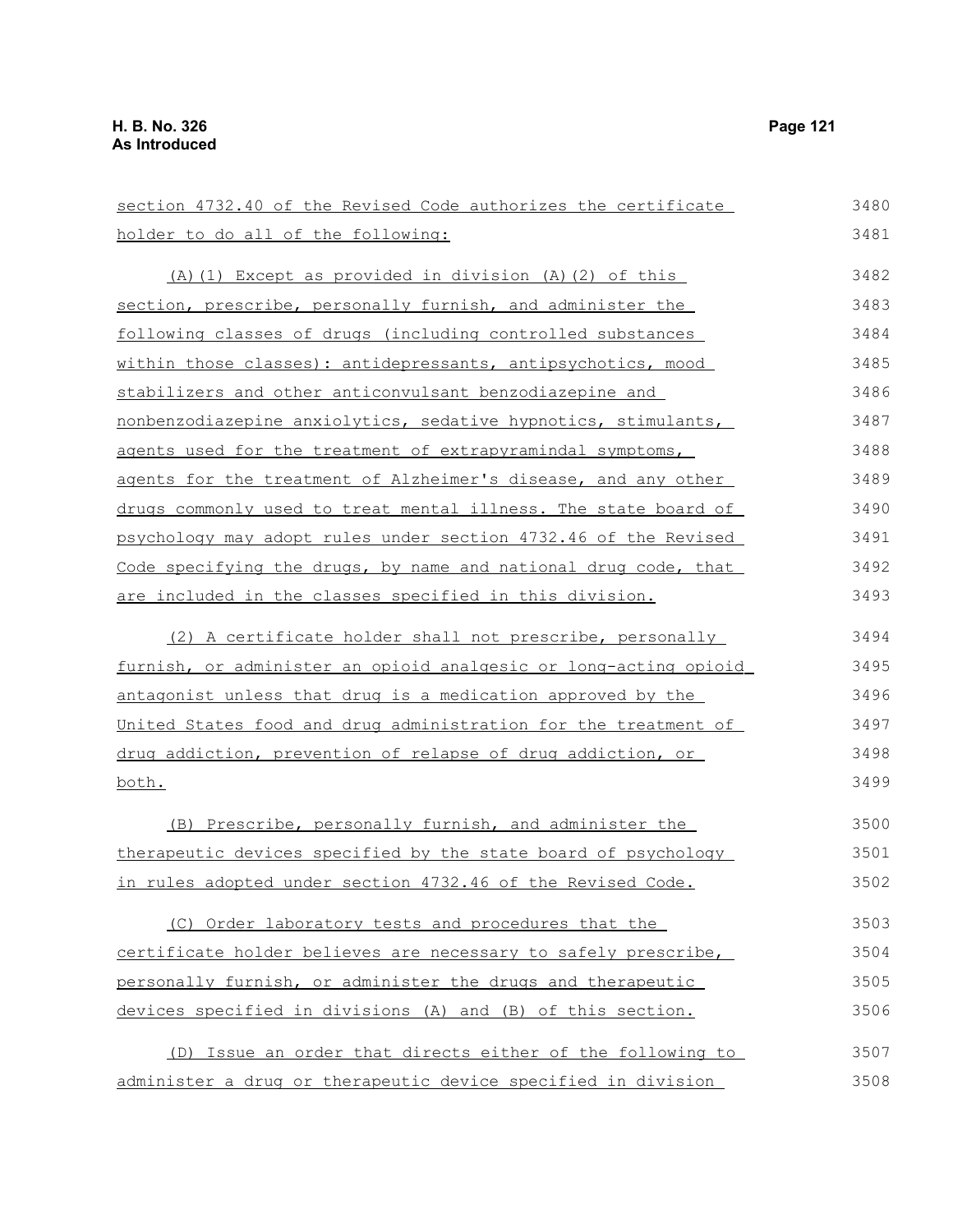(A) or (B) of this section to a patient who is under the certificate holder's care: (1) A registered nurse; (2) A licensed practical nurse who is authorized under section 4723.17 of the Revised Code to administer medications. **Sec. 4732.44.** No person who is not a licensed health professional authorized to prescribe drugs as defined in section 4729.01 of the Revised Code shall prescribe, personally furnish, or administer the drugs and therapeutic devices specified in divisions (A) and (B) of section 4732.43 of the Revised Code. **Sec. 4732.45.** (A) As used in this section, "drug database" means the database established and maintained by the state board of pharmacy pursuant to section 4729.75 of the Revised Code. (B) Except as provided in divisions (C) and (E) of this section, a psychologist holding a certificate to prescribe issued under section 4732.40 of the Revised Code shall comply with all of the following as conditions of prescribing a drug that is either a benzodiazepine (as part of a patient's course of treatment for a particular condition) or an opioid analgesic (as part of a patient's treatment for drug addiction, prevention of relapse of drug addiction, or both): (1) Before initially prescribing the drug, the psychologist or the psychologist's delegate shall request from the drug database a report of information related to the patient that covers at least the twelve months immediately preceding the date of the request. If the psychologist practices primarily in a county of this state that adjoins another state, the psychologist or delegate also shall request a report of any information available in the drug database that pertains to 3509 3510 3511 3512 3513 3514 3515 3516 3517 3518 3519 3520 3521 3522 3523 3524 3525 3526 3527 3528 3529 3530 3531 3532 3533 3534 3535 3536 3537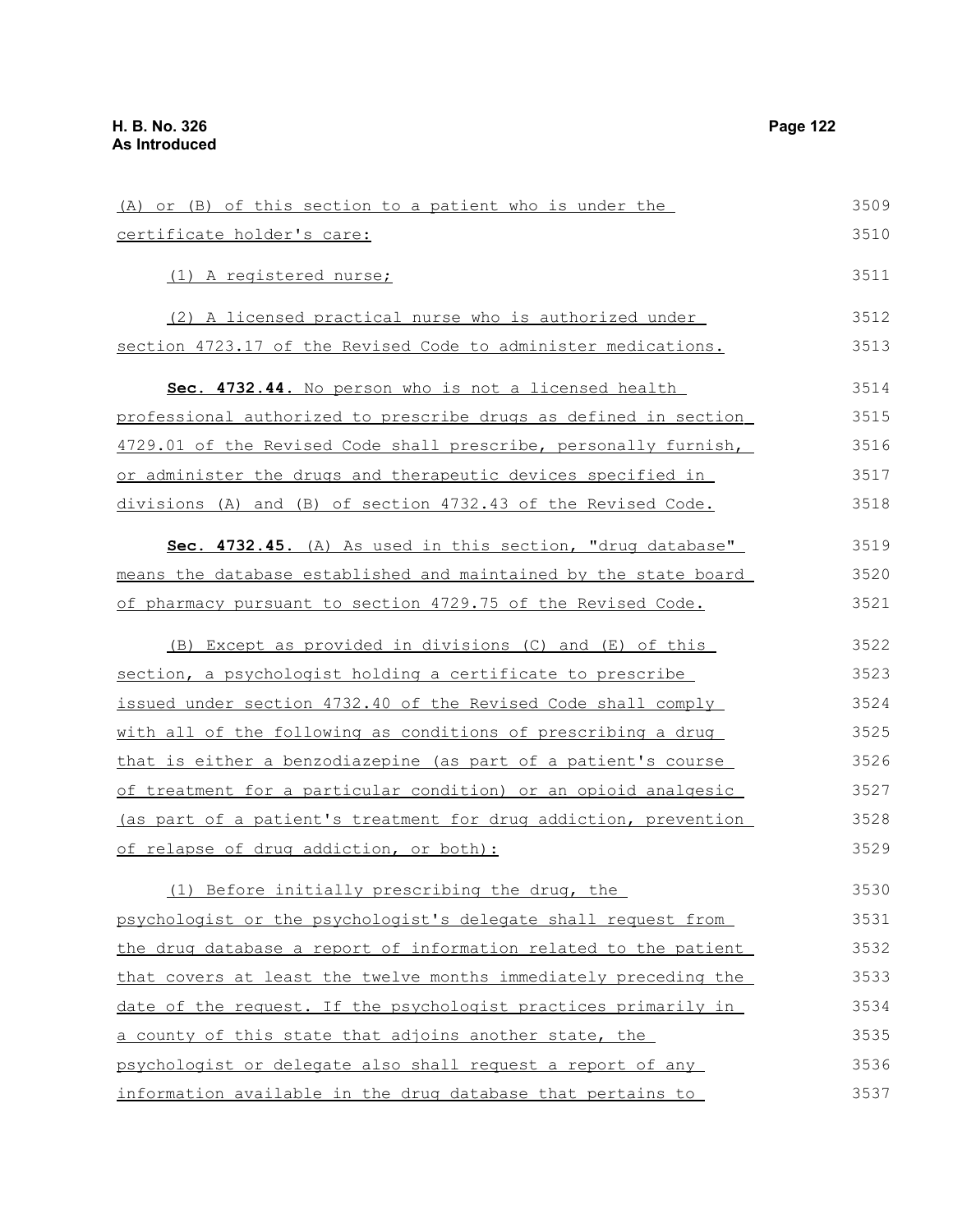| prescriptions issued or drugs furnished to the patient in the    | 3538 |
|------------------------------------------------------------------|------|
| state adjoining that county.                                     | 3539 |
| (2) If the patient's course of treatment for the condition       | 3540 |
| continues for more than ninety days after the initial report is  | 3541 |
| requested, the psychologist or delegate shall make periodic      | 3542 |
| requests for reports of information from the drug database until | 3543 |
| the course of treatment has ended. The requests shall be made at | 3544 |
| intervals not exceeding ninety days, determined according to the | 3545 |
| date the initial request was made. The request shall be made in  | 3546 |
| the same manner provided in division (B) (1) of this section for | 3547 |
| requesting the initial report of information from the drug       | 3548 |
| database.                                                        | 3549 |
| (3) On receipt of a report under division $(B)(1)$ or $(2)$ of   | 3550 |
| this section, the psychologist shall assess the information in   | 3551 |
| the report. The psychologist shall document in the patient's     | 3552 |
| record that the report was received and the information was      | 3553 |
| <u>assessed.</u>                                                 | 3554 |
| (C) Division (B) of this section does not apply in any of        | 3555 |
| the following circumstances:                                     | 3556 |
| (1) A drug database report regarding the patient is not          | 3557 |
| available, in which case the psychologist shall document in the  | 3558 |
| patient's record the reason that the report is not available.    | 3559 |
| (2) The drug is prescribed in an amount indicated for a          | 3560 |
| period not to exceed seven days.                                 | 3561 |
| (3) The drug is prescribed for the treatment of cancer or        | 3562 |
| another condition associated with cancer.                        | 3563 |
| (4) The drug is prescribed to a hospice patient in a             | 3564 |
| hospice care program, as those terms are defined in section      | 3565 |
| 3712.01 of the Revised Code, or to any other patient diagnosed   | 3566 |
|                                                                  |      |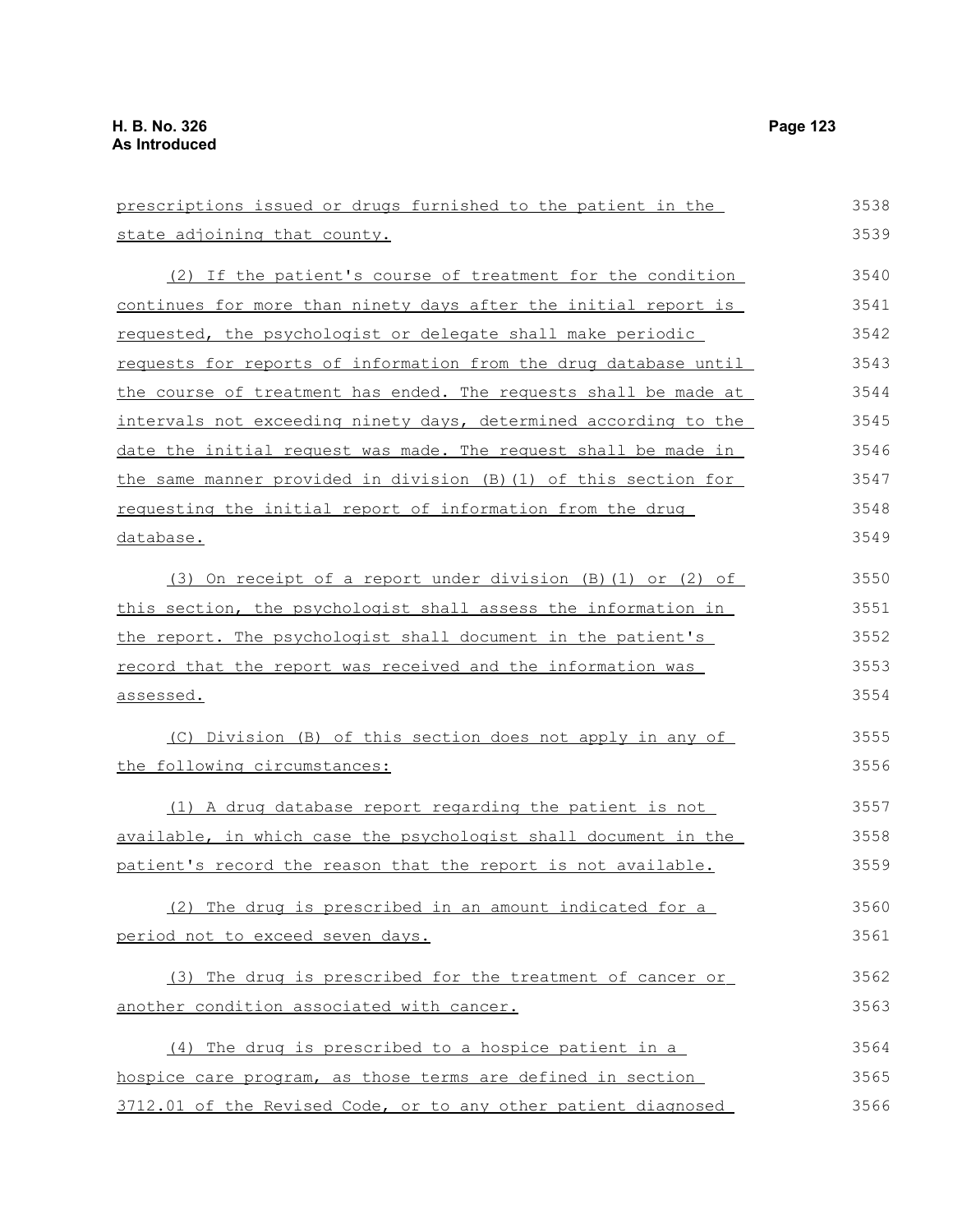| as terminally ill.                                               | 3567 |
|------------------------------------------------------------------|------|
| (5) The drug is prescribed for administration in a               | 3568 |
| hospital, nursing home, or residential care facility.            | 3569 |
| (D) The state board of psychology may adopt rules, in            | 3570 |
| accordance with Chapter 119. of the Revised Code, that establish | 3571 |
| standards and procedures to be followed by a psychologist with a | 3572 |
| certificate to prescribe issued under section 4732.40 of the     | 3573 |
| Revised Code regarding the review of patient information         | 3574 |
| available through the drug database under division (A) (5) of    | 3575 |
| section 4729.80 of the Revised Code. The rules shall be adopted  | 3576 |
| in accordance with Chapter 119. of the Revised Code.             | 3577 |
| (E) This section and any rules adopted under it do not           | 3578 |
| apply if the state board of pharmacy no longer maintains the     | 3579 |
| drug database.                                                   | 3580 |
| Sec. 4732.46. (A) The state board of psychology, in              | 3581 |
| accordance with Chapter 119. of the Revised Code, shall adopt    | 3582 |
| rules to administer and enforce sections 4732.40 to 4732.45 of   | 3583 |
| the Revised Code. The rules shall establish or specify all of    | 3584 |
| the following:                                                   | 3585 |
| (1) For purposes of division (A) (1) of section 4732.41 of       | 3586 |
| the Revised Code and subject to section 4732.47 of the Revised   | 3587 |
| Code, standards for approval of courses of study in clinical     | 3588 |
| psychopharmacology;                                              | 3589 |
| (2) For purposes of division (A) (2) of section 4732.41 of       | 3590 |
| the Revised Code, the practitioners who are qualified to         | 3591 |
| supervise a psychologist during a period of clinical supervision | 3592 |
| in the psychopharmalogical treatment of diverse patient          | 3593 |
| populations and the duration of that period;                     | 3594 |
| (3) For purposes of division (A) of section 4732.42 of the       | 3595 |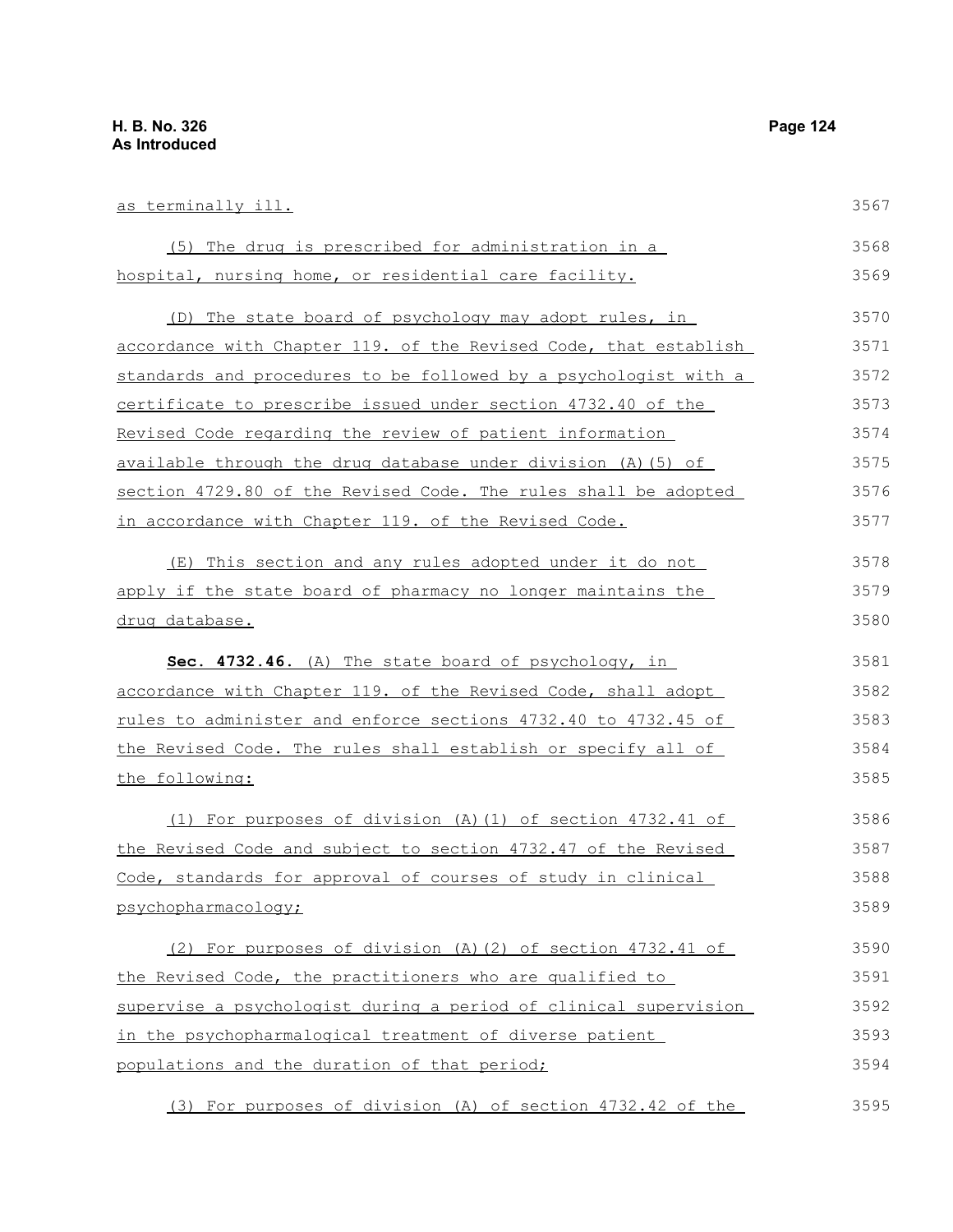| Revised Code, procedures and a schedule for renewing a           | 3596 |
|------------------------------------------------------------------|------|
| certificate to prescribe;                                        | 3597 |
| (4) For purposes of division (B) (1) of section 4732.42 of       | 3598 |
| the Revised Code, the number of hours of continuing education a  | 3599 |
| certificate holder must complete if the certificate has been     | 3600 |
| held for less than a full renewal cycle;                         | 3601 |
| (5) For purposes of division (B) (2) of section 4732.42 of       | 3602 |
| the Revised Code, the fee required to renew a certificate to     | 3603 |
| prescribe;                                                       | 3604 |
| (6) For purposes of division (B) (3) of section 4732.42 of       | 3605 |
| the Revised Code, any additional information the board requires  | 3606 |
| to renew a certificate to prescribe;                             | 3607 |
| (7) For purposes of division (B) of section 4732.43 of the       | 3608 |
| Revised Code, the therapeutic devices a psychologist may         | 3609 |
| prescribe, personally furnish, and administer under a            | 3610 |
| certificate to prescribe.                                        | 3611 |
| (B) The board may adopt rules to specify the drugs, by           | 3612 |
| name and national drug code, that are included in the classes of | 3613 |
| drugs that a certificate holder may prescribe, personally        | 3614 |
| furnish, or administer under division (A) of section 4732.43 of  | 3615 |
| the Revised Code.                                                | 3616 |
| Sec. 4732.47. When adopting standards for approval of            | 3617 |
| courses of study in clinical psychopharmacology under section    | 3618 |
| 4732.46 of the Revised Code, the board shall require a course of | 3619 |
| study to include instruction in basic life sciences,             | 3620 |
| neurosciences, clinical and research pharmacology and            | 3621 |
| psychopharmacology, clinical medicine and pathophysiology,       | 3622 |
| physical assessment and laboratory examinations, clinical        | 3623 |
| pharmacotherapeutics, research, and professional, ethical, and   | 3624 |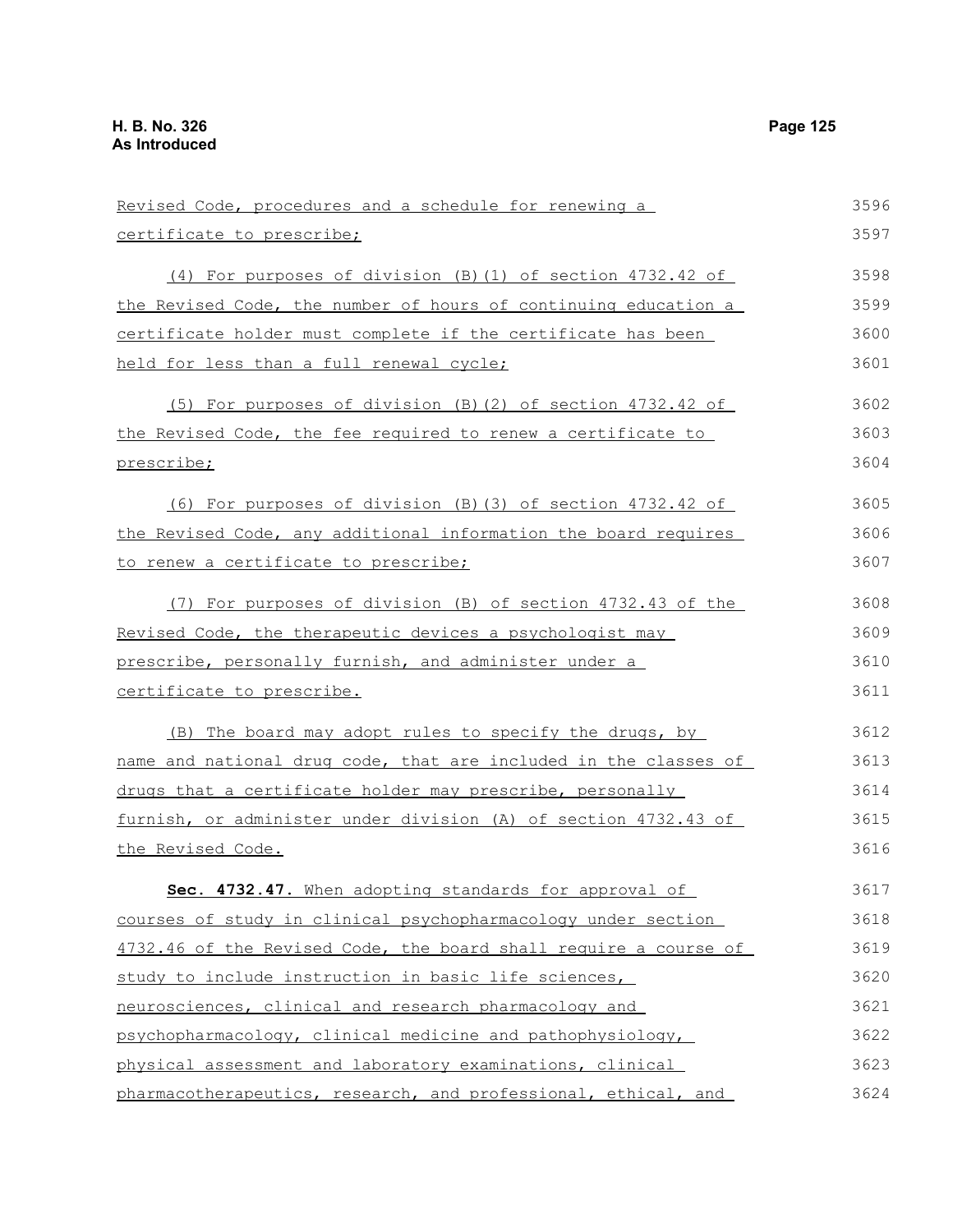legal issues. The total length of the course of study shall not be less than four hundred twenty-five contact hours. **Sec. 5123.47.** (A) As used in this section: (1) "In-home care" means the supportive services provided within the home of an individual with a developmental disability who receives funding for the services through a county board of developmental disabilities, including any recipient of residential services funded as home and community-based services, family support services provided under section 5126.11 of the Revised Code, or supported living provided in accordance with sections 5126.41 to 5126.47 of the Revised Code. "In-home care" includes care that is provided outside an individual's home in places incidental to the home, and while traveling to places incidental to the home, except that "in-home care" does not include care provided in the facilities of a county board of developmental disabilities or care provided in schools. (2) "Parent" means either parent of a child, including an adoptive parent but not a foster parent. (3) "Unlicensed in-home care worker" means an individual who provides in-home care but is not a health care professional. (4) "Family member" means a parent, sibling, spouse, son, daughter, grandparent, aunt, uncle, cousin, or guardian of the individual with a developmental disability if the individual with a developmental disability lives with the person and is dependent on the person to the extent that, if the supports were withdrawn, another living arrangement would have to be found. (5) "Health care professional" means any of the following: 3625 3626 3627 3628 3629 3630 3631 3632 3633 3634 3635 3636 3637 3638 3639 3640 3641 3642 3643 3644 3645 3646 3647 3648 3649 3650 3651

(a) A dentist who holds a valid license issued under Chapter 4715. of the Revised Code; 3652 3653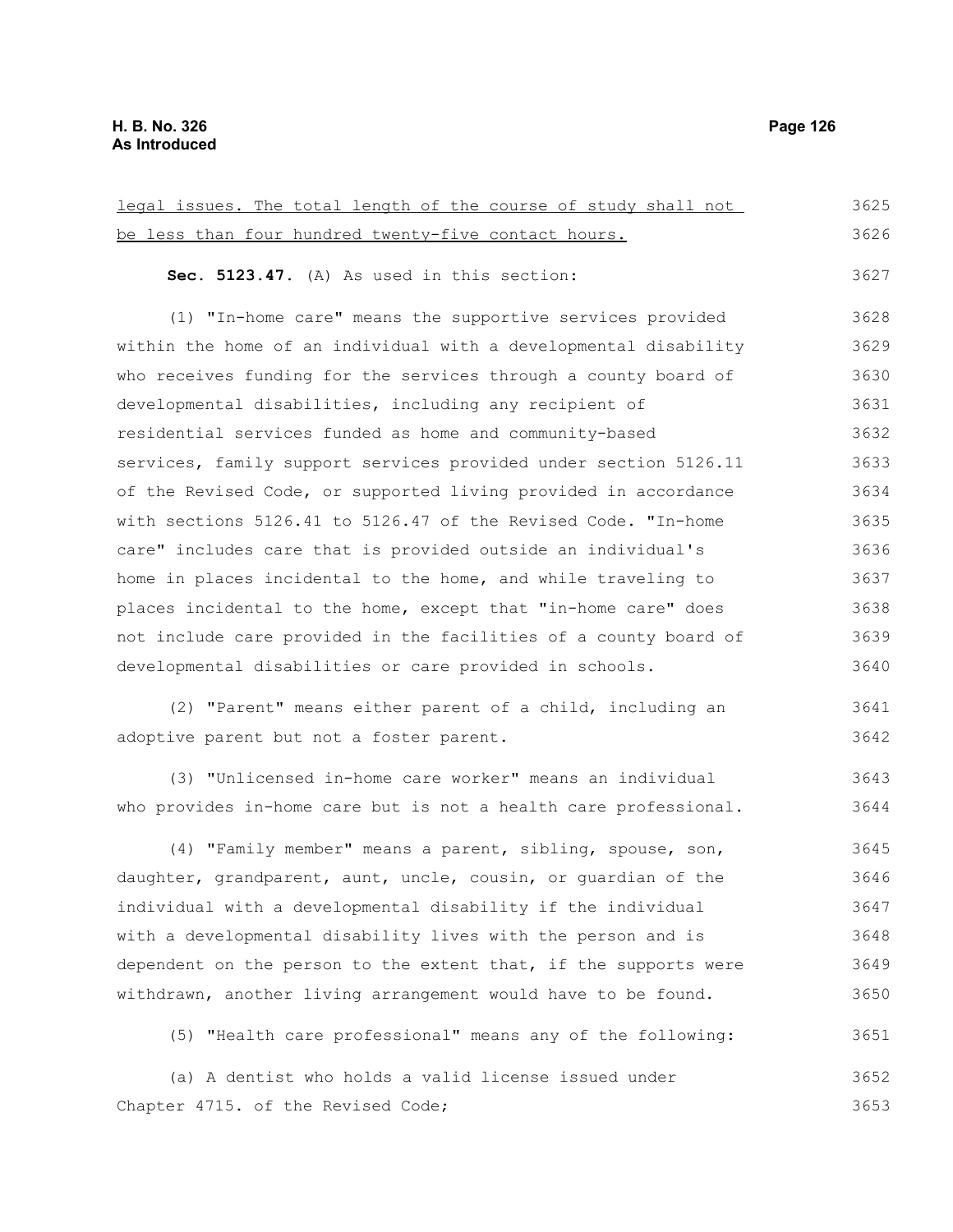| (b) A registered or licensed practical nurse who holds a         | 3654 |
|------------------------------------------------------------------|------|
| valid license issued under Chapter 4723. of the Revised Code;    | 3655 |
| (c) An optometrist who holds a valid license issued under        | 3656 |
| Chapter 4725. of the Revised Code;                               | 3657 |
| (d) A pharmacist who holds a valid license issued under          | 3658 |
| Chapter 4729. of the Revised Code;                               | 3659 |
| (e) A person who holds a valid certificate issued under          | 3660 |
| Chapter 4731. of the Revised Code to practice medicine and       | 3661 |
| surgery, osteopathic medicine and surgery, podiatric medicine    | 3662 |
| and surgery, or a limited brand of medicine;                     | 3663 |
| (f) A physician assistant who holds a valid license issued       | 3664 |
| under Chapter 4730. of the Revised Code;                         | 3665 |
| (q) A psychologist who holds a certificate to prescribe          | 3666 |
| issued under section 4732.40 of the Revised Code;                | 3667 |
| (h) An occupational therapist or occupational therapy            | 3668 |
| assistant or a physical therapist or physical therapist          | 3669 |
| assistant who holds a valid license issued under Chapter 4755.   | 3670 |
| of the Revised Code;                                             | 3671 |
| $(h)$ (i) A respiratory care professional who holds a valid      | 3672 |
| license issued under Chapter 4761. of the Revised Code.          | 3673 |
| (6) "Health care task" means a task that is prescribed,          | 3674 |
| ordered, delegated, or otherwise directed by a health care       | 3675 |
| professional acting within the scope of the professional's       | 3676 |
| practice. "Health care task" includes the administration of oral | 3677 |
| and topical prescribed medications; administration of nutrition  | 3678 |
| and medications through gastrostomy and jejunostomy tubes that   | 3679 |
| are stable and labeled; administration of oxygen and metered     | 3680 |
| dose inhaled medications; administration of insulin through      | 3681 |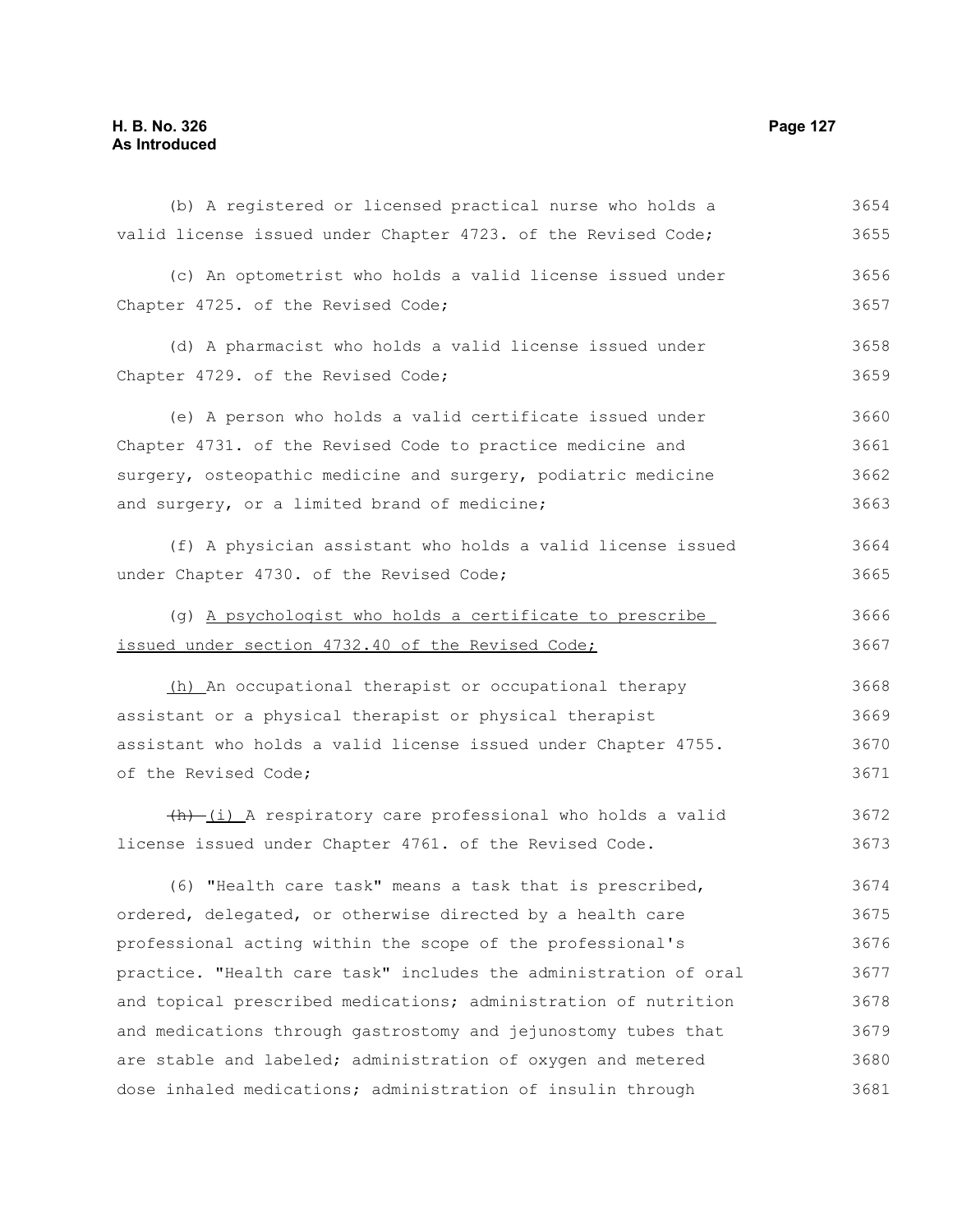## subcutaneous injections, inhalation, and insulin pumps; and administration of prescribed medications for the treatment of metabolic glycemic disorders through subcutaneous injections. (B) Except as provided in division (E) of this section, a family member of an individual with a developmental disability may authorize an unlicensed in-home care worker to perform health care tasks as part of the in-home care the worker provides to the individual, if all of the following apply: (1) The family member is the primary supervisor of the care. (2) The unlicensed in-home care worker has been selected by the family member or the individual receiving care and is under the direct supervision of the family member. (3) The unlicensed in-home care worker is providing the care through an employment or other arrangement entered into directly with the family member and is not otherwise employed by or under contract with a person or government entity to provide services to individuals with developmental disabilities. (4) The health care task is completed in accordance with standard, written instructions. (5) Performance of the health care task requires no judgment based on specialized health care knowledge or expertise. (6) The outcome of the health care task is reasonably predictable. (7) Performance of the health care task requires no complex observation of the individual receiving the care. (8) Improper performance of the health care task will 3682 3683 3684 3685 3686 3687 3688 3689 3690 3691 3692 3693 3694 3695 3696 3697 3698 3699 3700 3701 3702 3703 3704 3705 3706 3707 3708 3709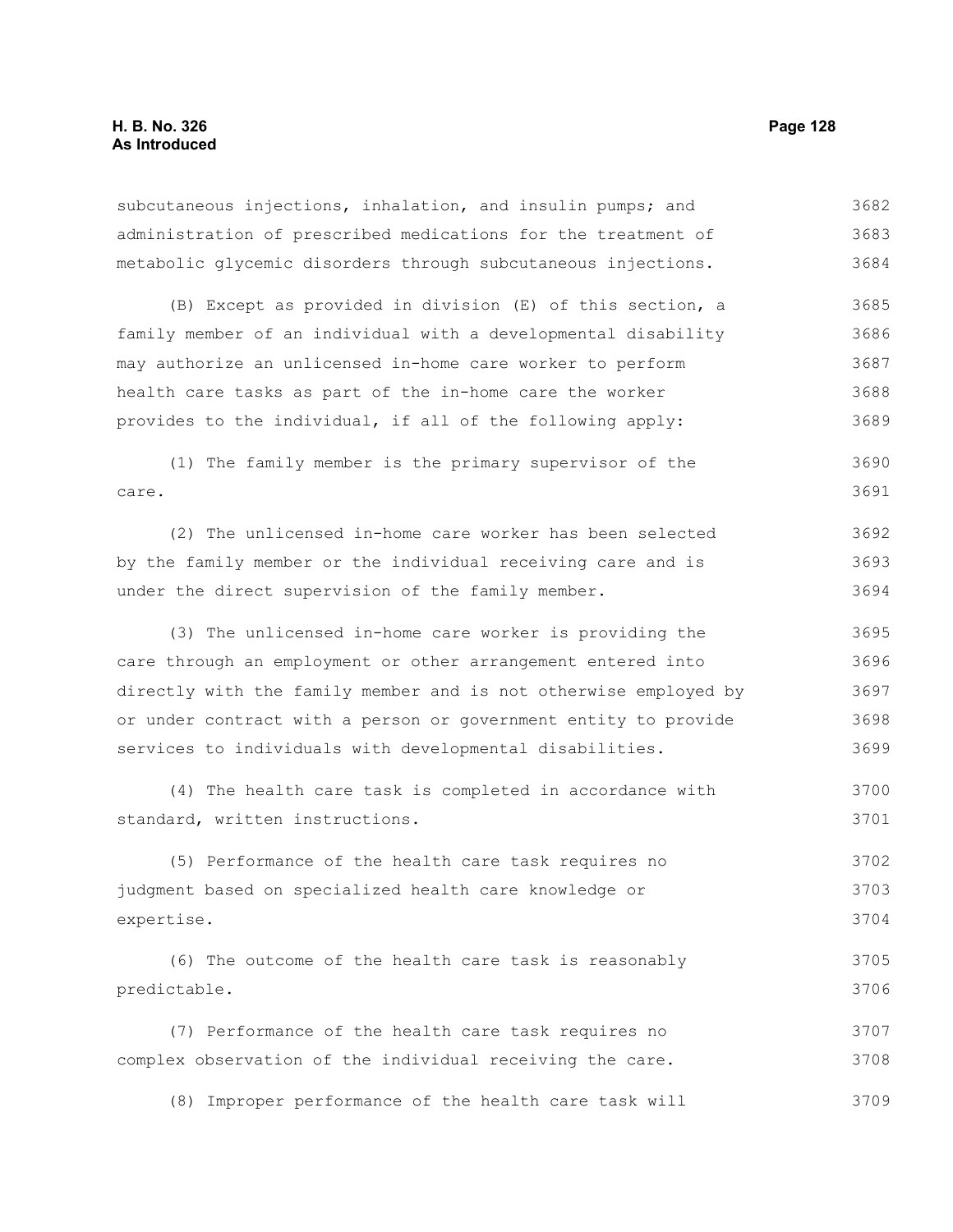result in only minimal complications that are not lifethreatening. (C) A family member shall obtain a prescription, if applicable, and written instructions from a health care professional for the care to be provided to the individual. The family member shall authorize the unlicensed in-home care worker to provide the care by preparing a written document granting the authority. The family member shall provide the unlicensed inhome care worker with appropriate training and written instructions in accordance with the instructions obtained from the health care professional. The family member or a health care professional shall be available to communicate with the unlicensed in-home care worker either in person or by telecommunication while the in-home care worker performs a health care task. 3710 3711 3712 3713 3714 3715 3716 3717 3718 3719 3720 3721 3722 3723 3724

(D) A family member who authorizes an unlicensed in-home care worker to administer oral and topical prescribed medications or perform other health care tasks retains full responsibility for the health and safety of the individual receiving the care and for ensuring that the worker provides the care appropriately and safely. No entity that funds or monitors the provision of in-home care may be held liable for the results of the care provided under this section by an unlicensed in-home care worker, including such entities as the county board of developmental disabilities and the department of developmental disabilities. 3725 3726 3727 3728 3729 3730 3731 3732 3733 3734 3735

An unlicensed in-home care worker who is authorized under this section by a family member to provide care to an individual may not be held liable for any injury caused in providing the care, unless the worker provides the care in a manner that is 3736 3737 3738 3739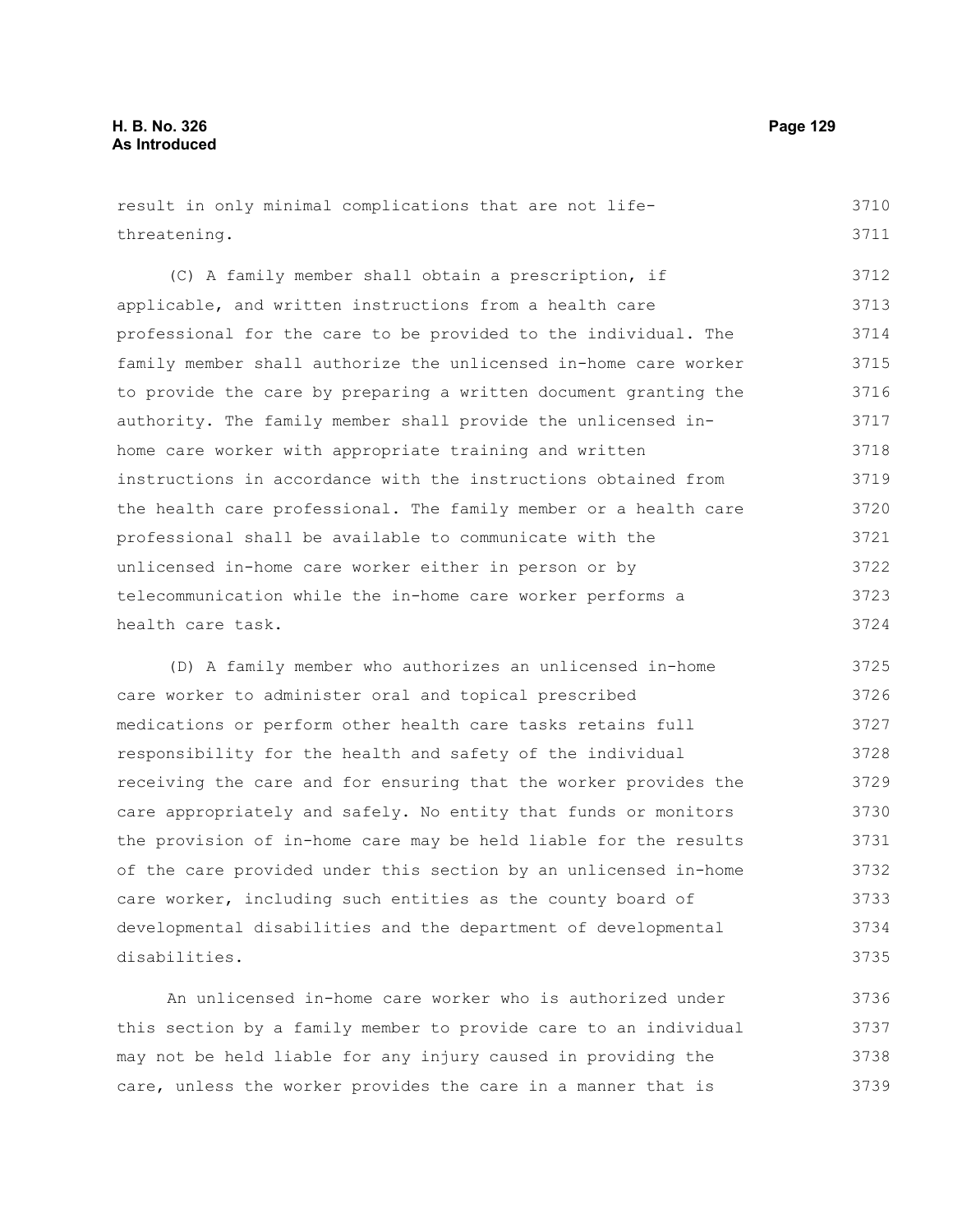not in accordance with the training and instructions received or the worker acts in a manner that constitutes willful or wanton misconduct. 3740 3741 3742

(E) A county board of developmental disabilities may evaluate the authority granted by a family member under this section to an unlicensed in-home care worker at any time it considers necessary and shall evaluate the authority on receipt of a complaint. If the board determines that a family member has acted in a manner that is inappropriate for the health and safety of the individual receiving the care, the authorization granted by the family member to an unlicensed in-home care worker is void, and the family member may not authorize other unlicensed in-home care workers to provide the care. In making such a determination, the board shall use appropriately licensed health care professionals and shall provide the family member an opportunity to file a complaint under section 5126.06 of the Revised Code. 3743 3744 3745 3746 3747 3748 3749 3750 3751 3752 3753 3754 3755 3756

**Section 2.** That existing sections 2925.02, 2925.03, 2925.11, 2925.12, 2925.14, 2925.23, 2925.36, 3701.048, 3715.872, 3719.06, 3719.12, 3719.121, 3719.81, 3795.01, 4723.01, 4729.01, 4729.51, 4731.054, 4732.01, 4732.17, 4732.20, and 5123.47 of the Revised Code are hereby repealed. 3757 3758 3759 3760 3761

**Section 3.** The General Assembly, applying the principle stated in division (B) of section 1.52 of the Revised Code that amendments are to be harmonized if reasonably capable of simultaneous operation, finds that the following sections, presented in this act as composites of the sections as amended by the acts indicated, are the resulting versions of the sections in effect prior to the effective date of the sections as presented in this act: 3762 3763 3764 3765 3766 3767 3768 3769